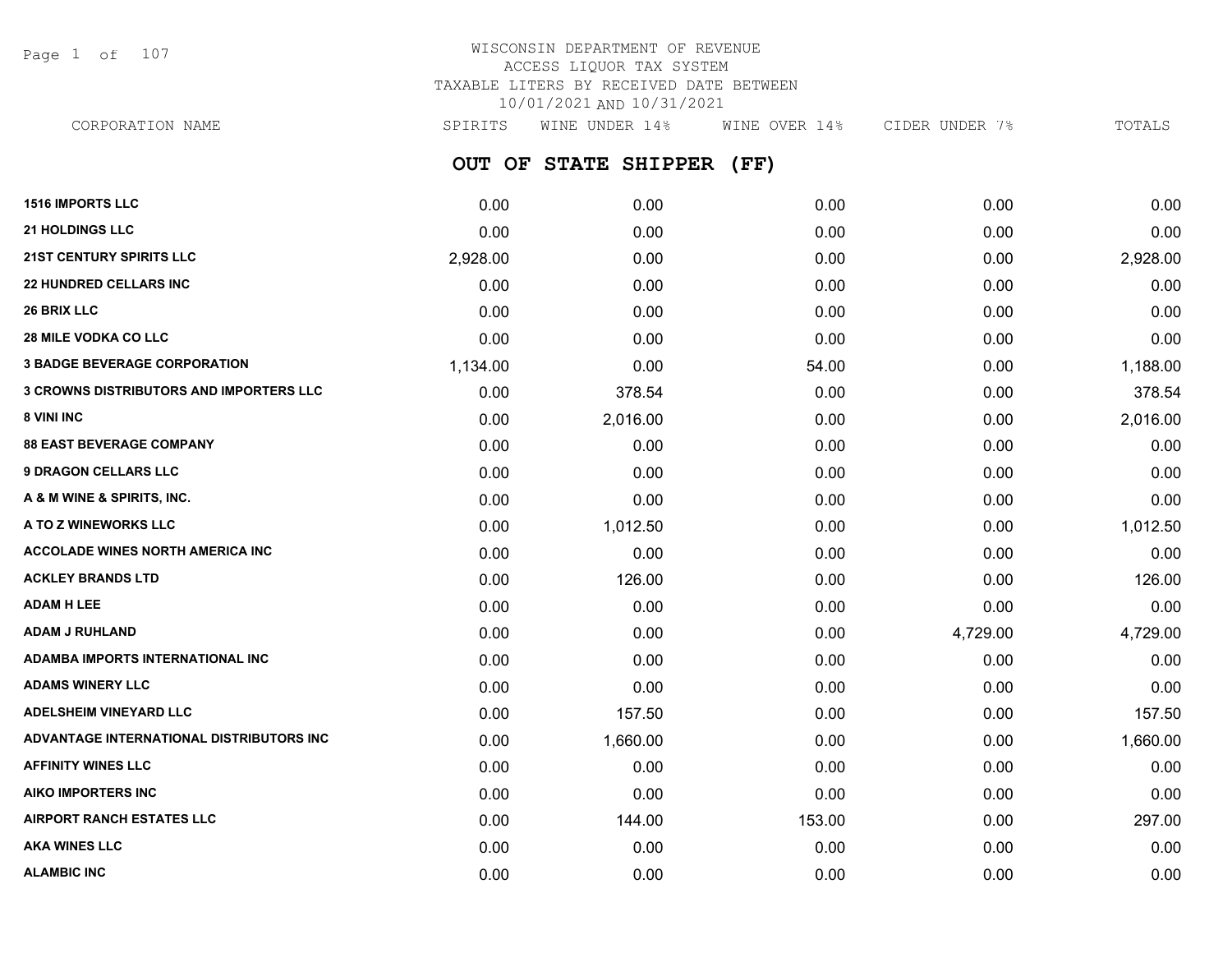Page 2 of 107

| CORPORATION NAME                    | SPIRITS  | WINE UNDER 14% | WINE OVER 14% | CIDER UNDER 7% | TOTALS   |
|-------------------------------------|----------|----------------|---------------|----------------|----------|
| ALBERT BICHOT USA LLC               | 0.00     | 0.00           | 0.00          | 0.00           | 0.00     |
| <b>ALBERT P BEHLER</b>              | 0.00     | 0.00           | 0.00          | 0.00           | 0.00     |
| ALEJANDRO BULGHERONI ESTATE LLC     | 0.00     | 0.00           | 0.00          | 0.00           | 0.00     |
| ALEXANDRIA NICOLE CELLARS LLC       | 0.00     | 0.00           | 0.00          | 0.00           | 0.00     |
| ALL BRAZILIAN IMPORT & EXPORT INC   | 0.00     | 0.00           | 0.00          | 0.00           | 0.00     |
| ALLIED IMPORTERS USA LTD            | 0.00     | 0.00           | 0.00          | 0.00           | 0.00     |
| ALLTECH'S BEVERAGE DIVISION LLC     | 540.00   | 0.00           | 0.00          | 0.00           | 540.00   |
| <b>ALPHA &amp; OMEGA WINERY LLC</b> | 0.00     | 0.00           | 36.00         | 0.00           | 36.00    |
| ALPHA MARKETING NETWORK INC         | 0.00     | 0.00           | 0.00          | 0.00           | 0.00     |
| <b>ALTAMAR BRANDS LLC</b>           | 105.00   | 0.00           | 0.00          | 0.00           | 105.00   |
| <b>ALTAMURA WINERY INC</b>          | 0.00     | 0.00           | 0.00          | 0.00           | 0.00     |
| <b>AMAVI CELLARS LLC</b>            | 0.00     | 0.00           | 0.00          | 0.00           | 0.00     |
| <b>AMBRABEV LLC</b>                 | 0.00     | 0.00           | 0.00          | 0.00           | 0.00     |
| <b>AMERICAN BEVERAGE CORP</b>       | 0.00     | 0.00           | 0.00          | 0.00           | 0.00     |
| <b>AMERICAN ESTATES WINES INC</b>   | 0.00     | 0.00           | 0.00          | 0.00           | 0.00     |
| AMERICAN NORTHWEST DISTRIBUTORS INC | 0.00     | 270.00         | 9.00          | 0.00           | 279.00   |
| AMERICAN OUTLAW SPIRITS INC         | 2,403.00 | 0.00           | 0.00          | 0.00           | 2,403.00 |
| AMERICAN VINTAGE BEVERAGE INC.      | 1,890.00 | 0.00           | 0.00          | 0.00           | 1,890.00 |
| <b>AMERICAN VINTNERS LLC</b>        | 0.00     | 198.00         | 1,705.05      | 0.00           | 1,903.05 |
| <b>AMERICAN WINE TRADE INC</b>      | 0.00     | 189.00         | 0.00          | 0.00           | 189.00   |
| <b>AMIR PEAY</b>                    | 0.00     | 0.00           | 0.00          | 0.00           | 0.00     |
| <b>AMPHORA IMPORTS LLC</b>          | 0.00     | 0.00           | 0.00          | 0.00           | 0.00     |
| <b>AMUSE BOUCHE LLC</b>             | 0.00     | 0.00           | 0.00          | 0.00           | 0.00     |
| <b>ANCIEN WINES INC</b>             | 0.00     | 0.00           | 0.00          | 0.00           | 0.00     |
| <b>ANCIENT PEAK INC</b>             | 0.00     | 0.00           | 0.00          | 0.00           | 0.00     |
| <b>ANDIS WINES LLC</b>              | 0.00     | 0.00           | 0.00          | 0.00           | 0.00     |
| <b>ANDREW FOX</b>                   | 0.00     | 0.00           | 0.00          | 0.00           | 0.00     |
| <b>ANDREW T BECKSTOFFER</b>         | 0.00     | 2,223.00       | 1,611.00      | 0.00           | 3,834.00 |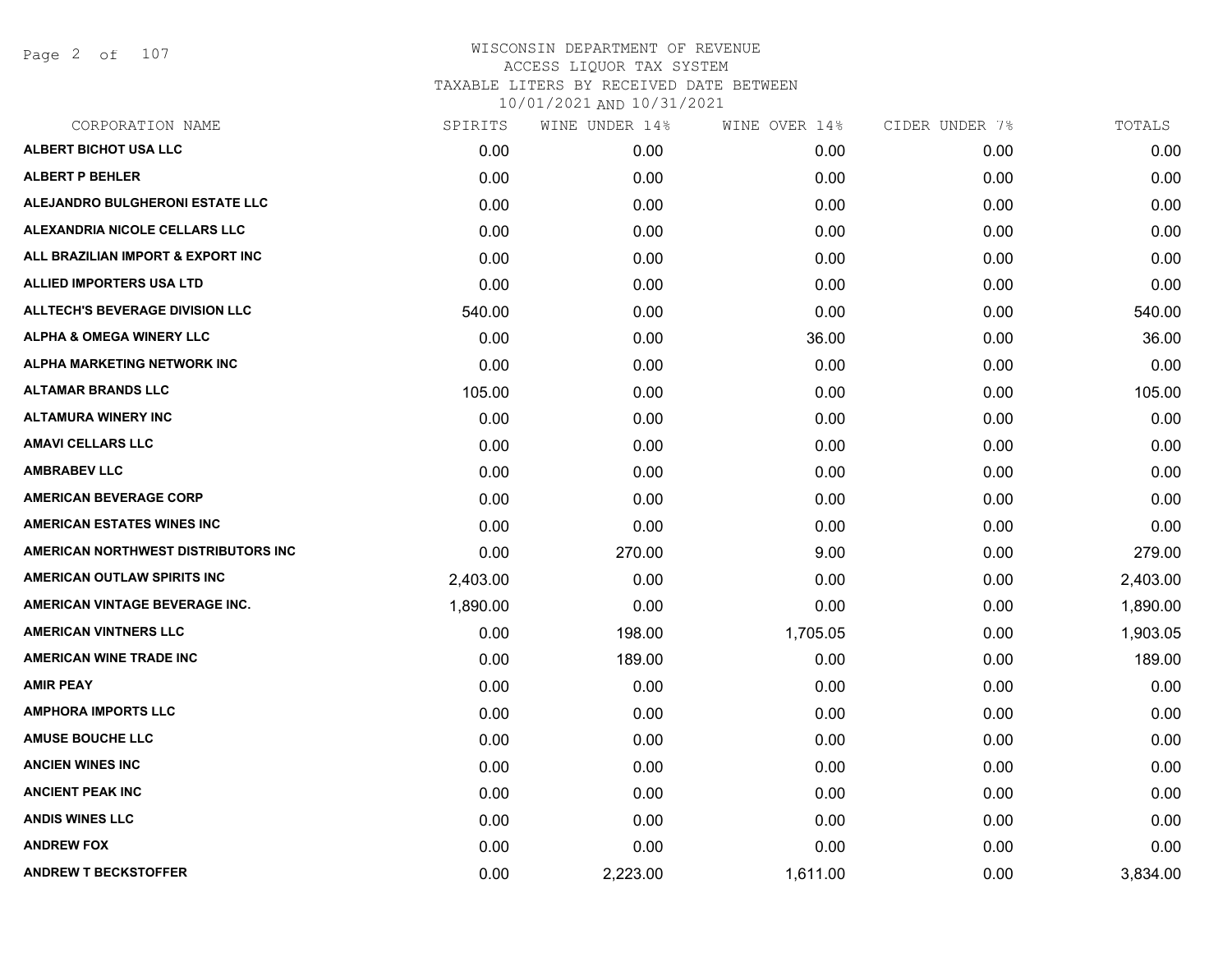Page 3 of 107

# WISCONSIN DEPARTMENT OF REVENUE ACCESS LIQUOR TAX SYSTEM

TAXABLE LITERS BY RECEIVED DATE BETWEEN

| CORPORATION NAME                                | SPIRITS   | WINE UNDER 14% | WINE OVER 14% | CIDER UNDER 7% | TOTALS    |
|-------------------------------------------------|-----------|----------------|---------------|----------------|-----------|
| <b>ANGELA OSBORNE</b>                           | 0.00      | 0.00           | 0.00          | 0.00           | 0.00      |
| <b>ANHEUSER-BUSCH COMPANIES LLC</b>             | 79,735.21 | 4,374.81       | 0.00          | 6,746.64       | 90,856.66 |
| <b>ANTHONY G MOLL</b>                           | 0.00      | 0.00           | 0.00          | 0.00           | 0.00      |
| <b>ANTHONY M TRUCHARD</b>                       | 0.00      | 0.00           | 189.00        | 0.00           | 189.00    |
| <b>ANTIPODEAN WINES LLC</b>                     | 0.00      | 504.00         | 0.00          | 0.00           | 504.00    |
| <b>APOLOGUE LLC</b>                             | 59.25     | 0.00           | 0.00          | 0.00           | 59.25     |
| <b>APOSTROPHE BRANDS LLC</b>                    | 0.00      | 0.00           | 0.00          | 0.00           | 0.00      |
| <b>APPELLATION TRADING COMPANY LLC</b>          | 0.00      | 0.00           | 0.00          | 0.00           | 0.00      |
| <b>APPELLATIONS LP</b>                          | 0.00      | 0.00           | 0.00          | 0.00           | 0.00      |
| <b>AQUILINI BRANDS USA INC.</b>                 | 0.00      | 378.00         | 1,512.00      | 0.00           | 1,890.00  |
| <b>ARANO LLC</b>                                | 0.00      | 0.00           | 4,284.00      | 0.00           | 4,284.00  |
| <b>ARCHANA A DAVE</b>                           | 0.00      | 0.00           | 0.00          | 0.00           | 0.00      |
| <b>ARCHER ROOSE INC</b>                         | 0.00      | 0.00           | 0.00          | 0.00           | 0.00      |
| <b>AREL GROUP WINE &amp; SPIRITS INC</b>        | 0.00      | 882.00         | 0.00          | 0.00           | 882.00    |
| <b>ARETE WINES LLC</b>                          | 0.00      | 0.00           | 0.00          | 0.00           | 0.00      |
| <b>ARIETTA INC</b>                              | 0.00      | 0.00           | 0.00          | 0.00           | 0.00      |
| <b>ARMSTRONG FAMILY WINERY LLC</b>              | 0.00      | 0.00           | 0.00          | 0.00           | 0.00      |
| <b>ARNOLD ANTON CARLSON</b>                     | 0.00      | 0.00           | 0.00          | 0.00           | 0.00      |
| <b>ARNOT-ROBERTS LLC</b>                        | 0.00      | 0.00           | 0.00          | 0.00           | 0.00      |
| <b>ARPENT LLC</b>                               | 0.00      | 46.36          | 0.00          | 0.00           | 46.36     |
| <b>ARTISANAL DISTILLATES INC.</b>               | 0.00      | 0.00           | 0.00          | 0.00           | 0.00      |
| <b>ARTISANAL IMPORTS INC</b>                    | 0.00      | 0.00           | 0.00          | 0.00           | 0.00      |
| <b>ASSOCIATED BREWING COMPANY</b>               | 0.00      | 0.00           | 0.00          | 0.00           | 0.00      |
| <b>ASV WINES INC</b>                            | 0.00      | 441.00         | 0.00          | 0.00           | 441.00    |
| <b>ATHENEE IMPORTERS &amp; DISTRIBUTORS LTD</b> | 0.00      | 0.00           | 0.00          | 0.00           | 0.00      |
| <b>ATLAS WINE COMPANY LLC</b>                   | 0.00      | 0.00           | 0.00          | 0.00           | 0.00      |
| <b>ATOMIC BRANDS INC</b>                        | 16,829.94 | 0.00           | 0.00          | 0.00           | 16,829.94 |
| <b>AUGUST WINE GROUP LLC</b>                    | 0.00      | 9.00           | 0.00          | 0.00           | 9.00      |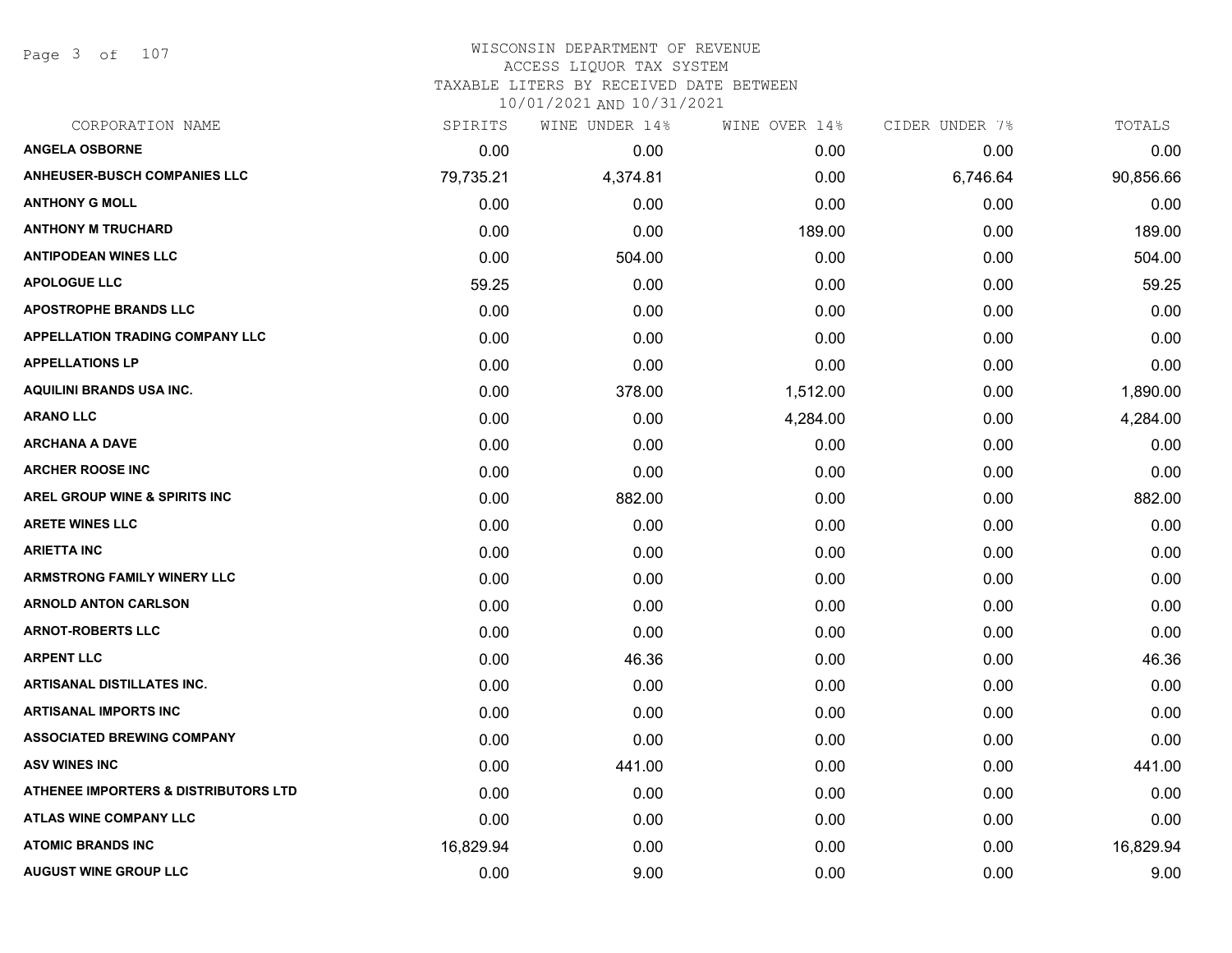Page 4 of 107

#### WISCONSIN DEPARTMENT OF REVENUE ACCESS LIQUOR TAX SYSTEM TAXABLE LITERS BY RECEIVED DATE BETWEEN

| CORPORATION NAME                           | SPIRITS    | WINE UNDER 14% | WINE OVER 14% | CIDER UNDER 7% | TOTALS     |
|--------------------------------------------|------------|----------------|---------------|----------------|------------|
| <b>AUSTIN VODKA COMPANY LLC</b>            | 0.00       | 0.00           | 0.00          | 0.00           | 0.00       |
| AUSTIN WHISKEY COMPANY, LLC                | 270.00     | 0.00           | 0.00          | 0.00           | 270.00     |
| <b>AUSTRAL WINES LLC</b>                   | 0.00       | 0.00           | 0.00          | 0.00           | 0.00       |
| AV BRANDS INC                              | 0.00       | 279.00         | 31.50         | 0.00           | 310.50     |
| AVA FOOD LABS, INC                         | 31,860.00  | 0.00           | 0.00          | 0.00           | 31,860.00  |
| <b>AVID INC</b>                            | 0.00       | 0.00           | 0.00          | 0.00           | 0.00       |
| AVV WINERY CO LLC                          | 0.00       | 13.50          | 0.00          | 0.00           | 13.50      |
| <b>AXIOS INC</b>                           | 0.00       | 0.00           | 0.00          | 0.00           | 0.00       |
| <b>AZAR DISTILLING LLC</b>                 | 0.00       | 0.00           | 0.00          | 0.00           | 0.00       |
| <b>AZZURRE SPIRITS CORPORATION</b>         | 450.00     | 0.00           | 0.00          | 0.00           | 450.00     |
| <b>B &amp; I OVERSEAS TRADING INC</b>      | 0.00       | 0.00           | 0.00          | 0.00           | 0.00       |
| <b>B UNITED INTERNATIONAL INC</b>          | 0.00       | 0.00           | 1,176.39      | 75.42          | 1,251.81   |
| <b>B. NEKTAR LLC</b>                       | 0.00       | 0.00           | 0.00          | 0.00           | 0.00       |
| <b>BACARDI U.S.A., INC.</b>                | 247,189.92 | 687.64         | 537.00        | 0.00           | 248,414.56 |
| <b>BACCHUS TECHNOLOGIES LLC</b>            | 0.00       | 2,571.00       | 630.00        | 0.00           | 3,201.00   |
| <b>BACIO DIVINO CELLARS LLC</b>            | 0.00       | 0.00           | 0.00          | 0.00           | 0.00       |
| <b>BACKWARDS DISTILLING COMPANY, LLC</b>   | 0.00       | 0.00           | 0.00          | 0.00           | 0.00       |
| <b>BADGER MOUNTAIN INC</b>                 | 0.00       | 801.00         | 90.00         | 0.00           | 891.00     |
| <b>BALCONES DISTILLING LLC</b>             | 0.00       | 0.00           | 0.00          | 0.00           | 0.00       |
| <b>BALLENTINE VINEYARDS INC</b>            | 0.00       | 0.00           | 0.00          | 0.00           | 0.00       |
| <b>BALTHAZAR REX LLC</b>                   | 0.00       | 0.00           | 0.00          | 0.00           | 0.00       |
| <b>BANFI PRODUCTS CORPORATION</b>          | 0.00       | 2,304.00       | 0.00          | 0.00           | 2,304.00   |
| <b>BANVILLE &amp; JONES WINE MERCHANTS</b> | 0.00       | 2,574.00       | 9.00          | 0.00           | 2,583.00   |
| <b>BARGETTOS SANTA CRUZ WINERY INC</b>     | 0.00       | 0.00           | 0.00          | 0.00           | 0.00       |
| <b>BARLOW VINEYARDS LLC</b>                | 0.00       | 0.00           | 0.00          | 0.00           | 0.00       |
| <b>BARNARD GRIFFIN INC</b>                 | 0.00       | 0.00           | 0.00          | 0.00           | 0.00       |
| <b>BARNETT VINEYARDS LP</b>                | 0.00       | 0.00           | 0.00          | 0.00           | 0.00       |
| <b>BARON FRANCOIS LTD</b>                  | 6.75       | 279.00         | 0.00          | 0.00           | 285.75     |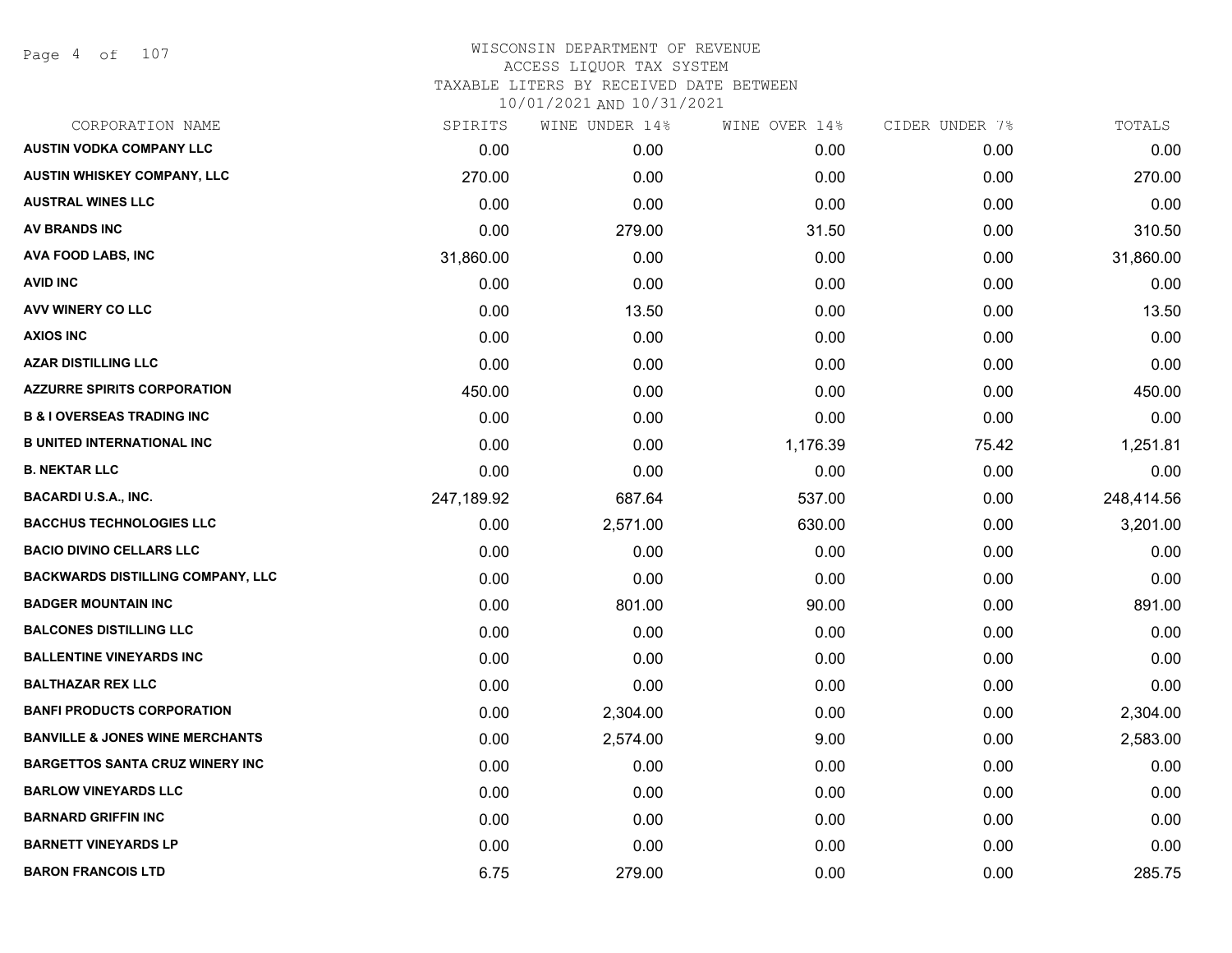Page 5 of 107

# WISCONSIN DEPARTMENT OF REVENUE ACCESS LIQUOR TAX SYSTEM TAXABLE LITERS BY RECEIVED DATE BETWEEN

| CORPORATION NAME                         | SPIRITS | WINE UNDER 14% | WINE OVER 14% | CIDER UNDER 7% | TOTALS    |
|------------------------------------------|---------|----------------|---------------|----------------|-----------|
| <b>BARRA FAMILY WINES, LLC</b>           | 0.00    | 90.00          | 63.00         | 0.00           | 153.00    |
| <b>BATTAGLIA DISTRIBUTING CORP INC</b>   | 0.00    | 19.02          | 0.00          | 0.00           | 19.02     |
| <b>BAUM WINE IMPORTS INC</b>             | 0.75    | 2,705.25       | 270.00        | 0.00           | 2,976.00  |
| <b>BE IN GOOD SPIRITS LLC</b>            | 0.00    | 0.00           | 0.00          | 0.00           | 0.00      |
| <b>BEAUX FRERES LLC</b>                  | 0.00    | 0.00           | 0.00          | 0.00           | 0.00      |
| <b>BEDFORD &amp; GROVE LLC</b>           | 0.00    | 0.00           | 0.00          | 0.00           | 0.00      |
| <b>BEDROCK WINE COMPANY LP</b>           | 0.00    | 33.28          | 0.00          | 0.00           | 33.28     |
| <b>BENDISTILLERY INC</b>                 | 0.00    | 0.00           | 0.00          | 0.00           | 0.00      |
| <b>BENOVIA WINERY LLC</b>                | 0.00    | 0.00           | 0.00          | 0.00           | 0.00      |
| <b>BEPPE &amp; THE ARCHITECT LLC</b>     | 0.00    | 0.00           | 0.00          | 0.00           | 0.00      |
| <b>BERGSTROM WINES LLC</b>               | 0.00    | 0.00           | 0.00          | 0.00           | 0.00      |
| <b>BERNARDUS LLC</b>                     | 0.00    | 0.00           | 0.00          | 0.00           | 0.00      |
| BETHEL HEIGHTS VINEYARD INC              | 0.00    | 0.00           | 0.00          | 0.00           | 0.00      |
| BETTER BRANDS INTERNATIONAL              | 0.00    | 63.00          | 3,345.00      | 0.00           | 3,408.00  |
| <b>BETZ CELLARS LLC</b>                  | 0.00    | 0.00           | 0.00          | 0.00           | 0.00      |
| <b>BEVAN CELLARS, LLC</b>                | 0.00    | 0.00           | 0.00          | 0.00           | 0.00      |
| <b>BEVERAGE INNOVATION CORP</b>          | 0.00    | 0.00           | 0.00          | 0.00           | 0.00      |
| <b>BIAGIO CRU &amp; ESTATE WINES LLC</b> | 0.00    | 0.00           | 0.00          | 0.00           | 0.00      |
| <b>BILTMORE ESTATE WINE COMPANY</b>      | 0.00    | 0.00           | 0.00          | 0.00           | 0.00      |
| <b>BLACK ROCK SPIRITS LLC</b>            | 0.00    | 0.00           | 0.00          | 0.00           | 0.00      |
| <b>BLACKBIRD VINEYARDS LLC</b>           | 0.00    | 63.00          | 126.00        | 0.00           | 189.00    |
| <b>BLAIR VINEYARDS LLC</b>               | 0.00    | 0.00           | 0.00          | 0.00           | 0.00      |
| <b>BLAKE FARMS HARD APPLE CIDER LLC</b>  | 0.00    | 0.00           | 0.00          | 15,175.72      | 15,175.72 |
| <b>BLAUM BROS DISTILLING CO LLC</b>      | 0.00    | 0.00           | 0.00          | 0.00           | 0.00      |
| <b>BLUE RIDGE DISTILLING CO INC</b>      | 0.00    | 0.00           | 0.00          | 0.00           | 0.00      |
| <b>BLUE ROCK VINEYARD LLC</b>            | 0.00    | 0.00           | 0.00          | 0.00           | 0.00      |
| <b>BODEGAS RIOJANAS USA CORPORATION</b>  | 0.00    | 0.00           | 0.00          | 0.00           | 0.00      |
| <b>BOEGER WINERY INC</b>                 | 0.00    | 0.00           | 0.00          | 0.00           | 0.00      |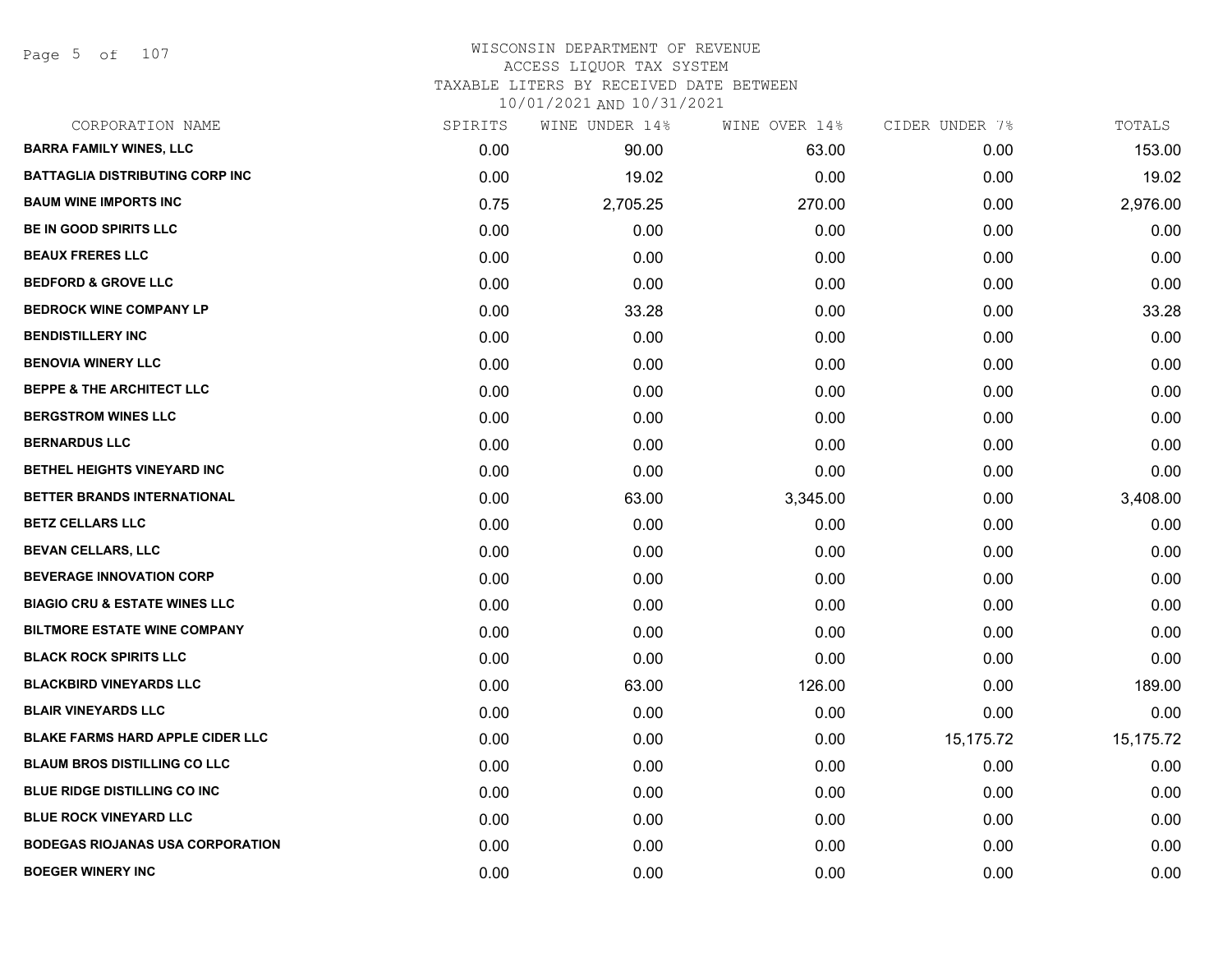Page 6 of 107

#### WISCONSIN DEPARTMENT OF REVENUE ACCESS LIQUOR TAX SYSTEM

TAXABLE LITERS BY RECEIVED DATE BETWEEN

| CORPORATION NAME                     | SPIRITS    | WINE UNDER 14% | WINE OVER 14% | CIDER UNDER 7% | TOTALS     |
|--------------------------------------|------------|----------------|---------------|----------------|------------|
| <b>BOGLE VINEYARDS INC</b>           | 0.00       | 2,268.00       | 54,105.00     | 0.00           | 56,373.00  |
| <b>BON VIVANT IMPORTS INC</b>        | 0.00       | 0.00           | 0.00          | 0.00           | 0.00       |
| <b>BONANNO VINTNERS LLC</b>          | 0.00       | 378.00         | 126.00        | 0.00           | 504.00     |
| <b>BOOKWALTER WINERY LLC</b>         | 0.00       | 0.00           | 2.25          | 0.00           | 2.25       |
| <b>BOSTON BEER CORPORATION</b>       | 4,795.17   | 0.00           | 0.00          | 77,348.27      | 82,143.44  |
| <b>BOUCHAINE VINEYARDS INC</b>       | 0.00       | 0.00           | 0.00          | 0.00           | 0.00       |
| <b>BOUNDARY BREAKS LLC</b>           | 0.00       | 63.00          | 0.00          | 0.00           | 63.00      |
| <b>BOURGET IMPORTS LLC</b>           | 0.00       | 144.00         | 0.00          | 0.00           | 144.00     |
| <b>BOUTINOT USA INC</b>              | 0.00       | 0.00           | 0.00          | 0.00           | 0.00       |
| <b>BOUTIQUE BEVERAGE CO</b>          | 0.00       | 0.00           | 0.00          | 0.00           | 0.00       |
| <b>BRAIN BREW VENTURES 3.0, INC.</b> | 0.00       | 0.00           | 0.00          | 0.00           | 0.00       |
| <b>BRASSFIELD ESTATE WINERY LLC</b>  | 0.00       | 0.00           | 126.00        | 0.00           | 126.00     |
| <b>BRAZOS WINE IMPORTS LLC</b>       | 0.00       | 900.00         | 378.00        | 0.00           | 1,278.00   |
| <b>BREWDOG BREWING COMPANY LLC</b>   | 0.00       | 0.00           | 0.00          | 0.00           | 0.00       |
| <b>BRICKELL WINES LLC</b>            | 869.40     | 0.00           | 0.00          | 0.00           | 869.40     |
| <b>BRIDGEVIEW VINEYARDS INC</b>      | 0.00       | 369.00         | 0.00          | 0.00           | 369.00     |
| <b>BRIGHT CELLARS INC.</b>           | 0.00       | 0.00           | 0.00          | 0.00           | 0.00       |
| <b>BROADBENT SELECTIONS INC</b>      | 0.00       | 2,512.50       | 0.00          | 0.00           | 2,512.50   |
| <b>BRONCO WINE COMPANY</b>           | 18.00      | 53,783.83      | 351.00        | 0.00           | 54, 152.83 |
| <b>BROVO SPIRITS LLC</b>             | 0.00       | 0.00           | 0.00          | 0.00           | 0.00       |
| <b>BROWN ESTATE VINEYARDS LLC</b>    | 0.00       | 0.00           | 0.00          | 0.00           | 0.00       |
| <b>BROWNE FAMILY WINES LLC</b>       | 0.00       | 0.00           | 0.00          | 0.00           | 0.00       |
| <b>BROWN-FORMAN CORPORATION</b>      | 313,151.70 | 29,535.84      | 31.50         | 0.00           | 342,719.04 |
| <b>BRUTOCAO CELLARS LP</b>           | 0.00       | 7.50           | 1.50          | 0.00           | 9.00       |
| <b>BRYN MAWR VINEYARDS INC</b>       | 0.00       | 0.00           | 0.00          | 0.00           | 0.00       |
| <b>BUCKLER FAMILY VINEYARDS LLC</b>  | 0.00       | 0.00           | 0.00          | 0.00           | 0.00       |
| <b>BUEHLER VINEYARDS INC</b>         | 0.00       | 792.00         | 0.00          | 0.00           | 792.00     |
| <b>BULLY HILL VINEYARDS INC</b>      | 0.00       | 0.00           | 0.00          | 0.00           | 0.00       |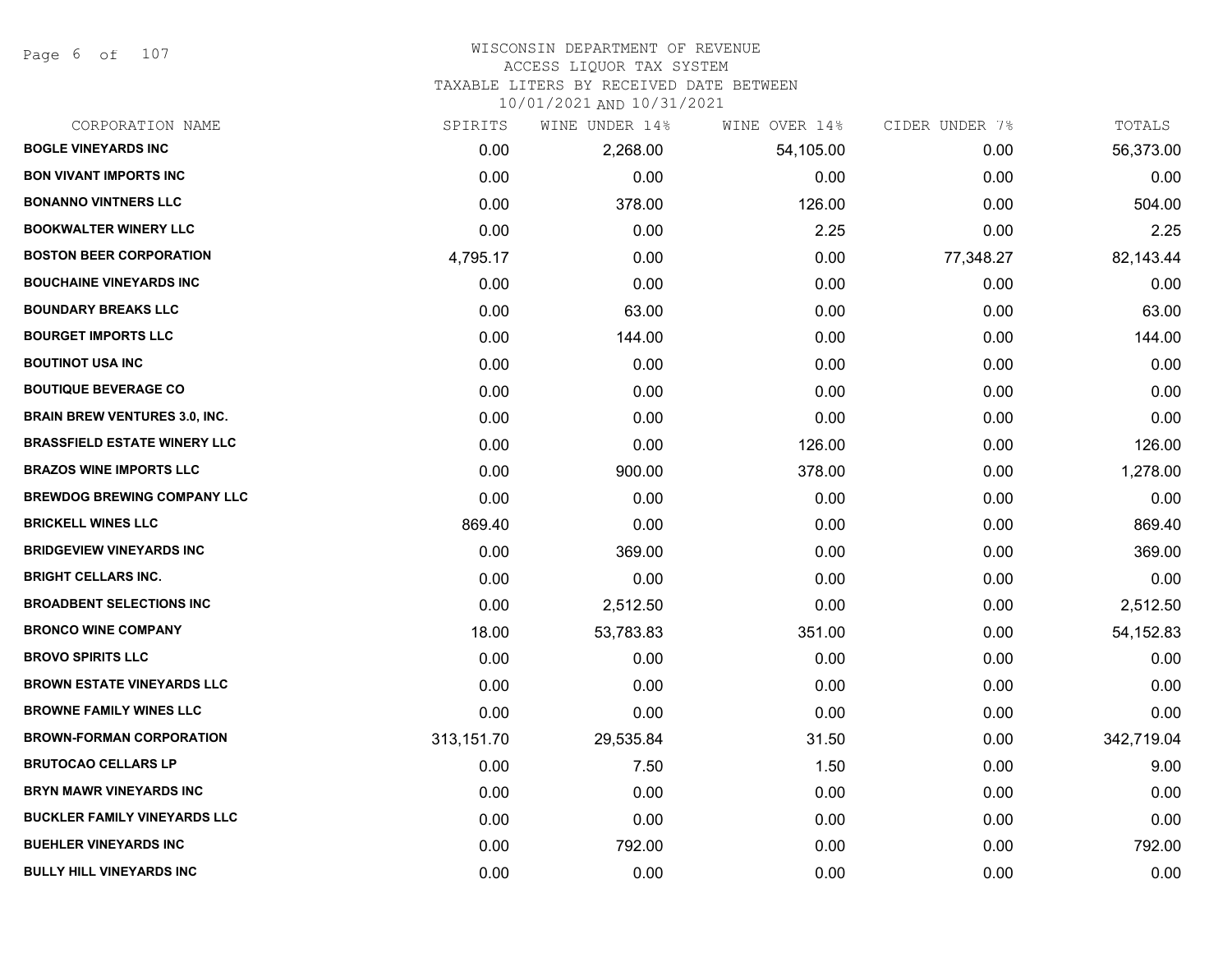Page 7 of 107

## WISCONSIN DEPARTMENT OF REVENUE ACCESS LIQUOR TAX SYSTEM TAXABLE LITERS BY RECEIVED DATE BETWEEN

| CORPORATION NAME                            | SPIRITS    | WINE UNDER 14% | WINE OVER 14% | CIDER UNDER 7% | TOTALS     |
|---------------------------------------------|------------|----------------|---------------|----------------|------------|
| <b>BURGESS CELLARS INC</b>                  | 0.00       | 0.00           | 0.00          | 0.00           | 0.00       |
| <b>BURKE &amp; MORRIS SPIRITS LLC</b>       | 0.00       | 0.00           | 0.00          | 0.00           | 0.00       |
| <b>BUZZBALLZ LLC</b>                        | 0.00       | 8,505.00       | 10,932.78     | 0.00           | 19,437.78  |
| <b>BUZZBOX BEVERAGES INC</b>                | 614.00     | 0.00           | 0.00          | 0.00           | 614.00     |
| <b>BWSC LLC</b>                             | 0.00       | 3,402.00       | 126.00        | 0.00           | 3,528.00   |
| <b>C &amp; C WINE SERVICES INC</b>          | 0.00       | 0.00           | 0.00          | 0.00           | 0.00       |
| <b>C MONDAVI &amp; FAMILY</b>               | 0.00       | 10,917.00      | 489.00        | 0.00           | 11,406.00  |
| <b>C SQUARED CIDERS LLC</b>                 | 0.00       | 0.00           | 0.00          | 0.00           | 0.00       |
| <b>CABERNET CORP</b>                        | 0.00       | 2,115.00       | 0.00          | 0.00           | 2,115.00   |
| <b>CAIN CELLARS INC</b>                     | 0.00       | 90.00          | 81.00         | 0.00           | 171.00     |
| <b>CAL VIN ENTERPRISES CORPORATION</b>      | 0.00       | 0.00           | 133.14        | 0.00           | 133.14     |
| <b>CALEDONIA SPIRITS INC</b>                | 135.00     | 0.00           | 0.00          | 0.00           | 135.00     |
| <b>CALIFORNIA CIDER COMPANY</b>             | 0.00       | 0.00           | 0.00          | 0.00           | 0.00       |
| <b>CALIFORNIA VINEYARDS INC</b>             | 0.00       | 0.00           | 0.00          | 0.00           | 0.00       |
| <b>CALIFORNIA WINE WORKS LLC</b>            | 0.00       | 0.00           | 0.00          | 0.00           | 0.00       |
| <b>CALLUNA VINEYARDS LLC</b>                | 0.00       | 0.00           | 0.00          | 0.00           | 0.00       |
| <b>CAMARDA CORP</b>                         | 0.00       | 0.00           | 0.00          | 0.00           | 0.00       |
| <b>CAMARENA IMPORTS LLC</b>                 | 450.00     | 0.00           | 0.00          | 0.00           | 450.00     |
| <b>CAMELOT IMPORTING CO INC</b>             | 0.00       | 0.00           | 0.00          | 0.00           | 0.00       |
| <b>CAMPARI AMERICA LLC</b>                  | 129,918.30 | 0.00           | 0.00          | 0.00           | 129,918.30 |
| <b>CAMPBELL &amp; MCGILL SELECTIONS LLC</b> | 0.00       | 63.00          | 0.00          | 0.00           | 63.00      |
| <b>CAMPEON SPIRITS COMPANY INC</b>          | 0.00       | 0.00           | 0.00          | 0.00           | 0.00       |
| <b>CANNED FUN LLC</b>                       | 0.00       | 0.00           | 0.00          | 0.00           | 0.00       |
| <b>CANNON RIVER WINERY LLC</b>              | 0.00       | 0.00           | 0.00          | 0.00           | 0.00       |
| <b>CAPARONE WINERY LLC</b>                  | 0.00       | 0.00           | 0.00          | 0.00           | 0.00       |
| <b>CAPE CLASSICS INC</b>                    | 0.00       | 2,344.46       | 0.00          | 0.00           | 2,344.46   |
| <b>CARACCIOLI CELLARS INC</b>               | 0.00       | 0.00           | 0.00          | 0.00           | 0.00       |
| <b>CARDINAL SPIRITS LLC</b>                 | 0.00       | 0.00           | 0.00          | 0.00           | 0.00       |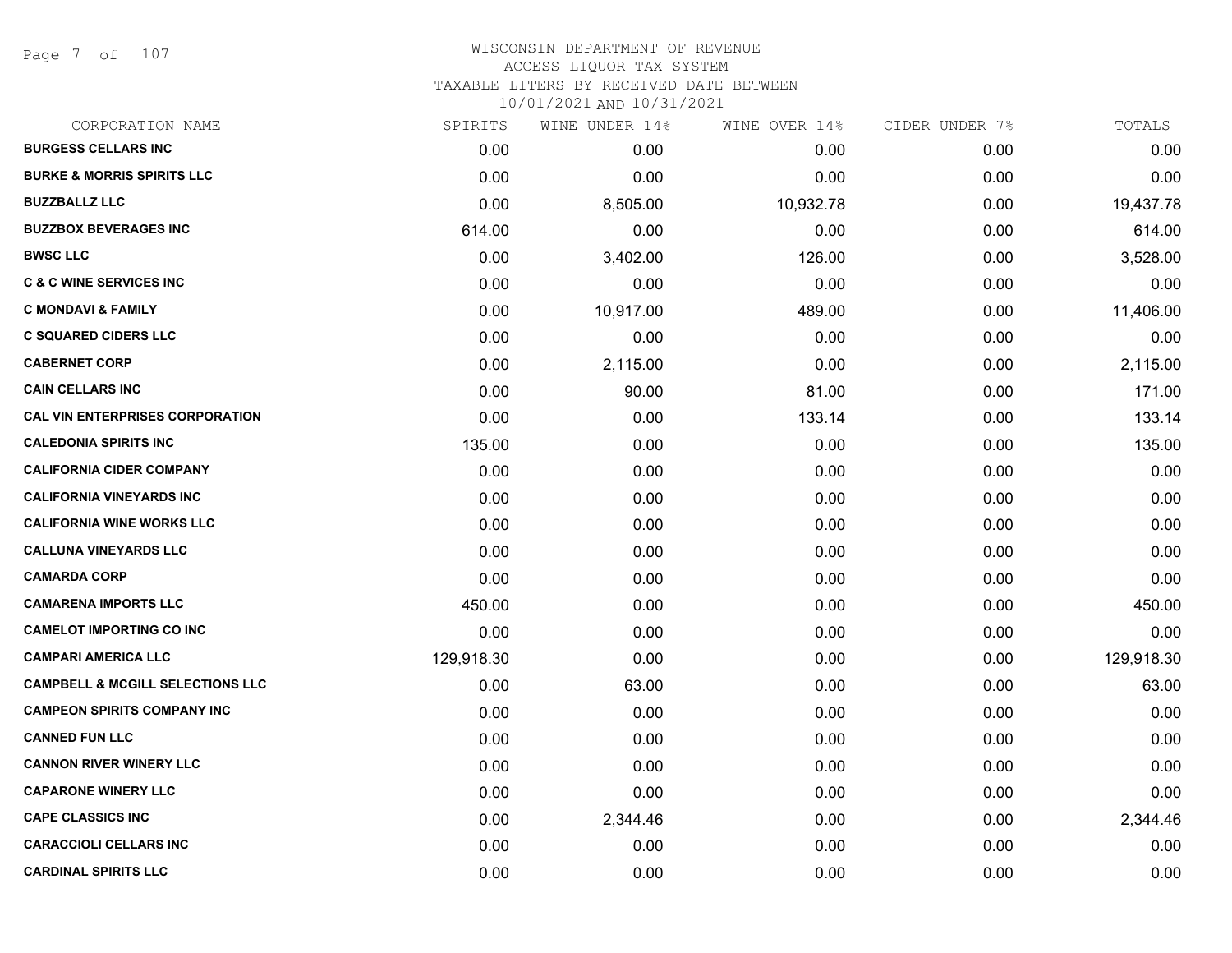Page 8 of 107

## WISCONSIN DEPARTMENT OF REVENUE ACCESS LIQUOR TAX SYSTEM TAXABLE LITERS BY RECEIVED DATE BETWEEN

| CORPORATION NAME                            | SPIRITS   | WINE UNDER 14% | WINE OVER 14% | CIDER UNDER 7% | TOTALS    |
|---------------------------------------------|-----------|----------------|---------------|----------------|-----------|
| <b>CARDINAL WINE GROUP LLC</b>              | 0.00      | 0.00           | 0.00          | 0.00           | 0.00      |
| <b>CARDWELL HILL CELLARS LLC</b>            | 0.00      | 126.00         | 0.00          | 0.00           | 126.00    |
| <b>CARIBBEAN DISTILLERS LLC</b>             | 168.00    | 6,659.95       | 0.00          | 0.00           | 6,827.95  |
| <b>CARIBBEAN SPIRITS INC</b>                | 0.00      | 0.00           | 0.00          | 0.00           | 0.00      |
| <b>CARL THOMA</b>                           | 0.00      | 504.00         | 0.00          | 0.00           | 504.00    |
| <b>CARLOS HUBNER-ARTETA</b>                 | 0.00      | 0.00           | 0.00          | 0.00           | 0.00      |
| <b>CARLSON VINEYARDS INC</b>                | 0.00      | 0.00           | 0.00          | 0.00           | 0.00      |
| <b>CAROLINA DISTRIBUTION LLC</b>            | 0.00      | 0.00           | 0.00          | 0.00           | 0.00      |
| <b>CARRIAGE HOUSE IMPORTS, LTD.</b>         | 0.00      | 0.00           | 0.00          | 0.00           | 0.00      |
| <b>CASTIEL ESTATE LLC</b>                   | 0.00      | 0.00           | 0.00          | 0.00           | 0.00      |
| <b>CASTLE BRANDS USA CORP</b>               | 2,334.00  | 0.00           | 0.00          | 0.00           | 2,334.00  |
| <b>CASTORO CELLARS</b>                      | 0.00      | 630.00         | 0.00          | 0.00           | 630.00    |
| <b>CAYMUS VINEYARDS INC</b>                 | 0.00      | 0.00           | 0.00          | 0.00           | 0.00      |
| <b>CEDAR KNOLL VINEYARDS INC</b>            | 0.00      | 0.00           | 0.00          | 0.00           | 0.00      |
| <b>CELEBRATION DISTILLATION CORPORATION</b> | 0.00      | 0.00           | 0.00          | 0.00           | 0.00      |
| <b>CELLARS INTERNATIONAL INC</b>            | 0.00      | 0.00           | 0.00          | 0.00           | 0.00      |
| <b>CELLIER WINES DISTRIBUTING INC</b>       | 0.00      | 0.00           | 0.00          | 0.00           | 0.00      |
| <b>CHANNING DAUGHTERS WINERY LLC</b>        | 0.00      | 0.00           | 0.00          | 0.00           | 0.00      |
| <b>CHAPPELLET WINERY INC</b>                | 0.00      | 0.00           | 99.00         | 0.00           | 99.00     |
| <b>CHARBAUT AMERICA INC</b>                 | 0.00      | 0.00           | 0.00          | 0.00           | 0.00      |
| <b>CHARLES JACQUIN ET CIE INC</b>           | 12,824.87 | 0.00           | 0.00          | 0.00           | 12,824.87 |
| <b>CHARLES JEFFREY MATTINGLY</b>            | 0.00      | 0.00           | 0.00          | 0.00           | 0.00      |
| <b>CHARLES NEAL SELECTIONS INC</b>          | 0.00      | 273.00         | 0.00          | 0.00           | 273.00    |
| <b>CHARLES REININGER LLC</b>                | 0.00      | 0.00           | 0.00          | 0.00           | 0.00      |
| <b>CHATEAU BARNABY LLC</b>                  | 0.00      | 0.00           | 0.00          | 0.00           | 0.00      |
| <b>CHATEAU DIANA LLC</b>                    | 0.00      | 39,436.75      | 24,237.00     | 0.00           | 63,673.75 |
| <b>CHATEAU OPERATIONS, LTD.</b>             | 0.00      | 0.00           | 0.00          | 0.00           | 0.00      |
| <b>CHATHAM IMPORTS INC</b>                  | 405.00    | 270.00         | 0.00          | 0.00           | 675.00    |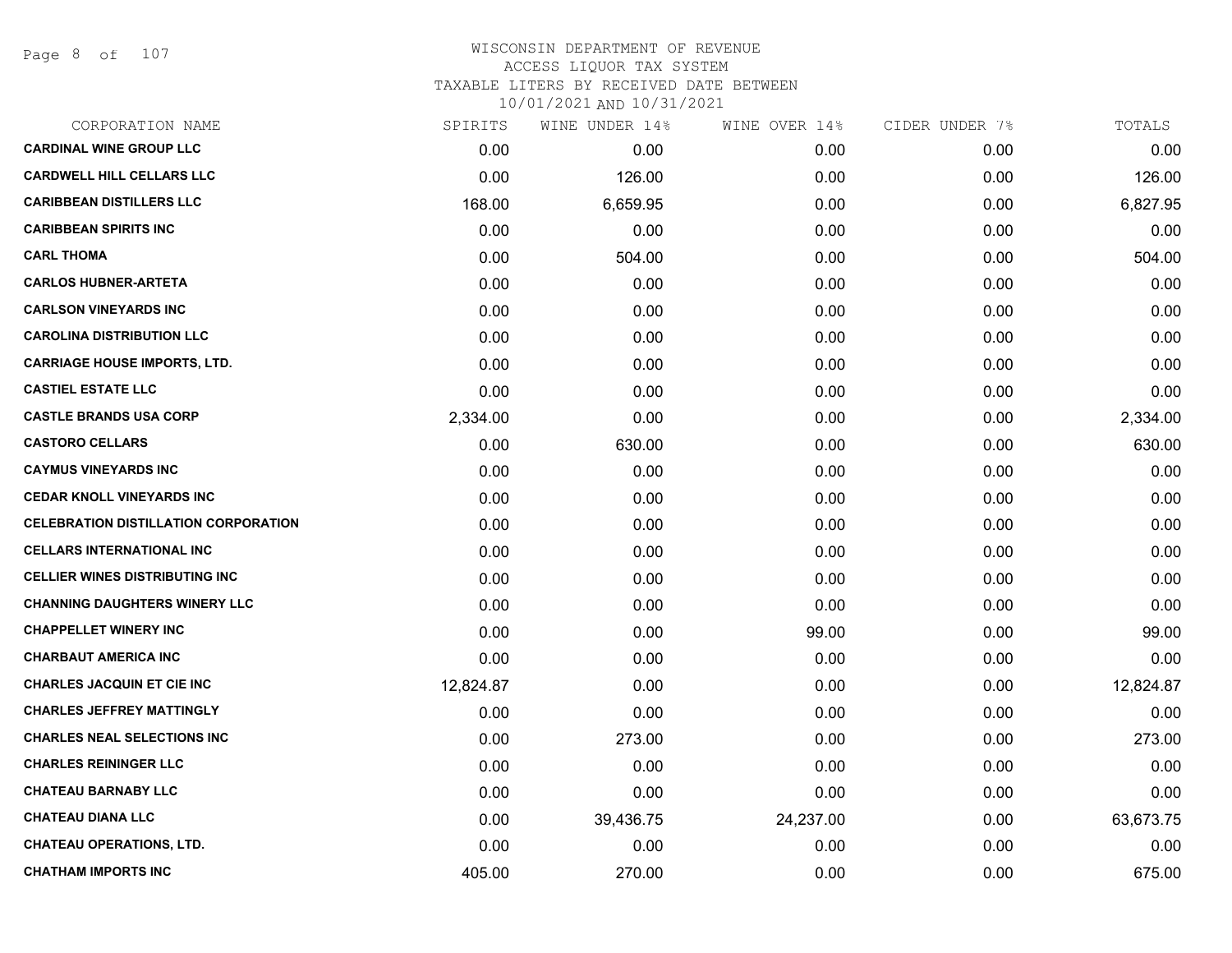Page 9 of 107

## WISCONSIN DEPARTMENT OF REVENUE ACCESS LIQUOR TAX SYSTEM TAXABLE LITERS BY RECEIVED DATE BETWEEN

| CORPORATION NAME                      | SPIRITS    | WINE UNDER 14% | WINE OVER 14% | CIDER UNDER 7% | TOTALS     |
|---------------------------------------|------------|----------------|---------------|----------------|------------|
| <b>CHEHALEM INC</b>                   | 0.00       | 1,134.00       | 0.00          | 0.00           | 1,134.00   |
| <b>CHICAGO DISTILLING COMPANY LLC</b> | 0.00       | 0.00           | 0.00          | 0.00           | 0.00       |
| <b>CHOYA UMESHU USA INC</b>           | 0.00       | 0.00           | 126.00        | 0.00           | 126.00     |
| <b>CHRISTOPHER F PITTENGER</b>        | 0.00       | 288.75         | 0.00          | 0.00           | 288.75     |
| <b>CHRISTOPHER FIGGINS</b>            | 0.00       | 0.00           | 0.00          | 0.00           | 0.00       |
| <b>CHRISTOPHER J BROCKWAY</b>         | 0.00       | 0.00           | 0.00          | 0.00           | 0.00       |
| <b>CHRISTOPHER MICHAEL WINES LLC</b>  | 0.00       | 567.00         | 0.00          | 0.00           | 567.00     |
| <b>CITADEL BEVERAGES, LLC</b>         | 0.00       | 0.00           | 0.00          | 0.00           | 0.00       |
| CIV (USA) INC                         | 0.00       | 8,608.50       | 0.00          | 0.00           | 8,608.50   |
| <b>CLAAR CELLARS LLC</b>              | 0.00       | 0.00           | 0.00          | 0.00           | 0.00       |
| <b>CLASSIC WINES INC</b>              | 0.00       | 0.00           | 0.00          | 0.00           | 0.00       |
| <b>CLENDENENLINDQUIST VINTNERS</b>    | 0.00       | 126.00         | 0.00          | 0.00           | 126.00     |
| <b>CLINE CELLARS INC</b>              | 0.00       | 2,367.00       | 2,709.00      | 0.00           | 5,076.00   |
| <b>CLINE SISTERS IMPORTS LLC</b>      | 0.00       | 45.00          | 0.00          | 0.00           | 45.00      |
| <b>CLOCK SHOP BEVERAGE LLC</b>        | 0.00       | 0.00           | 0.00          | 0.00           | 0.00       |
| CLOS DU VAL WINE CO LTD               | 0.00       | 0.00           | 0.00          | 0.00           | 0.00       |
| <b>CLOS LACHANCE WINES LLC</b>        | 0.00       | 40.00          | 0.00          | 0.00           | 40.00      |
| <b>CNS ENTERPRISES INC</b>            | 0.00       | 0.00           | 0.00          | 0.00           | 0.00       |
| <b>COCKERELL WINE CONSULTING LLC</b>  | 0.00       | 0.00           | 117.00        | 0.00           | 117.00     |
| <b>CODY T WRIGHT</b>                  | 0.00       | 0.00           | 0.00          | 0.00           | 0.00       |
| <b>CONSTELLATION BRANDS, INC.</b>     | 110,697.84 | 120,429.34     | 22,216.43     | 0.00           | 253,343.61 |
| <b>COOL HAND VINEYARDS LLC</b>        | 0.00       | 63.00          | 81.00         | 0.00           | 144.00     |
| <b>COPPER CANE LLC</b>                | 0.00       | 36.00          | 3,168.00      | 0.00           | 3,204.00   |
| <b>CORA IMPORTS LTD</b>               | 0.00       | 0.00           | 0.00          | 0.00           | 0.00       |
| <b>CORBETT VINEYARDS LLC</b>          | 0.00       | 0.00           | 0.00          | 0.00           | 0.00       |
| <b>CORDELINA WINE COMPANY LLC</b>     | 0.00       | 0.00           | 0.00          | 0.00           | 0.00       |
| <b>CORK ALLIANCE INC</b>              | 0.00       | 63.00          | 0.00          | 0.00           | 63.00      |
| <b>CORNERSTONE CELLARS LLC</b>        | 0.00       | 0.00           | 0.00          | 0.00           | 0.00       |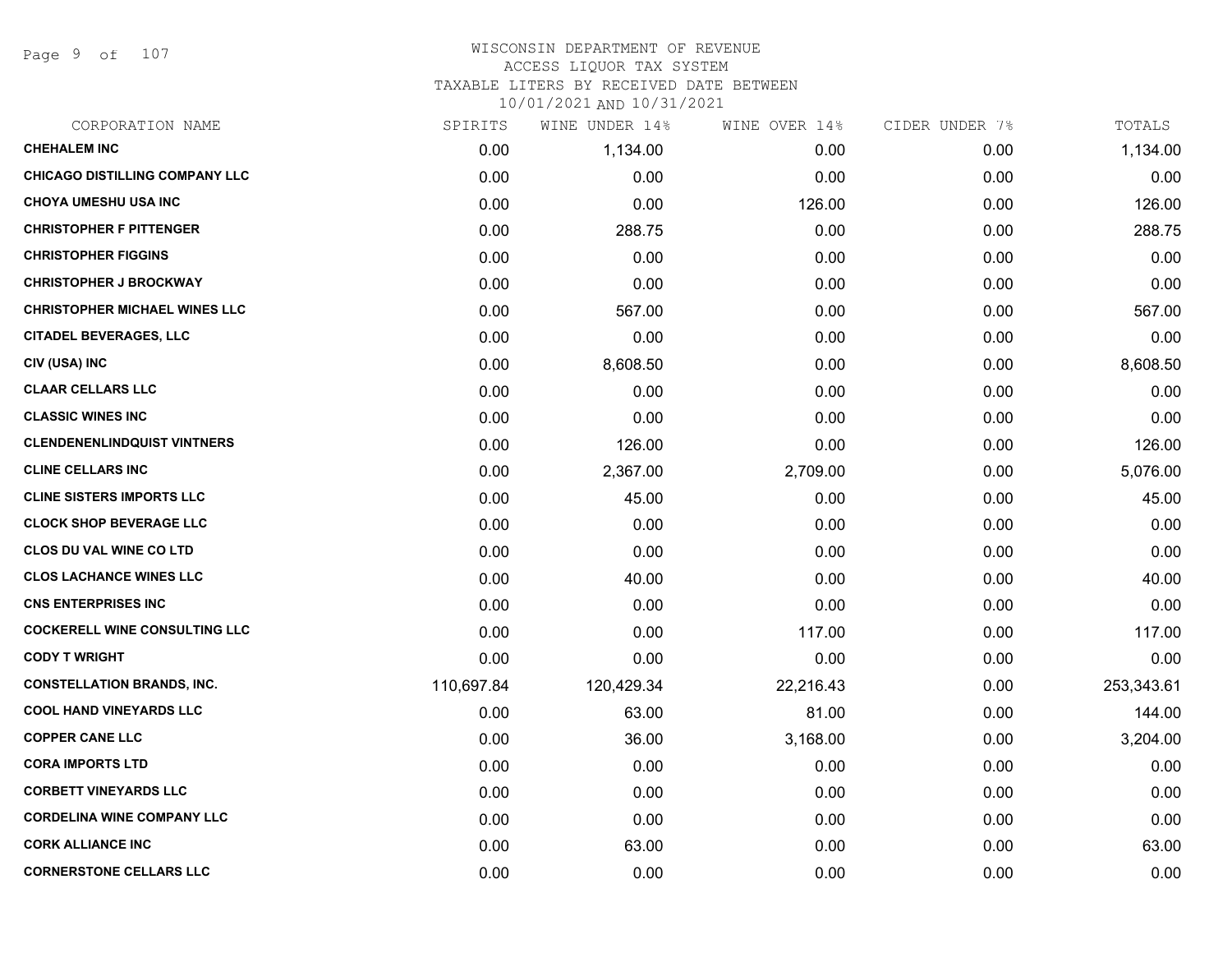| CORPORATION NAME                                   | SPIRITS | WINE UNDER 14% | WINE OVER 14% | CIDER UNDER 7% | TOTALS      |
|----------------------------------------------------|---------|----------------|---------------|----------------|-------------|
| <b>CORNERSTONE U.S. WINE IMPORTS INC</b>           | 0.00    | 0.00           | 0.00          | 0.00           | 0.00        |
| <b>CORY J MICHAL</b>                               | 0.00    | 9.00           | 0.00          | 0.00           | 9.00        |
| <b>COUNTRY HERITAGE WINERY &amp; VINEYARD INC.</b> | 0.00    | 0.00           | 0.00          | 0.00           | 0.00        |
| <b>COUNTRY SMOOTH SPIRITS, LLC</b>                 | 0.00    | 0.00           | 0.00          | 0.00           | 0.00        |
| <b>COUP DE FOUDRE LLC</b>                          | 0.00    | 0.00           | 0.00          | 0.00           | 0.00        |
| <b>COURAGEOUS INC</b>                              | 0.00    | 0.00           | 0.00          | 0.00           | 0.00        |
| <b>CRACOVIA BRANDS INC</b>                         | 0.00    | 0.00           | 0.00          | 0.00           | 0.00        |
| <b>CRAFTED ARTISAN MEADERY LLC</b>                 | 0.00    | 0.00           | 0.00          | 0.00           | 0.00        |
| <b>CRAIG S HANDLY</b>                              | 0.00    | 0.00           | 90.00         | 0.00           | 90.00       |
| <b>CREATIVE WINE CONCEPTS INC</b>                  | 0.00    | 0.00           | 0.00          | 0.00           | 0.00        |
| <b>CREW WINE COMPANY LLC</b>                       | 0.00    | 1,503.00       | 1,008.00      | 0.00           | 2,511.00    |
| <b>CRIBARI VINEYARDS INC</b>                       | 0.00    | 0.00           | 0.00          | 0.00           | 0.00        |
| <b>CRIMSON WINE GROUP LTD</b>                      | 0.00    | 0.00           | 0.00          | 0.00           | 0.00        |
| <b>CRISTOM VINEYARDS INC</b>                       | 0.00    | 0.00           | 0.00          | 0.00           | 0.00        |
| <b>CROWN IMPORTS LLC</b>                           | 0.00    | 15,177.74      | 0.00          | 0.00           | 15, 177. 74 |
| <b>CROWN POINT WINERY LLC</b>                      | 0.00    | 0.00           | 0.00          | 0.00           | 0.00        |
| <b>CRYSTAL RAIN DISTILLERY INC</b>                 | 0.00    | 0.00           | 0.00          | 0.00           | 0.00        |
| <b>CULT OF 8</b>                                   | 0.00    | 1,247.50       | 31.50         | 0.00           | 1,279.00    |
| <b>CUNAT PREMIUM VINEYARDS LLC</b>                 | 0.00    | 0.00           | 153.00        | 0.00           | 153.00      |
| <b>CUSHMAN WINERY CORPORATION</b>                  | 0.00    | 0.00           | 0.00          | 0.00           | 0.00        |
| <b>D &amp; D VINEYARDS INC</b>                     | 0.00    | 126.00         | 0.00          | 0.00           | 126.00      |
| <b>D MYERS LLC</b>                                 | 0.00    | 0.00           | 0.00          | 0.00           | 0.00        |
| <b>D&amp;V INTERNATIONAL INC</b>                   | 0.00    | 0.00           | 0.00          | 0.00           | 0.00        |
| <b>D.G.L. DISTRIBUTORS, INC.</b>                   | 0.00    | 0.00           | 0.00          | 0.00           | 0.00        |
| <b>DAEDALUS CELLARS CO</b>                         | 0.00    | 252.00         | 0.00          | 0.00           | 252.00      |
| <b>DAN CAREY</b>                                   | 0.00    | 0.00           | 0.00          | 0.00           | 0.00        |
| <b>DANA ESTATES INC</b>                            | 0.00    | 0.00           | 216.00        | 0.00           | 216.00      |
| <b>DANCING COYOTE WINES</b>                        | 0.00    | 0.00           | 0.00          | 0.00           | 0.00        |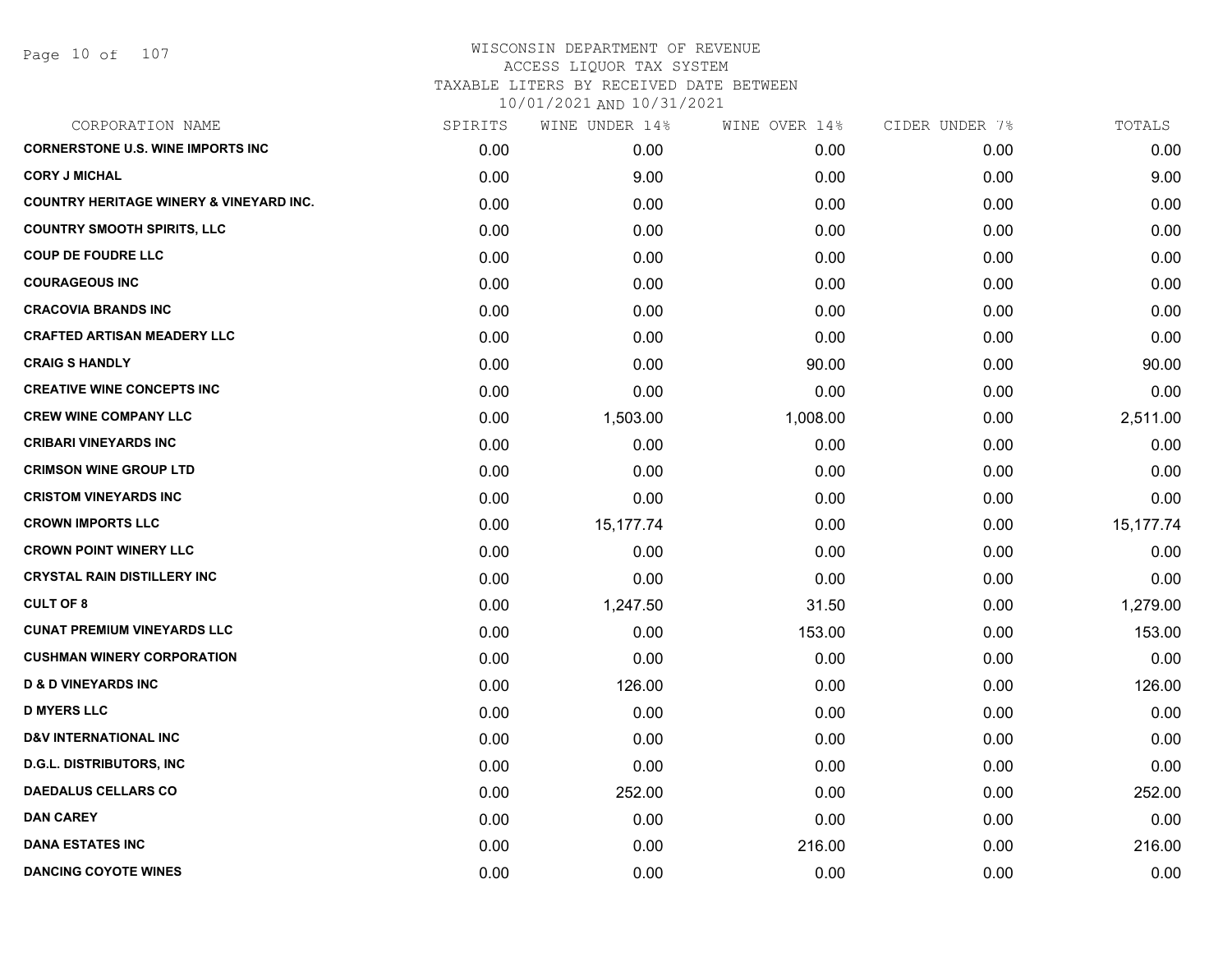Page 11 of 107

## WISCONSIN DEPARTMENT OF REVENUE ACCESS LIQUOR TAX SYSTEM TAXABLE LITERS BY RECEIVED DATE BETWEEN

| CORPORATION NAME                    | SPIRITS  | WINE UNDER 14% | WINE OVER 14% | CIDER UNDER 7% | TOTALS     |
|-------------------------------------|----------|----------------|---------------|----------------|------------|
| <b>DANICA PATRICK</b>               | 0.00     | 0.00           | 0.00          | 0.00           | 0.00       |
| <b>DANIEL A LASNER</b>              | 567.00   | 0.00           | 0.00          | 0.00           | 567.00     |
| <b>DANIEL KEEFE IV</b>              | 0.00     | 252.00         | 0.00          | 0.00           | 252.00     |
| <b>DANIEL SCHOENFELD</b>            | 0.00     | 0.00           | 0.00          | 0.00           | 0.00       |
| <b>DANNY RAKOVIC</b>                | 90.00    | 0.00           | 0.00          | 0.00           | 90.00      |
| <b>DAOU VINEYARDS LLC</b>           | 0.00     | 1,053.00       | 5,547.00      | 0.00           | 6,600.00   |
| DAQUINO ITALIAN IMPORTING CO INC    | 0.00     | 0.00           | 0.00          | 0.00           | 0.00       |
| <b>DARIOUSH KHALEDI WINERY LLC</b>  | 0.00     | 0.00           | 0.00          | 0.00           | 0.00       |
| <b>DAVID ARTHUR VINEYARDS LLC</b>   | 0.00     | 0.00           | 0.00          | 0.00           | 0.00       |
| <b>DAVID B POTTER</b>               | 0.00     | 0.00           | 0.00          | 0.00           | 0.00       |
| <b>DAVID BOWLER LLC</b>             | 4.50     | 171.00         | 0.00          | 0.00           | 175.50     |
| <b>DAVID J ECKERT</b>               | 0.00     | 0.00           | 0.00          | 0.00           | 0.00       |
| <b>DAVID JAMES LLC</b>              | 0.00     | 0.00           | 0.00          | 0.00           | 0.00       |
| <b>DAVID L DENNIGMANN</b>           | 0.00     | 234.00         | 306.00        | 0.00           | 540.00     |
| <b>DAVID MEIER</b>                  | 0.00     | 0.00           | 0.00          | 0.00           | 0.00       |
| <b>DAVID N RAYNE</b>                | 2,053.43 | 23,662.10      | 11,598.15     | 0.00           | 37,313.68  |
| <b>DAVID R BARNES</b>               | 0.00     | 0.00           | 0.00          | 0.00           | 0.00       |
| <b>DAVIS WINES LLC</b>              | 0.00     | 1,491.00       | 0.00          | 0.00           | 1,491.00   |
| <b>DAVOS BRANDS LLC</b>             | 3,747.75 | 435.60         | 695.88        | 0.00           | 4,879.23   |
| DAYLIGHT WINE COMPANY LLC           | 688.50   | 0.00           | 1,386.00      | 0.00           | 2,074.50   |
| <b>DE MAISON SELECTIONS INC</b>     | 0.00     | 1,631.50       | 381.00        | 26.40          | 2,038.90   |
| <b>DEANNA BASTIANICH</b>            | 63.00    | 315.00         | 0.00          | 0.00           | 378.00     |
| <b>DECLAN DISTILLERS LLC</b>        | 0.00     | 0.00           | 0.00          | 0.00           | 0.00       |
| DEL RIO VINEYARDS LLC               | 0.00     | 0.00           | 0.00          | 0.00           | 0.00       |
| <b>DELEGAT USA INC</b>              | 0.00     | 0.00           | 0.00          | 0.00           | 0.00       |
| <b>DELICATO VINEYARDS INC</b>       | 0.00     | 232,512.00     | 50,514.00     | 0.00           | 283,026.00 |
| <b>DELILLE CELLARS LLC</b>          | 0.00     | 0.00           | 0.00          | 0.00           | 0.00       |
| <b>DELUXE WINE &amp; SPIRITS CO</b> | 0.00     | 0.00           | 0.00          | 0.00           | 0.00       |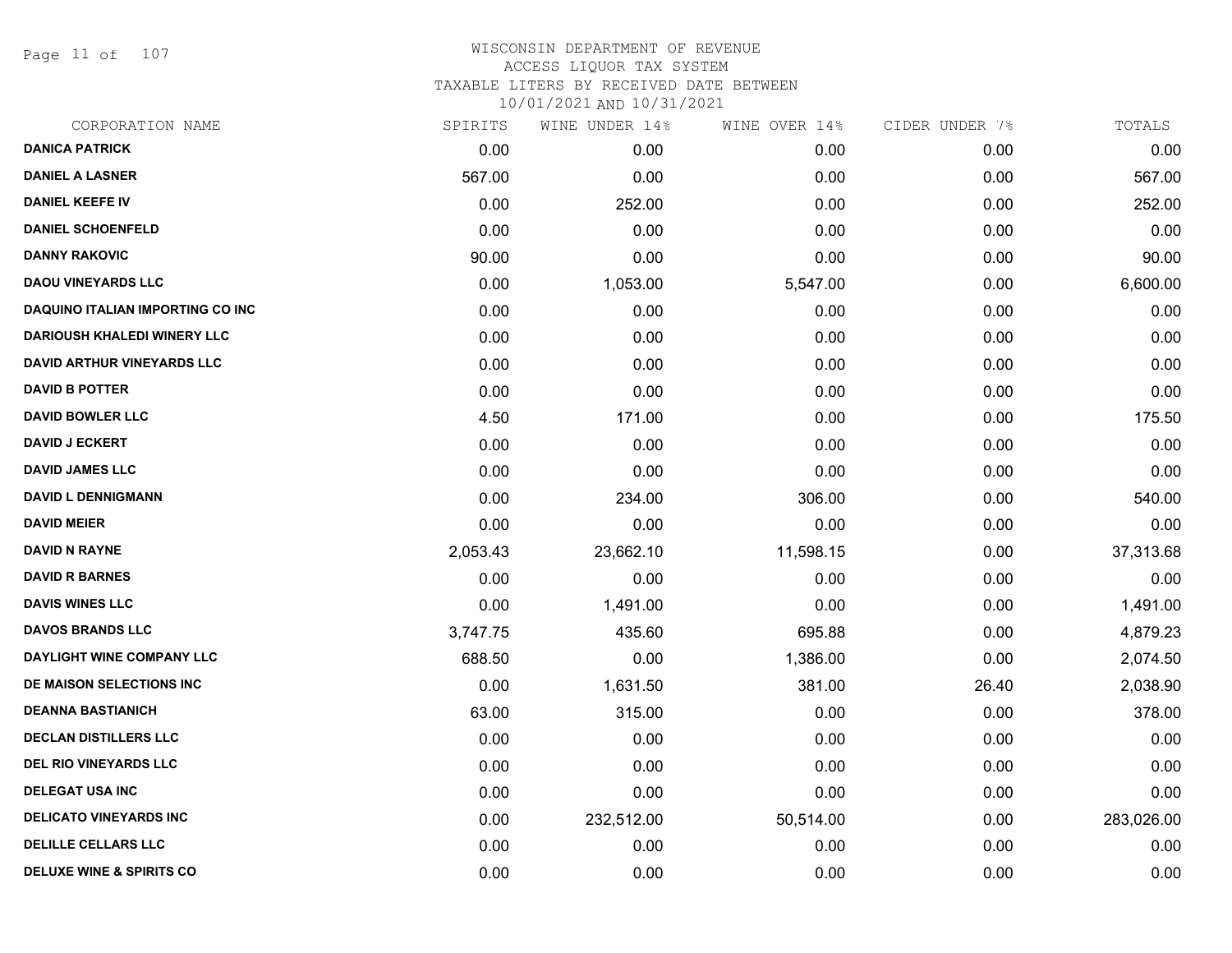Page 12 of 107

| CORPORATION NAME                                                    | SPIRITS    | WINE UNDER 14% | WINE OVER 14% | CIDER UNDER 7% | TOTALS     |
|---------------------------------------------------------------------|------------|----------------|---------------|----------------|------------|
| <b>DEMERARA DISTILLERS (USA) INC</b>                                | 0.00       | 0.00           | 0.00          | 0.00           | 0.00       |
| DEMETRIA VINEYARDS AND WINERY LLC                                   | 0.00       | 0.00           | 0.00          | 0.00           | 0.00       |
| <b>DEMON SPIRITS LLC</b>                                            | 0.00       | 0.00           | 0.00          | 0.00           | 0.00       |
| <b>DENNIS ROBERT PATTON &amp; ANDREA BETH</b><br><b>SILVERSTEIN</b> | 0.00       | 0.00           | 0.00          | 0.00           | 0.00       |
| <b>DERRICK C MANCINI</b>                                            | 0.00       | 0.00           | 0.00          | 0.00           | 0.00       |
| <b>DESTILADOS DE MEXICO LLC</b>                                     | 0.00       | 0.00           | 0.00          | 0.00           | 0.00       |
| <b>DIAGEO AMERICAS, INC.</b>                                        | 780,854.10 | 0.00           | 0.00          | 0.00           | 780,854.10 |
| <b>DIAMOND IMPORTERS INC</b>                                        | 0.00       | 315.00         | 0.00          | 0.00           | 315.00     |
| <b>DISARONNO INTERNATIONAL LLC</b>                                  | 1,350.00   | 0.00           | 306.00        | 0.00           | 1,656.00   |
| <b>DISTILLED RESOURCES INCORPORATED</b>                             | 0.00       | 0.00           | 0.00          | 0.00           | 0.00       |
| <b>DISTILLERS WAY, LLC</b>                                          | 0.00       | 0.00           | 0.00          | 0.00           | 0.00       |
| <b>DISTILLERY 291 INC</b>                                           | 0.00       | 0.00           | 0.00          | 0.00           | 0.00       |
| <b>DIVOT ENTERPRISES LLC</b>                                        | 0.00       | 0.00           | 0.00          | 0.00           | 0.00       |
| <b>DMK INCORPORATED</b>                                             | 0.00       | 0.00           | 0.00          | 0.00           | 0.00       |
| <b>DOMACE VINO LLC</b>                                              | 0.00       | 0.00           | 0.00          | 0.00           | 0.00       |
| <b>DOMAINE CO.</b>                                                  | 0.00       | 0.00           | 0.00          | 0.00           | 0.00       |
| DOMAINE DE LA TERRE ROUGE LTD                                       | 0.00       | 0.00           | 504.00        | 0.00           | 504.00     |
| DOMAINE DE MARIA SOTER LLC                                          | 0.00       | 270.00         | 0.00          | 0.00           | 270.00     |
| <b>DOMAINE SERENE VINEYARDS &amp; WINERY INC</b>                    | 0.00       | 0.00           | 0.00          | 0.00           | 0.00       |
| <b>DOMAINE ST GEORGE</b>                                            | 0.00       | 0.00           | 0.00          | 0.00           | 0.00       |
| DON SEBASTIANI & SONS INTERNATIONAL WINE<br><b>NEGOCIANTS</b>       | 0.00       | 252.00         | 126.00        | 0.00           | 378.00     |
| <b>DONALD ALDRIDGE</b>                                              | 0.00       | 0.00           | 0.00          | 0.00           | 0.00       |
| DONATI FAMILY VINEYARD, INC                                         | 0.00       | 216.00         | 0.00          | 0.00           | 216.00     |
| DOUBLE DIAMOND DISTILLERY LLC                                       | 0.00       | 0.00           | 0.00          | 0.00           | 0.00       |
| <b>DOUBLE DOWN SPIRITS LLC</b>                                      | 0.00       | 0.00           | 0.00          | 0.00           | 0.00       |
| <b>DOWNEAST CIDER HOUSE, LLC</b>                                    | 0.00       | 0.00           | 0.00          | 21,178.37      | 21,178.37  |
| <b>DOWNRANGE DISTRIBUTION, INC.</b>                                 | 0.00       | 0.00           | 0.00          | 0.00           | 0.00       |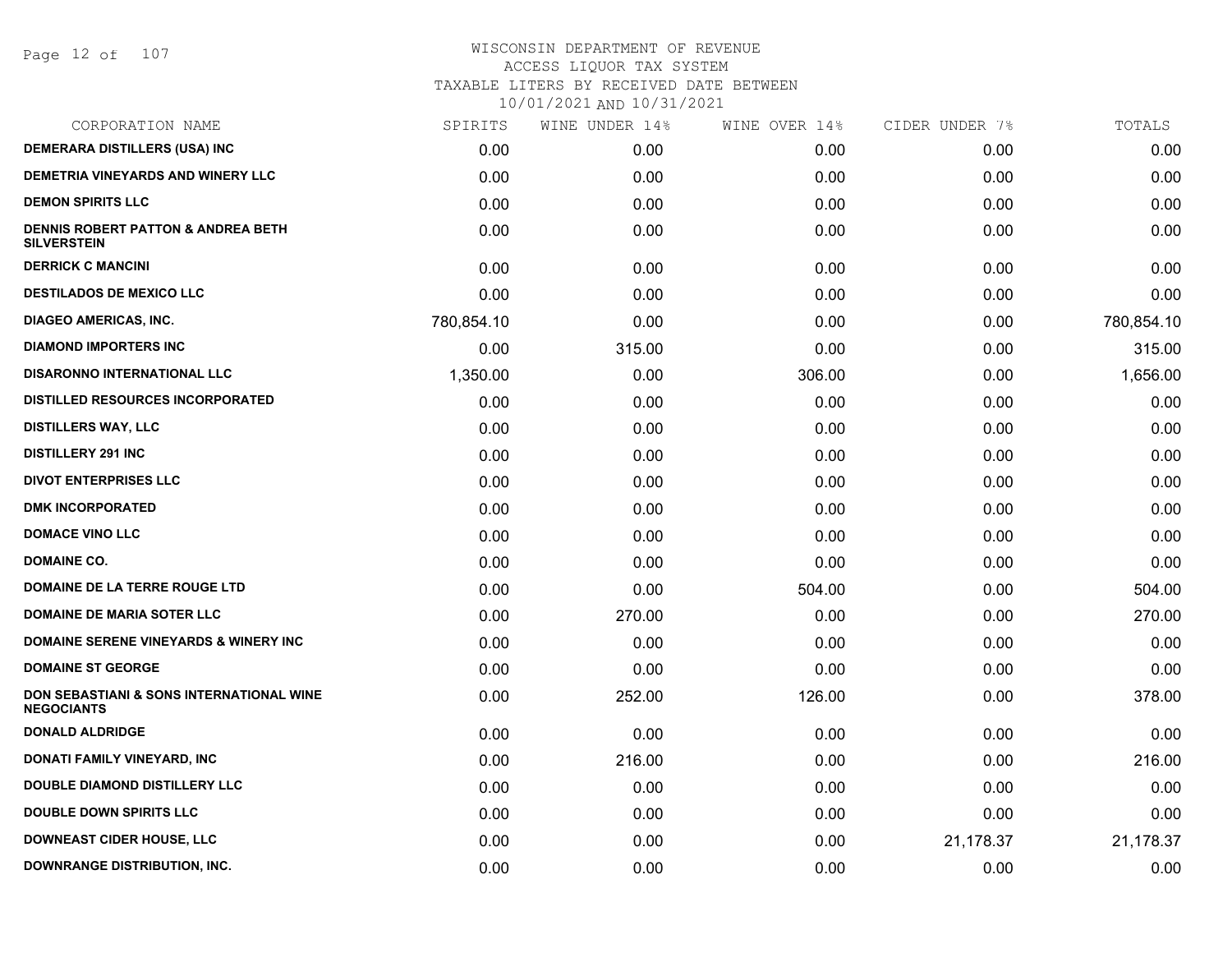Page 13 of 107

## WISCONSIN DEPARTMENT OF REVENUE ACCESS LIQUOR TAX SYSTEM TAXABLE LITERS BY RECEIVED DATE BETWEEN

| CORPORATION NAME                        | SPIRITS    | WINE UNDER 14% | WINE OVER 14% | CIDER UNDER 7% | TOTALS       |
|-----------------------------------------|------------|----------------|---------------|----------------|--------------|
| <b>DOYNA LTD</b>                        | 693.00     | 0.00           | 0.00          | 0.00           | 693.00       |
| DRAKE MAKES WINE, INC.                  | 0.00       | 0.00           | 0.00          | 0.00           | 0.00         |
| <b>DREW M BLEDSOE</b>                   | 0.00       | 0.00           | 0.00          | 0.00           | 0.00         |
| <b>DREYER WINE LLC</b>                  | 0.00       | 252.00         | 0.00          | 0.00           | 252.00       |
| <b>DREYFUS ASHBY INC</b>                | 0.00       | 1,917.00       | 472.50        | 0.00           | 2,389.50     |
| <b>DRG IMPORTS LLC</b>                  | 0.00       | 324.00         | 0.00          | 0.00           | 324.00       |
| DRUM CIRCLE DISTILLING LLC              | 0.00       | 0.00           | 0.00          | 0.00           | 0.00         |
| DRY CREEK VINEYARD INC                  | 0.00       | 3,562.50       | 342.00        | 0.00           | 3,904.50     |
| DRY FLY DISTILLING INC                  | 0.00       | 0.00           | 0.00          | 0.00           | 0.00         |
| <b>DUCKHORN WINE COMPANY</b>            | 0.00       | 26,505.00      | 8,050.50      | 0.00           | 34,555.50    |
| DUGGANS DISTILLERS PRODUCTS CORPORATION | 900.00     | 0.00           | 0.00          | 0.00           | 900.00       |
| <b>DULUTH CIDER LLC</b>                 | 0.00       | 0.00           | 0.00          | 1,097.77       | 1,097.77     |
| <b>DUMOL WINERY LLC</b>                 | 0.00       | 0.00           | 45.00         | 0.00           | 45.00        |
| <b>DUNHAM CELLARS LLC</b>               | 0.00       | 0.00           | 0.00          | 0.00           | 0.00         |
| <b>DUNN VINEYARDS LLC</b>               | 0.00       | 0.00           | 0.00          | 0.00           | 0.00         |
| <b>DUVEL MOORTGAT USA LTD</b>           | 0.00       | 0.00           | 0.00          | 85.17          | 85.17        |
| <b>DV SPIRITS LLC</b>                   | 1,190.00   | 0.00           | 0.00          | 0.00           | 1,190.00     |
| <b>E &amp; J GALLO WINERY</b>           | 301,944.78 | 1,173,385.61   | 32,690.74     | 0.00           | 1,508,021.13 |
| <b>EAGLE EYE IMPORTS LLC</b>            | 0.00       | 0.00           | 0.00          | 0.00           | 0.00         |
| <b>EAGLES LANDING WINERY LLC</b>        | 0.00       | 666.00         | 0.00          | 0.00           | 666.00       |
| <b>EASLEY ENTERPRISES INC.</b>          | 0.00       | 0.00           | 0.00          | 0.00           | 0.00         |
| <b>EASTERN LIQUORS USA INC</b>          | 149.76     | 0.00           | 0.00          | 0.00           | 149.76       |
| <b>EBERLE WINERY LP</b>                 | 0.00       | 0.00           | 0.00          | 0.00           | 0.00         |
| <b>ECLIPSE ASSETS LLC</b>               | 0.00       | 252.00         | 126.00        | 0.00           | 378.00       |
| <b>ECOSUR GROUP LLC</b>                 | 0.00       | 0.00           | 0.00          | 0.00           | 0.00         |
| <b>EGGHEAD TOO, LLC</b>                 | 0.00       | 0.00           | 0.00          | 0.00           | 0.00         |
| EHREN JORDAN WINE CELLARS LLC           | 0.00       | 351.00         | 0.00          | 0.00           | 351.00       |
| <b>EIGHT BOTTLES LLC</b>                | 0.00       | 0.00           | 0.00          | 0.00           | 0.00         |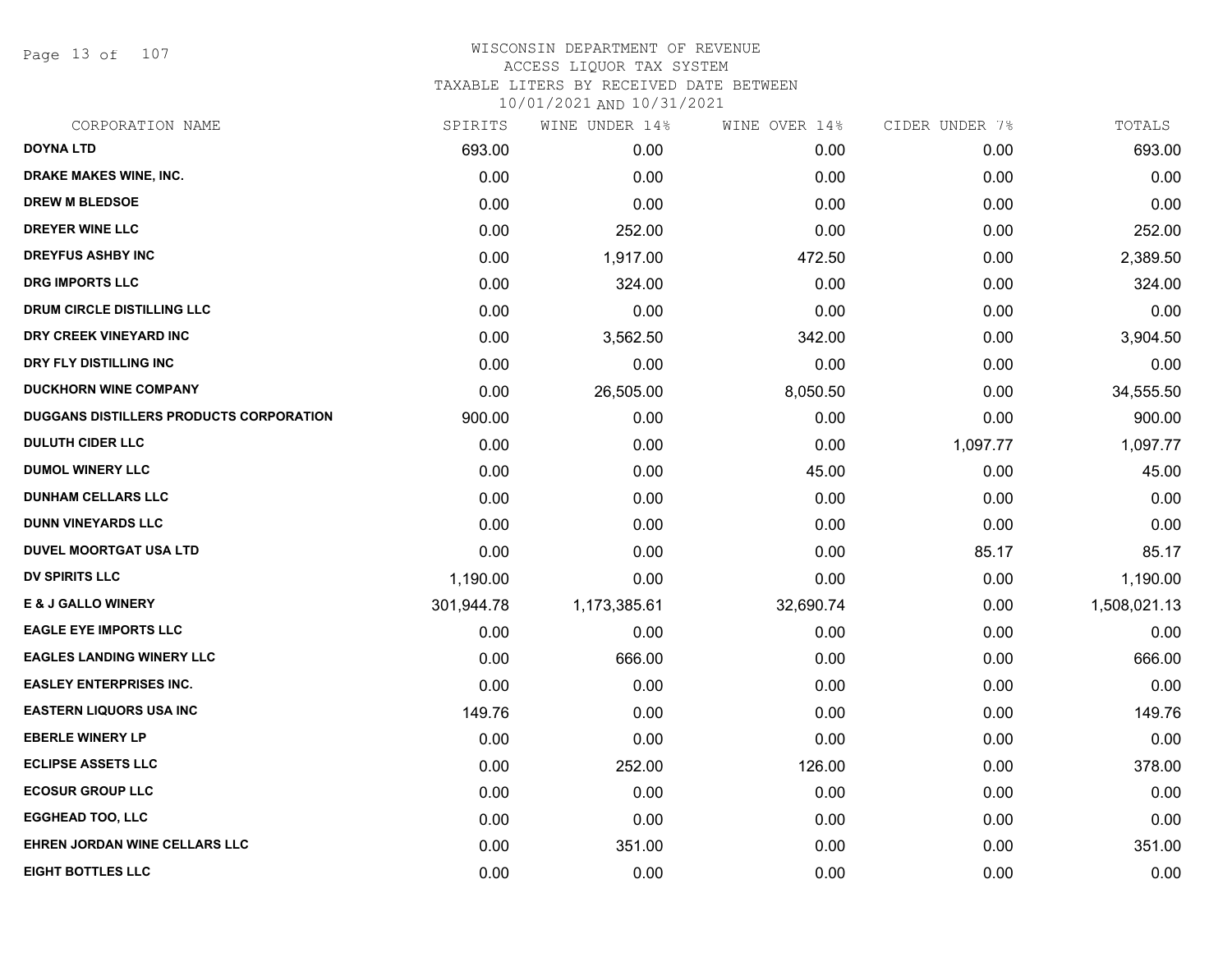| CORPORATION NAME                            | SPIRITS | WINE UNDER 14% | WINE OVER 14% | CIDER UNDER 7% | TOTALS    |
|---------------------------------------------|---------|----------------|---------------|----------------|-----------|
| ELK COVE VINEYARDS INC                      | 0.00    | 0.00           | 0.00          | 0.00           | 0.00      |
| <b>ELLEN FORREST</b>                        | 0.00    | 0.00           | 0.00          | 0.00           | 0.00      |
| <b>ELV-OREGON LLC</b>                       | 0.00    | 0.00           | 0.00          | 0.00           | 0.00      |
| <b>EMCO CHEMICAL DISTRIBUTORS, INC.</b>     | 0.00    | 0.00           | 0.00          | 0.00           | 0.00      |
| <b>EMILIO GUGLIELMO WINERY INC</b>          | 0.00    | 2.25           | 2.25          | 0.00           | 4.50      |
| <b>EMPSON USA INC</b>                       | 0.00    | 10,647.74      | 175.50        | 0.00           | 10,823.24 |
| <b>ENOS VINEYARDS INC</b>                   | 0.00    | 0.00           | 1,638.00      | 0.00           | 1,638.00  |
| <b>ENOTEC IMPORTS INC</b>                   | 0.00    | 1,539.00       | 13.50         | 0.00           | 1,552.50  |
| <b>ENOVATION BRANDS INC</b>                 | 0.00    | 0.00           | 0.00          | 0.00           | 0.00      |
| <b>ENTENTE SPIRITS LLC</b>                  | 0.00    | 0.00           | 0.00          | 0.00           | 0.00      |
| <b>EOLA HILLS WINE CELLARS INC</b>          | 0.00    | 0.00           | 0.00          | 0.00           | 0.00      |
| <b>EPICUREAN WINES LLC</b>                  | 0.00    | 0.00           | 0.00          | 0.00           | 0.00      |
| <b>ERIC FLANAGAN</b>                        | 0.00    | 0.00           | 0.00          | 0.00           | 0.00      |
| <b>ERIC TRUMP WINE MANUFACTURING LLC</b>    | 0.00    | 0.00           | 0.00          | 0.00           | 0.00      |
| ERIK MILLER WINES, INC.                     | 0.00    | 0.00           | 0.00          | 0.00           | 0.00      |
| <b>ESSER WINES LLC</b>                      | 0.00    | 0.00           | 0.00          | 0.00           | 0.00      |
| <b>EURO LIQUOR LLC</b>                      | 0.00    | 0.00           | 0.00          | 0.00           | 0.00      |
| <b>EVAKI INC</b>                            | 0.00    | 0.00           | 0.00          | 0.00           | 0.00      |
| <b>EVATON INC</b>                           | 0.00    | 783.00         | 0.00          | 0.00           | 783.00    |
| EVESHAM WOOD VINEYARD AND WINERY LLC        | 0.00    | 0.00           | 0.00          | 0.00           | 0.00      |
| <b>EXPERIENCE WINES LLC</b>                 | 0.00    | 126.00         | 0.00          | 0.00           | 126.00    |
| F L NAVARRO LIMITED                         | 0.00    | 0.00           | 63.00         | 0.00           | 63.00     |
| <b>F&amp;F FINE WINES INTERNATIONAL INC</b> | 0.00    | 24,005.00      | 18.00         | 0.00           | 24,023.00 |
| F.X. MAGNER SELECTIONS, INC.                | 13.50   | 378.00         | 0.00          | 0.00           | 391.50    |
| <b>FAMILY &amp; FARMERS LLC</b>             | 0.00    | 0.00           | 0.00          | 0.00           | 0.00      |
| <b>FAMOUS BRANDS LLC</b>                    | 0.00    | 0.00           | 0.00          | 0.00           | 0.00      |
| <b>FANTIS IMPORTS INC</b>                   | 0.00    | 7.14           | 0.00          | 0.00           | 7.14      |
| <b>FAR NORTH SPIRITS INC</b>                | 0.00    | 0.00           | 0.00          | 0.00           | 0.00      |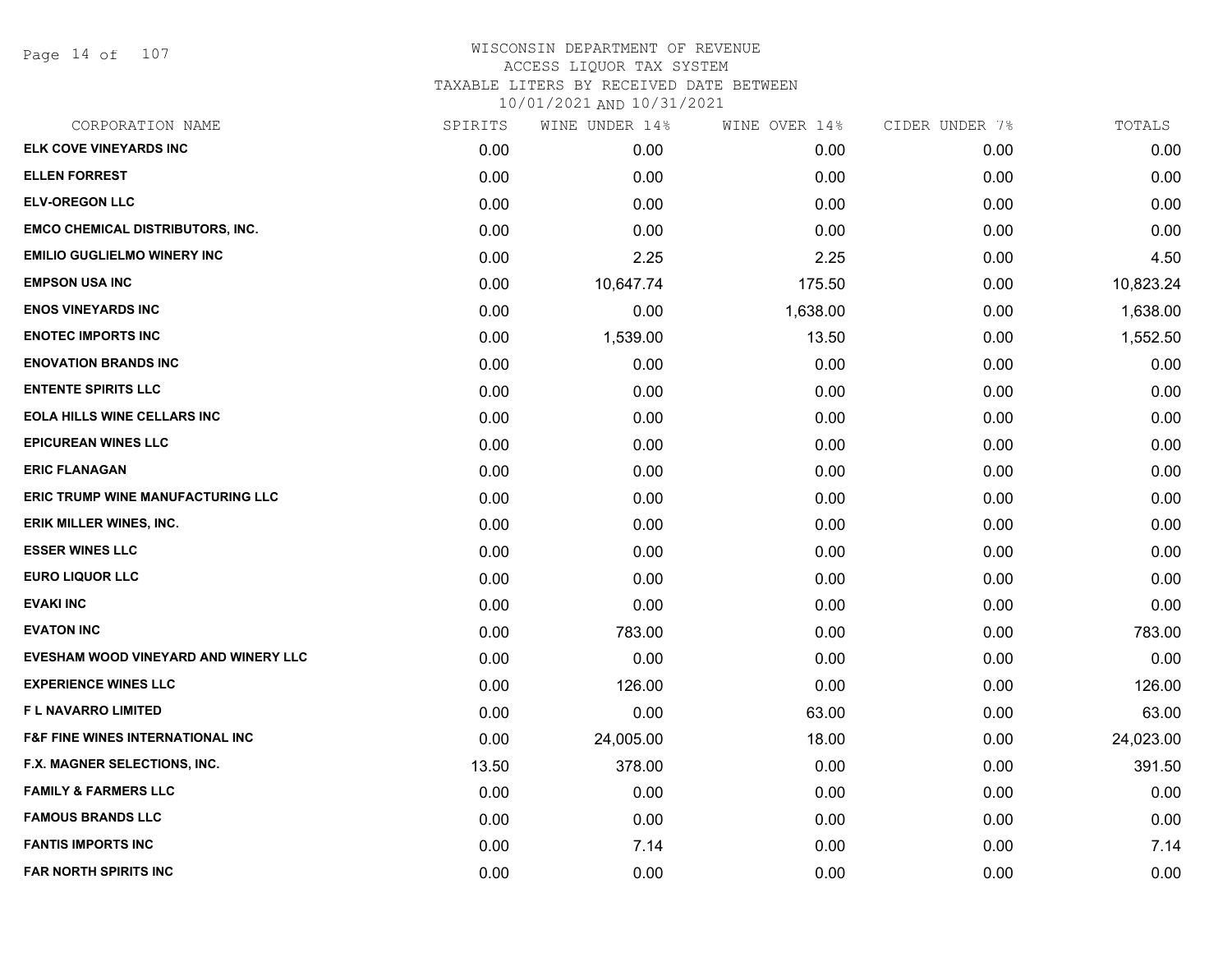Page 15 of 107

# WISCONSIN DEPARTMENT OF REVENUE

# ACCESS LIQUOR TAX SYSTEM

TAXABLE LITERS BY RECEIVED DATE BETWEEN

| CORPORATION NAME                           | SPIRITS    | WINE UNDER 14% | WINE OVER 14% | CIDER UNDER 7% | TOTALS     |
|--------------------------------------------|------------|----------------|---------------|----------------|------------|
| <b>FASEL SHENSTONE LLC</b>                 | 12.00      | 0.00           | 259.50        | 0.00           | 271.50     |
| FELIX SOLIS AVANTIS USA INC                | 0.00       | 1,350.00       | 0.00          | 0.00           | 1,350.00   |
| <b>FERMENTED SCIENCES II INC</b>           | 0.00       | 0.00           | 0.00          | 0.00           | 0.00       |
| <b>FETZER VINEYARDS</b>                    | 0.00       | 33,966.00      | 8,038.50      | 0.00           | 42,004.50  |
| <b>FIFTH GENERATION INC</b>                | 264,574.80 | 0.00           | 0.00          | 0.00           | 264,574.80 |
| FIFTY FOURTH STREET ENTERPRISES LLC        | 0.00       | 0.00           | 0.00          | 0.00           | 0.00       |
| <b>FINO TEQUILA LLC</b>                    | 0.00       | 0.00           | 0.00          | 0.00           | 0.00       |
| FIOR DI SOLE, LLC                          | 0.00       | 126.00         | 315.00        | 0.00           | 441.00     |
| <b>FIRESTEED CORPORATION</b>               | 0.00       | 0.00           | 0.00          | 0.00           | 0.00       |
| <b>FISHER VINEYARDS</b>                    | 0.00       | 0.00           | 0.00          | 0.00           | 0.00       |
| <b>FITVINE LLC</b>                         | 0.00       | 0.00           | 4,032.00      | 0.00           | 4,032.00   |
| <b>FIVE GRAPES LLC</b>                     | 0.00       | 0.00           | 0.00          | 0.00           | 0.00       |
| FIVE POINTS DISTILLING, LLC                | 0.00       | 0.00           | 0.00          | 0.00           | 0.00       |
| <b>FLORA SPRINGS WINE COMPANY</b>          | 0.00       | 0.00           | 0.00          | 0.00           | 0.00       |
| <b>FLORIDA ORANGE GROVES INC</b>           | 0.00       | 576.00         | 36.00         | 0.00           | 612.00     |
| <b>FN CELLARS LLC</b>                      | 0.00       | 15.75          | 427.50        | 0.00           | 443.25     |
| <b>FOGGY MOUNTAIN SPIRIT COMPANY, LLC</b>  | 22.50      | 0.00           | 0.00          | 0.00           | 22.50      |
| <b>FOLEY FAMILY WINES INC</b>              | 0.00       | 4,674.00       | 3,748.50      | 0.00           | 8,422.50   |
| <b>FOLIO WINE COMPANY LLC</b>              | 0.00       | 299.25         | 225.00        | 0.00           | 524.25     |
| <b>FORIS VINEYARDS WINERY LLC</b>          | 0.00       | 819.00         | 0.00          | 0.00           | 819.00     |
| <b>FORT ROSS VINEYARD &amp; WINERY LLC</b> | 0.00       | 0.00           | 63.00         | 0.00           | 63.00      |
| <b>FOUR BEARS WINERY LLC</b>               | 0.00       | 0.00           | 0.00          | 0.00           | 0.00       |
| FOUR DAUGHTERS VINEYARD AND WINERY LLC     | 0.00       | 690.80         | 0.00          | 11,095.48      | 11,786.28  |
| <b>FOUR ROSES DISTILLERY LLC</b>           | 19,215.00  | 0.00           | 0.00          | 0.00           | 19,215.00  |
| <b>FOWLES WINE USA INC</b>                 | 0.00       | 0.00           | 0.00          | 0.00           | 0.00       |
| <b>FOXEN VINEYARD INC</b>                  | 0.00       | 0.00           | 0.00          | 0.00           | 0.00       |
| <b>FRANCIS COPPOLA WINERY LLC</b>          | 0.00       | 0.00           | 0.00          | 0.00           | 0.00       |
| <b>FRANK FAMILY VINEYARDS LLC</b>          | 0.00       | 40.50          | 744.75        | 0.00           | 785.25     |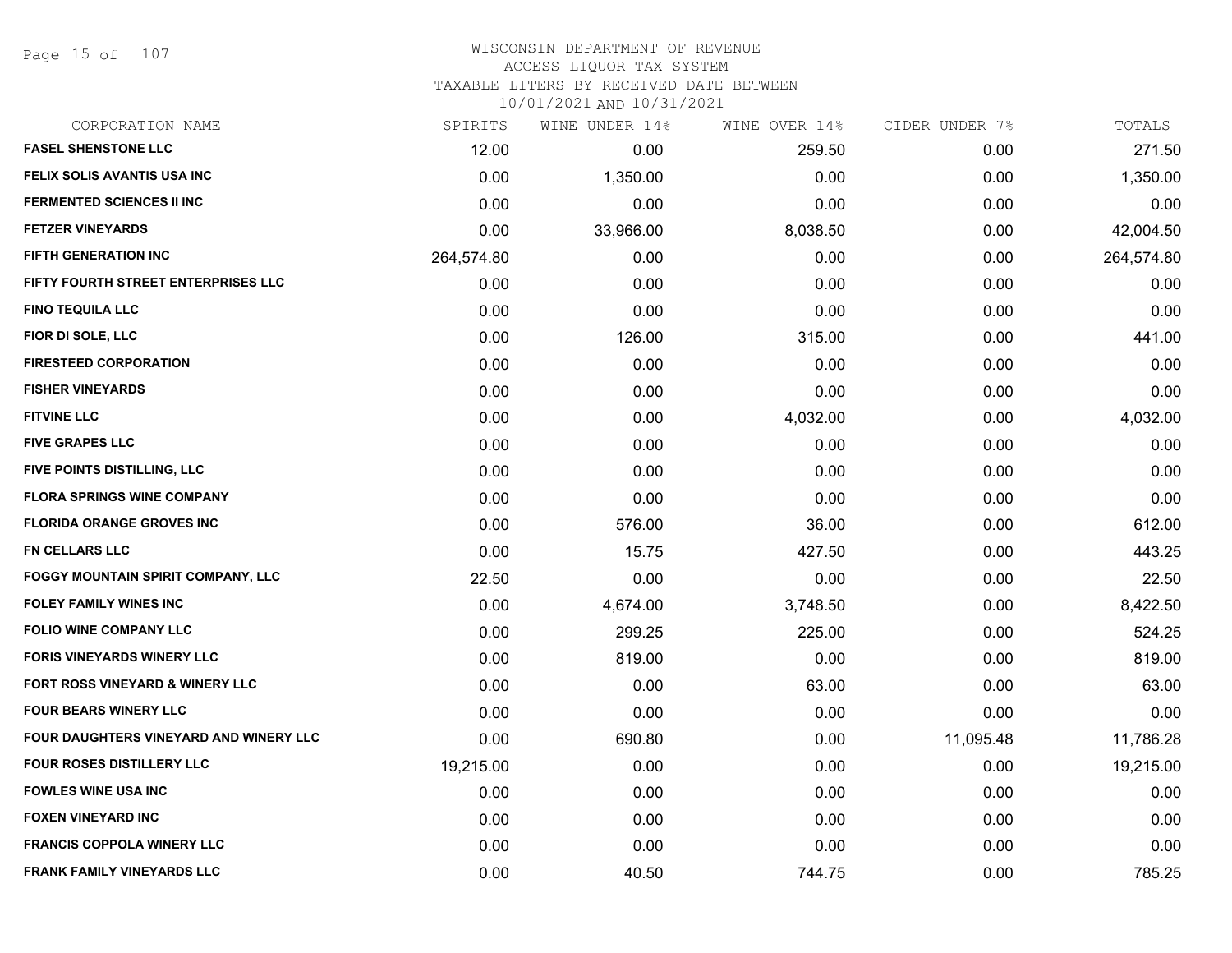Page 16 of 107

## WISCONSIN DEPARTMENT OF REVENUE ACCESS LIQUOR TAX SYSTEM TAXABLE LITERS BY RECEIVED DATE BETWEEN

| CORPORATION NAME                                | SPIRITS  | WINE UNDER 14% | WINE OVER 14% | CIDER UNDER 7% | TOTALS   |
|-------------------------------------------------|----------|----------------|---------------|----------------|----------|
| <b>FRANK LIN DISTILLERS PRODUCTS LTD</b>        | 7,379.99 | 0.00           | 0.00          | 0.00           | 7,379.99 |
| <b>FRANK R VEZER</b>                            | 0.00     | 0.00           | 0.00          | 0.00           | 0.00     |
| <b>FRED C SCHERRER</b>                          | 0.00     | 0.00           | 0.00          | 0.00           | 0.00     |
| <b>FREDERICK WILDMAN &amp; SONS LTD</b>         | 81.00    | 3,446.84       | 436.50        | 0.00           | 3,964.34 |
| <b>FRESH GRAPES LLC</b>                         | 0.00     | 0.00           | 0.00          | 0.00           | 0.00     |
| <b>FREY VINEYARDS LTD</b>                       | 0.00     | 0.00           | 0.00          | 0.00           | 0.00     |
| <b>FRITZ CELLARS INC</b>                        | 0.00     | 0.00           | 0.00          | 0.00           | 0.00     |
| <b>FROGS LEAP WINERY</b>                        | 0.00     | 630.00         | 0.00          | 0.00           | 630.00   |
| <b>FRUIT OF THE VINES INC</b>                   | 0.00     | 1,156.61       | 63.01         | 0.00           | 1,219.62 |
| FULL THROTTLE SLOON SHINE LLC                   | 0.00     | 0.00           | 0.00          | 0.00           | 0.00     |
| <b>FULLERTON WINES, INC</b>                     | 0.00     | 0.00           | 0.00          | 0.00           | 0.00     |
| <b>FULTON STREET BREWERY LLC</b>                | 0.00     | 0.00           | 0.00          | 0.00           | 0.00     |
| <b>FUTURE PROOF BRANDS LLC</b>                  | 0.00     | 7,200.00       | 0.00          | 0.00           | 7,200.00 |
| <b>G K SKAGGS INC</b>                           | 0.00     | 0.00           | 0.00          | 0.00           | 0.00     |
| G.S.W.C. INC.                                   | 0.00     | 0.00           | 0.00          | 0.00           | 0.00     |
| <b>GALENA AVIATION, LLC</b>                     | 0.00     | 0.00           | 0.00          | 0.00           | 0.00     |
| <b>GAMBA VINEYARDS AND WINERY LLC</b>           | 0.00     | 0.00           | 0.00          | 0.00           | 0.00     |
| <b>GAMBLE FAMILY VINEYARDS LLC</b>              | 0.00     | 0.00           | 0.00          | 0.00           | 0.00     |
| <b>GEORGE BOZIC JR</b>                          | 3,373.00 | 1,216.00       | 0.00          | 0.00           | 4,589.00 |
| <b>GEORGIAN HOUSE OF GREATER WASHINGTON LLC</b> | 0.00     | 0.00           | 0.00          | 0.00           | 0.00     |
| <b>GF WINES LLC</b>                             | 0.00     | 0.00           | 0.00          | 0.00           | 0.00     |
| <b>GH HOLDINGS LP</b>                           | 0.00     | 0.00           | 0.00          | 0.00           | 0.00     |
| <b>GIBSON WINE COMPANY</b>                      | 0.00     | 0.00           | 270.00        | 0.00           | 270.00   |
| <b>GILBERT CELLARS LLC</b>                      | 0.00     | 0.00           | 0.00          | 0.00           | 0.00     |
| <b>GILDARDO PARTIDA LLC</b>                     | 0.00     | 0.00           | 0.00          | 0.00           | 0.00     |
| <b>GLASS REVOLUTION IMPORTS USA LLC</b>         | 0.00     | 0.00           | 0.00          | 0.00           | 0.00     |
| <b>GLOBAL BEVERAGE TEAM, LLC</b>                | 292.50   | 0.00           | 0.00          | 0.00           | 292.50   |
| <b>GLOBAL SPIRITS USA LLC</b>                   | 3,273.00 | 0.00           | 0.00          | 0.00           | 3,273.00 |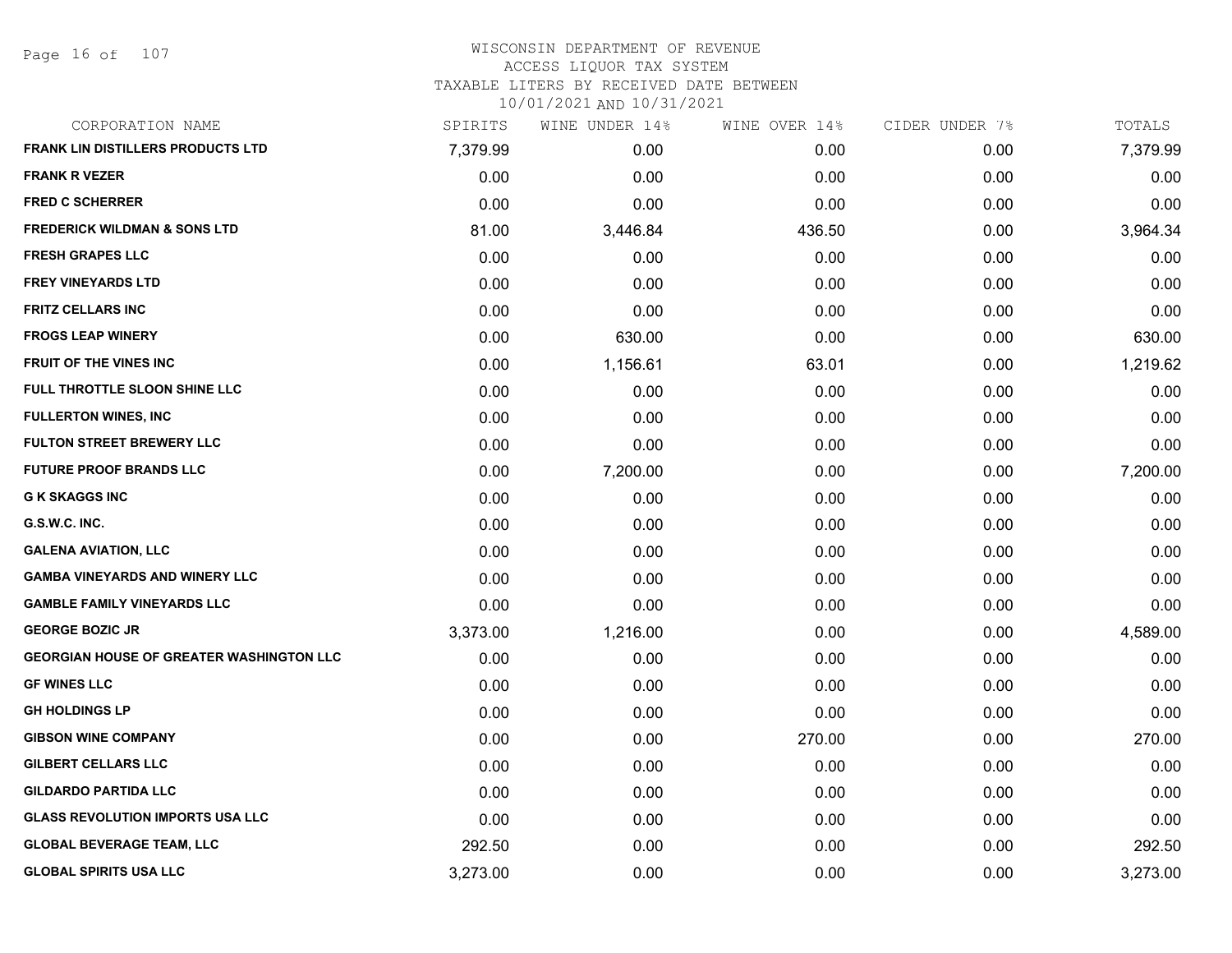## WISCONSIN DEPARTMENT OF REVENUE ACCESS LIQUOR TAX SYSTEM TAXABLE LITERS BY RECEIVED DATE BETWEEN

| CORPORATION NAME                             | SPIRITS | WINE UNDER 14% | WINE OVER 14% | CIDER UNDER 7% | TOTALS    |
|----------------------------------------------|---------|----------------|---------------|----------------|-----------|
| <b>GLOBAL VINEYARD IMPORTERS INC</b>         | 0.00    | 540.00         | 0.00          | 0.00           | 540.00    |
| <b>GLUNZ FAMILY WINERY &amp; CELLARS INC</b> | 0.00    | 0.00           | 0.00          | 0.00           | 0.00      |
| <b>GNEKOW FAMILY WINERY LLC</b>              | 0.00    | 0.00           | 0.00          | 0.00           | 0.00      |
| <b>GOAMERICAGO BEVERAGES LLC</b>             | 414.00  | 0.00           | 0.00          | 0.00           | 414.00    |
| <b>GOLDSCHMIDT VINEYARDS LLC</b>             | 0.00    | 1,026.00       | 0.00          | 0.00           | 1,026.00  |
| <b>GOOSE RIDGE LLC</b>                       | 0.00    | 342.00         | 468.00        | 0.00           | 810.00    |
| <b>GORDON BROTHERS CELLARS INC</b>           | 0.00    | 0.00           | 0.00          | 0.00           | 0.00      |
| <b>GRAPE EXPECTATIONS, INC</b>               | 0.00    | 2,205.72       | 180.00        | 0.00           | 2,385.72  |
| <b>GRAPE VISIONS LLC</b>                     | 0.00    | 0.00           | 0.00          | 0.00           | 0.00      |
| <b>GRAPES &amp; BARLEY LLC</b>               | 0.00    | 0.00           | 0.00          | 0.00           | 0.00      |
| <b>GRAPES OF SPAIN INC</b>                   | 0.00    | 0.00           | 0.00          | 0.00           | 0.00      |
| <b>GRAPESEED WINE FUND LLC</b>               | 0.00    | 0.00           | 0.00          | 0.00           | 0.00      |
| <b>GRATON SPIRITS COMPANY LLC</b>            | 133.14  | 0.00           | 0.00          | 0.00           | 133.14    |
| <b>GRAY DUCK BREWING COMPANY LLC</b>         | 0.00    | 11,063.00      | 0.00          | 0.00           | 11,063.00 |
| <b>GRAY DUCK SPIRITS LLC</b>                 | 0.00    | 0.00           | 0.00          | 0.00           | 0.00      |
| <b>GREEN BUS PROVISIONS</b>                  | 0.00    | 0.00           | 0.00          | 0.00           | 0.00      |
| <b>GREEN RIVER DISTILLING COMPANY LLC</b>    | 900.00  | 0.00           | 0.00          | 0.00           | 900.00    |
| <b>GREENFIELD GLOBAL USA INC</b>             | 0.00    | 0.00           | 0.00          | 0.00           | 0.00      |
| <b>GREG &amp; GREG INC</b>                   | 0.00    | 63.00          | 0.00          | 0.00           | 63.00     |
| <b>GREG &amp; PAM HARRINGTON WINES LLC</b>   | 0.00    | 0.00           | 0.00          | 0.00           | 0.00      |
| <b>GREGORY EDWARD GRAZIANO</b>               | 0.00    | 0.00           | 0.00          | 0.00           | 0.00      |
| <b>GREGORY F BUONOCORE</b>                   | 504.00  | 0.00           | 0.00          | 0.00           | 504.00    |
| <b>GRGICH HILLS CELLAR</b>                   | 0.00    | 0.00           | 40.50         | 0.00           | 40.50     |
| <b>GRIEB OPTIMAL WINECRAFTING LLC</b>        | 0.00    | 0.00           | 0.00          | 0.00           | 0.00      |
| <b>GROTH VINEYARDS &amp; WINERY LLC</b>      | 0.00    | 504.00         | 535.50        | 0.00           | 1,039.50  |
| <b>GROUNDED WINE PROJECT LLC</b>             | 0.00    | 0.00           | 0.00          | 0.00           | 0.00      |
| <b>GUARACHI WINE PARTNERS INC</b>            | 0.00    | 2,331.00       | 157.50        | 0.00           | 2,488.50  |
| <b>GUILLAUME LACHETEAU</b>                   | 0.00    | 0.00           | 0.00          | 0.00           | 0.00      |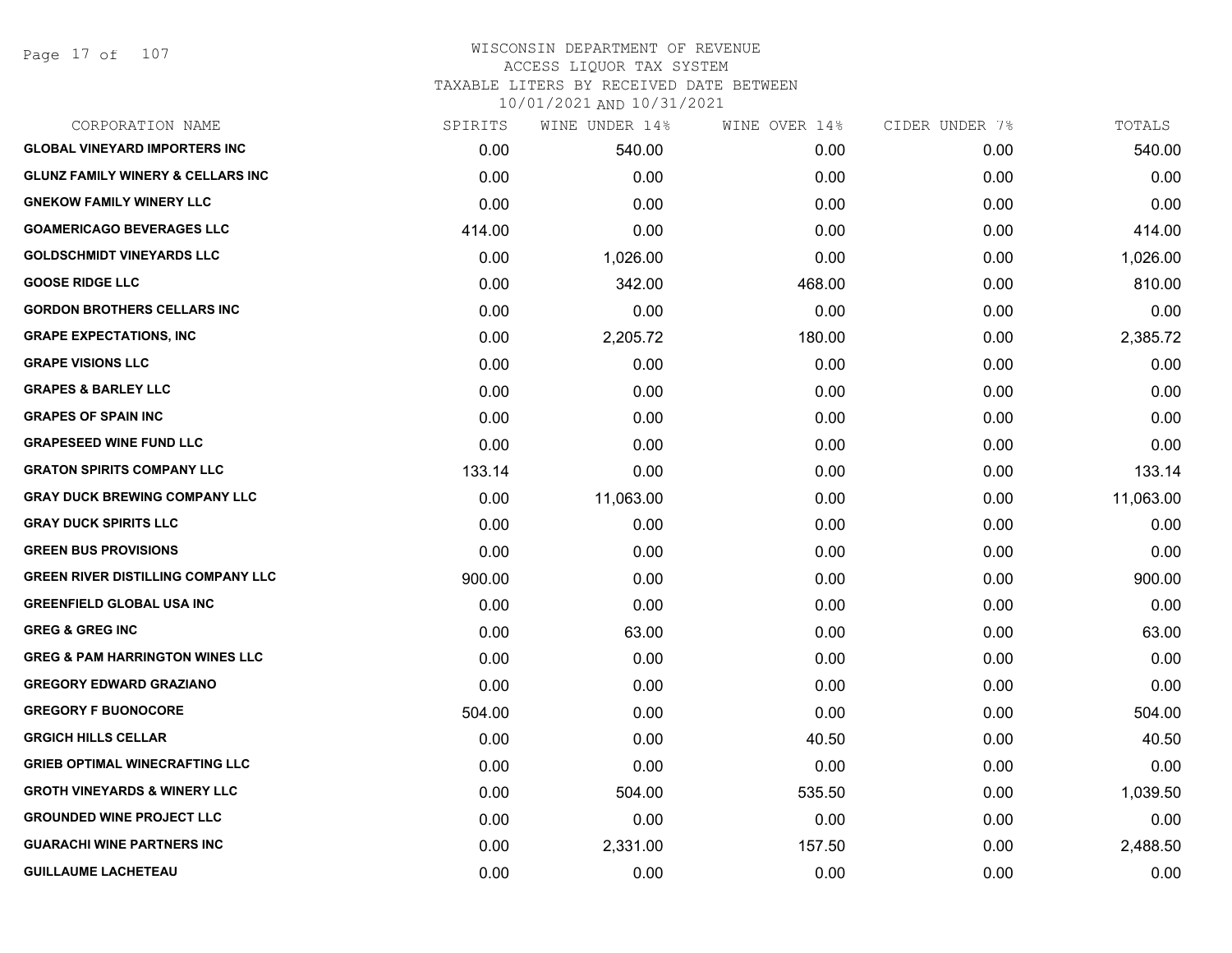Page 18 of 107

| CORPORATION NAME                       | SPIRITS    | WINE UNDER 14% | WINE OVER 14% | CIDER UNDER 7% | TOTALS     |
|----------------------------------------|------------|----------------|---------------|----------------|------------|
| <b>H ERIK ZETTERSTROM</b>              | 0.00       | 0.00           | 0.00          | 0.00           | 0.00       |
| <b>HAAS BROTHERS INC</b>               | 0.00       | 0.00           | 0.00          | 0.00           | 0.00       |
| <b>HAHN ESTATE</b>                     | 0.00       | 0.00           | 0.00          | 0.00           | 0.00       |
| <b>HALBY MARKETING INC</b>             | 0.00       | 225.00         | 0.00          | 0.00           | 225.00     |
| <b>HALCYON SYNDICATE LTD LLC</b>       | 0.00       | 0.00           | 0.00          | 0.00           | 0.00       |
| <b>HALL WINES LLC</b>                  | 0.00       | 27.00          | 2,020.50      | 0.00           | 2,047.50   |
| <b>HAMEL FAMILY WINES LLC</b>          | 0.00       | 189.00         | 162.00        | 0.00           | 351.00     |
| <b>HAND PICKED SELECTIONS INC</b>      | 0.00       | 441.00         | 0.00          | 0.00           | 441.00     |
| <b>HANSJOERG WYSS</b>                  | 0.00       | 0.00           | 27.00         | 0.00           | 27.00      |
| <b>HARLAN ESTATE WINERY INC</b>        | 0.00       | 0.00           | 0.00          | 0.00           | 0.00       |
| <b>HARRIS &amp; HARRIS</b>             | 0.00       | 0.00           | 0.00          | 0.00           | 0.00       |
| <b>HAWAII SEA SPIRITS LLC</b>          | 240.00     | 0.00           | 0.00          | 0.00           | 240.00     |
| <b>HDD LLC</b>                         | 0.00       | 0.00           | 0.00          | 0.00           | 0.00       |
| <b>HEARTLAND DISTILLERS LLC</b>        | 0.00       | 0.00           | 0.00          | 0.00           | 0.00       |
| <b>HEAVEN HILL SALES CO.</b>           | 380,615.70 | 0.00           | 1,827.00      | 0.00           | 382,442.70 |
| <b>HEAVENLY SPIRITS LLC</b>            | 445.50     | 0.00           | 0.00          | 0.00           | 445.50     |
| <b>HEINEKEN USA INCORPORATED</b>       | 0.00       | 959.61         | 0.00          | 7,182.00       | 8,141.61   |
| <b>HEITZ WINE CELLARS</b>              | 0.00       | 31.50          | 252.00        | 0.00           | 283.50     |
| <b>HEMINGWAY RUM COMPANY LLC</b>       | 0.00       | 0.00           | 0.00          | 0.00           | 0.00       |
| <b>HEMISPHERE WINE COMPANY INC</b>     | 0.00       | 0.00           | 0.00          | 0.00           | 0.00       |
| <b>HEMISPHERES LLC</b>                 | 0.00       | 0.00           | 0.00          | 0.00           | 0.00       |
| <b>HENRIOT INC</b>                     | 0.00       | 976.50         | 0.00          | 0.00           | 976.50     |
| <b>HENRY BELMONTE</b>                  | 0.00       | 95.25          | 0.00          | 0.00           | 95.25      |
| <b>HENRY CORNELL</b>                   | 0.00       | 0.00           | 0.00          | 0.00           | 0.00       |
| <b>HENRY L LAW</b>                     | 0.00       | 0.00           | 0.00          | 0.00           | 0.00       |
| <b>HENRY STEELE IMPORTS LLC</b>        | 0.00       | 0.00           | 0.00          | 0.00           | 0.00       |
| <b>HERITAGE DISTILLING COMPANY INC</b> | 0.00       | 0.00           | 0.00          | 0.00           | 0.00       |
| <b>HERITAGE WINE CELLARS LTD</b>       | 0.00       | 13.48          | 0.00          | 0.00           | 13.48      |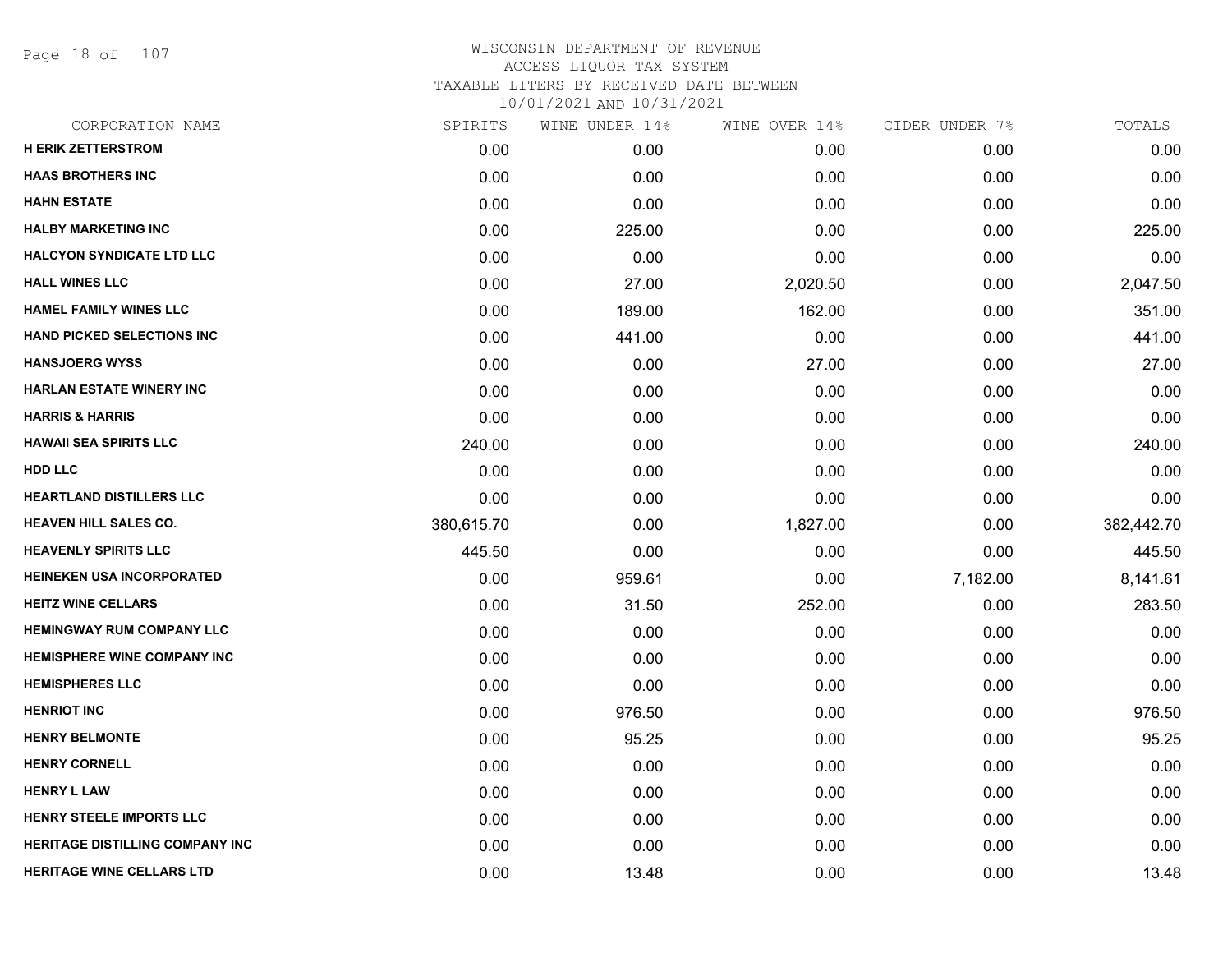Page 19 of 107

| CORPORATION NAME                       | SPIRITS  | WINE UNDER 14% | WINE OVER 14% | CIDER UNDER 7% | TOTALS   |
|----------------------------------------|----------|----------------|---------------|----------------|----------|
| <b>HERMAN STORY WINES INC</b>          | 0.00     | 0.00           | 0.00          | 0.00           | 0.00     |
| <b>HERON WINES INC</b>                 | 0.00     | 0.00           | 0.00          | 0.00           | 0.00     |
| <b>HIDALGO IMPORTS LLC</b>             | 0.00     | 0.00           | 0.00          | 0.00           | 0.00     |
| HIDDEN RIDGE VINEYARD LLC              | 0.00     | 0.00           | 0.00          | 0.00           | 0.00     |
| <b>HILL ESTATES INC</b>                | 0.00     | 0.00           | 0.00          | 0.00           | 0.00     |
| <b>HIRSCH WINERY LLC</b>               | 0.00     | 0.00           | 0.00          | 0.00           | 0.00     |
| <b>HONEYWOOD INC</b>                   | 0.00     | 0.00           | 0.00          | 0.00           | 0.00     |
| HONIG VINEYARD AND WINERY LLC          | 0.00     | 405.00         | 63.00         | 0.00           | 468.00   |
| <b>HOOD RIVER DISTILLERS INC</b>       | 5,689.50 | 0.00           | 0.00          | 0.00           | 5,689.50 |
| <b>HOPE WINE LLC</b>                   | 0.00     | 0.00           | 0.00          | 0.00           | 0.00     |
| <b>HORSE &amp; PLOW INC,</b>           | 0.00     | 0.00           | 0.00          | 0.00           | 0.00     |
| <b>HOTALING &amp; CO., LLC</b>         | 0.00     | 0.00           | 0.00          | 0.00           | 0.00     |
| <b>HOTEL TANGO DISTILLERY</b>          | 0.00     | 0.00           | 0.00          | 0.00           | 0.00     |
| HOURGLASS WINE COMPANY INC             | 0.00     | 0.00           | 0.00          | 0.00           | 0.00     |
| <b>HPS EPICUREAN</b>                   | 81.00    | 0.00           | 0.00          | 0.00           | 81.00    |
| <b>HUBER ORCHARDS INC</b>              | 1,071.00 | 0.00           | 0.00          | 0.00           | 1,071.00 |
| <b>HUDSON WINE BROKERS LLC</b>         | 0.00     | 0.00           | 0.00          | 0.00           | 0.00     |
| HUNEEUS WINES HOLDCO LLC               | 0.00     | 675.00         | 414.00        | 0.00           | 1,089.00 |
| <b>HUSCH VINEYARDS INC</b>             | 0.00     | 0.00           | 0.00          | 0.00           | 0.00     |
| <b>HYATT FARM PARTNERSHIP</b>          | 0.00     | 0.00           | 0.00          | 0.00           | 0.00     |
| <b>IAN BRAND</b>                       | 0.00     | 0.00           | 0.00          | 0.00           | 0.00     |
| <b>IDA GRAVES, LLC</b>                 | 0.00     | 0.00           | 0.00          | 0.00           | 0.00     |
| <b>IDEAL WINE &amp; SPIRITS CO INC</b> | 147.00   | 387.00         | 0.00          | 0.00           | 534.00   |
| <b>IDLEWILD WINES, INC.</b>            | 0.00     | 126.00         | 0.00          | 0.00           | 126.00   |
| <b>ILLAHE VINEYARDS AND WINERY INC</b> | 0.00     | 0.00           | 0.00          | 0.00           | 0.00     |
| <b>ILLYRIAN IMPORT INC</b>             | 0.00     | 0.00           | 0.00          | 0.00           | 0.00     |
| <b>IMPEX BEVERAGES INC</b>             | 243.00   | 0.00           | 0.00          | 0.00           | 243.00   |
| IN AGAVE WE TRUST LLC                  | 0.00     | 0.00           | 0.00          | 0.00           | 0.00     |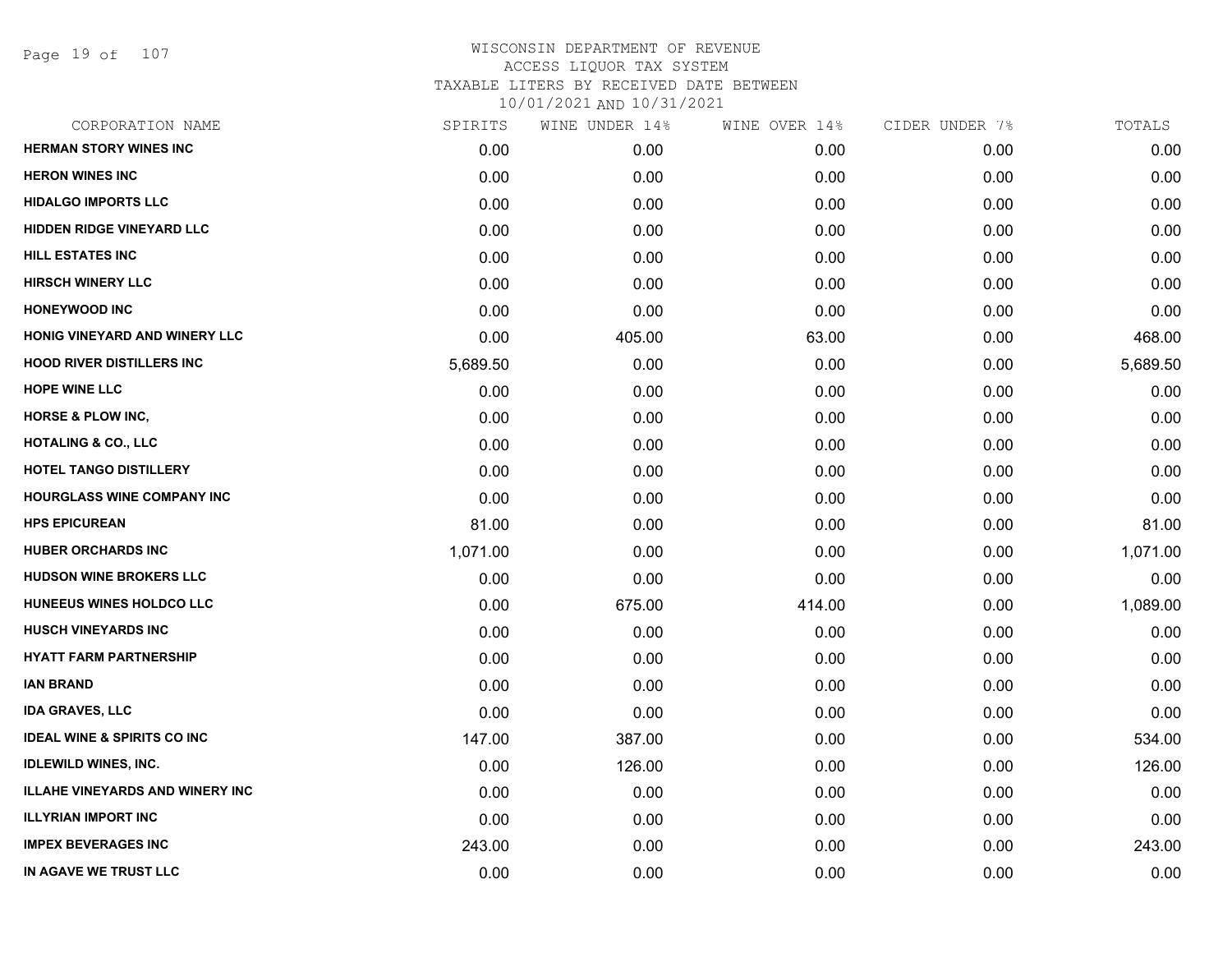#### WISCONSIN DEPARTMENT OF REVENUE ACCESS LIQUOR TAX SYSTEM

TAXABLE LITERS BY RECEIVED DATE BETWEEN

| CORPORATION NAME                                  | SPIRITS   | WINE UNDER 14% | WINE OVER 14% | CIDER UNDER 7% | TOTALS     |
|---------------------------------------------------|-----------|----------------|---------------|----------------|------------|
| <b>INDIGENOUS SELECTIONS LLC</b>                  | 72.00     | 864.00         | 54.00         | 0.00           | 990.00     |
| <b>INDIGO WINE GROUP LLC</b>                      | 0.00      | 1,566.00       | 0.00          | 0.00           | 1,566.00   |
| <b>INFINIUM SPIRITS INC.</b>                      | 35,300.55 | 0.00           | 0.00          | 0.00           | 35,300.55  |
| <b>INNO VINO INTERNATIONAL INC</b>                | 0.00      | 0.00           | 0.00          | 0.00           | 0.00       |
| <b>INNOTRI LIMITED LLC</b>                        | 0.00      | 0.00           | 0.00          | 0.00           | 0.00       |
| <b>INTERACTIONS &amp; TRANSACTIONS, INC.</b>      | 0.00      | 0.00           | 0.00          | 0.00           | 0.00       |
| <b>INTERNATIONAL DISTILLERS &amp; VINTERS LTD</b> | 0.00      | 0.00           | 0.00          | 0.00           | 0.00       |
| <b>INTERNATIONAL VINES INC</b>                    | 0.00      | 630.00         | 0.00          | 0.00           | 630.00     |
| <b>INTERTRADE USA COMPANY</b>                     | 0.00      | 0.00           | 0.00          | 0.00           | 0.00       |
| <b>INVESTOR'S OF AMERICA LP</b>                   | 0.00      | 0.00           | 0.00          | 0.00           | 0.00       |
| <b>INVOER EKKE LLC</b>                            | 0.00      | 0.00           | 0.00          | 0.00           | 0.00       |
| <b>IRON FISH DISTILLERY LLC</b>                   | 0.00      | 0.00           | 0.00          | 0.00           | 0.00       |
| <b>IRON HORSE VINEYARDS LP</b>                    | 0.00      | 0.00           | 0.00          | 0.00           | 0.00       |
| <b>J K WILLIAMS DISTILLING LLC</b>                | 0.00      | 0.00           | 0.00          | 0.00           | 0.00       |
| <b>J LOHR WINERY CORP</b>                         | 0.00      | 5,575.50       | 1,579.50      | 0.00           | 7,155.00   |
| <b>J PEDRONCELLI WINERY</b>                       | 0.00      | 189.00         | 189.00        | 0.00           | 378.00     |
| <b>J WILLETT COMPANIES</b>                        | 0.00      | 0.00           | 0.00          | 0.00           | 0.00       |
| <b>JACK POUST &amp; COMPANY INC</b>               | 0.00      | 225.00         | 58.50         | 0.00           | 283.50     |
| <b>JACKSON FAMILY ENTERPRISES INC</b>             | 0.00      | 94,507.50      | 10,086.00     | 0.00           | 104,593.50 |
| <b>JACUZZI FAMILY VINEYARDS LLC</b>               | 0.00      | 0.00           | 0.00          | 0.00           | 0.00       |
| JAM CELLARS INC                                   | 0.00      | 297.00         | 9,807.00      | 0.00           | 10,104.00  |
| <b>JAMES L LAMBERT</b>                            | 0.00      | 0.00           | 189.00        | 0.00           | 189.00     |
| <b>JAMES MORONEY INC</b>                          | 0.00      | 0.00           | 0.00          | 0.00           | 0.00       |
| JAPAN PRESTIGE SAKE INTERNATIONAL INC             | 0.00      | 0.00           | 34.56         | 0.00           | 34.56      |
| <b>JARVIS</b>                                     | 0.00      | 0.00           | 0.00          | 0.00           | 0.00       |
| <b>JASON DRISCOLL</b>                             | 0.00      | 63.00          | 0.00          | 0.00           | 63.00      |
| <b>JAX VINEYARDS LLC</b>                          | 0.00      | 0.00           | 0.00          | 0.00           | 0.00       |
| <b>JAY MIDWEST INC</b>                            | 1,935.00  | 890.25         | 0.00          | 0.00           | 2,825.25   |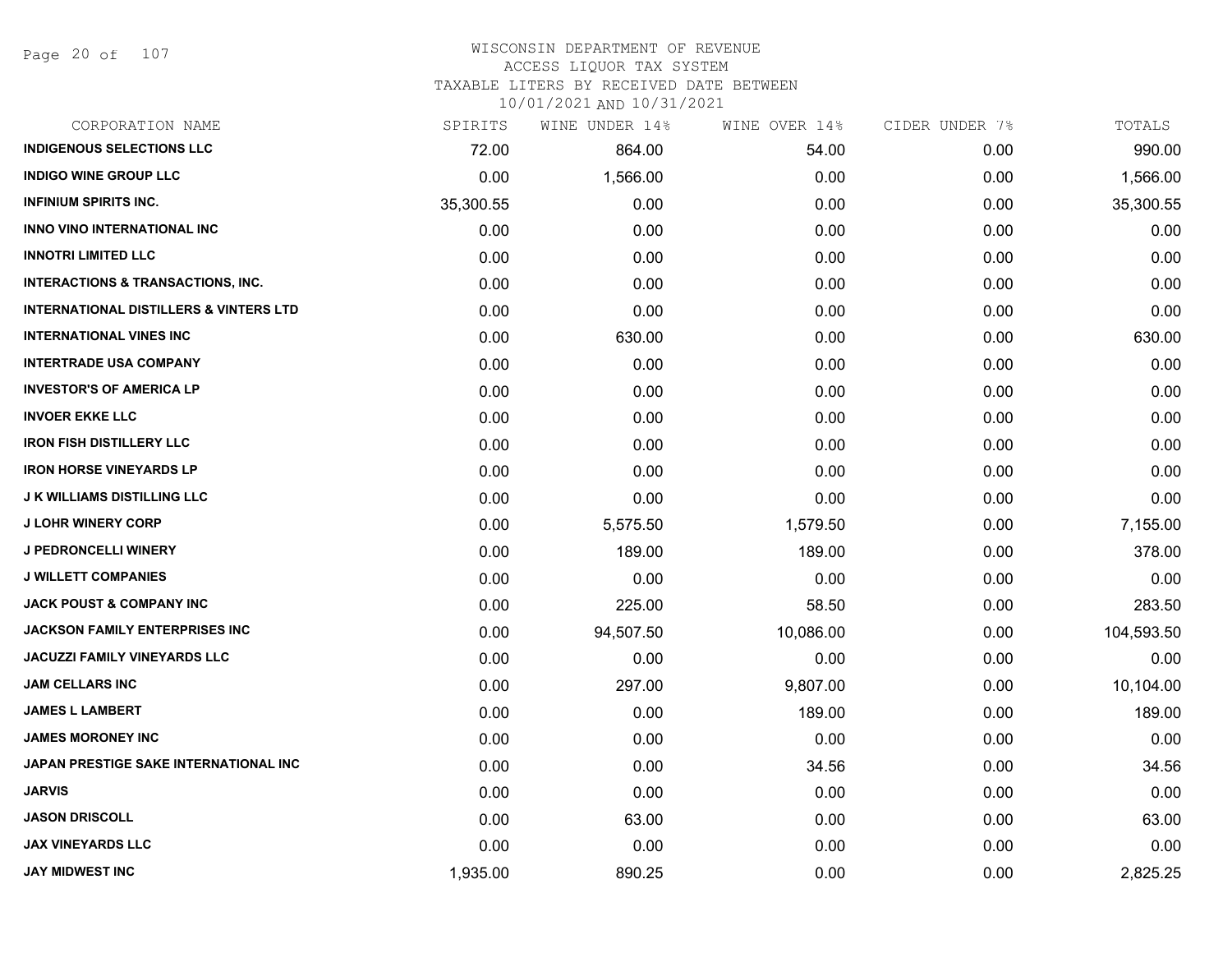Page 21 of 107

| CORPORATION NAME                         | SPIRITS    | WINE UNDER 14% | WINE OVER 14% | CIDER UNDER 7% | TOTALS     |
|------------------------------------------|------------|----------------|---------------|----------------|------------|
| <b>JB GEORGE LLC</b>                     | 0.00       | 0.00           | 0.00          | 0.00           | 0.00       |
| <b>JC CELLARS INC</b>                    | 0.00       | 0.00           | 0.00          | 0.00           | 0.00       |
| JDSO, INC.                               | 40,052.16  | 0.00           | 0.00          | 0.00           | 40,052.16  |
| JEAN CLAUDE BOISSET WINES USA INC        | 0.00       | 2,889.00       | 4,279.50      | 0.00           | 7,168.50   |
| JEFF QUINT                               | 1,332.00   | 0.00           | 0.00          | 0.00           | 1,332.00   |
| <b>JEM BEVERAGE COMPANY</b>              | 0.00       | 0.00           | 0.00          | 0.00           | 0.00       |
| <b>JENNY R ANDERSON</b>                  | 0.00       | 81.00          | 135.00        | 0.00           | 216.00     |
| JERSEY ARTISAN DISTILLING INC            | 0.00       | 0.00           | 0.00          | 0.00           | 0.00       |
| <b>JFC INTERNATIONAL INC</b>             | 0.00       | 408.82         | 517.46        | 0.00           | 926.28     |
| <b>JIM BEAM BRANDS CO</b>                | 419,760.48 | 324.00         | 0.00          | 0.00           | 420,084.48 |
| <b>J-NH WINE GROUP LLC</b>               | 0.00       | 0.00           | 0.00          | 0.00           | 0.00       |
| <b>JNJ INTERNATIONAL INC</b>             | 0.00       | 0.00           | 0.00          | 0.00           | 0.00       |
| <b>JOHAN VINEYARDS LLC</b>               | 0.00       | 0.00           | 0.00          | 0.00           | 0.00       |
| <b>JOHN A KRUGER</b>                     | 0.00       | 0.00           | 0.00          | 0.00           | 0.00       |
| JOHN ANTHONY VINEYARDS LLC               | 0.00       | 0.00           | 0.00          | 0.00           | 0.00       |
| <b>JOHN C BAKER</b>                      | 180.00     | 0.00           | 0.00          | 0.00           | 180.00     |
| <b>JOHN H OWOC</b>                       | 0.00       | 0.00           | 0.00          | 0.00           | 0.00       |
| <b>JOHN R LUCAS</b>                      | 0.00       | 78.00          | 19.50         | 0.00           | 97.50      |
| <b>JOSE PASTOR</b>                       | 0.00       | 0.00           | 0.00          | 0.00           | 0.00       |
| <b>JOSEPH DEHNER</b>                     | 0.00       | 0.00           | 0.00          | 0.00           | 0.00       |
| <b>JOSEPH PHELPS VINEYARDS LLC</b>       | 0.00       | 0.00           | 90.00         | 0.00           | 90.00      |
| JOSEPH VICTORI WINES, INC.               | 0.00       | 0.00           | 0.00          | 0.00           | 0.00       |
| <b>JOSU GALDOS</b>                       | 0.00       | 693.00         | 442.50        | 0.00           | 1,135.50   |
| <b>JULIO GOMEZ REJON</b>                 | 0.00       | 0.00           | 0.00          | 0.00           | 0.00       |
| <b>JUSTIN VINEYARDS &amp; WINERY LLC</b> | 0.00       | 63.00          | 5,836.50      | 0.00           | 5,899.50   |
| <b>JVS WINES IMPORTS IL CORP</b>         | 0.00       | 0.00           | 0.00          | 0.00           | 0.00       |
| <b>JVW CORPORATION</b>                   | 0.00       | 1,386.00       | 0.00          | 0.00           | 1,386.00   |
| <b>JZ WINE COMPANY</b>                   | 0.00       | 63.00          | 0.00          | 0.00           | 63.00      |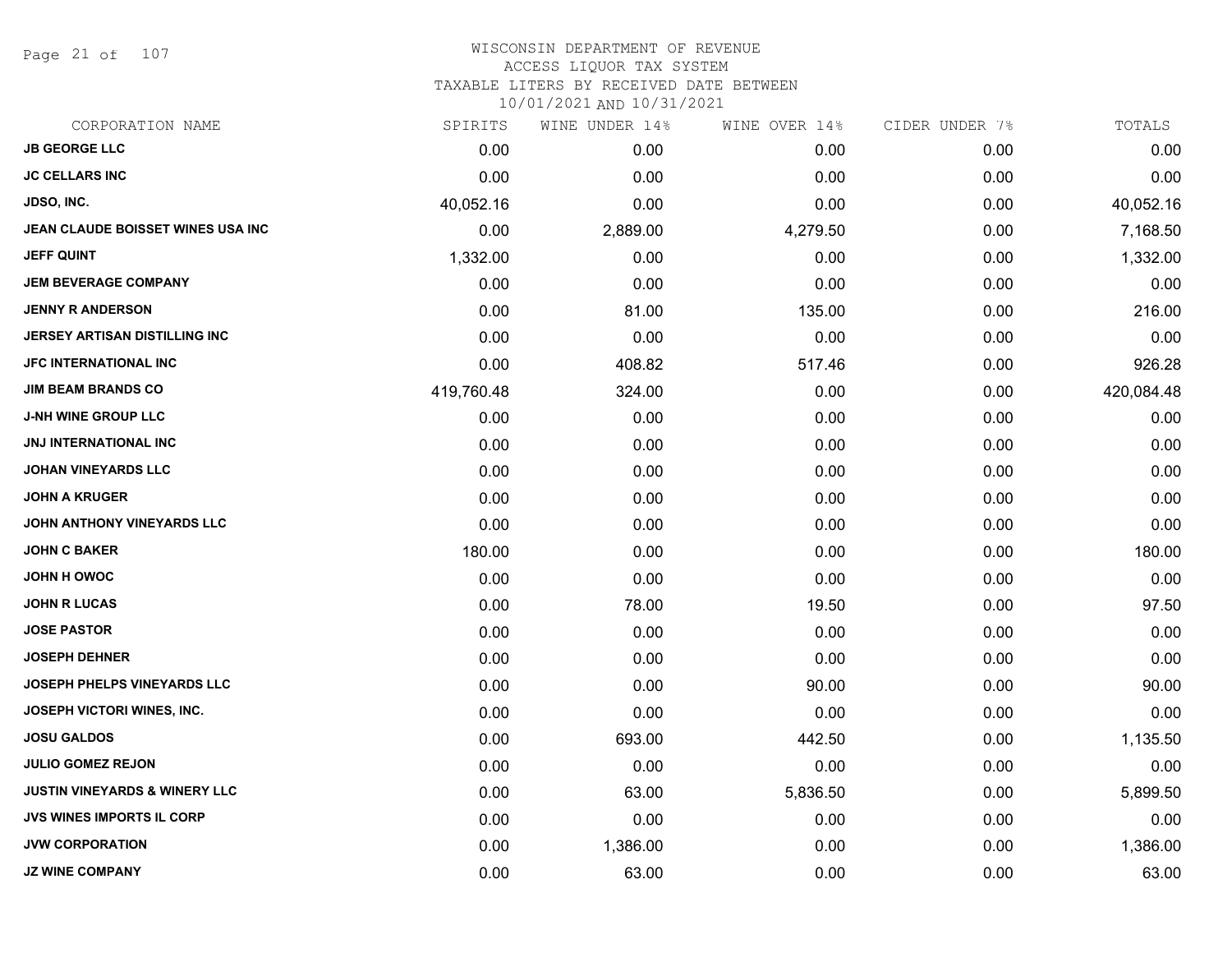Page 22 of 107

| CORPORATION NAME                       | SPIRITS | WINE UNDER 14% | WINE OVER 14% | CIDER UNDER 7% | TOTALS    |
|----------------------------------------|---------|----------------|---------------|----------------|-----------|
| <b>K VINTNERS LLC</b>                  | 0.00    | 0.00           | 0.00          | 0.00           | 0.00      |
| <b>KAITRIN N COOPER</b>                | 588.00  | 0.00           | 0.00          | 0.00           | 588.00    |
| <b>KALIN CELLARS INC</b>               | 0.00    | 0.00           | 0.00          | 0.00           | 0.00      |
| <b>KAMEN WINES LLC</b>                 | 0.00    | 0.00           | 0.00          | 0.00           | 0.00      |
| <b>KEEPER'S QUEST INC</b>              | 0.00    | 0.00           | 0.00          | 0.00           | 0.00      |
| <b>KEN WRIGHT CELLARS CO</b>           | 0.00    | 1,405.50       | 0.00          | 0.00           | 1,405.50  |
| <b>KENNETH S LIKITPRAKONG</b>          | 0.00    | 630.00         | 0.00          | 0.00           | 630.00    |
| <b>KENT HUMPHREY</b>                   | 0.00    | 0.00           | 0.00          | 0.00           | 0.00      |
| <b>KENT RASMUSSEN WINERY</b>           | 0.00    | 126.00         | 0.00          | 0.00           | 126.00    |
| <b>KENTUCKY BOURBON DISTILLERS LTD</b> | 952.50  | 0.00           | 0.00          | 0.00           | 952.50    |
| <b>KERMIT LYNCH WINE MERCHANTS</b>     | 0.00    | 972.00         | 387.00        | 0.00           | 1,359.00  |
| <b>KERWIN ESTATE LLC</b>               | 0.00    | 45.00          | 4.50          | 0.00           | 49.50     |
| <b>KIMBERTON WINES LLC</b>             | 0.00    | 0.00           | 0.00          | 0.00           | 0.00      |
| KINDRED SPIRITS NORTH AMERICA INC      | 0.00    | 0.00           | 0.00          | 0.00           | 0.00      |
| KINDRED VINES IMPORT CO LLC            | 0.00    | 0.00           | 0.00          | 0.00           | 0.00      |
| <b>KING ESTATE WINERY LP</b>           | 0.00    | 0.00           | 0.00          | 0.00           | 0.00      |
| <b>KING SPIRITS, LLC</b>               | 0.00    | 0.00           | 0.00          | 0.00           | 0.00      |
| <b>KINGS COUNTY DISTILLERY LLC</b>     | 0.00    | 0.00           | 0.00          | 0.00           | 0.00      |
| <b>KIONA VINEYARDS LLC</b>             | 0.00    | 54.00          | 0.00          | 0.00           | 54.00     |
| KISMET WINE, INC.                      | 0.00    | 0.00           | 0.00          | 0.00           | 0.00      |
| KISTLER VINEYARDS, LLC                 | 0.00    | 0.00           | 90.00         | 0.00           | 90.00     |
| <b>KITFOX VINEYARDS LLC</b>            | 0.00    | 0.00           | 0.00          | 0.00           | 0.00      |
| <b>KLEIN FOODS INC</b>                 | 0.00    | 3,456.00       | 6,921.00      | 0.00           | 10,377.00 |
| <b>KLIN SPIRITS LLC</b>                | 0.00    | 0.00           | 0.00          | 0.00           | 0.00      |
| <b>KLINKER BRICK WINERY INC</b>        | 0.00    | 0.00           | 0.00          | 0.00           | 0.00      |
| KNIGHTS BRIDGE WINERY LLC              | 0.00    | 108.00         | 756.00        | 0.00           | 864.00    |
| <b>KOBRAND CORPORATION</b>             | 220.50  | 9,777.60       | 5,931.98      | 0.00           | 15,930.08 |
| KOJIMA & INTERNATIONAL ASSOCIATES INC  | 0.00    | 0.00           | 0.00          | 0.00           | 0.00      |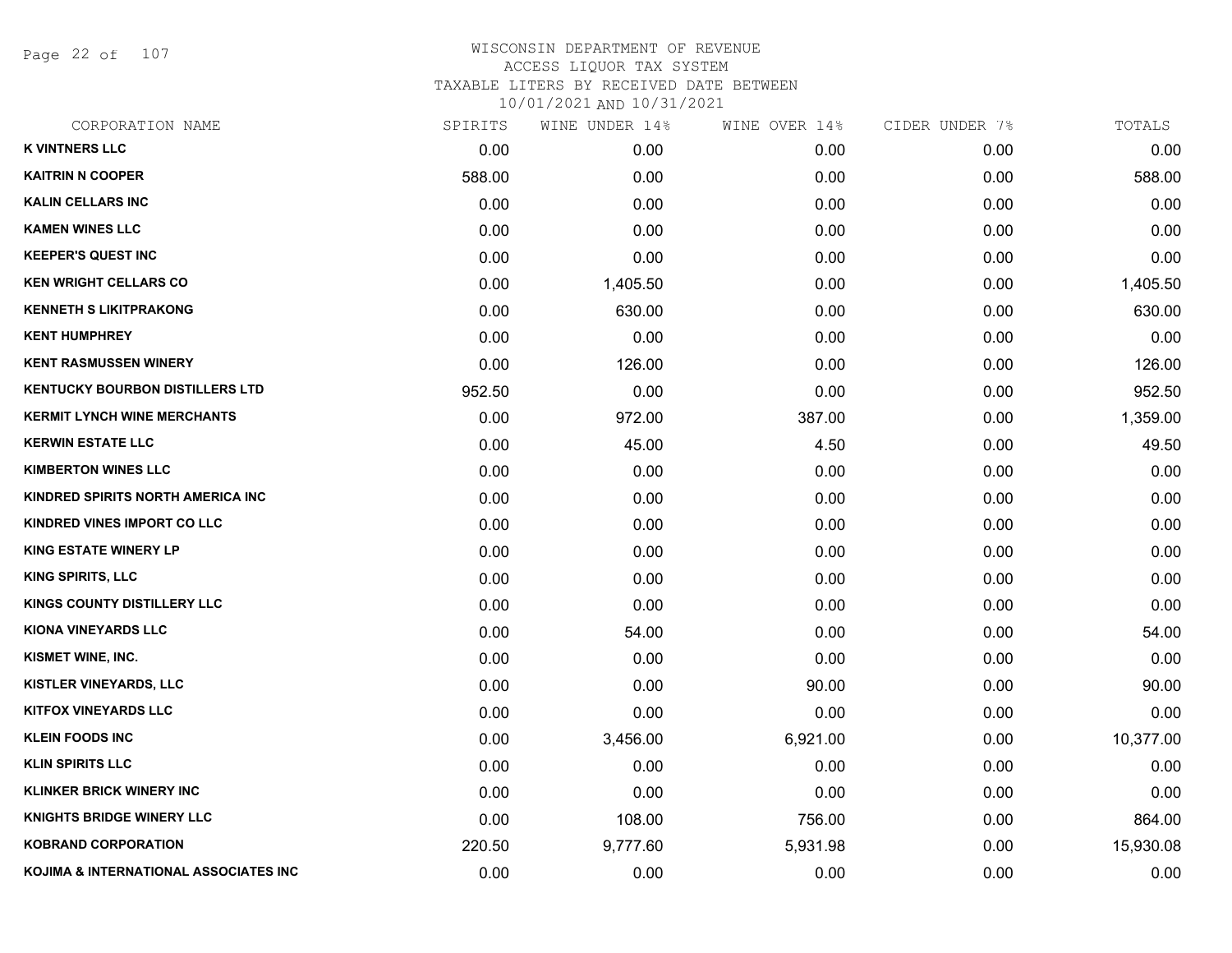Page 23 of 107

| CORPORATION NAME                                     | SPIRITS | WINE UNDER 14% | WINE OVER 14% | CIDER UNDER 7% | TOTALS   |
|------------------------------------------------------|---------|----------------|---------------|----------------|----------|
| <b>KOLOA RUM CORP</b>                                | 0.00    | 0.00           | 0.00          | 0.00           | 0.00     |
| <b>KONGSGAARD WINE LLC</b>                           | 0.00    | 0.00           | 0.00          | 0.00           | 0.00     |
| <b>KONSTANTIN D FRANK &amp; SONS</b>                 | 0.00    | 0.00           | 0.00          | 0.00           | 0.00     |
| <b>KOPRI INC</b>                                     | 0.00    | 0.00           | 0.00          | 0.00           | 0.00     |
| KORE WINE COMPANY, LLC                               | 0.00    | 0.00           | 0.00          | 0.00           | 0.00     |
| <b>KOVAL INC</b>                                     | 337.50  | 0.00           | 0.00          | 0.00           | 337.50   |
| <b>KOZUBA &amp; SONS DISTILLERY INC</b>              | 0.00    | 0.00           | 0.00          | 0.00           | 0.00     |
| <b>KRUPP BROTHERS LLC</b>                            | 0.00    | 0.00           | 0.00          | 0.00           | 0.00     |
| <b>KYSELA PERE ET FILS LTD</b>                       | 0.00    | 236.25         | 810.00        | 0.00           | 1,046.25 |
| <b>L C WINE</b>                                      | 0.00    | 0.00           | 59.44         | 0.00           | 59.44    |
| L. MAWBY, LLC                                        | 0.00    | 0.00           | 0.00          | 0.00           | 0.00     |
| <b>L18 HOLDINGS, INC.</b>                            | 0.00    | 0.00           | 0.00          | 0.00           | 0.00     |
| <b>LADERA WINERY LLC</b>                             | 0.00    | 0.00           | 0.00          | 0.00           | 0.00     |
| <b>LAIL VINEYARDS LLC</b>                            | 0.00    | 0.00           | 36.00         | 0.00           | 36.00    |
| <b>LAIRD &amp; COMPANY</b>                           | 732.02  | 0.00           | 22.48         | 0.00           | 754.50   |
| <b>LAIRD FAMILY ESTATE LLC</b>                       | 0.00    | 0.00           | 81.00         | 0.00           | 81.00    |
| LAKE COUNTRY LIBARE DISTILLING LLC                   | 49.50   | 0.00           | 0.00          | 0.00           | 49.50    |
| <b>LANGDON SHIVERICK INC</b>                         | 0.00    | 162.00         | 0.00          | 0.00           | 162.00   |
| <b>LANGE WINERY LLC</b>                              | 0.00    | 0.00           | 0.00          | 0.00           | 0.00     |
| <b>LATITUDE BEVERAGE COMPANY</b>                     | 0.00    | 126.00         | 0.00          | 0.00           | 126.00   |
| <b>LAUREATE IMPORTS &amp; MARKETING COMPANY, INC</b> | 0.00    | 0.00           | 0.00          | 0.00           | 0.00     |
| <b>LAVA SPRINGS INC</b>                              | 0.00    | 0.00           | 0.00          | 0.00           | 0.00     |
| <b>LAWER FAMILY WINERY INC</b>                       | 0.00    | 0.00           | 0.00          | 0.00           | 0.00     |
| <b>LAWLESS DISTILLING COMPANY LLC</b>                | 525.00  | 0.00           | 0.00          | 0.00           | 525.00   |
| LCF WINE COMPANY LLC                                 | 0.00    | 652.50         | 400.50        | 0.00           | 1,053.00 |
| LE CEP II INC                                        | 0.00    | 0.00           | 0.00          | 0.00           | 0.00     |
| LE GRAND COURTAGE LLC                                | 0.00    | 0.00           | 0.00          | 0.00           | 0.00     |
| LE VIGNE WINERY INC                                  | 0.00    | 189.00         | 153.00        | 0.00           | 342.00   |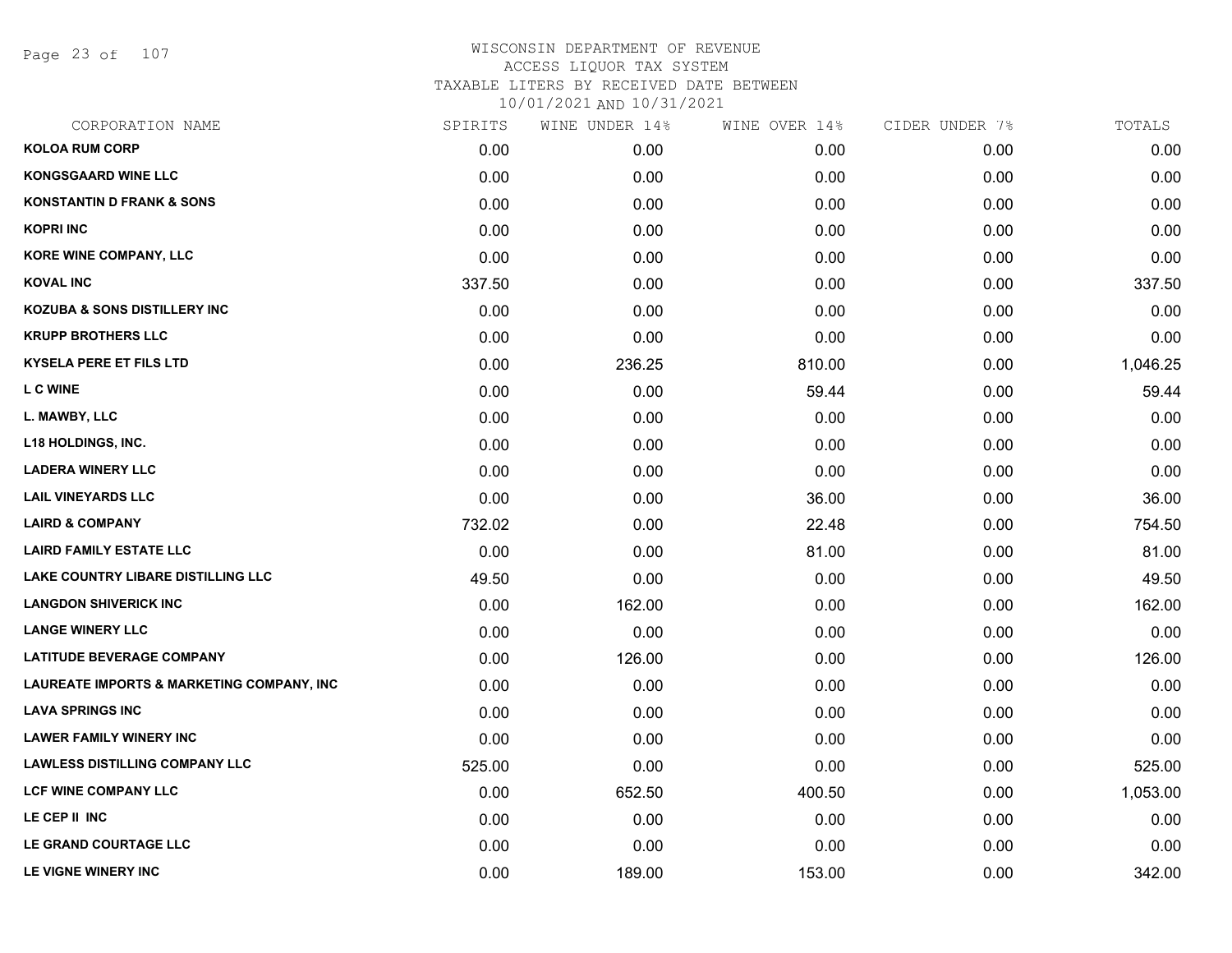## WISCONSIN DEPARTMENT OF REVENUE ACCESS LIQUOR TAX SYSTEM TAXABLE LITERS BY RECEIVED DATE BETWEEN

| CORPORATION NAME                         | SPIRITS   | WINE UNDER 14% | WINE OVER 14% | CIDER UNDER 7% | TOTALS    |
|------------------------------------------|-----------|----------------|---------------|----------------|-----------|
| LEELANAU WINE CELLARS, LTD.              | 0.00      | 0.00           | 0.00          | 0.00           | 0.00      |
| <b>LEFGROUP</b>                          | 0.00      | 0.00           | 0.00          | 0.00           | 0.00      |
| LEFT COAST CELLARS LLC                   | 0.00      | 0.00           | 0.00          | 0.00           | 0.00      |
| <b>LEMELSON WINERY LLC</b>               | 0.00      | 0.00           | 0.00          | 0.00           | 0.00      |
| <b>LEONARD KREUSCH INC</b>               | 0.00      | 675.70         | 0.00          | 0.00           | 675.70    |
| <b>LEONARDINI FAMILY WINERY LLC</b>      | 0.00      | 0.00           | 0.00          | 0.00           | 0.00      |
| <b>LEONETTI CELLAR LLC</b>               | 0.00      | 0.00           | 0.00          | 0.00           | 0.00      |
| LES CHENEAUX DISTILLERS, INC.            | 0.00      | 0.00           | 0.00          | 0.00           | 0.00      |
| <b>LES LUNES WINE LLC</b>                | 0.00      | 0.00           | 0.00          | 0.00           | 0.00      |
| <b>LEVECKE CORPORATION</b>               | 51,159.00 | 0.00           | 0.00          | 0.00           | 51,159.00 |
| <b>LIDESTRI BEVERAGES LLC</b>            | 0.00      | 0.00           | 0.00          | 0.00           | 0.00      |
| <b>LIMERICK LANE CELLARS INC</b>         | 0.00      | 0.00           | 126.00        | 0.00           | 126.00    |
| <b>LINCOLN SQUARE WINE COMPANY LLC</b>   | 0.00      | 0.00           | 0.00          | 0.00           | 0.00      |
| LINGUA FRANCA-LS VINEYARDS HOLDINGS, LLC | 0.00      | 252.00         | 0.00          | 0.00           | 252.00    |
| <b>LINKS DRINKS LLC</b>                  | 0.00      | 0.00           | 0.00          | 0.00           | 0.00      |
| <b>LIOCO WINE COMPANY LLC</b>            | 0.00      | 0.00           | 0.00          | 0.00           | 0.00      |
| <b>LION NATHAN USA INC</b>               | 0.00      | 153.00         | 153.00        | 0.00           | 306.00    |
| <b>LISA CHASE</b>                        | 0.00      | 0.00           | 0.00          | 0.00           | 0.00      |
| <b>LISA LISA INCORPORATED</b>            | 0.00      | 0.00           | 0.00          | 0.00           | 0.00      |
| <b>LISA MARLOW</b>                       | 0.00      | 0.00           | 0.00          | 0.00           | 0.00      |
| <b>LIVING FOODS. LLC</b>                 | 0.00      | 0.00           | 0.00          | 0.00           | 0.00      |
| <b>LLOYD CELLARS INC</b>                 | 0.00      | 0.00           | 0.00          | 0.00           | 0.00      |
| <b>LMR WINE ESTATES LLC</b>              | 0.00      | 0.00           | 0.00          | 0.00           | 0.00      |
| <b>LOCAL DISTILLING INC</b>              | 0.00      | 0.00           | 0.00          | 0.00           | 0.00      |
| <b>LOEST &amp; MCNAMEE INC</b>           | 0.00      | 0.00           | 0.00          | 0.00           | 0.00      |
| <b>LOMBARDI WINES LLC</b>                | 0.00      | 0.00           | 0.00          | 0.00           | 0.00      |
| <b>LONE STAR DISTILLERY LLC</b>          | 0.00      | 0.00           | 0.00          | 0.00           | 0.00      |
| <b>LONG SHADOWS VINTNERS LLC</b>         | 0.00      | 0.00           | 126.00        | 0.00           | 126.00    |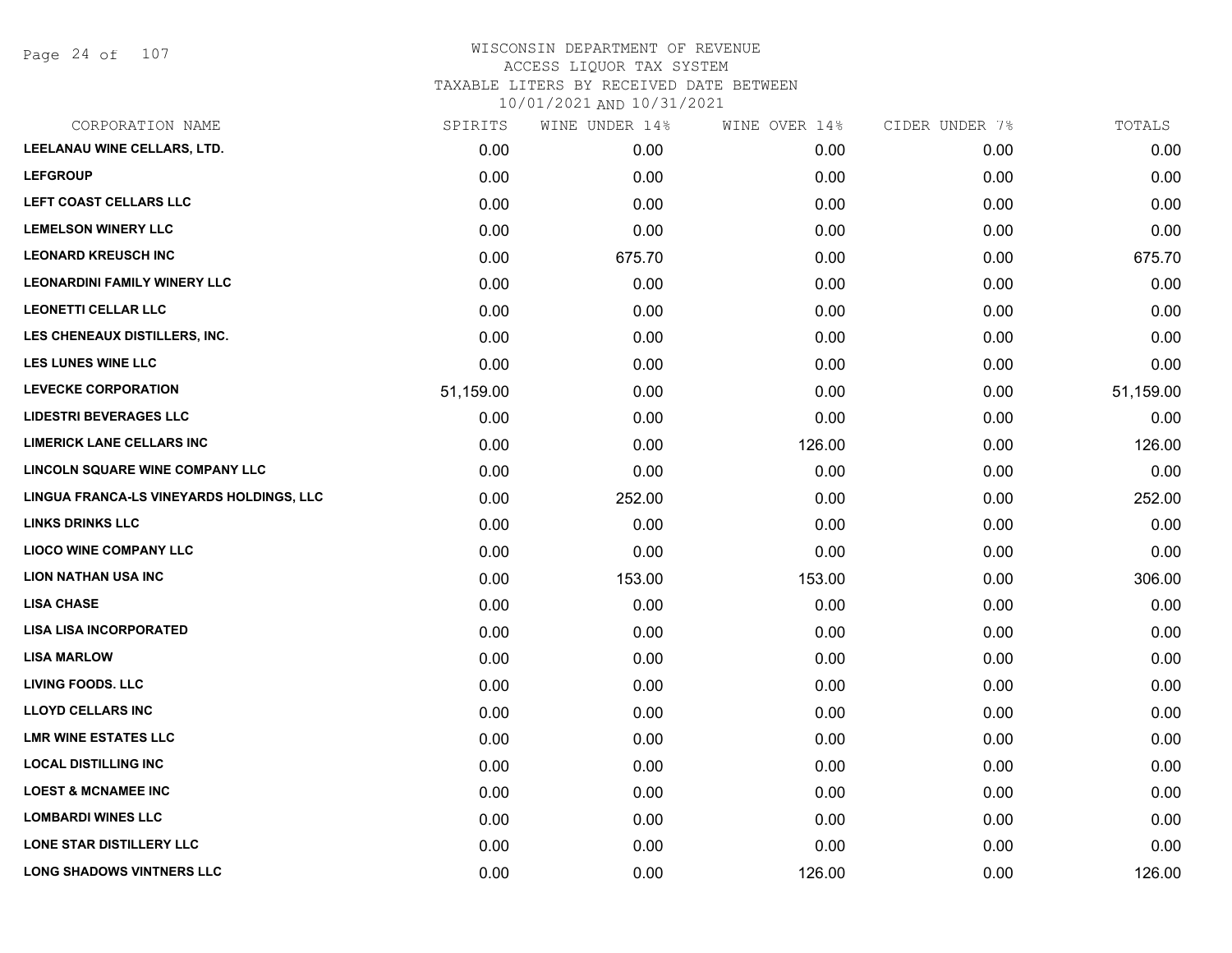Page 25 of 107

#### WISCONSIN DEPARTMENT OF REVENUE ACCESS LIQUOR TAX SYSTEM

TAXABLE LITERS BY RECEIVED DATE BETWEEN

| CORPORATION NAME                               | SPIRITS   | WINE UNDER 14% | WINE OVER 14% | CIDER UNDER 7% | TOTALS    |
|------------------------------------------------|-----------|----------------|---------------|----------------|-----------|
| <b>LONZ WINERY INC</b>                         | 0.00      | 0.00           | 0.00          | 0.00           | 0.00      |
| <b>LOOSEN BROS USA LTD</b>                     | 0.00      | 315.00         | 0.00          | 0.00           | 315.00    |
| <b>LORING WINE COMPANY LLC</b>                 | 0.00      | 0.00           | 0.00          | 0.00           | 0.00      |
| <b>LOST GENERATION LLC</b>                     | 0.00      | 0.00           | 0.00          | 0.00           | 0.00      |
| <b>LOUIS GLUNZ BEER INC</b>                    | 0.00      | 0.00           | 0.00          | 0.00           | 0.00      |
| <b>LOUIS LATOUR INC</b>                        | 0.00      | 693.00         | 0.00          | 0.00           | 693.00    |
| <b>LOWDEN SCHOOLHOUSE CORPORATION</b>          | 0.00      | 0.00           | 0.00          | 0.00           | 0.00      |
| <b>LUNEAU USA INC</b>                          | 0.00      | 4,026.00       | 9.00          | 0.00           | 4,035.00  |
| <b>LUXCO INC</b>                               | 61,045.00 | 468.00         | 0.00          | 0.00           | 61,513.00 |
| <b>LYNFRED WINERY INC</b>                      | 0.00      | 0.00           | 0.00          | 0.00           | 0.00      |
| <b>LYNMAR WINERY LLC</b>                       | 0.00      | 0.00           | 0.00          | 0.00           | 0.00      |
| <b>M.A.C. WINES, LLC</b>                       | 0.00      | 0.00           | 882.00        | 0.00           | 882.00    |
| <b>MACH FLYNT INC</b>                          | 0.00      | 2,700.00       | 0.00          | 0.00           | 2,700.00  |
| <b>MACK &amp; SCHUHLE INC</b>                  | 0.00      | 8,406.00       | 36.00         | 0.00           | 8,442.00  |
| <b>MADSON WINES LLC</b>                        | 0.00      | 0.00           | 0.00          | 0.00           | 0.00      |
| <b>MAISONS MARQUES &amp; DOMAINES USA INC.</b> | 0.00      | 1,412.77       | 963.00        | 0.00           | 2,375.77  |
| <b>MAMMOTH DISTILLING LLC</b>                  | 0.00      | 0.00           | 0.00          | 0.00           | 0.00      |
| <b>MANCAN WINE LLC</b>                         | 0.00      | 89.50          | 0.00          | 0.00           | 89.50     |
| <b>MANO'S INC</b>                              | 0.00      | 0.00           | 0.00          | 0.00           | 0.00      |
| <b>MARA INTERNATIONAL GROUP</b>                | 0.00      | 0.00           | 0.00          | 0.00           | 0.00      |
| <b>MARC P HUJIK</b>                            | 0.00      | 1,008.00       | 0.00          | 0.00           | 1,008.00  |
| <b>MARCI PALATELLA</b>                         | 0.00      | 0.00           | 0.00          | 0.00           | 0.00      |
| <b>MARGERUM WINE COMPANY INC</b>               | 0.00      | 0.00           | 0.00          | 0.00           | 0.00      |
| <b>MARIETTA CELLARS INC</b>                    | 0.00      | 0.00           | 0.00          | 0.00           | 0.00      |
| <b>MARIMAR TORRES ESTATE CORPORATION</b>       | 0.00      | 0.00           | 0.00          | 0.00           | 0.00      |
| <b>MARIPOSA WINE COMPANY LLC</b>               | 0.00      | 0.00           | 0.00          | 0.00           | 0.00      |
| <b>MARK ANTHONY BRANDS INC.</b>                | 0.00      | 0.00           | 0.00          | 0.00           | 0.00      |
| <b>MARK MCNEILLY</b>                           | 0.00      | 0.00           | 0.00          | 0.00           | 0.00      |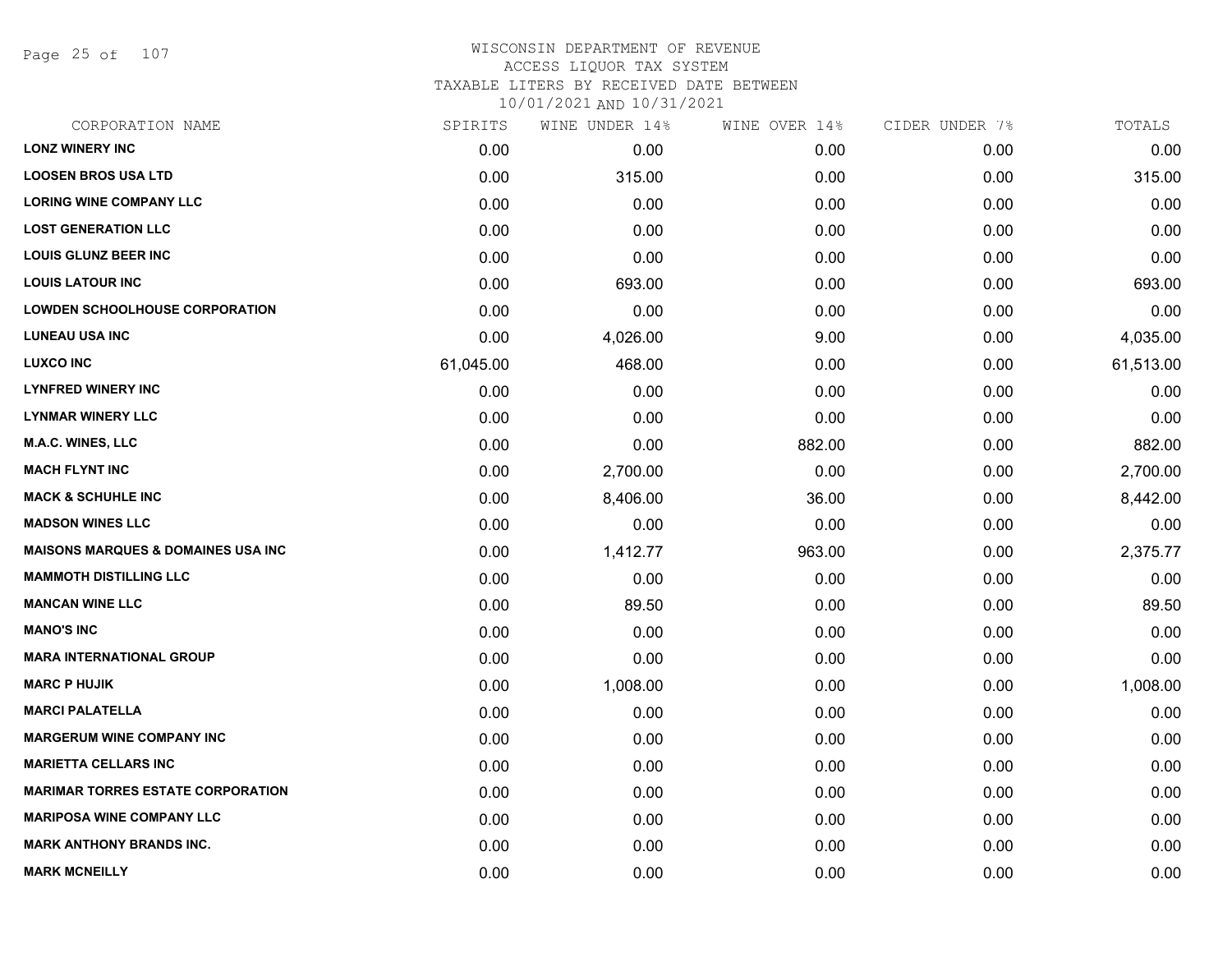Page 26 of 107

| CORPORATION NAME                        | SPIRITS   | WINE UNDER 14% | WINE OVER 14% | CIDER UNDER 7% | TOTALS    |
|-----------------------------------------|-----------|----------------|---------------|----------------|-----------|
| <b>MARK SZUMOWSKI</b>                   | 0.00      | 0.00           | 0.00          | 0.00           | 0.00      |
| <b>MARKETING GLOBAL BRANDS CORP</b>     | 0.00      | 0.00           | 0.00          | 0.00           | 0.00      |
| <b>MARKO J KARAKASEVIC</b>              | 0.00      | 0.00           | 0.00          | 0.00           | 0.00      |
| <b>MARTELLOTTO INC.</b>                 | 0.00      | 0.00           | 0.00          | 0.00           | 0.00      |
| <b>MARTIN RAY WINERY INC</b>            | 0.00      | 0.00           | 0.00          | 0.00           | 0.00      |
| <b>MARTINELLI WINERY INC</b>            | 0.00      | 0.00           | 108.00        | 0.00           | 108.00    |
| <b>MARTINEZ DISTRIBUTING CO INC</b>     | 0.00      | 0.00           | 0.00          | 0.00           | 0.00      |
| <b>MARUSSIA BEVERAGES USA.</b>          | 562.50    | 0.00           | 0.00          | 0.00           | 562.50    |
| <b>MARY TAYLOR</b>                      | 0.00      | 0.00           | 0.00          | 0.00           | 0.00      |
| <b>MASSANOIS LLC</b>                    | 0.00      | 1,386.00       | 135.00        | 0.00           | 1,521.00  |
| MAST-JAEGERMEISTER US INC               | 14,332.50 | 0.00           | 0.00          | 0.00           | 14,332.50 |
| <b>MATCHVINO LLC</b>                    | 0.00      | 562.50         | 0.00          | 0.00           | 562.50    |
| <b>MATHY WINERY LLC</b>                 | 0.00      | 0.00           | 0.00          | 0.00           | 0.00      |
| <b>MATRICK HOLDINGS CORPORATION</b>     | 0.00      | 243.00         | 0.00          | 0.00           | 243.00    |
| <b>MATT PREIS</b>                       | 0.00      | 0.00           | 0.00          | 0.00           | 0.00      |
| <b>MATTHEW C VILLARD</b>                | 0.00      | 0.00           | 0.00          | 0.00           | 0.00      |
| <b>MATTHEW RORICK WINES INC</b>         | 0.00      | 0.00           | 0.00          | 0.00           | 0.00      |
| <b>MATTHIASSON FAMILY VINEYARDS LLC</b> | 0.00      | 171.00         | 0.00          | 0.00           | 171.00    |
| <b>MAURITSON FAMILY WINERY</b>          | 0.00      | 0.00           | 0.00          | 0.00           | 0.00      |
| <b>MAYACAMAS VINEYARDS INC</b>          | 0.00      | 63.00          | 0.00          | 0.00           | 63.00     |
| <b>MAYNARD JAMES KEENAN</b>             | 0.00      | 0.00           | 0.00          | 0.00           | 0.00      |
| <b>MC CORMICK DISTILLING CO INC</b>     | 31,086.60 | 0.00           | 0.00          | 0.00           | 31,086.60 |
| <b>MCBRIDE SISTERS COLLECTIONS INC</b>  | 0.00      | 1,152.00       | 0.00          | 0.00           | 1,152.00  |
| <b>MCKAHN FAMILY CELLARS, LLC</b>       | 0.00      | 0.00           | 0.00          | 0.00           | 0.00      |
| <b>MCKENZIE'S BEVERAGES INC</b>         | 0.00      | 0.00           | 0.00          | 5,791.68       | 5,791.68  |
| <b>MCNAB RIDGE WINERY LLC</b>           | 0.00      | 36.00          | 90.00         | 0.00           | 126.00    |
| <b>MEDCO ATLANTIC INC</b>               | 0.00      | 0.00           | 0.00          | 0.00           | 0.00      |
| <b>MEIERS WINE CELLARS INC</b>          | 0.00      | 0.00           | 0.00          | 0.00           | 0.00      |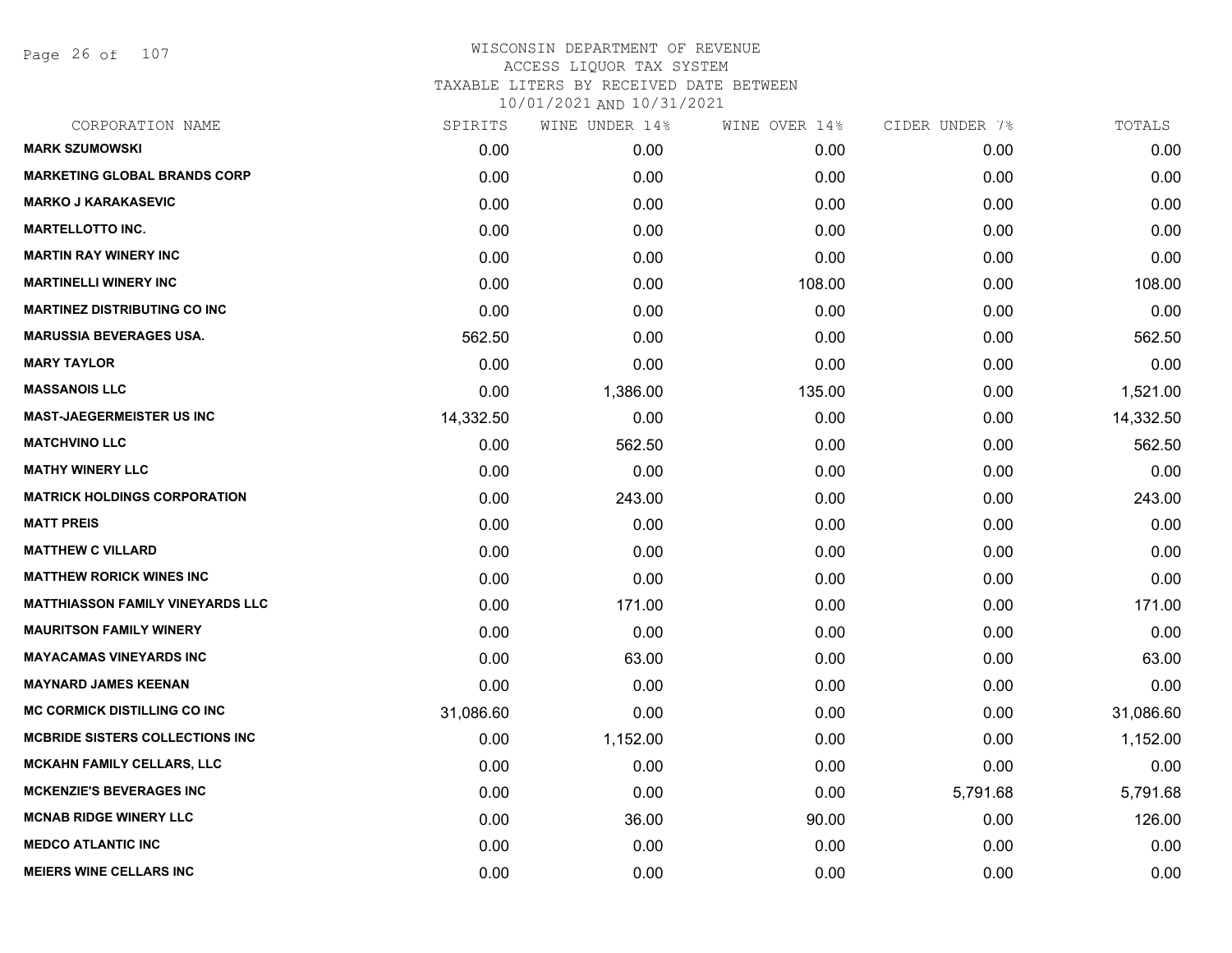Page 27 of 107

# WISCONSIN DEPARTMENT OF REVENUE ACCESS LIQUOR TAX SYSTEM TAXABLE LITERS BY RECEIVED DATE BETWEEN

| CORPORATION NAME                            | SPIRITS   | WINE UNDER 14% | WINE OVER 14% | CIDER UNDER 7% | TOTALS    |
|---------------------------------------------|-----------|----------------|---------------|----------------|-----------|
| <b>MENDOCINO WINE GROUP LLC</b>             | 0.00      | 198.00         | 0.00          | 0.00           | 198.00    |
| <b>MERCER WINE ESTATES LLC</b>              | 0.00      | 0.00           | 0.00          | 0.00           | 0.00      |
| <b>MERCHANT DU VIN CORPORATION</b>          | 0.00      | 0.00           | 0.00          | 415.64         | 415.64    |
| <b>METAMORPHOSIS WINES LLC</b>              | 0.00      | 0.00           | 31.50         | 0.00           | 31.50     |
| <b>METEOR VINEYARD LLC</b>                  | 0.00      | 54.00          | 0.00          | 0.00           | 54.00     |
| <b>METIER LLC</b>                           | 0.00      | 0.00           | 0.00          | 0.00           | 0.00      |
| <b>METTLER WINES LLC</b>                    | 0.00      | 0.00           | 126.00        | 0.00           | 126.00    |
| <b>MEV CORPORATION</b>                      | 0.00      | 0.00           | 0.00          | 0.00           | 0.00      |
| <b>MEXCOR INC</b>                           | 0.00      | 0.00           | 0.00          | 0.00           | 0.00      |
| <b>MEYER CELLARS LLC</b>                    | 0.00      | 0.00           | 0.00          | 0.00           | 0.00      |
| <b>MHW LTD</b>                              | 27,162.90 | 13,285.31      | 2,751.00      | 0.00           | 43,199.21 |
| <b>MICHAEL BELLO</b>                        | 0.00      | 0.00           | 0.00          | 0.00           | 0.00      |
| <b>MICHAEL HOUGH</b>                        | 0.00      | 1,359.00       | 1,152.00      | 0.00           | 2,511.00  |
| <b>MICHAEL KUSH</b>                         | 0.00      | 45.00          | 0.00          | 0.00           | 45.00     |
| <b>MICHAEL SKURNIK WINES INC</b>            | 0.00      | 613.50         | 0.00          | 0.00           | 613.50    |
| <b>MICHEAL DASHE</b>                        | 0.00      | 0.00           | 0.00          | 0.00           | 0.00      |
| <b>MIDDLE WEST SPIRITS</b>                  | 0.00      | 0.00           | 0.00          | 0.00           | 0.00      |
| <b>MIDNIGHT CELLARS INC</b>                 | 0.00      | 0.00           | 0.00          | 0.00           | 0.00      |
| <b>MID-OAK DISTILLERY INC</b>               | 0.00      | 0.00           | 0.00          | 0.00           | 0.00      |
| <b>MIGNANELLI WINERY LLC</b>                | 0.00      | 0.00           | 0.00          | 0.00           | 0.00      |
| <b>MILBRANDT FAMILY WINES LLC</b>           | 0.00      | 189.00         | 0.00          | 0.00           | 189.00    |
| <b>MILK AND HONEY, LLC</b>                  | 0.00      | 0.00           | 0.00          | 0.00           | 0.00      |
| MILLER FAMILY WINE COMPANY LLC              | 0.00      | 0.00           | 0.00          | 0.00           | 0.00      |
| <b>MILLER SQUARED INC</b>                   | 0.00      | 216.00         | 0.00          | 0.00           | 216.00    |
| <b>MILTONS DISTRIBUTING CO INC</b>          | 0.00      | 7,351.48       | 5,017.50      | 0.00           | 12,368.98 |
| <b>MINER FAMILY WINERY LLC</b>              | 0.00      | 0.00           | 0.00          | 0.00           | 0.00      |
| <b>MINNESOTAS FINEST FERMENTED PRODUCTS</b> | 0.00      | 0.00           | 0.00          | 0.00           | 0.00      |
| <b>MIONETTO USA INC</b>                     | 0.00      | 806.54         | 0.00          | 0.00           | 806.54    |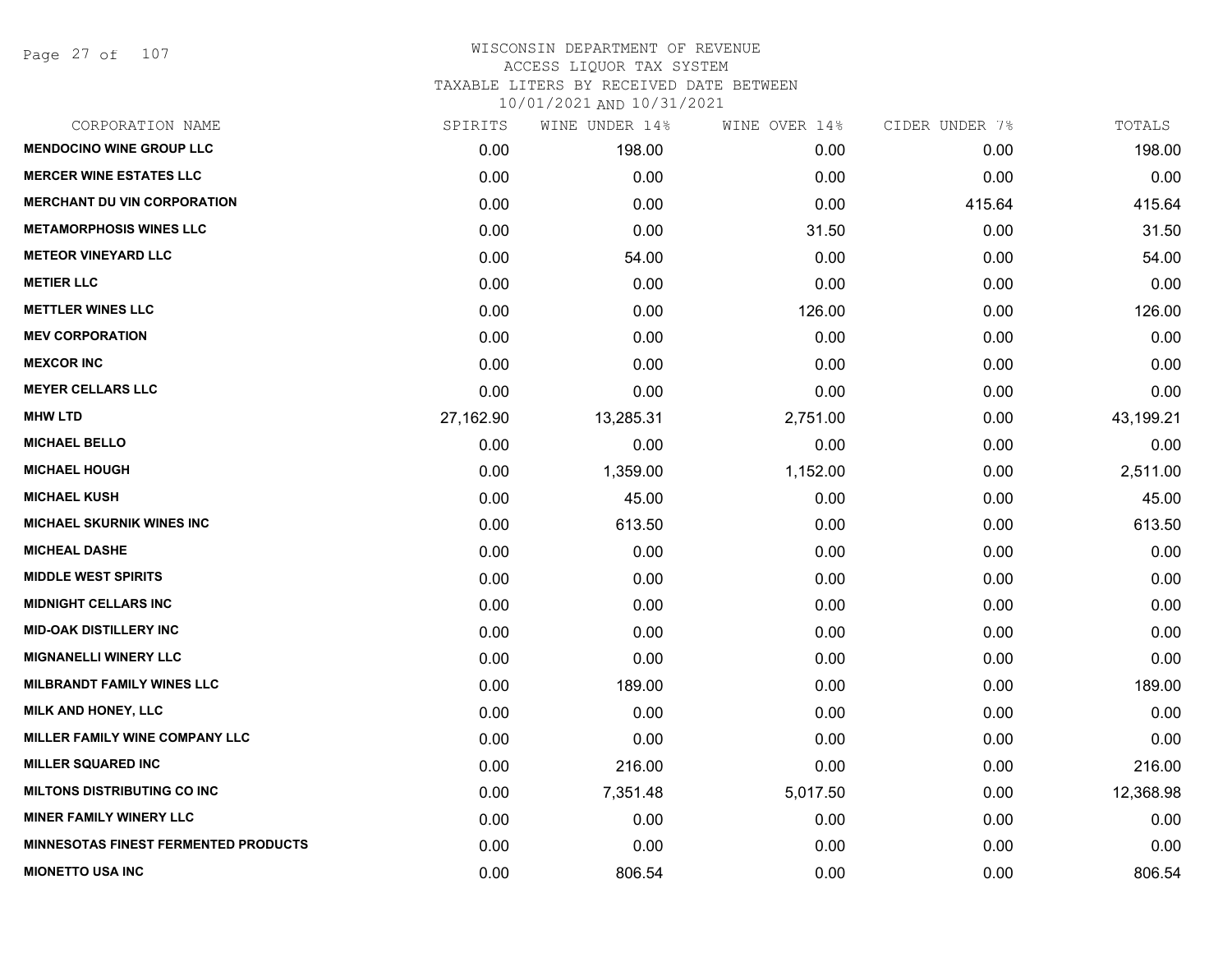#### WISCONSIN DEPARTMENT OF REVENUE ACCESS LIQUOR TAX SYSTEM

TAXABLE LITERS BY RECEIVED DATE BETWEEN

| CORPORATION NAME                                   | SPIRITS   | WINE UNDER 14% | WINE OVER 14% | CIDER UNDER 7% | TOTALS    |
|----------------------------------------------------|-----------|----------------|---------------|----------------|-----------|
| <b>MIRACLE IMPORTING AND DISTRIBUTION LLC</b>      | 0.00      | 684.00         | 54.00         | 0.00           | 738.00    |
| <b>MIRAMONT ESTATE VINEYARDS &amp; WINERY INC.</b> | 0.00      | 1,170.00       | 0.00          | 0.00           | 1,170.00  |
| <b>MIRASOL WINE LLC</b>                            | 0.00      | 0.00           | 0.00          | 0.00           | 0.00      |
| <b>MIROSLAV IVANOV TCHOLAKOV</b>                   | 0.00      | 0.00           | 126.00        | 0.00           | 126.00    |
| <b>MISA IMPORTS INC</b>                            | 14,727.00 | 17,235.00      | 5,625.00      | 0.00           | 37,587.00 |
| <b>MISSISSIPPI RIVER DISTILLING COMPANY</b>        | 621.19    | 0.00           | 0.00          | 0.00           | 621.19    |
| <b>MISTARR WINE IMPORTERS</b>                      | 0.00      | 0.00           | 0.00          | 0.00           | 0.00      |
| <b>MODERN DEVELOPMENT COMPANY</b>                  | 0.00      | 0.00           | 0.00          | 0.00           | 0.00      |
| <b>MODERN SPIRITS LLC</b>                          | 0.00      | 0.00           | 0.00          | 0.00           | 0.00      |
| <b>MOET HENNESSY USA, INC.</b>                     | 37,499.00 | 4,383.00       | 603.00        | 8,491.50       | 50,976.50 |
| <b>MOLINA ENTERPRISES, INC.</b>                    | 0.00      | 0.00           | 0.00          | 0.00           | 0.00      |
| <b>MOLLYDOOKER INTERNATIONAL LLC</b>               | 0.00      | 0.00           | 346.50        | 0.00           | 346.50    |
| <b>MOLLY'S WINERY INC</b>                          | 0.00      | 18.00          | 0.00          | 0.00           | 18.00     |
| <b>MOLSON COORS BEVERAGE COMPANY USA LLC</b>       | 3,858.34  | 125.20         | 0.00          | 0.00           | 3,983.54  |
| <b>MONICA NOGUES</b>                               | 0.00      | 0.00           | 0.00          | 0.00           | 0.00      |
| <b>MONIKA ELLING</b>                               | 0.00      | 0.00           | 0.00          | 0.00           | 0.00      |
| <b>MONSIEUR TOUTON SELECTION LTD / ORIGIN USA</b>  | 0.00      | 171.00         | 0.00          | 0.00           | 171.00    |
| <b>MONTCALM WINE IMPORTERS LTD</b>                 | 0.00      | 0.00           | 0.00          | 0.00           | 0.00      |
| MONTE CRISTO BLOCK IV LLC                          | 0.00      | 0.00           | 0.00          | 0.00           | 0.00      |
| <b>MONTEREY WINE COMPANY LLC</b>                   | 0.00      | 572.79         | 0.00          | 0.00           | 572.79    |
| <b>MONTICELLO CELLARS INC</b>                      | 0.00      | 0.00           | 0.00          | 0.00           | 0.00      |
| <b>MOONLIGHT MEADERY LLC</b>                       | 0.00      | 0.00           | 0.00          | 0.00           | 0.00      |
| <b>MORE THAN GRAPES, LLC</b>                       | 0.00      | 1,584.00       | 168.00        | 0.00           | 1,752.00  |
| <b>MORGAN WINERY INC</b>                           | 0.00      | 189.00         | 315.00        | 0.00           | 504.00    |
| <b>MOUNT VEEDER FARMS LLC</b>                      | 0.00      | 0.00           | 0.00          | 0.00           | 0.00      |
| <b>MOUNTAIN VIEW VINTNERS LLC</b>                  | 0.00      | 0.00           | 0.00          | 0.00           | 0.00      |
| <b>MPL BRANDS NV INC</b>                           | 0.00      | 58,327.46      | 0.00          | 0.00           | 58,327.46 |
| <b>MR WINE</b>                                     | 2,016.00  | 0.00           | 0.00          | 0.00           | 2,016.00  |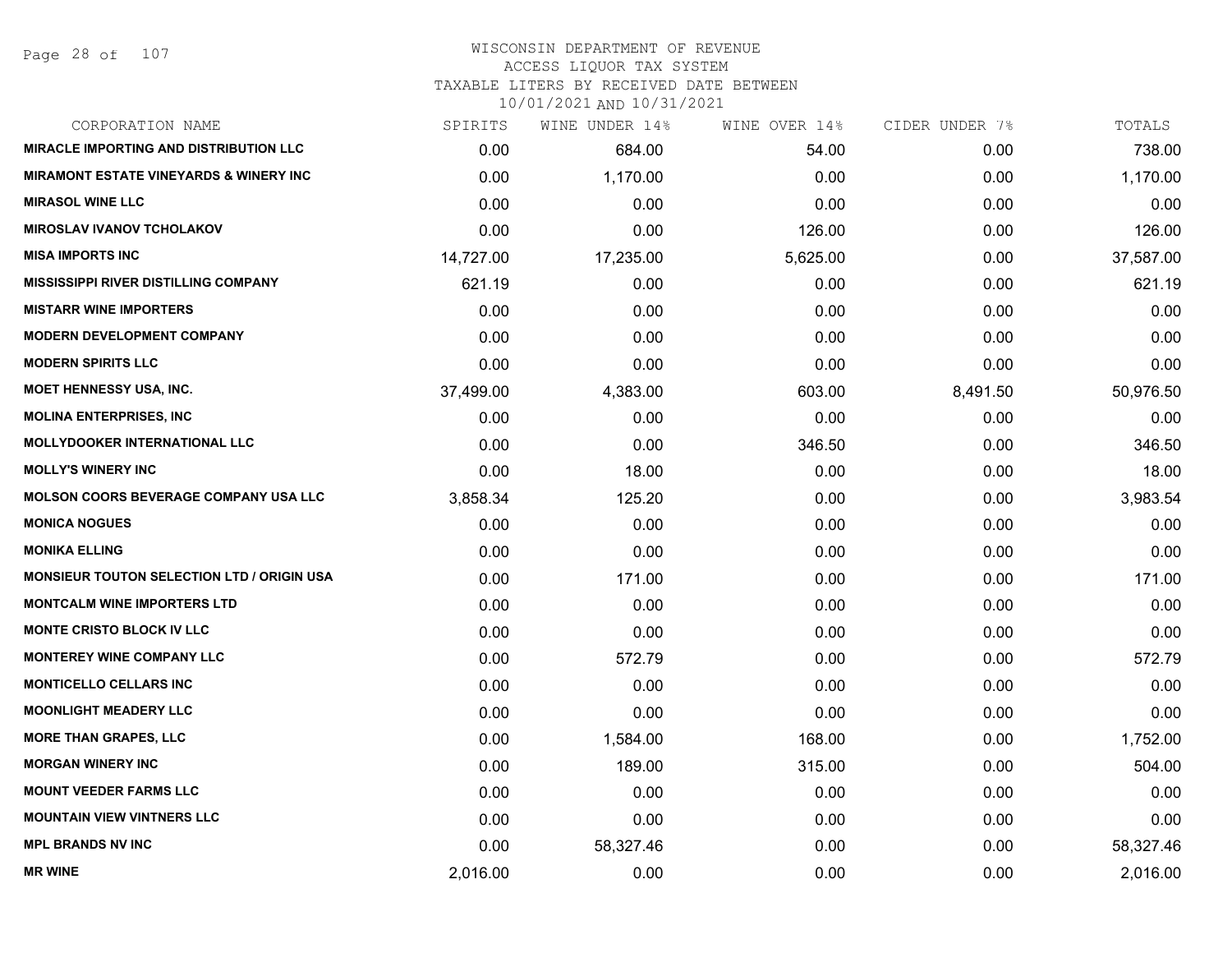Page 29 of 107

| CORPORATION NAME                                                            | SPIRITS  | WINE UNDER 14% | WINE OVER 14% | CIDER UNDER 7% | TOTALS    |
|-----------------------------------------------------------------------------|----------|----------------|---------------|----------------|-----------|
| <b>MS WALKER INC</b>                                                        | 4,539.00 | 0.00           | 0.00          | 0.00           | 4,539.00  |
| MUTUAL WHOLESALE LIQUOR INC                                                 | 0.00     | 0.00           | 0.00          | 0.00           | 0.00      |
| <b>NAPA VALLEY SPECIALTY WINES INC</b>                                      | 0.00     | 0.00           | 0.00          | 0.00           | 0.00      |
| NATIONAL CONSUMER CREDIT GUARANTEE<br><b>ASSOCIATION OF CONNECTICUT INC</b> | 0.00     | 0.00           | 0.00          | 0.00           | 0.00      |
| <b>NATURAL SELECTIONS 357 LLC</b>                                           | 0.00     | 0.00           | 0.00          | 0.00           | 0.00      |
| <b>NATUREL WEST CORP</b>                                                    | 0.00     | 0.00           | 0.00          | 0.00           | 0.00      |
| <b>NBI ACQUISITION LLC</b>                                                  | 0.00     | 0.00           | 0.00          | 0.00           | 0.00      |
| <b>NDC SYSTEMS LP</b>                                                       | 3,457.50 | 42,528.00      | 5,947.50      | 0.00           | 51,933.00 |
| <b>NESTOR IMPORTS INC</b>                                                   | 0.00     | 126.00         | 9.00          | 0.00           | 135.00    |
| <b>NEVADA DISTILLING CO LLC</b>                                             | 504.00   | 0.00           | 0.00          | 0.00           | 504.00    |
| <b>NEW HOLLAND BREWING CO LLC</b>                                           | 65.09    | 0.00           | 0.00          | 0.00           | 65.09     |
| <b>NEW MEXICO WINERIES INC</b>                                              | 0.00     | 1,116.00       | 0.00          | 0.00           | 1,116.00  |
| <b>NEW PARROTT &amp; CO</b>                                                 | 0.00     | 5,305.50       | 126.00        | 0.00           | 5,431.50  |
| <b>NEW VAVIN INC</b>                                                        | 0.00     | 0.00           | 90.00         | 0.00           | 90.00     |
| <b>NEW VINELAND LLC</b>                                                     | 0.00     | 0.00           | 0.00          | 0.00           | 0.00      |
| <b>NEW YORK MUTUAL TRADING CO INC</b>                                       | 0.00     | 0.00           | 0.00          | 0.00           | 0.00      |
| <b>NEXUS BRANDS LLC</b>                                                     | 0.00     | 324.00         | 1,260.00      | 0.00           | 1,584.00  |
| NIEBAUM-COPPOLA ESTATE WINERY LP                                            | 0.00     | 0.00           | 0.00          | 0.00           | 0.00      |
| <b>NINER WINE ESTATES LLC</b>                                               | 0.00     | 0.00           | 0.00          | 0.00           | 0.00      |
| <b>NLV TEQUILA BOTTLING LLC</b>                                             | 931.50   | 0.00           | 0.00          | 0.00           | 931.50    |
| <b>NOLET SPIRITS USA INC</b>                                                | 0.00     | 0.00           | 0.00          | 0.00           | 0.00      |
| <b>NORMAN LEE WILLIAMS</b>                                                  | 0.00     | 0.00           | 0.00          | 0.00           | 0.00      |
| <b>NORTH SHORE DISTILLERY LLC</b>                                           | 0.00     | 0.00           | 0.00          | 0.00           | 0.00      |
| <b>NORTHERN EMPIRE LLC</b>                                                  | 0.00     | 0.00           | 0.00          | 0.00           | 0.00      |
| <b>NOVA WINES, INC.</b>                                                     | 0.00     | 0.00           | 0.00          | 0.00           | 0.00      |
| <b>NV AWG LTD</b>                                                           | 0.00     | 0.00           | 0.00          | 0.00           | 0.00      |
| <b>NW WINE COMPANY LLC</b>                                                  | 0.00     | 504.00         | 0.00          | 0.00           | 504.00    |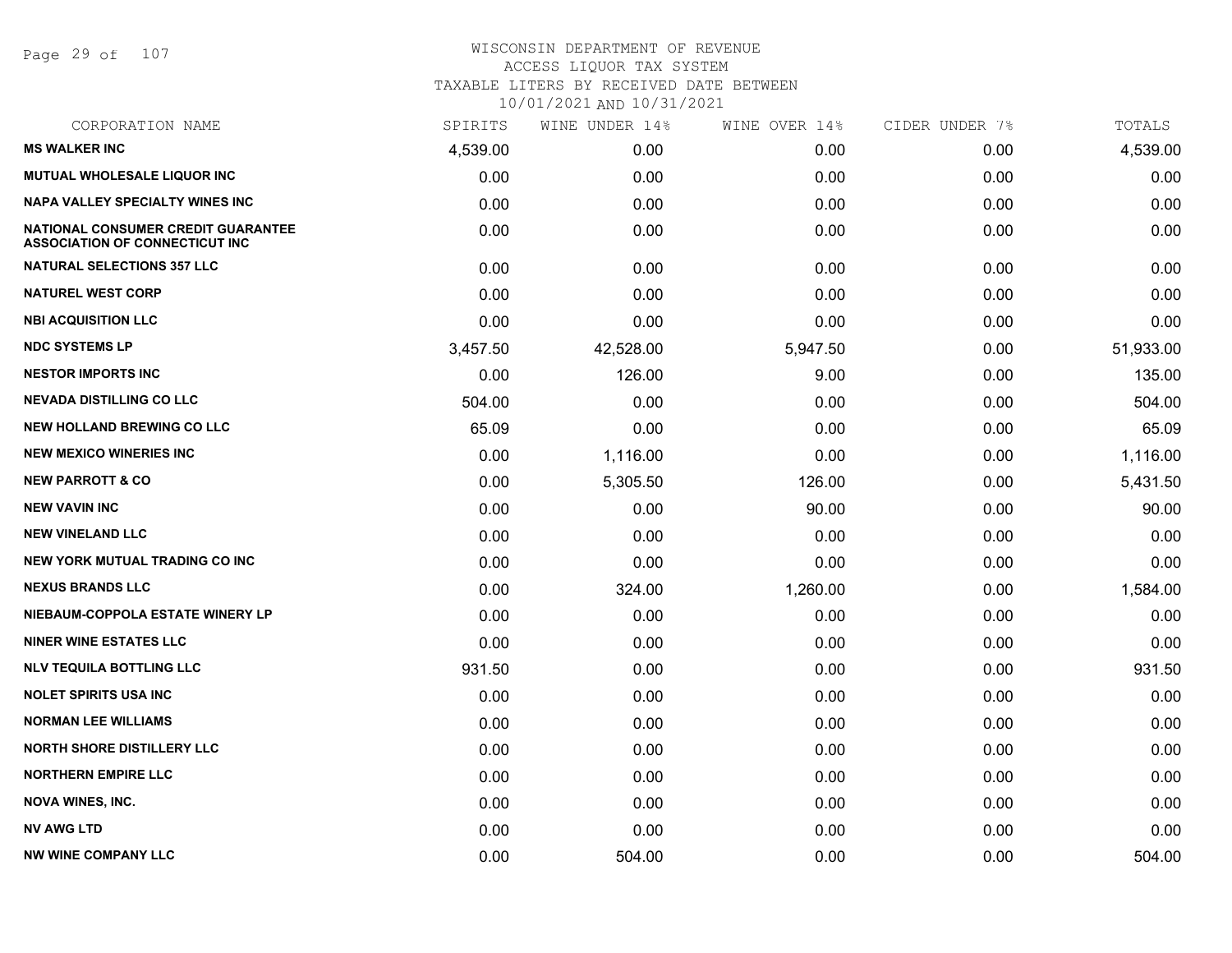Page 30 of 107

#### WISCONSIN DEPARTMENT OF REVENUE ACCESS LIQUOR TAX SYSTEM

TAXABLE LITERS BY RECEIVED DATE BETWEEN

| CORPORATION NAME                        | SPIRITS   | WINE UNDER 14% | WINE OVER 14% | CIDER UNDER 7% | TOTALS    |
|-----------------------------------------|-----------|----------------|---------------|----------------|-----------|
| OAK RIDGE WINERY LLC                    | 0.00      | 6,174.00       | 504.00        | 0.00           | 6,678.00  |
| <b>OLD BRIDGE CELLARS</b>               | 0.00      | 1,264.50       | 441.00        | 0.00           | 1,705.50  |
| <b>OLD DOMINICK DISTILLERY LLC</b>      | 0.00      | 0.00           | 0.00          | 0.00           | 0.00      |
| <b>OLD ELK HOLDINGS LLC</b>             | 0.00      | 0.00           | 0.00          | 0.00           | 0.00      |
| OLD SALEM SPIRITS INC                   | 0.00      | 0.00           | 0.00          | 0.00           | 0.00      |
| OLE SMOKY DISTILLERY LLC                | 25,836.82 | 0.00           | 0.00          | 0.00           | 25,836.82 |
| OLIVER WINE COMPANY INC                 | 0.00      | 18,765.00      | 0.00          | 0.00           | 18,765.00 |
| ONE TRUE VINE LLC                       | 0.00      | 0.00           | 0.00          | 0.00           | 0.00      |
| <b>ONE87 WINE AND COCKTAILS, LLC</b>    | 0.00      | 0.00           | 0.00          | 0.00           | 0.00      |
| O'NEILL BEVERAGES CO LLC                | 0.00      | 8,976.00       | 7,308.00      | 0.00           | 16,284.00 |
| <b>OPAL WEST WINES, LLC</b>             | 0.00      | 0.00           | 0.00          | 0.00           | 0.00      |
| <b>OPICI IMPORT COMPANY</b>             | 751.50    | 0.00           | 0.00          | 0.00           | 751.50    |
| <b>OPOLO WINES LP</b>                   | 0.00      | 0.00           | 0.00          | 0.00           | 0.00      |
| <b>OPUS ONE WINERY LLC</b>              | 0.00      | 1,093.50       | 45.00         | 0.00           | 1,138.50  |
| <b>ORCA PROPERTIES LLC</b>              | 0.00      | 0.00           | 0.00          | 0.00           | 0.00      |
| <b>OREGON BREWING COMPANY INC</b>       | 0.00      | 0.00           | 0.00          | 0.00           | 0.00      |
| ORVINO IMPORTS & DISTRIBUTING INC       | 0.00      | 1,512.00       | 0.00          | 0.00           | 1,512.00  |
| <b>O'SHAUGHNESSY DEL OSO LLC</b>        | 0.00      | 0.00           | 45.00         | 0.00           | 45.00     |
| <b>OVUM WINES LLC</b>                   | 0.00      | 0.00           | 0.00          | 0.00           | 0.00      |
| <b>PABST HOLDINGS LLC</b>               | 0.00      | 0.00           | 0.00          | 0.00           | 0.00      |
| <b>PACIFIC EDGE MARKETING GROUP INC</b> | 375.00    | 0.00           | 0.00          | 0.00           | 375.00    |
| PACIFIC INTERNATIONAL LIQUOR INC        | 0.00      | 243.36         | 201.24        | 0.00           | 444.60    |
| <b>PACIFIC WINE &amp; SPIRITS, LLC</b>  | 0.00      | 0.00           | 0.00          | 0.00           | 0.00      |
| PALI WINE COMPANY LP                    | 0.00      | 126.00         | 5,121.00      | 0.00           | 5,247.00  |
| PALM BAY INTERNATIONAL INC              | 423.00    | 8,041.25       | 216.00        | 0.00           | 8,680.25  |
| <b>PALMATEER CONSULTING LLC</b>         | 0.00      | 0.00           | 0.00          | 0.00           | 0.00      |
| <b>PAMELA FRYE</b>                      | 0.00      | 0.00           | 0.00          | 0.00           | 0.00      |
| <b>PAMELA M MAHLE</b>                   | 0.00      | 0.00           | 0.00          | 0.00           | 0.00      |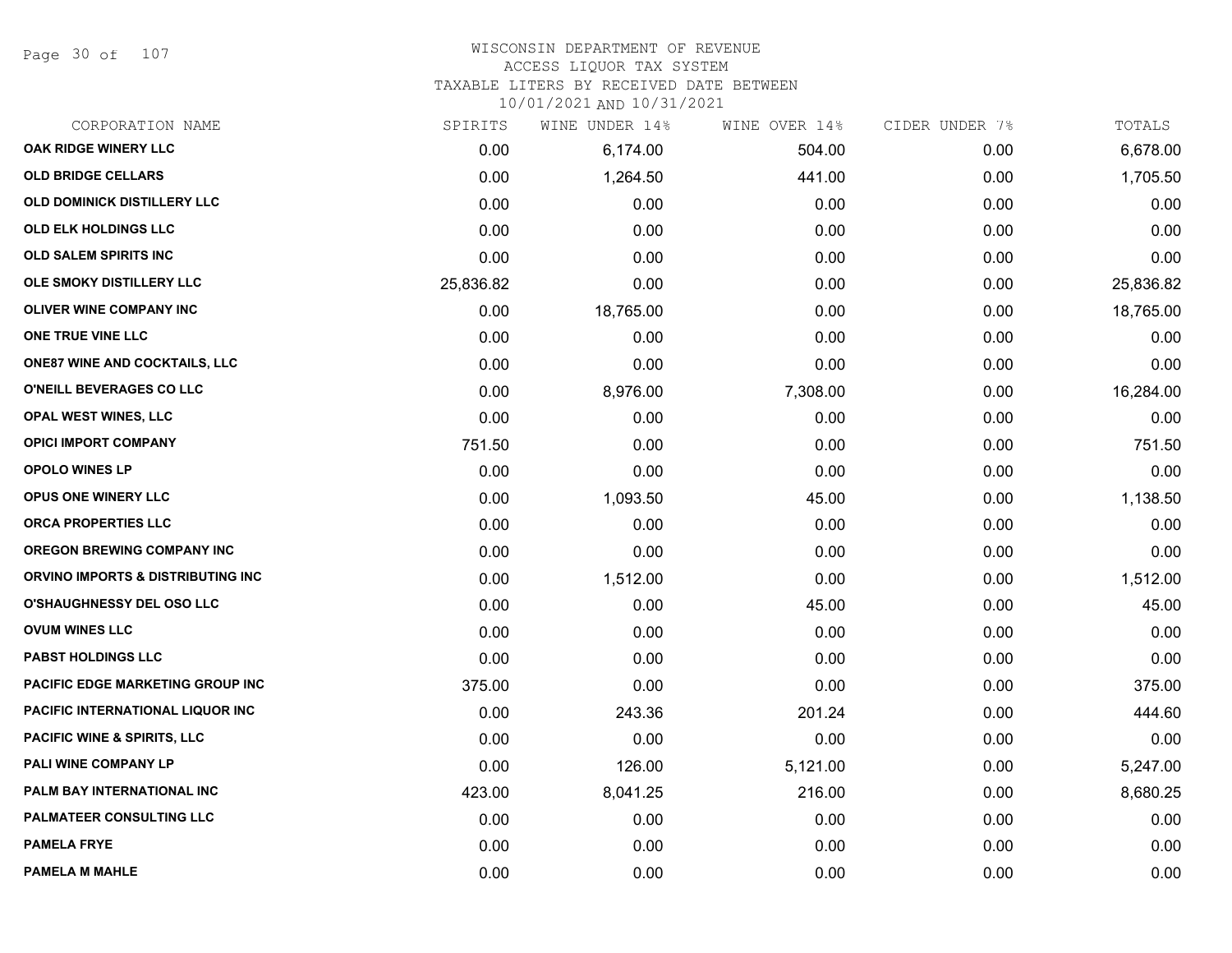Page 31 of 107

| CORPORATION NAME                     | SPIRITS    | WINE UNDER 14% | WINE OVER 14% | CIDER UNDER 7% | TOTALS     |
|--------------------------------------|------------|----------------|---------------|----------------|------------|
| <b>PAMPA BEVERAGES LLC</b>           | 0.00       | 0.00           | 0.00          | 0.00           | 0.00       |
| <b>PANTHER CREEK CELLARS LLC</b>     | 0.00       | 0.00           | 0.00          | 0.00           | 0.00       |
| <b>PAPINEAU LLC</b>                  | 0.00       | 0.00           | 0.00          | 0.00           | 0.00       |
| <b>PARK STREET IMPORTS LLC</b>       | 15,539.55  | 11,923.70      | 7,918.65      | 0.00           | 35,381.90  |
| PARK WINE COMPANY INC                | 0.00       | 567.00         | 315.00        | 0.00           | 882.00     |
| <b>PARKER STATION INC</b>            | 0.00       | 0.00           | 540.00        | 0.00           | 540.00     |
| PASEK CELLARS WINERY INC             | 0.00       | 0.00           | 0.00          | 0.00           | 0.00       |
| <b>PAT WINES LLC</b>                 | 0.00       | 0.00           | 0.00          | 0.00           | 0.00       |
| <b>PATERNO IMPORTS LTD</b>           | 967.50     | 2,133.00       | 10,943.40     | 0.00           | 14,043.90  |
| <b>PATRICIO C MATA</b>               | 0.00       | 238.00         | 108.00        | 0.00           | 346.00     |
| <b>PATRICK D HOFFMAN</b>             | 0.00       | 0.00           | 0.00          | 0.00           | 0.00       |
| <b>PATRICK J BURNS SR</b>            | 0.00       | 0.00           | 0.00          | 0.00           | 0.00       |
| <b>PAUL HOBBS IMPORTS INC</b>        | 0.00       | 0.00           | 0.00          | 0.00           | 0.00       |
| <b>PAUL HOBBS WINERY LP</b>          | 0.00       | 0.00           | 0.00          | 0.00           | 0.00       |
| PEACHY CANYON WINERY                 | 0.00       | 0.00           | 0.00          | 0.00           | 0.00       |
| PEIRANO ESTATE WINERY INC.           | 0.00       | 0.00           | 0.00          | 0.00           | 0.00       |
| PEJU FAMILY OPERATING PARTNERSHIP LP | 0.00       | 0.00           | 0.00          | 0.00           | 0.00       |
| PELTER BEVERAGE GROUP, LLC           | 0.00       | 0.00           | 0.00          | 0.00           | 0.00       |
| PENELOPE BOURBON LLC                 | 0.00       | 0.00           | 0.00          | 0.00           | 0.00       |
| PENROSE HILL, LIMITED                | 0.00       | 0.00           | 0.00          | 0.00           | 0.00       |
| PEPPER BRIDGE WINERY LLC             | 0.00       | 0.00           | 0.00          | 0.00           | 0.00       |
| PERCY SELECTIONS LLC                 | 0.00       | 0.00           | 0.00          | 0.00           | 0.00       |
| PERNOD RICARD USA LLC                | 222,127.38 | 17,122.40      | 477.00        | 0.00           | 239,726.78 |
| PETER H CONNOR                       | 0.00       | 0.00           | 0.00          | 0.00           | 0.00       |
| <b>PETER ROSBACK</b>                 | 0.00       | 171.00         | 27.00         | 0.00           | 198.00     |
| PETERSON WINERY LLC                  | 0.00       | 0.00           | 0.00          | 0.00           | 0.00       |
| PETIT HAMEAU LLC                     | 0.00       | 11.25          | 0.00          | 0.00           | 11.25      |
| PHASE 2 CELLARS LLC                  | 0.00       | 0.00           | 0.00          | 0.00           | 0.00       |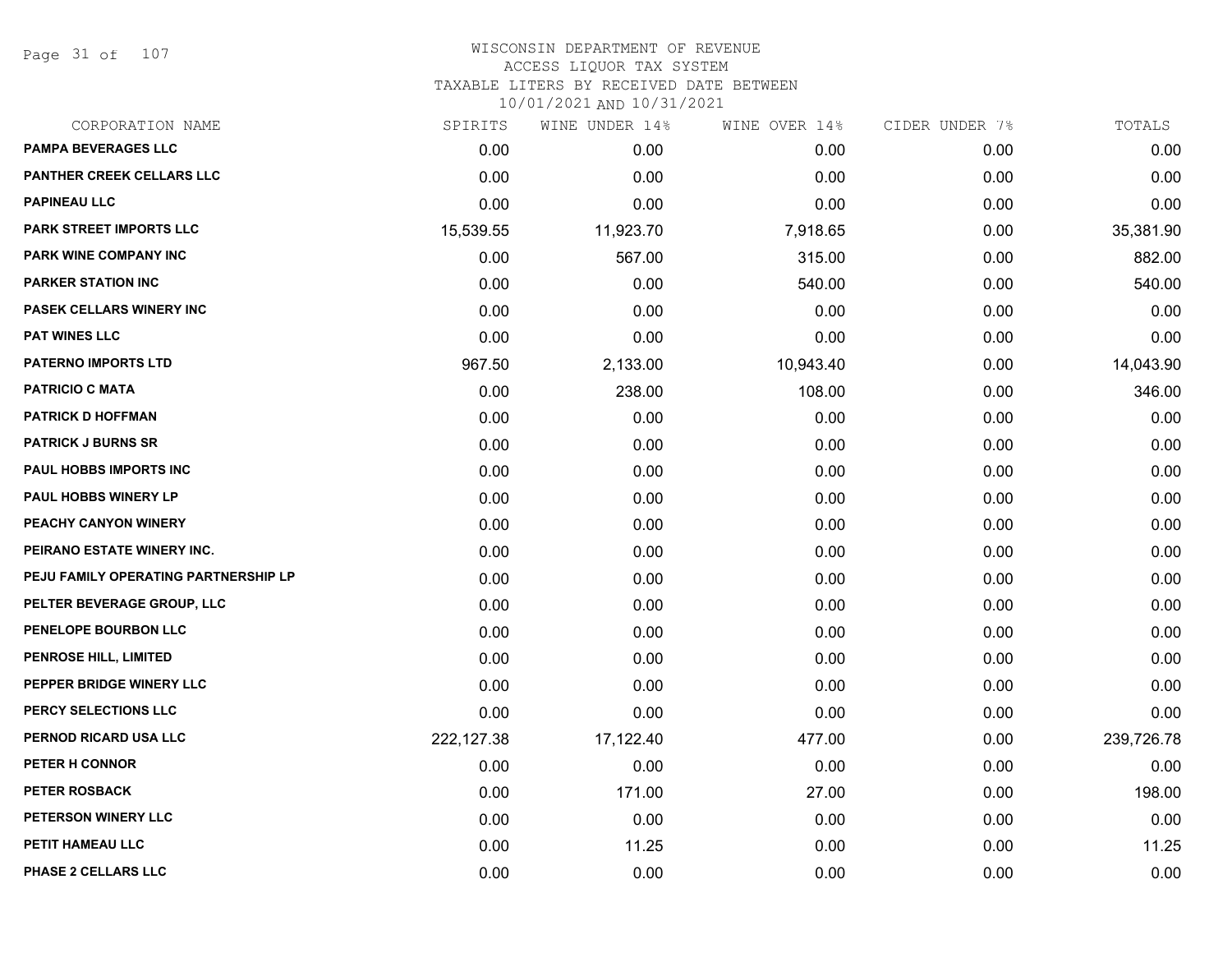Page 32 of 107

| CORPORATION NAME                                         | SPIRITS    | WINE UNDER 14% | WINE OVER 14% | CIDER UNDER 7% | TOTALS       |
|----------------------------------------------------------|------------|----------------|---------------|----------------|--------------|
| <b>PHILIP LAROCCA</b>                                    | 0.00       | 0.00           | 0.00          | 0.00           | 0.00         |
| PHILIP TOGNI VINEYARD LP                                 | 0.00       | 0.00           | 0.00          | 0.00           | 0.00         |
| <b>PHILLIP MANSOUR</b>                                   | 0.00       | 0.00           | 0.00          | 0.00           | 0.00         |
| PHILLIP STEINSCHREIBER                                   | 0.00       | 0.00           | 0.00          | 0.00           | 0.00         |
| <b>PHILLIPS FARMS LLC</b>                                | 0.00       | 882.00         | 9,756.00      | 0.00           | 10,638.00    |
| PHUSION PROJECTS LLC                                     | -77,949.24 | 0.00           | 0.00          | 0.00           | $-77,949.24$ |
| PIEDMONT DISTILLERS INC                                  | 1,613.25   | 0.00           | 0.00          | 0.00           | 1,613.25     |
| <b>PINA CELLARS LP</b>                                   | 0.00       | 0.00           | 0.00          | 0.00           | 0.00         |
| PINE RIDGE WINERY LLC                                    | 0.00       | 300.00         | 1,010.25      | 0.00           | 1,310.25     |
| <b>PLANET WINE, INC</b>                                  | 0.00       | 0.00           | 0.00          | 0.00           | 0.00         |
| PLATA WINE PARTNERS LLC                                  | 0.00       | 0.00           | 0.00          | 0.00           | 0.00         |
| PLUME RIDGE IRREVOCABLE TRUST                            | 0.00       | 90.00          | 0.00          | 0.00           | 90.00        |
| POMAR JUNCTION CELLARS, LLC                              | 0.00       | 0.00           | 540.00        | 0.00           | 540.00       |
| POPCORN DESIGN LLC                                       | 0.00       | 0.00           | 0.00          | 0.00           | 0.00         |
| PORT WASHINGTON IMPORTS LLC                              | 0.00       | 45.00          | 0.00          | 0.00           | 45.00        |
| PORTOVINO LLC                                            | 0.00       | 0.00           | 0.00          | 0.00           | 0.00         |
| <b>POUR MANAGEMENT LLC</b>                               | 0.00       | 189.00         | 0.00          | 0.00           | 189.00       |
| PRAGER WINERY & PORT WORKS, INC.                         | 0.00       | 0.00           | 0.00          | 0.00           | 0.00         |
| PRECEPT BRANDS LLC                                       | 0.00       | 18,865.87      | 4,779.00      | 0.00           | 23,644.87    |
| <b>PRECISION BRAND COLLECTION WINE &amp; SPIRITS LLC</b> | 0.00       | 0.00           | 0.00          | 0.00           | 0.00         |
| PREMIER WINE GROUP, LLC                                  | 0.00       | 0.00           | 0.00          | 0.00           | 0.00         |
| PREMIERE DISTILLERY LLC                                  | 0.00       | 0.00           | 0.00          | 0.00           | 0.00         |
| PREMIUM BEVERAGES LLC                                    | 0.00       | 0.00           | 0.00          | 0.00           | 0.00         |
| <b>PREMIUM PORT WINES INC</b>                            | 0.00       | 0.00           | 369.00        | 0.00           | 369.00       |
| <b>PRESQU'ILE WINERY</b>                                 | 0.00       | 0.00           | 0.00          | 0.00           | 0.00         |
| <b>PRESTIGE IMPORTS LLC</b>                              | 285.00     | 0.00           | 0.00          | 0.00           | 285.00       |
| <b>PRESTIGE WINE IMPORTS CORP</b>                        | 0.00       | 445.44         | 54.00         | 0.00           | 499.44       |
| PRICHARDS DISTILLERY INC                                 | 0.00       | 0.00           | 0.00          | 0.00           | 0.00         |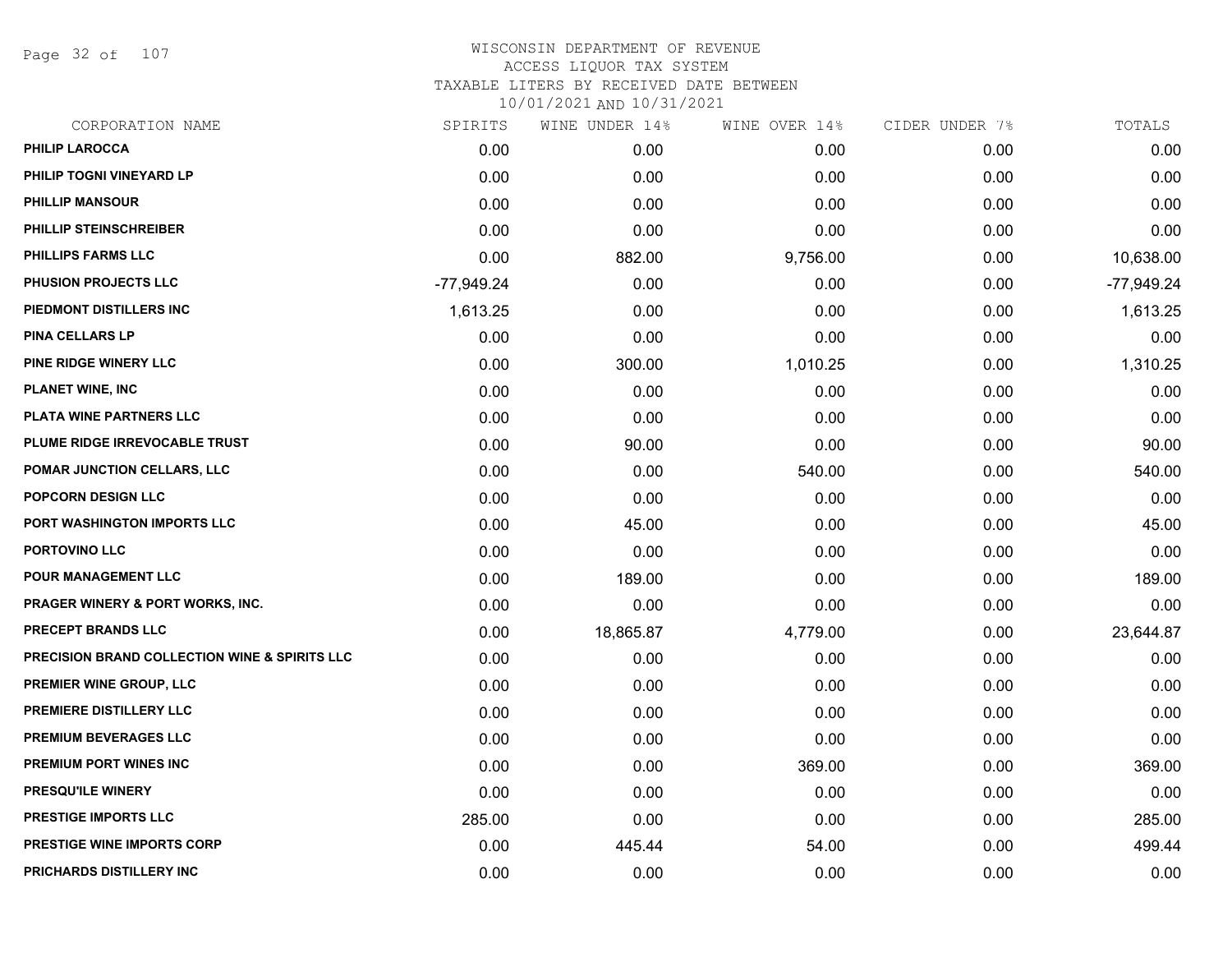Page 33 of 107

## WISCONSIN DEPARTMENT OF REVENUE ACCESS LIQUOR TAX SYSTEM TAXABLE LITERS BY RECEIVED DATE BETWEEN

| CORPORATION NAME                     | SPIRITS    | WINE UNDER 14% | WINE OVER 14% | CIDER UNDER 7% | TOTALS     |
|--------------------------------------|------------|----------------|---------------|----------------|------------|
| PRIDE MOUNTAIN VINEYARDS LLC         | 0.00       | 0.00           | 33.29         | 0.00           | 33.29      |
| PROLETARIAT WINE COMPANY, LLC        | 0.00       | 0.00           | 0.00          | 0.00           | 0.00       |
| <b>PRO-LIQUITECH LLC</b>             | 0.00       | 0.00           | 0.00          | 0.00           | 0.00       |
| <b>PROXIMO SPIRITS INC</b>           | 119,059.20 | 0.00           | 0.00          | 0.00           | 119,059.20 |
| PUENTE-INTERNACIONAL INC             | 0.00       | 0.00           | 0.00          | 0.00           | 0.00       |
| PURPLE WINE COMPANY LLC              | 0.00       | 1,926.00       | 0.00          | 0.00           | 1,926.00   |
| <b>QUADY SOUTH WINERY LLC</b>        | 0.00       | 6,552.00       | 301.50        | 0.00           | 6,853.50   |
| QUE ONDA BEVERAGE, INC.              | 0.00       | 0.00           | 0.00          | 0.00           | 0.00       |
| QUILCEDA CREEK VINTNERS INC          | 0.00       | 0.00           | 0.00          | 0.00           | 0.00       |
| <b>QUINTESSENTIAL LLC</b>            | 0.00       | 5,139.00       | 292.50        | 0.00           | 5,431.50   |
| <b>R &amp; G SCHATZ FARMS INC</b>    | 0.00       | 309.01         | 262.97        | 0.00           | 571.98     |
| <b>R &amp; M BRANDS INC</b>          | 1,201.80   | 90.00          | 0.00          | 0.00           | 1,291.80   |
| <b>RH KEENAN CO</b>                  | 0.00       | 0.00           | 0.00          | 0.00           | 0.00       |
| R.F. BEVERAGE, LLC                   | 0.00       | 0.00           | 0.00          | 0.00           | 0.00       |
| R.S. LIPMAN COMPANY, LLC             | 0.00       | 0.00           | 0.00          | 0.00           | 0.00       |
| <b>RACINE WINE CO LLC</b>            | 0.00       | 63.00          | 0.00          | 0.00           | 63.00      |
| <b>RADIO-COTEAU WINE CELLARS LLC</b> | 0.00       | 0.00           | 0.00          | 0.00           | 0.00       |
| <b>RAMEY WINE CELLARS INC</b>        | 0.00       | 90.00          | 229.50        | 0.00           | 319.50     |
| <b>RANCH HAND LLC</b>                | 0.00       | 0.00           | 0.00          | 0.00           | 0.00       |
| <b>RAYMOND SIGNORELLO</b>            | 0.00       | 0.00           | 0.00          | 0.00           | 0.00       |
| <b>RB WINE ASSOCIATES LLC</b>        | 0.00       | 0.00           | 0.00          | 0.00           | 0.00       |
| <b>RBZ VINEYARDS LLC</b>             | 0.00       | 0.00           | 0.00          | 0.00           | 0.00       |
| <b>RED CAR WINE COMPANY LLC</b>      | 0.00       | 0.00           | 0.00          | 0.00           | 0.00       |
| <b>RED NEWT CELLARS INC</b>          | 0.00       | 0.00           | 0.00          | 0.00           | 0.00       |
| <b>RED TAIL RIDGE INC</b>            | 0.00       | 0.00           | 0.00          | 0.00           | 0.00       |
| <b>REDEMPTION SPIRITS LLC</b>        | 135.00     | 0.00           | 0.00          | 0.00           | 135.00     |
| <b>REDWOOD SPIRITS INC</b>           | 0.00       | 0.00           | 0.00          | 0.00           | 0.00       |
| <b>REGAL WINE IMPORTS INC</b>        | 0.00       | 2,439.00       | 0.00          | 0.00           | 2,439.00   |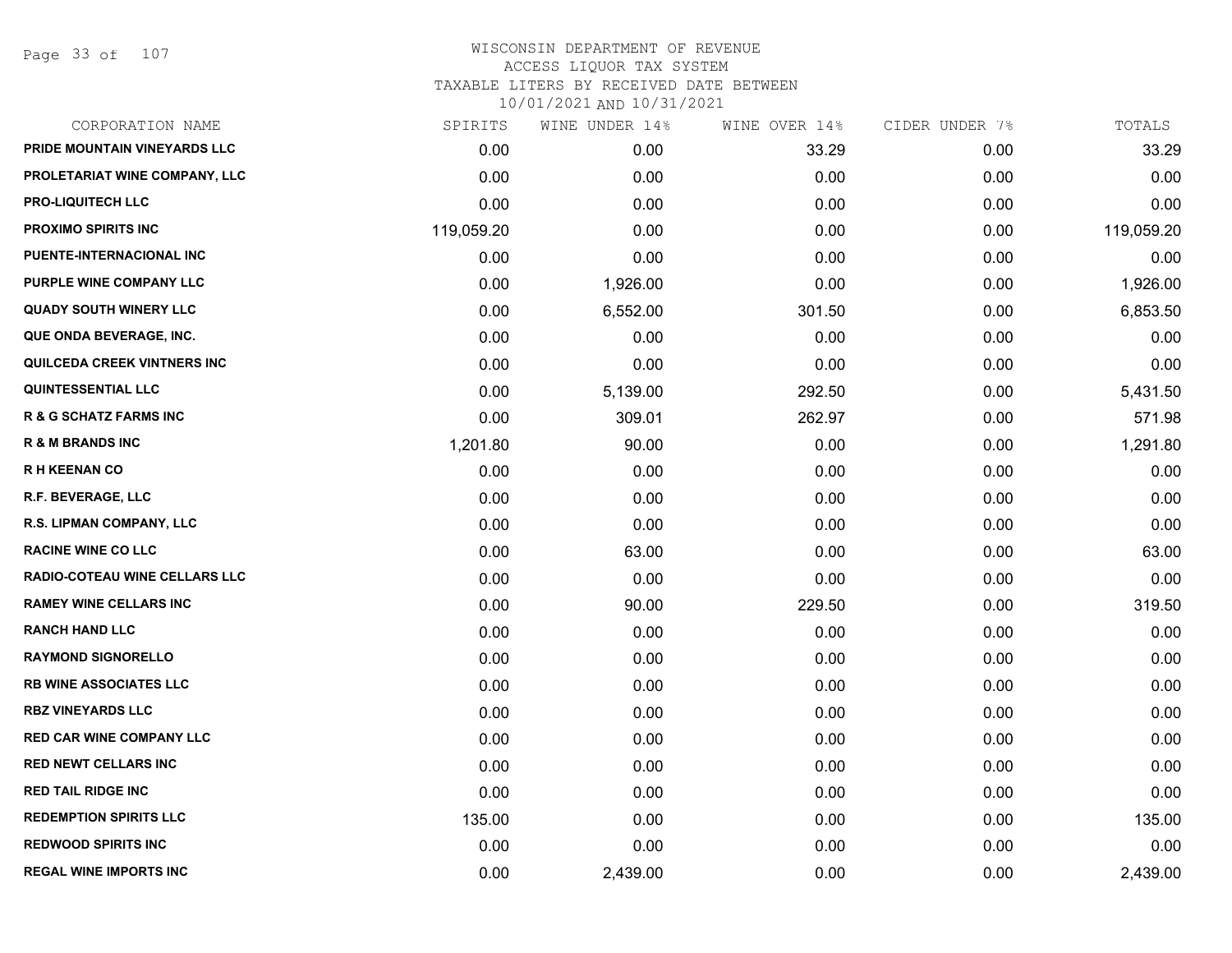# WISCONSIN DEPARTMENT OF REVENUE ACCESS LIQUOR TAX SYSTEM TAXABLE LITERS BY RECEIVED DATE BETWEEN

| CORPORATION NAME                                 | SPIRITS   | WINE UNDER 14% | WINE OVER 14% | CIDER UNDER 7% | TOTALS    |
|--------------------------------------------------|-----------|----------------|---------------|----------------|-----------|
| <b>REMY COINTREAU AMERIQUE USA</b>               | 29,999.25 | 0.00           | 0.00          | 0.00           | 29,999.25 |
| <b>REN ACQUISITION INC</b>                       | 0.00      | 0.00           | 0.00          | 0.00           | 0.00      |
| <b>RENT A BBQ</b>                                | 0.00      | 0.00           | 0.00          | 0.00           | 0.00      |
| <b>RESERVA WINES LLC</b>                         | 0.00      | 0.00           | 0.00          | 0.00           | 0.00      |
| <b>RESTLESS SPIRITS DISTILLING COMPANY LLC</b>   | 0.00      | 0.00           | 0.00          | 0.00           | 0.00      |
| <b>REVANA FAMILY PARTNERS LP</b>                 | 0.00      | 81.00          | 0.00          | 0.00           | 81.00     |
| <b>REVELRY VINTNERS LLC</b>                      | 0.00      | 0.00           | 0.00          | 0.00           | 0.00      |
| <b>REYNOLDS CREATIVE PRODUCTS INC</b>            | 0.00      | 0.00           | 0.00          | 0.00           | 0.00      |
| <b>RGI BRANDS LLC</b>                            | 0.00      | 0.00           | 0.00          | 0.00           | 0.00      |
| <b>RHINEGEIST, LLC</b>                           | 0.00      | 0.00           | 0.00          | 425.86         | 425.86    |
| <b>RHYS VINEYARDS LLC</b>                        | 0.00      | 0.00           | 0.00          | 0.00           | 0.00      |
| <b>RIDGE VINEYARDS INC</b>                       | 0.00      | 0.00           | 252.00        | 0.00           | 252.00    |
| <b>RO SALES &amp; DISTRIBUTION SERVICES INC.</b> | 0.00      | 0.00           | 0.00          | 0.00           | 0.00      |
| <b>RO SALES &amp; DISTRIBUTION SERVICES INC.</b> | 0.00      | 6,867.00       | 189.00        | 0.00           | 7,056.00  |
| <b>ROBERT A CUTTER</b>                           | 0.00      | 517.50         | 126.00        | 0.00           | 643.50    |
| <b>ROBERT FOLEY LLC</b>                          | 0.00      | 0.00           | 0.00          | 0.00           | 0.00      |
| <b>ROBERT J GROSS</b>                            | 0.00      | 0.00           | 0.00          | 0.00           | 0.00      |
| <b>ROBERT L HUDSON</b>                           | 0.00      | 0.00           | 0.00          | 0.00           | 0.00      |
| <b>ROBERT YOUNG ESTATE WINERY LLC</b>            | 0.00      | 0.00           | 0.00          | 0.00           | 0.00      |
| ROCKFILTER DISTILLERY LLC                        | 0.00      | 0.00           | 0.00          | 0.00           | 0.00      |
| <b>ROGER PENG</b>                                | 0.00      | 0.00           | 0.00          | 0.00           | 0.00      |
| <b>ROMBAUER VINEYARDS INC</b>                    | 0.00      | 0.00           | 423.00        | 0.00           | 423.00    |
| <b>RONALD FORNACA</b>                            | 3,560.01  | 0.00           | 0.00          | 0.00           | 3,560.01  |
| <b>RONALD J WICKER</b>                           | 0.00      | 0.00           | 0.00          | 0.00           | 0.00      |
| <b>RONALD T RUBIN</b>                            | 0.00      | 0.00           | 0.00          | 0.00           | 0.00      |
| <b>ROOTS RUN DEEP LLC</b>                        | 0.00      | 0.00           | 0.00          | 0.00           | 0.00      |
| <b>ROSE COCKTAILS LLC</b>                        | 0.00      | 0.00           | 0.00          | 0.00           | 0.00      |
| <b>ROSE IMPORTING &amp; DISTRIBUTING LLC</b>     | 0.00      | 225.00         | 0.00          | 0.00           | 225.00    |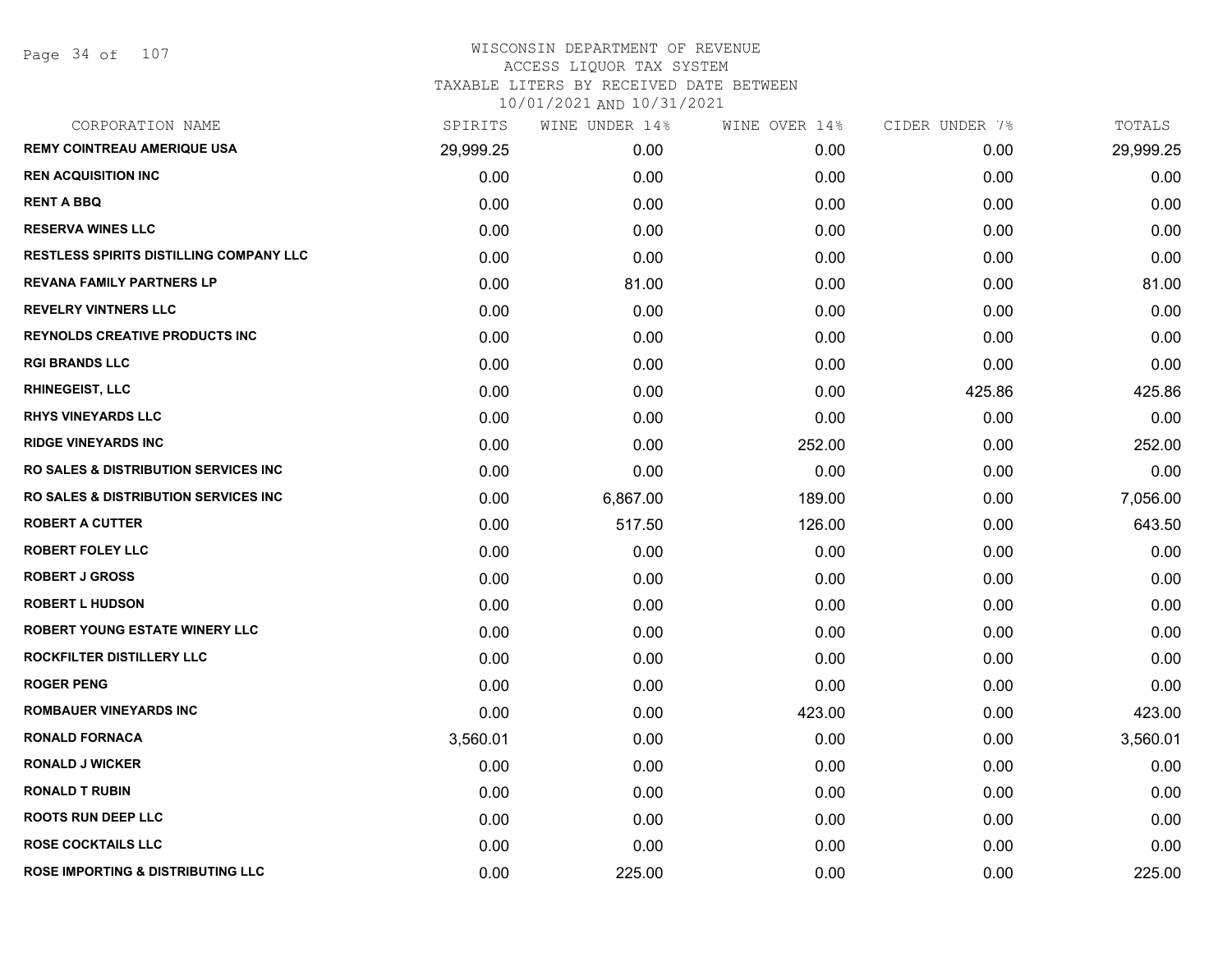Page 35 of 107

# WISCONSIN DEPARTMENT OF REVENUE ACCESS LIQUOR TAX SYSTEM TAXABLE LITERS BY RECEIVED DATE BETWEEN

| CORPORATION NAME                           | SPIRITS  | WINE UNDER 14% | WINE OVER 14% | CIDER UNDER 7% | TOTALS    |
|--------------------------------------------|----------|----------------|---------------|----------------|-----------|
| ROSENTHAL WINE MERCHANT NY LTD             | 0.00     | 690.00         | 0.00          | 0.00           | 690.00    |
| <b>ROSS PANGERE</b>                        | 0.00     | 0.00           | 0.00          | 0.00           | 0.00      |
| <b>ROTTA WINERY LLC</b>                    | 0.00     | 0.00           | 0.00          | 0.00           | 0.00      |
| <b>ROUND HILL CELLARS</b>                  | 0.00     | 1,953.00       | 63.00         | 0.00           | 2,016.00  |
| <b>ROUND POND ESTATE LLC</b>               | 0.00     | 126.00         | 27.00         | 0.00           | 153.00    |
| <b>ROY ESTATE WINES LLC</b>                | 0.00     | 0.00           | 0.00          | 0.00           | 0.00      |
| <b>ROYAL WINE CORPORATION</b>              | 2,884.50 | 2,865.60       | 198.00        | 0.00           | 5,948.10  |
| <b>ROZA HILLS VINEYARDS LLC</b>            | 0.00     | 0.00           | 0.00          | 0.00           | 0.00      |
| RTM IMPORTS, LLC                           | 0.00     | 0.00           | 0.00          | 0.00           | 0.00      |
| <b>RTV WINERY LLC</b>                      | 0.00     | 342.00         | 0.00          | 0.00           | 342.00    |
| RUSH CREEK DISTILLING, LLC                 | 90.00    | 0.00           | 0.00          | 0.00           | 90.00     |
| RUSSIAN RIVER VINEYARDS, LLC               | 0.00     | 0.00           | 0.00          | 0.00           | 0.00      |
| <b>RUSSIAN STANDARD VODKA (USA) INC</b>    | 0.00     | 0.00           | 0.00          | 0.00           | 0.00      |
| <b>RWG USA LLC</b>                         | 0.00     | 0.00           | 0.00          | 0.00           | 0.00      |
| <b>S &amp; R WINES LLC</b>                 | 0.00     | 0.00           | 0.00          | 0.00           | 0.00      |
| <b>SLJ GROUP INC</b>                       | 0.00     | 7,265.00       | 4,285.00      | 27.00          | 11,577.00 |
| <b>SAGAMORE WHISKEY LLC</b>                | 207.80   | 0.00           | 0.00          | 0.00           | 207.80    |
| <b>SAKEONE CORPORATION</b>                 | 0.00     | 536.40         | 491.58        | 0.00           | 1,027.98  |
| <b>SALOON SPIRITS LLC</b>                  | 0.00     | 0.00           | 0.00          | 0.00           | 0.00      |
| <b>SALT LAKE CITY DISTILLERY LLC</b>       | 0.00     | 0.00           | 0.00          | 0.00           | 0.00      |
| <b>SALVESTRIN WINE CO LLC</b>              | 0.00     | 0.00           | 697.50        | 0.00           | 697.50    |
| <b>SAMANTHA A LOWERY</b>                   | 0.00     | 0.00           | 0.00          | 0.00           | 0.00      |
| <b>SAMANTHA SHEEHAN IMPORTS</b>            | 0.00     | 0.00           | 0.00          | 0.00           | 0.00      |
| <b>SAMUEL P BAXTER</b>                     | 0.00     | 0.00           | 0.00          | 0.00           | 0.00      |
| <b>SAN ANTONIO WINERY INC</b>              | 0.00     | 5,544.00       | 0.00          | 0.00           | 5,544.00  |
| <b>SAN FRANCISCO WINE EXCHANGE INC</b>     | 0.00     | 0.00           | 0.00          | 0.00           | 0.00      |
| SAN GABRIEL VALLEY WAREHOUSE & STORAGE INC | 0.00     | 0.00           | 816.00        | 0.00           | 816.00    |
| <b>SAN JOAQUIN WINE COMPANY INC</b>        | 0.00     | 0.00           | 0.00          | 0.00           | 0.00      |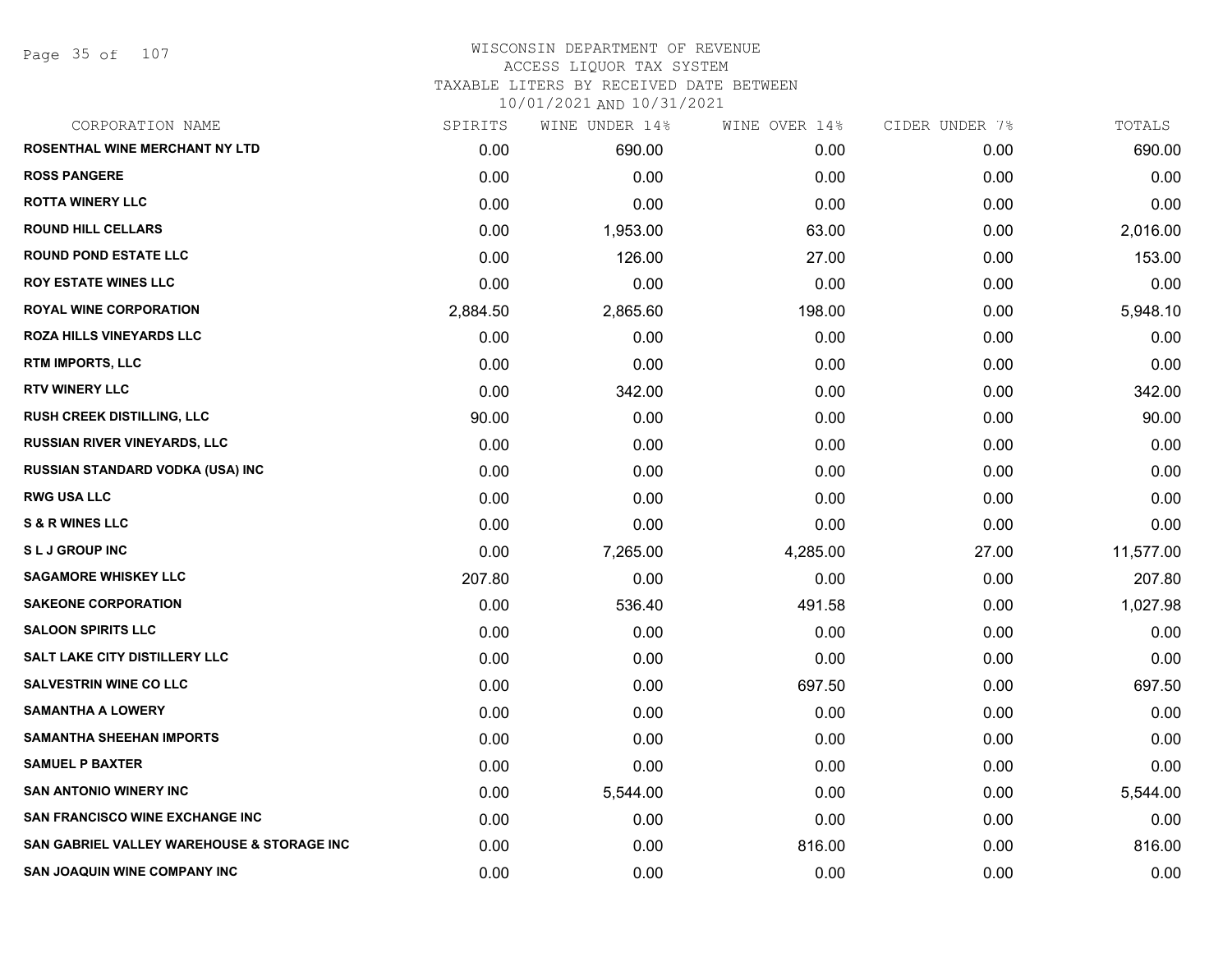Page 36 of 107

| CORPORATION NAME                            | SPIRITS      | WINE UNDER 14% | WINE OVER 14% | CIDER UNDER 7% | TOTALS       |
|---------------------------------------------|--------------|----------------|---------------|----------------|--------------|
| <b>SAN LUIS SPIRITS DISTILLING CO LLC</b>   | 2,154.00     | 0.00           | 0.00          | 0.00           | 2,154.00     |
| <b>SANGLIER SELECTIONS LLC</b>              | 0.00         | 0.00           | 0.00          | 0.00           | 0.00         |
| <b>SANS LIEGE INC</b>                       | 0.00         | 0.00           | 0.00          | 0.00           | 0.00         |
| <b>SANS WINE &amp; SPIRITS CO</b>           | 0.00         | 0.00           | 0.00          | 0.00           | 0.00         |
| <b>SANS WINE CO. LLC</b>                    | 0.00         | 0.00           | 0.00          | 0.00           | 0.00         |
| <b>SANTA CROCE LLC</b>                      | 236.70       | 0.00           | 0.00          | 0.00           | 236.70       |
| <b>SANTA MARGHERITA USA INC</b>             | 0.00         | 355.50         | 31.50         | 0.00           | 387.00       |
| <b>SANTA RITA USA CORPORATION</b>           | 0.00         | 1,701.00       | 0.00          | 0.00           | 1,701.00     |
| <b>SARMENTO'S IMPORTS &amp; EXPORTS INC</b> | 0.00         | 0.00           | 0.00          | 0.00           | 0.00         |
| <b>SAVIAH ROSE WINERY LLC</b>               | 0.00         | 0.00           | 0.00          | 0.00           | 0.00         |
| <b>SAZERAC COMPANY INC</b>                  | 1,285,864.62 | 7,423.15       | 132.00        | 0.00           | 1,293,419.77 |
| <b>SBRAGIA FAMILY VINEYARDS LLC</b>         | 0.00         | 0.00           | 0.00          | 0.00           | 0.00         |
| <b>SCENIC ROOT WINEGROWERS LLC</b>          | 0.00         | 0.00           | 0.00          | 0.00           | 0.00         |
| <b>SCHAFER-REICHART SELECTIONS, INC.</b>    | 0.00         | 14,280.00      | 0.00          | 13,533.77      | 27,813.77    |
| <b>SCHEID VINEYARDS CALIFORNIA INC</b>      | 0.00         | 24,133.50      | 247.50        | 0.00           | 24,381.00    |
| <b>SCHILLING CIDER LLC</b>                  | 0.00         | 0.00           | 0.00          | 0.00           | 0.00         |
| <b>SCHUG WINERY LLC</b>                     | 0.00         | 504.00         | 0.00          | 0.00           | 504.00       |
| <b>SCHWEIGER VINEYARDS INC</b>              | 0.00         | 0.00           | 0.00          | 0.00           | 0.00         |
| <b>SCOPERTA IMPORTING CO INC</b>            | 0.00         | 3,042.00       | 12.00         | 0.00           | 3,054.00     |
| <b>SEA SMOKE INC</b>                        | 0.00         | 0.00           | 0.00          | 0.00           | 0.00         |
| SEATTLE CIDER COMPANY LLC                   | 0.00         | 0.00           | 0.00          | 0.00           | 0.00         |
| <b>SEAVEY VINEYARD LP</b>                   | 0.00         | 0.00           | 0.00          | 0.00           | 0.00         |
| <b>SELECTIONATUREL, LLC</b>                 | 0.00         | 663.00         | 0.00          | 0.00           | 663.00       |
| SELECTIVE WINE ESTATES INC                  | 0.00         | 0.00           | 0.00          | 0.00           | 0.00         |
| <b>SERENDIPITY WINES LLC</b>                | 0.00         | 126.00         | 0.00          | 0.00           | 126.00       |
| <b>SERGEY CHISTOV</b>                       | 0.00         | 0.00           | 0.00          | 0.00           | 0.00         |
| <b>SERRALLES USA LLC</b>                    | 2,118.00     | 0.00           | 0.00          | 0.00           | 2,118.00     |
| <b>SHACKSBURY HOLDING</b>                   | 0.00         | 0.00           | 0.00          | 0.00           | 0.00         |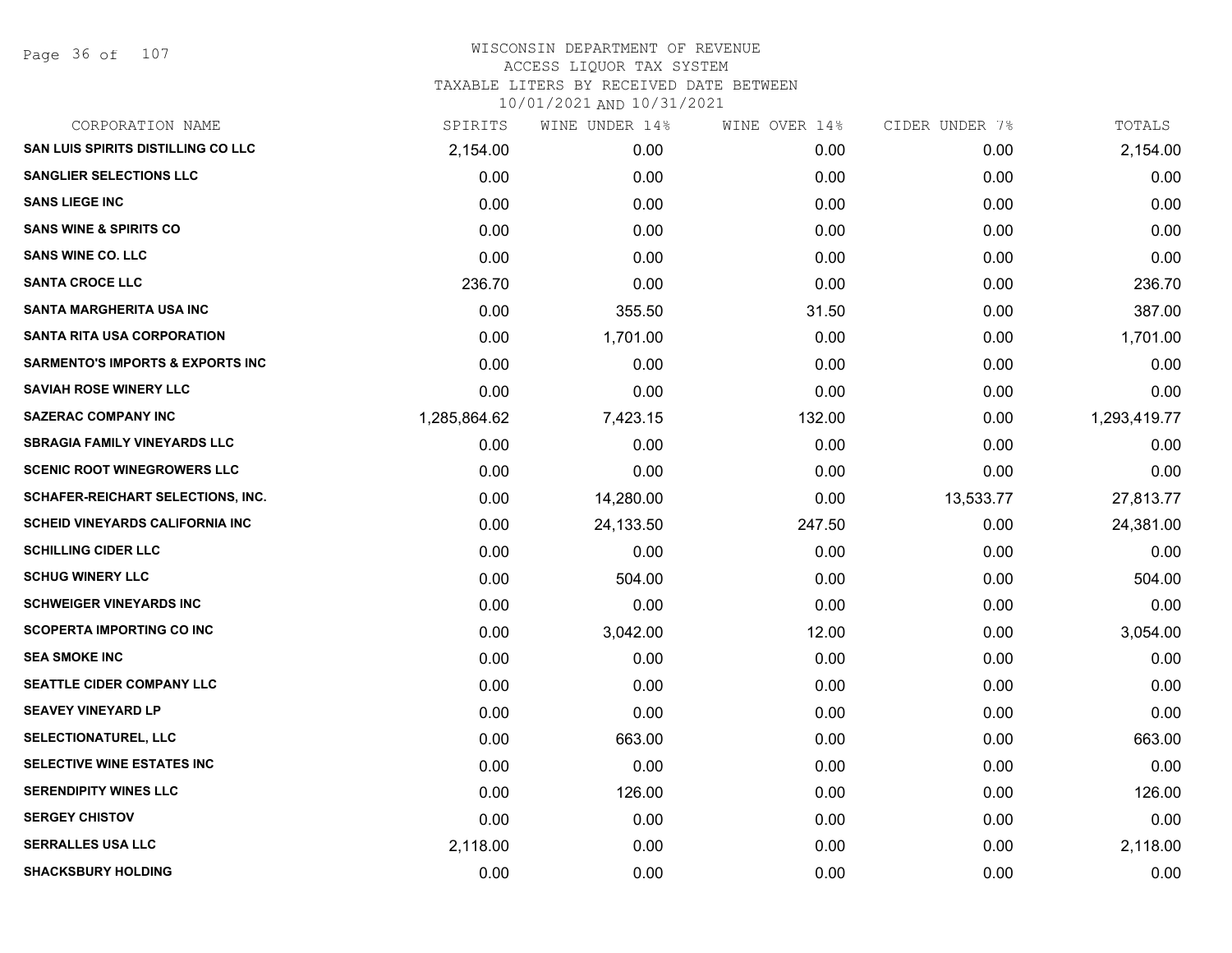Page 37 of 107

| CORPORATION NAME                     | SPIRITS | WINE UNDER 14% | WINE OVER 14% | CIDER UNDER 7% | TOTALS    |
|--------------------------------------|---------|----------------|---------------|----------------|-----------|
| <b>SHAFER VINEYARDS INC</b>          | 0.00    | 0.00           | 391.50        | 0.00           | 391.50    |
| <b>SHANNON RIDGE INC</b>             | 0.00    | 9,792.00       | 1,503.00      | 0.00           | 11,295.00 |
| <b>SHAW-ROSS HOLDING CO LLC</b>      | 328.50  | 506.70         | 81.00         | 0.00           | 916.20    |
| <b>SHEA WINE CELLARS LLC</b>         | 0.00    | 0.00           | 0.00          | 0.00           | 0.00      |
| SHEEP BLACK WINE US INC              | 0.00    | 0.00           | 0.00          | 0.00           | 0.00      |
| SHELTON-MACKENZIE WINE COMPANY       | 0.00    | 0.00           | 0.00          | 0.00           | 0.00      |
| <b>SHORTS BREWING COMPANY</b>        | 0.00    | 0.00           | 0.00          | 3,203.16       | 3,203.16  |
| <b>SIERRA NEVADA BREWING COMPANY</b> | 0.00    | 0.00           | 0.00          | 0.00           | 0.00      |
| SILVER OAK WINE CELLARS LLC          | 0.00    | 0.00           | 783.00        | 0.00           | 783.00    |
| <b>SILVER TRIDENT WINERY LLC</b>     | 0.00    | 0.00           | 0.00          | 0.00           | 0.00      |
| SINGLE BARREL SPIRITS U.S. LLC       | 0.00    | 0.00           | 0.00          | 0.00           | 0.00      |
| <b>SINSKEY VINEYARDS INC</b>         | 0.00    | 0.00           | 0.00          | 0.00           | 0.00      |
| <b>SKINNER VINEYARDS LLC</b>         | 0.00    | 0.00           | 189.00        | 0.00           | 189.00    |
| <b>SKINNER-DAVENA LLC</b>            | 0.00    | 0.00           | 0.00          | 0.00           | 0.00      |
| <b>SKYLARK WINE COMPANY</b>          | 0.00    | 0.00           | 0.00          | 0.00           | 0.00      |
| <b>SLIM CHILLERS INC</b>             | 0.00    | 0.00           | 0.00          | 0.00           | 0.00      |
| <b>SLO DOWN WINES LLC</b>            | 0.00    | 0.00           | 0.00          | 0.00           | 0.00      |
| <b>SLURP LLC</b>                     | 320.00  | 0.00           | 0.00          | 0.00           | 320.00    |
| <b>SMALL VINES WINES INC</b>         | 0.00    | 0.00           | 0.00          | 0.00           | 0.00      |
| <b>SMART VENDING LLC</b>             | 0.00    | 0.00           | 0.00          | 0.00           | 0.00      |
| <b>SMT ACQUISITIONS LLC</b>          | 0.00    | 2,187.00       | 26.00         | 0.00           | 2,213.00  |
| <b>SOCIAL ENJOYMENTS LLC</b>         | 0.00    | 0.00           | 0.00          | 0.00           | 0.00      |
| SOGEVINUS FINE WINES USA INC         | 0.00    | 0.00           | 0.00          | 0.00           | 0.00      |
| <b>SOKOL BLOSSER LTD</b>             | 0.00    | 972.00         | 0.00          | 0.00           | 972.00    |
| <b>SOLBERG DISTILLING LLC</b>        | 0.00    | 0.00           | 0.00          | 0.00           | 0.00      |
| <b>SOLENA CELLARS LLC</b>            | 0.00    | 252.00         | 0.00          | 0.00           | 252.00    |
| SOMERSTON WINE COMPANY, LLC          | 0.00    | 0.00           | 0.00          | 0.00           | 0.00      |
| <b>SOUL FLOWER WINE CO.</b>          | 0.00    | 0.00           | 0.00          | 0.00           | 0.00      |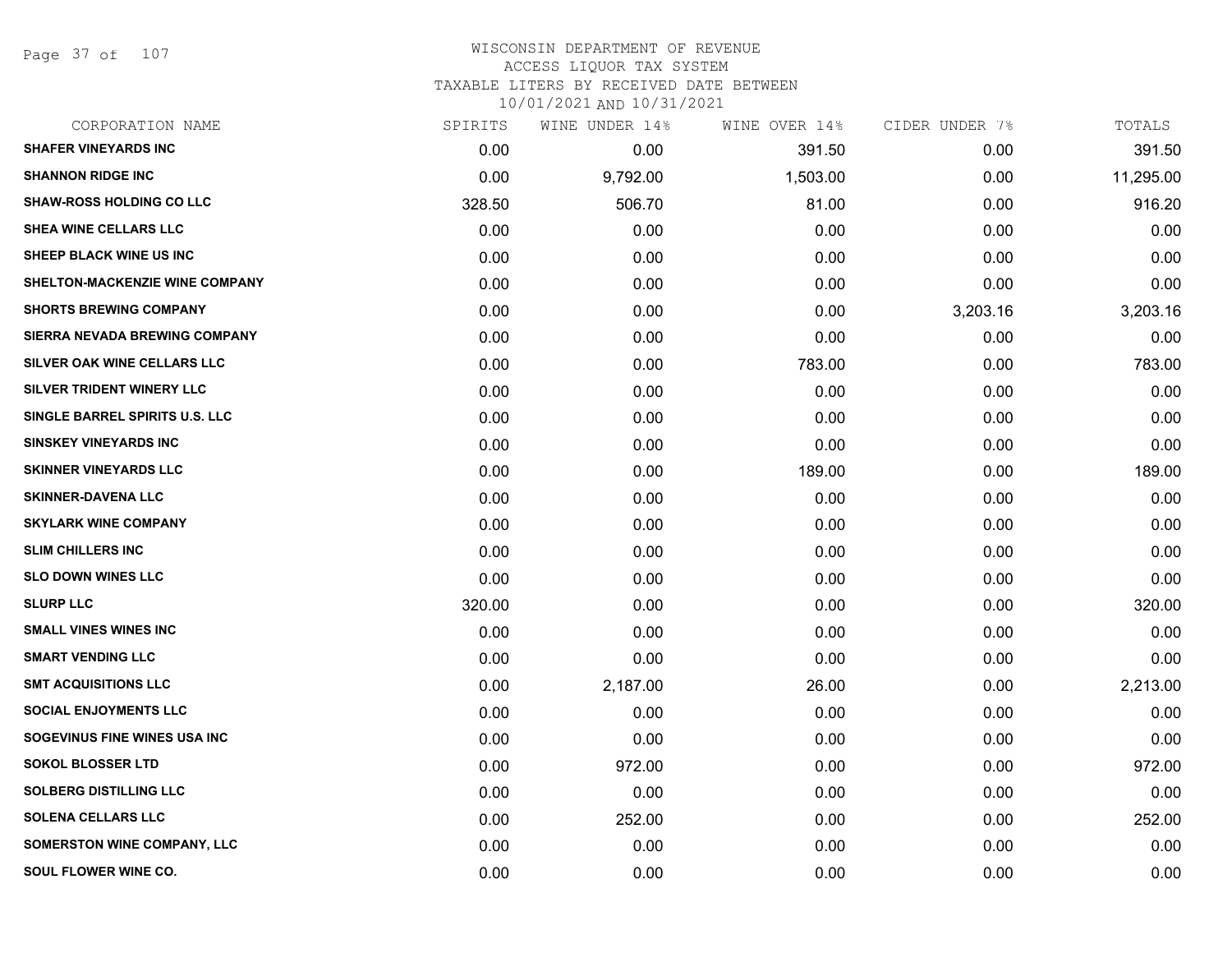| CORPORATION NAME                        | SPIRITS  | WINE UNDER 14% | WINE OVER 14% | CIDER UNDER 7% | TOTALS     |
|-----------------------------------------|----------|----------------|---------------|----------------|------------|
| <b>SOUTH BAY WINE GROUP LLC</b>         | 0.00     | 0.00           | 0.00          | 0.00           | 0.00       |
| SOUTHERN ESTATES INVESTMENTS, LLC       | 0.00     | 0.00           | 0.00          | 0.00           | 0.00       |
| <b>SOUTHERN STARZ INC</b>               | 0.00     | 252.00         | 0.00          | 0.00           | 252.00     |
| SOUTHERN WINE GROUP LLC                 | 0.00     | 126.00         | 0.00          | 0.00           | 126.00     |
| <b>SOUTHWEST SPIRITS &amp; WINE LLC</b> | 0.00     | 0.00           | 0.00          | 0.00           | 0.00       |
| <b>SOVEREIGN BRANDS LLC</b>             | 1,854.00 | 11,193.00      | 0.00          | 0.00           | 13,047.00  |
| <b>SPANN VINEYARDS INC</b>              | 0.00     | 0.00           | 0.00          | 0.00           | 0.00       |
| <b>SPARKLING OREGON LLC</b>             | 0.00     | 0.00           | 0.00          | 0.00           | 0.00       |
| <b>SPEAKEASY SPIRITS LLC</b>            | 422.88   | 0.00           | 0.00          | 0.00           | 422.88     |
| <b>SPENCER HOOPES</b>                   | 0.00     | 252.00         | 135.00        | 0.00           | 387.00     |
| <b>SPIRITS OF TENNESSEE, LLC</b>        | 2,781.00 | 0.00           | 0.00          | 0.00           | 2,781.00   |
| <b>SPLINTER GROUP NAPA LLC</b>          | 0.00     | 0.00           | 0.00          | 0.00           | 0.00       |
| <b>SPOTTSWOODE WINERY INC</b>           | 0.00     | 0.00           | 0.00          | 0.00           | 0.00       |
| <b>SPRING MOUNTAIN VINEYARD INC</b>     | 0.00     | 0.00           | 0.00          | 0.00           | 0.00       |
| <b>SQZ BEVS LLC</b>                     | 0.00     | 0.00           | 0.00          | 0.00           | 0.00       |
| ST GEORGE SPIRITS INC                   | 1,047.60 | 0.00           | 0.00          | 0.00           | 1,047.60   |
| <b>ST HELENA ESTATE LLC</b>             | 0.00     | 0.00           | 0.00          | 0.00           | 0.00       |
| <b>ST INNOCENT LTD</b>                  | 0.00     | 270.00         | 0.00          | 0.00           | 270.00     |
| <b>ST JAMES WINERY INC</b>              | 0.00     | 0.00           | 0.00          | 0.00           | 0.00       |
| ST JULIAN WINE COMPANY INC              | 0.00     | 6,753.00       | 0.00          | 0.00           | 6,753.00   |
| ST KILLIAN IMPORTING CO INC             | 324.00   | 0.00           | 0.00          | 0.00           | 324.00     |
| <b>ST SUPERY INC</b>                    | 0.00     | 0.00           | 252.00        | 0.00           | 252.00     |
| STAGLIN FAMILY VINEYARD LLC             | 0.00     | 0.00           | 409.50        | 0.00           | 409.50     |
| <b>STANLEY STAWSKI DIST CO INC</b>      | 0.00     | 0.00           | 0.00          | 0.00           | 0.00       |
| STE. MICHELLE WINE ESTATES LTD.         | 0.00     | 117,116.25     | 30,099.00     | 0.00           | 147,215.25 |
| <b>STEFFENS FAMILY WINES LLC</b>        | 0.00     | 0.00           | 0.00          | 0.00           | 0.00       |
| <b>STELLAR IMPORTING COMPANY LLC</b>    | 0.00     | 333.00         | 45.00         | 0.00           | 378.00     |
| <b>STEM CIDERS LLC</b>                  | 0.00     | 0.00           | 0.00          | 5,151.25       | 5,151.25   |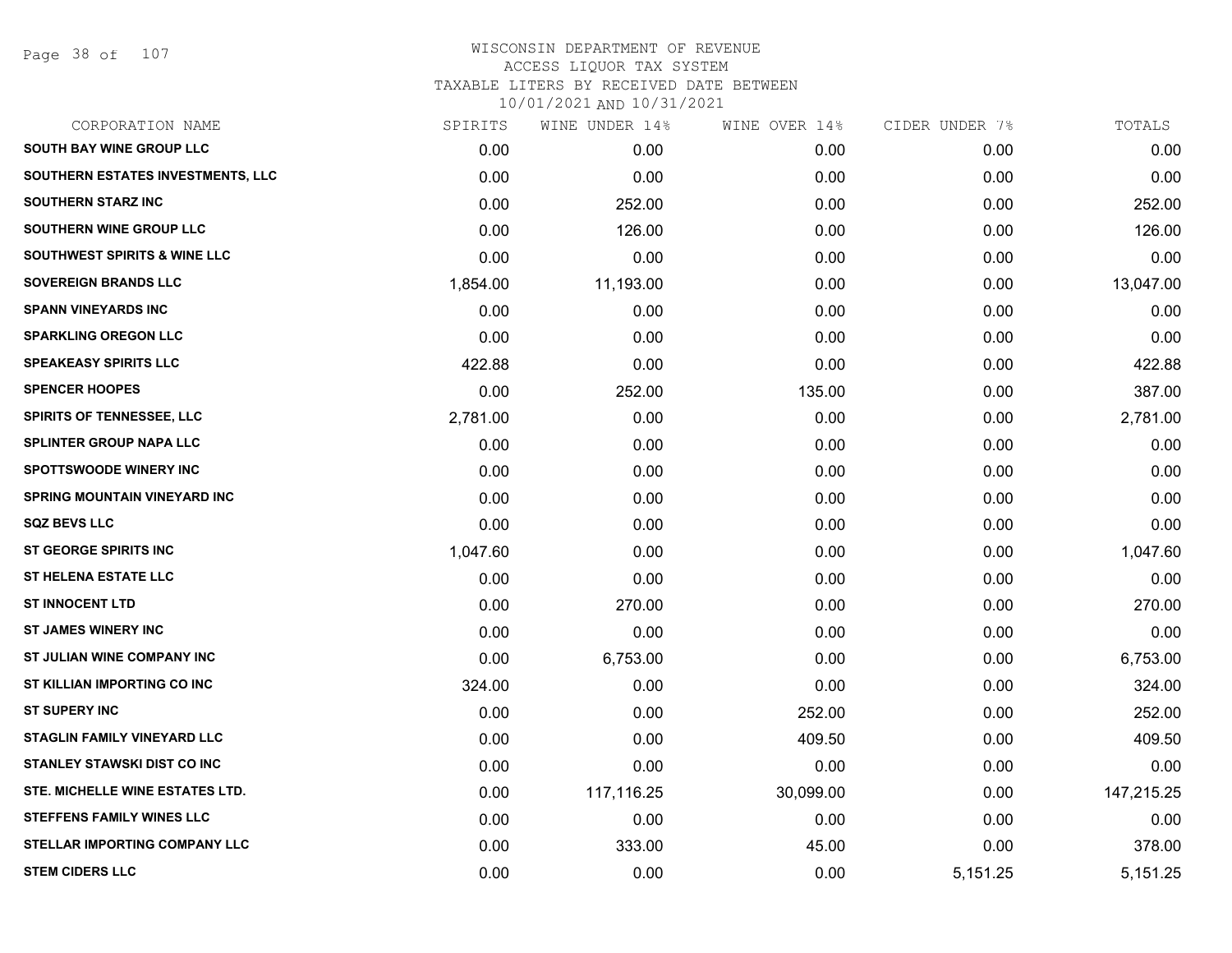Page 39 of 107

| CORPORATION NAME                         | SPIRITS  | WINE UNDER 14% | WINE OVER 14% | CIDER UNDER 7% | TOTALS     |
|------------------------------------------|----------|----------------|---------------|----------------|------------|
| <b>STEPHAN VINEYARD INC</b>              | 0.00     | 0.00           | 0.00          | 0.00           | 0.00       |
| STEVEN EDMUNDS & CORNELIA ST JOHN        | 0.00     | 0.00           | 0.00          | 0.00           | 0.00       |
| <b>STEWART CELLARS, LLC</b>              | 0.00     | 0.00           | 0.00          | 0.00           | 0.00       |
| <b>STEZ &amp; BOWER</b>                  | 0.00     | 0.00           | 1,188.00      | 0.00           | 1,188.00   |
| <b>STOLI GROUP (USA) LLC</b>             | 6,937.50 | 0.00           | 360.00        | 0.00           | 7,297.50   |
| <b>STOLLER IMPORTS INC</b>               | 1,310.97 | 0.00           | 0.00          | 0.00           | 1,310.97   |
| <b>STOLLER VINEYARDS INC</b>             | 0.00     | 504.00         | 0.00          | 0.00           | 504.00     |
| <b>STOLPMAN VINEYARDS LLC</b>            | 0.00     | 0.00           | 0.00          | 0.00           | 0.00       |
| <b>STONEBRAKER-SOLES INC</b>             | 0.00     | 445.50         | 130.50        | 0.00           | 576.00     |
| <b>STONECUSHION INC</b>                  | 0.00     | 0.00           | 0.00          | 0.00           | 0.00       |
| <b>STRATUS WINE AND SPIRITS LLC</b>      | 0.00     | 0.00           | 126.00        | 0.00           | 126.00     |
| <b>STUART BOSSOM</b>                     | 0.00     | 0.00           | 0.00          | 0.00           | 0.00       |
| <b>STUBING &amp; GANNON, LLC</b>         | 0.00     | 0.00           | 0.00          | 0.00           | 0.00       |
| <b>STUMPYS SPIRITS CO</b>                | 0.00     | 0.00           | 0.00          | 0.00           | 0.00       |
| <b>SUGARLANDS DISTILLING COMPANY LLC</b> | 7,864.80 | 0.00           | 0.00          | 0.00           | 7,864.80   |
| <b>SUNDANCE SPIRITS COMPANY</b>          | 0.00     | 0.00           | 0.00          | 0.00           | 0.00       |
| <b>SUPERSTITION MEADERY</b>              | 0.00     | 899.35         | 0.00          | 86.42          | 985.77     |
| <b>SURVILLE ENTERPRISES CORP</b>         | 0.00     | 0.00           | 0.00          | 0.00           | 0.00       |
| <b>SUTTER HOME WINERY INC</b>            | 1,017.00 | 364,889.81     | 4,618.50      | 0.00           | 370,525.31 |
| <b>SVP WINERY LLC</b>                    | 0.00     | 252.00         | 0.00          | 0.00           | 252.00     |
| <b>T &amp; T DISTILLERY INC.</b>         | 0.00     | 0.00           | 0.00          | 0.00           | 0.00       |
| <b>T ELENTENY HOLDINGS LLC</b>           | 0.00     | $-174.50$      | 900.00        | 0.00           | 725.50     |
| <b>T. EDWARD WINES, LTD</b>              | 45.00    | 882.00         | 0.00          | 0.00           | 927.00     |
| <b>TAFT STREET INC</b>                   | 0.00     | 0.00           | 0.00          | 0.00           | 0.00       |
| <b>TAKARA SAKE USA INC</b>               | 0.00     | 929.70         | 320.40        | 61.20          | 1,311.30   |
| <b>TALLEY VINEYARDS INC</b>              | 0.00     | 315.00         | 0.00          | 0.00           | 315.00     |
| <b>TAMARELO INC</b>                      | 0.00     | 0.00           | 0.00          | 0.00           | 0.00       |
| <b>TAMBER BEY VINEYARDS LLC</b>          | 0.00     | 0.00           | 0.00          | 0.00           | 0.00       |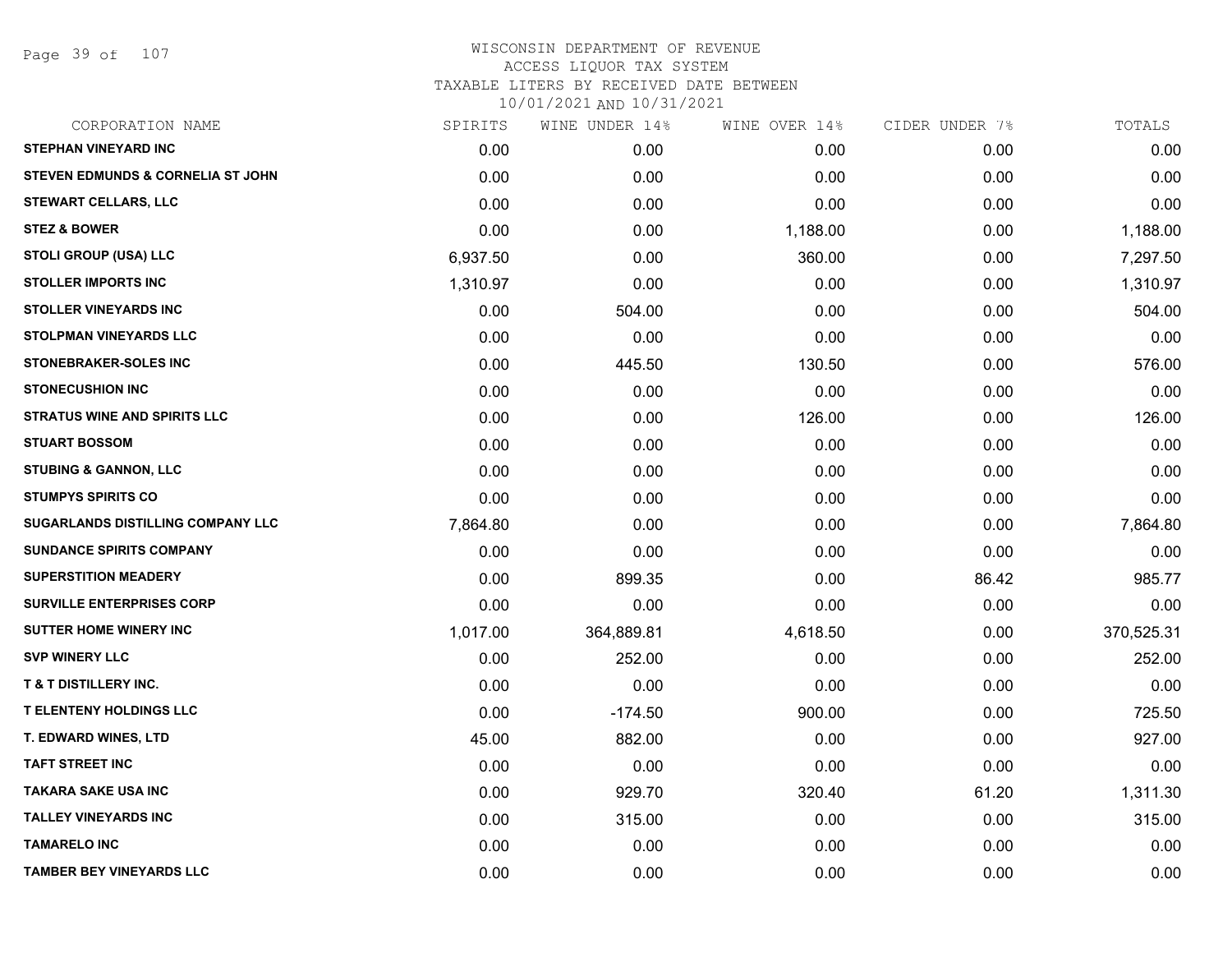| CORPORATION NAME                    | SPIRITS  | WINE UNDER 14% | WINE OVER 14% | CIDER UNDER 7% | TOTALS    |
|-------------------------------------|----------|----------------|---------------|----------------|-----------|
| <b>TATTERSALL COMPANIES LLC</b>     | 180.00   | 0.00           | 0.00          | 0.00           | 180.00    |
| TEMPERANCE DISTILLING COMPANY       | 0.00     | 0.00           | 0.00          | 0.00           | 0.00      |
| <b>TENN SOUTH DISTILLERY</b>        | 0.00     | 0.00           | 0.00          | 0.00           | 0.00      |
| <b>TEQUILAS PREMIUM, INC</b>        | 474.75   | 0.00           | 0.00          | 0.00           | 474.75    |
| <b>TERRANEO MERCHANTS INC</b>       | 36.00    | 801.00         | 0.00          | 0.00           | 837.00    |
| <b>TERRAVANT WINE COMPANY LLC</b>   | 0.00     | 9,621.00       | 0.00          | 0.00           | 9,621.00  |
| <b>TERRESSENTIA CORPORATION</b>     | 0.00     | 0.00           | 0.00          | 0.00           | 0.00      |
| <b>TERRIZZI VINO INC</b>            | 0.00     | 0.00           | 0.00          | 0.00           | 0.00      |
| <b>TEXACELLO, LLC</b>               | 135.00   | 0.00           | 0.00          | 0.00           | 135.00    |
| <b>TEXAS BEVERAGE INTERNATIONAL</b> | 0.00     | 0.00           | 0.00          | 0.00           | 0.00      |
| <b>TGE LLC</b>                      | 0.00     | 691.15         | 0.00          | 0.00           | 691.15    |
| THE AUSTRALIAN WINE CONNECTION INC  | 0.00     | 0.00           | 0.00          | 0.00           | 0.00      |
| THE BARDSTOWN BOURBON COMPANY LLC   | 450.00   | 0.00           | 0.00          | 0.00           | 450.00    |
| THE BIALE ESTATE                    | 0.00     | 0.00           | 0.00          | 0.00           | 0.00      |
| THE BLUE DAISY USA, INC             | 0.00     | 0.00           | 0.00          | 0.00           | 0.00      |
| THE CAPRA COMPANY LLC               | 0.00     | 0.00           | 0.00          | 0.00           | 0.00      |
| THE EDRINGTON GROUP USA LLC         | 4,988.05 | 0.00           | 0.00          | 0.00           | 4,988.05  |
| THE FABLEIST WINE CO.               | 0.00     | 0.00           | 0.00          | 0.00           | 0.00      |
| THE G V LIQUID GROUP INC            | 0.00     | 0.00           | 0.00          | 0.00           | 0.00      |
| THE HESS COLLECTION WINERY          | 0.00     | 2,520.00       | 1,129.50      | 0.00           | 3,649.50  |
| THE INFUSERY LLC                    | 0.00     | 0.00           | 0.00          | 0.00           | 0.00      |
| THE MEEKER VINEYARD                 | 0.00     | 0.00           | 0.00          | 0.00           | 0.00      |
| THE MORLET SELECTION INC            | 0.00     | 0.00           | 0.00          | 0.00           | 0.00      |
| THE MORNE WINE COMPANY              | 0.00     | 0.00           | 0.00          | 0.00           | 0.00      |
| THE OJAI VINEYARD INC               | 0.00     | 369.00         | 0.00          | 0.00           | 369.00    |
| THE RIVER WINE INC                  | 0.00     | 0.00           | 0.00          | 0.00           | 0.00      |
| THE SECOND GENERATION TRUST         | 0.00     | 12,499.50      | 6,016.50      | 0.00           | 18,516.00 |
| THE SILVERADO VINEYARDS             | 0.00     | 0.00           | 0.00          | 0.00           | 0.00      |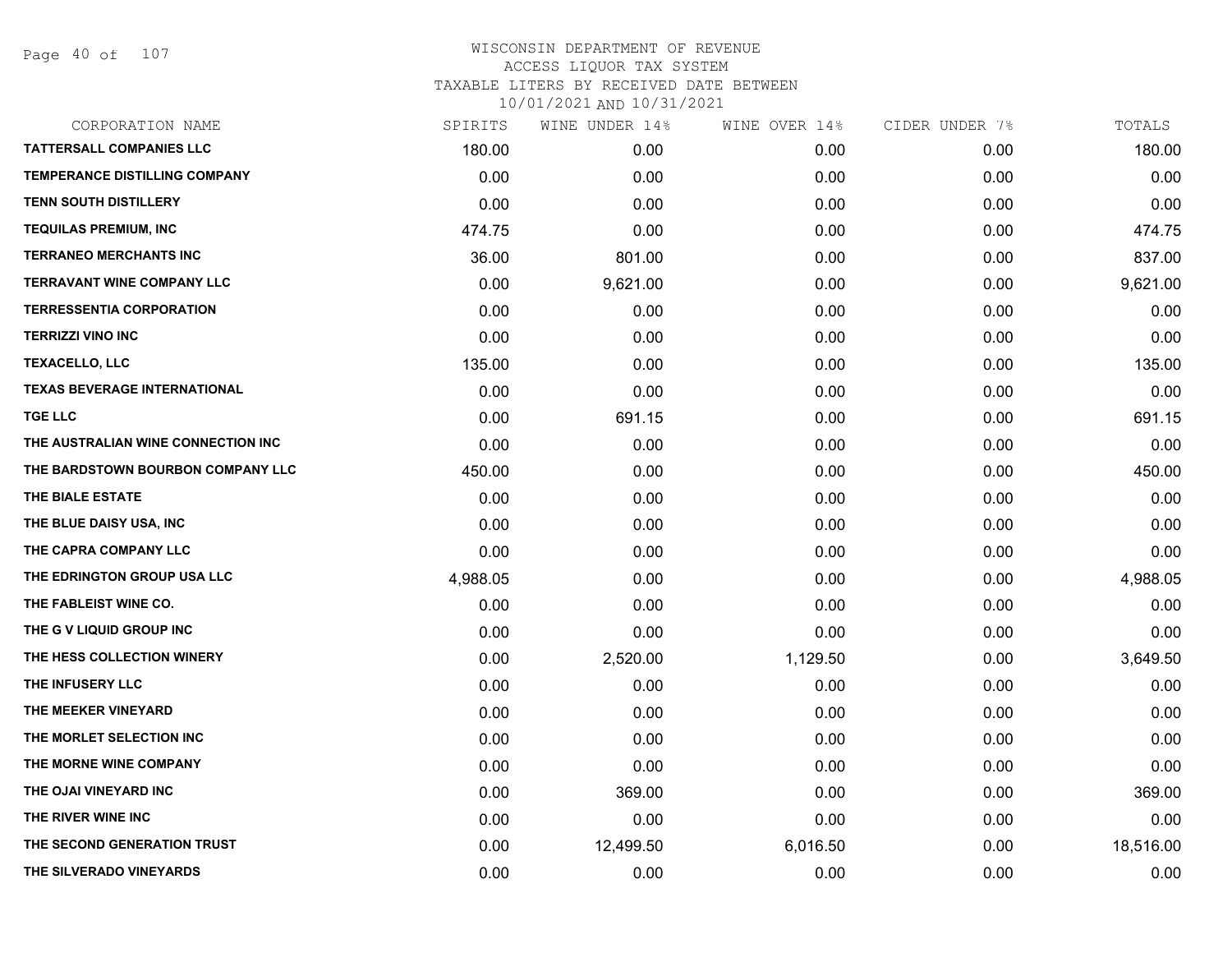Page 41 of 107

# WISCONSIN DEPARTMENT OF REVENUE ACCESS LIQUOR TAX SYSTEM

TAXABLE LITERS BY RECEIVED DATE BETWEEN

| CORPORATION NAME                       | SPIRITS | WINE UNDER 14% | WINE OVER 14% | CIDER UNDER 7% | TOTALS     |
|----------------------------------------|---------|----------------|---------------|----------------|------------|
| THE SORTING TABLE LLC                  | 18.00   | 751.50         | 0.00          | 0.00           | 769.50     |
| THE TRITON COLLECTION INC              | 0.00    | 0.00           | 0.00          | 0.00           | 0.00       |
| THE WINE GROUP INC                     | 0.00    | 643,406.15     | 27,570.00     | 0.00           | 670,976.15 |
| THE WINE SOURCE INC                    | 0.00    | 0.00           | 0.00          | 0.00           | 0.00       |
| THE WOODMAR GROUP LLC                  | 0.00    | 1,008.00       | 0.00          | 0.00           | 1,008.00   |
| THIENOT USA INC                        | 0.00    | 135.00         | 0.00          | 0.00           | 135.00     |
| THIRD LEAF WINES LLC                   | 0.00    | 0.00           | 0.00          | 0.00           | 0.00       |
| THOMAS ALLEN VINEYARDS & WINERY, LLC   | 0.00    | 0.00           | 0.00          | 0.00           | 0.00       |
| <b>THOMAS D BRACAMONTES</b>            | 0.00    | 144.00         | 0.00          | 0.00           | 144.00     |
| <b>THOMAS HINDE</b>                    | 0.00    | 0.00           | 0.00          | 0.00           | 0.00       |
| THREE FLOYDS DISTILLING CO., INC       | 0.00    | 0.00           | 0.00          | 0.00           | 0.00       |
| THREE RING PRODUCTIONS LLC             | 0.00    | 0.00           | 0.00          | 0.00           | 0.00       |
| <b>THURMAN J RODGERS</b>               | 0.00    | 0.00           | 0.00          | 0.00           | 0.00       |
| TIGERS USA GLOBAL LOGISTICS INC        | 0.00    | 0.00           | 0.00          | 0.00           | 0.00       |
| <b>TITUS &amp; TITUS</b>               | 0.00    | 0.00           | 0.00          | 0.00           | 0.00       |
| TMR WINE COMPANY LLC                   | 0.00    | 0.00           | 0.00          | 0.00           | 0.00       |
| TOAD HOLLOW VINEYARDS INC              | 0.00    | 756.00         | 0.00          | 0.00           | 756.00     |
| <b>TOBIN J HEMINWAY</b>                | 0.00    | 0.00           | 0.00          | 0.00           | 0.00       |
| <b>TOBIN JAMES CELLARS</b>             | 0.00    | 0.00           | 0.00          | 0.00           | 0.00       |
| <b>TOLLIVER RANCH BRANDS LLC</b>       | 0.00    | 0.00           | 0.00          | 0.00           | 0.00       |
| <b>TOM MEADOWCROFT</b>                 | 0.00    | 0.00           | 0.00          | 0.00           | 0.00       |
| TR WINES INC.                          | 0.00    | 0.00           | 0.00          | 0.00           | 0.00       |
| <b>TRAVIS R VERNON</b>                 | 0.00    | 171.00         | 0.00          | 0.00           | 171.00     |
| <b>TREANA WINERY LLC</b>               | 0.00    | 0.00           | 0.00          | 0.00           | 0.00       |
| TREASURY WINE ESTATES AMERICAS COMPANY | 0.00    | 8,748.00       | 6,390.00      | 0.00           | 15,138.00  |
| <b>TREFETHEN VINEYARDS WINERY INC</b>  | 0.00    | 252.00         | 252.00        | 0.00           | 504.00     |
| <b>TREMAINE ATKINSON</b>               | 0.00    | 0.00           | 0.00          | 0.00           | 0.00       |
| <b>TRENTADUE WINERY LLC</b>            | 0.00    | 0.00           | 0.00          | 0.00           | 0.00       |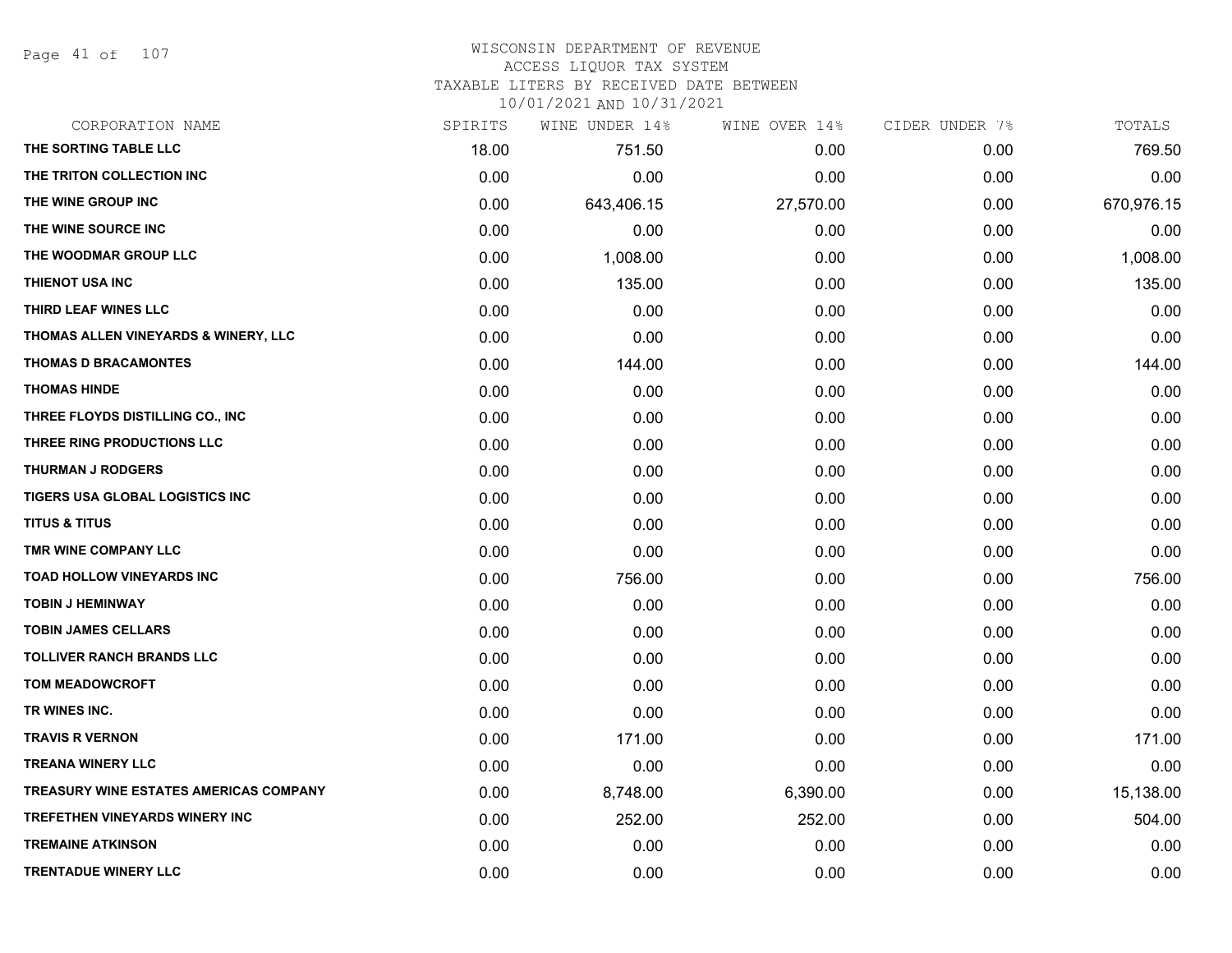Page 42 of 107

#### WISCONSIN DEPARTMENT OF REVENUE ACCESS LIQUOR TAX SYSTEM

TAXABLE LITERS BY RECEIVED DATE BETWEEN

| CORPORATION NAME                            | SPIRITS    | WINE UNDER 14% | WINE OVER 14% | CIDER UNDER 7% | TOTALS      |
|---------------------------------------------|------------|----------------|---------------|----------------|-------------|
| TRI VIN IMPORTS INC                         | 0.00       | 14,886.00      | 0.00          | 0.00           | 14,886.00   |
| <b>TRIM WINES LLC</b>                       | 0.00       | 0.00           | 0.00          | 0.00           | 0.00        |
| <b>TRINITAS CELLARS LLC</b>                 | 0.00       | 0.00           | 0.00          | 0.00           | 0.00        |
| <b>TRIONE VINEYARDS LLC</b>                 | 0.00       | 135.00         | 0.00          | 0.00           | 135.00      |
| <b>TRI-STAR MARKETING INC</b>               | 0.00       | 10,737.00      | 0.00          | 0.00           | 10,737.00   |
| <b>TRUJILLO WINES, LLC</b>                  | 0.00       | 0.00           | 0.00          | 0.00           | 0.00        |
| <b>TRUVINO INC</b>                          | 0.00       | 108.00         | 0.00          | 0.00           | 108.00      |
| TURLEY WINE CELLARS INC                     | 0.00       | 0.00           | 0.00          | 0.00           | 0.00        |
| <b>TURNBULL WINE CELLARS</b>                | 0.00       | 0.00           | 0.00          | 0.00           | 0.00        |
| TWIN PEAKS WINERY INC                       | 0.00       | 0.00           | 126.00        | 0.00           | 126.00      |
| <b>TWO BROTHERS ARTISAN SPIRITS COMPANY</b> | 278.10     | 0.00           | 0.00          | 0.00           | 278.10      |
| <b>TWO SONS IMPORTS LLC</b>                 | 0.00       | 0.00           | 0.00          | 0.00           | 0.00        |
| TWO TREES BEVERAGE COMPANY INC.             | 0.00       | 0.00           | 0.00          | 0.00           | 0.00        |
| TWO WORLDS WINE COMPANY, LLC                | 0.00       | 0.00           | 0.00          | 0.00           | 0.00        |
| UGLY DOG DISTILLERY, LLC                    | 0.00       | 0.00           | 0.00          | 0.00           | 0.00        |
| <b>UMBERTO ERPILLO</b>                      | 0.00       | 0.00           | 0.00          | 0.00           | 0.00        |
| UNCLE JOHN'S FRUIT HOUSE WINERY LLC         | 0.00       | 0.00           | 0.00          | 0.00           | 0.00        |
| UNDERGROUND WINE PROJECT LLC                | 0.00       | 0.00           | 0.00          | 0.00           | 0.00        |
| <b>UNION WINE COMPANY</b>                   | 0.00       | 0.00           | 0.00          | 0.00           | 0.00        |
| <b>UNITED SPIRITS INC</b>                   | 0.00       | 1,620.00       | 0.00          | 0.00           | 1,620.00    |
| UNITED STATES BEVERAGE LLC                  | 0.00       | 0.00           | 0.00          | 0.00           | 0.00        |
| UNITED STATES DISTILLED PRODUCTS CO.        | 246,023.19 | 28,767.12      | 2,407.00      | 0.00           | 277, 197.31 |
| UNIVERSAL BEVERAGE IMPORTERS, LLC           | 0.00       | 0.00           | 0.00          | 0.00           | 0.00        |
| UNTI WINE CO LLC                            | 0.00       | 0.00           | 0.00          | 0.00           | 0.00        |
| <b>UPCHURCH VINEYARD LLC</b>                | 0.00       | 0.00           | 0.00          | 0.00           | 0.00        |
| <b>USA WINE IMPORTS INC</b>                 | 0.00       | 1,509.00       | 0.00          | 0.00           | 1,509.00    |
| <b>USA WINE WEST LLC</b>                    | 200.40     | 87,642.54      | 3,825.00      | 0.00           | 91,667.94   |
| <b>UVE ENTERPRISES INC</b>                  | 0.00       | 0.00           | 0.00          | 0.00           | 0.00        |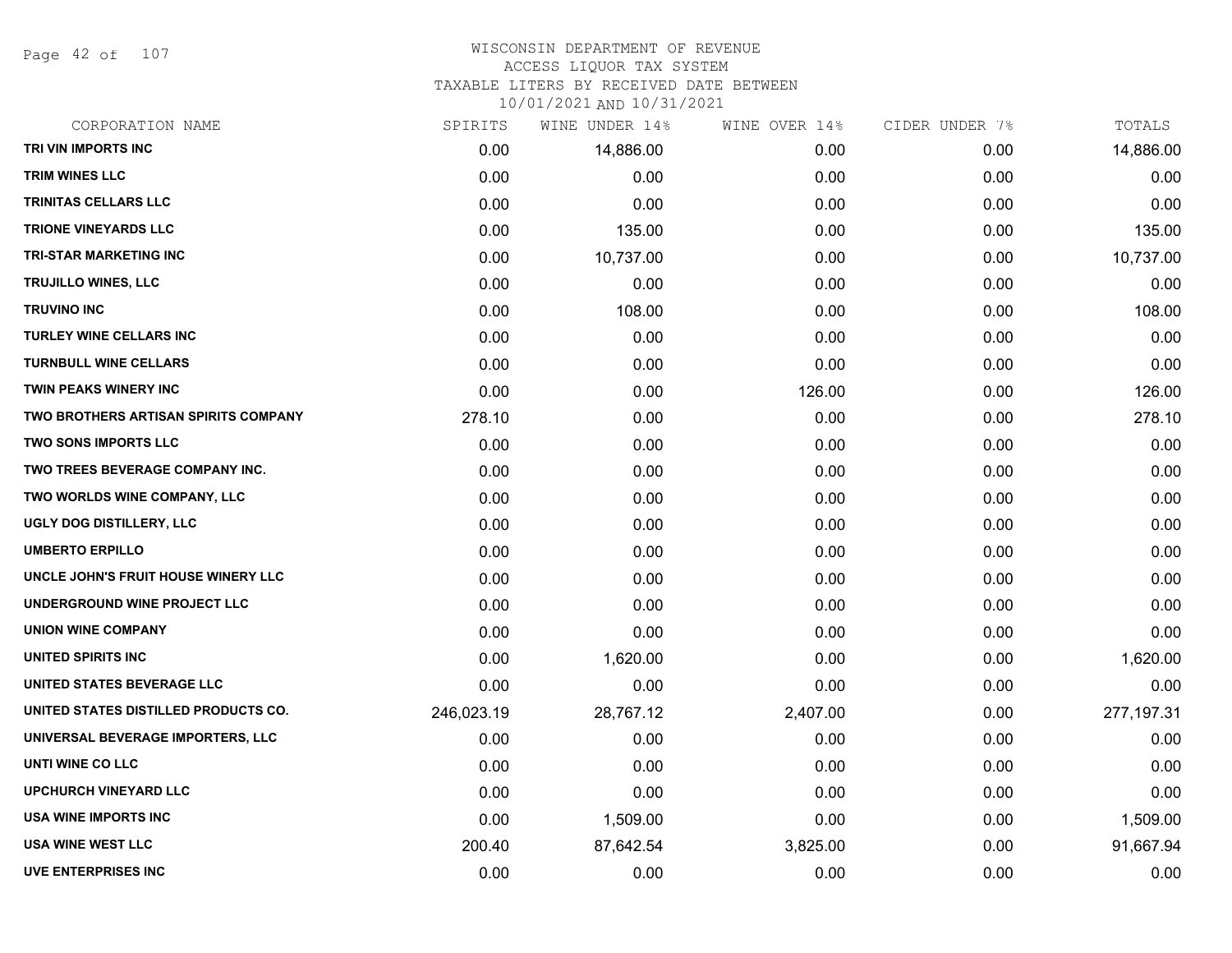Page 43 of 107

| CORPORATION NAME                          | SPIRITS | WINE UNDER 14% | WINE OVER 14% | CIDER UNDER 7% | TOTALS   |
|-------------------------------------------|---------|----------------|---------------|----------------|----------|
| V & C LLC                                 | 0.00    | 0.00           | 0.00          | 0.00           | 0.00     |
| <b>VALCKENBERG INTERNATIONAL INC</b>      | 0.00    | 0.00           | 0.00          | 0.00           | 0.00     |
| <b>VALKYRIE SELECTIONS LLC</b>            | 0.00    | 720.00         | 165.00        | 0.00           | 885.00   |
| <b>VALOR WINE CO LLC</b>                  | 0.00    | 0.00           | 0.00          | 0.00           | 0.00     |
| VAN RUITEN FAMILY WINERY LLC              | 0.00    | 0.00           | 0.00          | 0.00           | 0.00     |
| <b>VANDER MILL LLC</b>                    | 0.00    | 0.00           | 0.00          | 908.50         | 908.50   |
| <b>VELOCITY DISTRIBUTION COMPANY, LLC</b> | 0.00    | 0.00           | 0.00          | 0.00           | 0.00     |
| <b>VEN CAL RANCHES LLC</b>                | 0.00    | 0.00           | 90.00         | 0.00           | 90.00    |
| <b>VENGE VINEYARDS INC</b>                | 0.00    | 0.00           | 0.00          | 0.00           | 0.00     |
| <b>VERITY WINES LLC</b>                   | 0.00    | 0.00           | 0.00          | 0.00           | 0.00     |
| <b>VERMEIL WINE GROUP LLC</b>             | 0.00    | 0.00           | 0.00          | 0.00           | 0.00     |
| <b>VERMONT HARD CIDER COMPANY LLC</b>     | 0.00    | 0.00           | 0.00          | 8,756.00       | 8,756.00 |
| <b>VERTICAL PALATE WINE CO LLC</b>        | 0.00    | 0.00           | 0.00          | 0.00           | 0.00     |
| VI. SCO. INC                              | 0.00    | 0.00           | 0.00          | 0.00           | 0.00     |
| <b>VIAS IMPORTS LTD</b>                   | 0.00    | 268.25         | 0.00          | 0.00           | 268.25   |
| <b>VICENTE GANDIA USA INC</b>             | 0.00    | 0.00           | 0.00          | 0.00           | 0.00     |
| <b>VICTOR G HARVEY SR</b>                 | 0.00    | 0.00           | 0.00          | 0.00           | 0.00     |
| <b>VIEUX VINS INC</b>                     | 0.00    | 306.00         | 81.00         | 0.00           | 387.00   |
| <b>VIGNETTE WINERY LLC</b>                | 0.00    | 0.00           | 0.00          | 0.00           | 0.00     |
| <b>VIKRE DISTILLERY LLC</b>               | 0.00    | 0.00           | 0.00          | 0.00           | 0.00     |
| <b>VILLA CREEK INC</b>                    | 0.00    | 0.00           | 0.00          | 0.00           | 0.00     |
| <b>VILLA ENCINAL PARTNERS LP</b>          | 0.00    | 0.00           | 180.00        | 0.00           | 180.00   |
| <b>VILLA SAN JULIETTE INC</b>             | 0.00    | 0.00           | 0.00          | 0.00           | 0.00     |
| VIN DE ZO LLC                             | 0.00    | 0.00           | 0.00          | 0.00           | 0.00     |
| <b>VIN DIVINO LTD</b>                     | 742.50  | 4,941.00       | 0.00          | 0.00           | 5,683.50 |
| <b>VINA ROBLES INC</b>                    | 0.00    | 0.00           | 108.00        | 0.00           | 108.00   |
| <b>VINAMERICAS INC</b>                    | 0.00    | 0.00           | 0.00          | 0.00           | 0.00     |
| <b>VINCENZO PADULA</b>                    | 0.00    | 0.00           | 0.00          | 0.00           | 0.00     |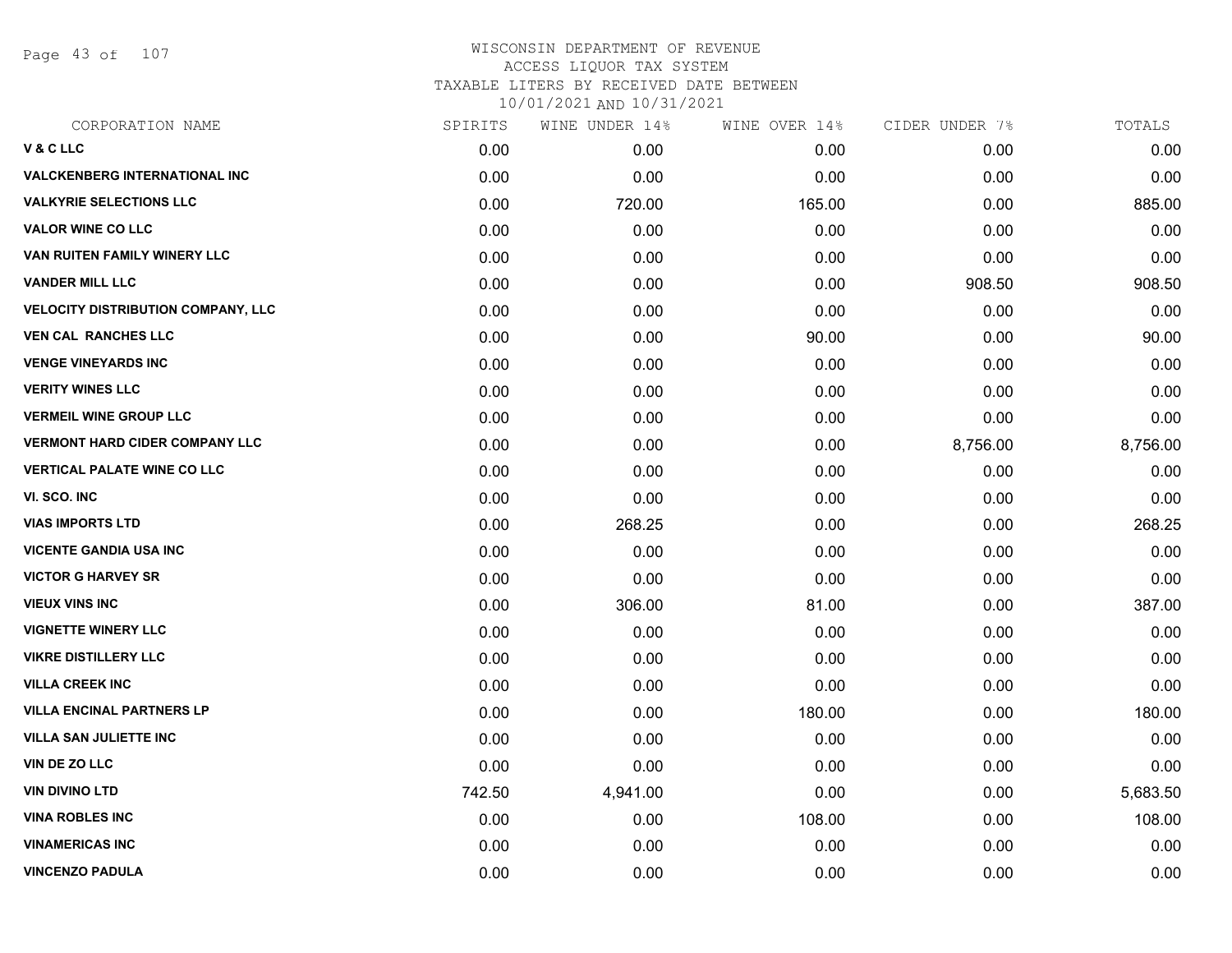Page 44 of 107

# WISCONSIN DEPARTMENT OF REVENUE ACCESS LIQUOR TAX SYSTEM

TAXABLE LITERS BY RECEIVED DATE BETWEEN

| CORPORATION NAME                  | SPIRITS   | WINE UNDER 14% | WINE OVER 14% | CIDER UNDER 7% | TOTALS     |
|-----------------------------------|-----------|----------------|---------------|----------------|------------|
| <b>VINE CLIFF WINERY INC</b>      | 0.00      | 0.00           | 0.00          | 0.00           | 0.00       |
| <b>VINE CONNECTIONS LLC</b>       | 0.00      | 898.92         | 719.64        | 0.00           | 1,618.56   |
| <b>VINEBURG LLC</b>               | 0.00      | 0.00           | 76.50         | 0.00           | 76.50      |
| <b>VINEDOS DISTRIBUTION LLC</b>   | 0.00      | 0.00           | 0.00          | 0.00           | 0.00       |
| <b>VINEYARD 29 LLC</b>            | 0.00      | 0.00           | 0.00          | 0.00           | 0.00       |
| <b>VINEYARD BRANDS LLC</b>        | 0.00      | 2,979.75       | 150.00        | 0.00           | 3,129.75   |
| VINO DEL SOL INC                  | 0.00      | 3,834.00       | 567.00        | 0.00           | 4,401.00   |
| <b>VINO LOGICS CORPORATION</b>    | 0.00      | 0.00           | 0.00          | 0.00           | 0.00       |
| <b>VINO.COM LLC</b>               | 387.00    | 6,979.50       | 3,645.00      | 238.00         | 11,249.50  |
| <b>VINOANDES LLC</b>              | 0.00      | 0.00           | 0.00          | 0.00           | 0.00       |
| <b>VINOCOPIA INC</b>              | 0.00      | 0.00           | 342.00        | 0.00           | 342.00     |
| <b>VINOSPHERE INC</b>             | 0.00      | 0.00           | 0.00          | 0.00           | 0.00       |
| <b>VINOVIA WINE GROUP INC</b>     | 0.00      | 774.00         | 0.00          | 0.00           | 774.00     |
| <b>VINTAGE '59 IMPORTS LLC</b>    | 0.00      | 0.00           | 0.00          | 0.00           | 0.00       |
| <b>VINTAGE POINT LLC</b>          | 0.00      | 66.57          | 0.00          | 0.00           | 66.57      |
| <b>VINTAGE WINE ESTATES, INC.</b> | 0.00      | 2,826.00       | 1,395.00      | 0.00           | 4,221.00   |
| <b>VINTURE WINE COMPANY LLC</b>   | 0.00      | 0.00           | 0.00          | 0.00           | 0.00       |
| <b>VINTUS LLC</b>                 | 0.00      | 0.00           | 0.00          | 0.00           | 0.00       |
| <b>VOLIO VINO IMPORTS, INC.</b>   | 0.00      | 3,282.75       | 504.00        | 0.00           | 3,786.75   |
| <b>VOTTO VINES IMPORTING INC</b>  | 0.00      | 0.00           | 0.00          | 0.00           | 0.00       |
| <b>VTPR INC</b>                   | 0.00      | 0.00           | 0.00          | 0.00           | 0.00       |
| <b>W J DEUTSCH &amp; SONS LTD</b> | 26,929.93 | 109,752.70     | 24,954.00     | 0.00           | 161,636.63 |
| <b>WAGNER WINE COMPANY LLC</b>    | 0.00      | 7,308.00       | 11,214.00     | 0.00           | 18,522.00  |
| <b>WAGNER WINERY LLC</b>          | 0.00      | 0.00           | 0.00          | 0.00           | 0.00       |
| <b>WAYFARER LLC</b>               | 0.00      | 0.00           | 211.50        | 0.00           | 211.50     |
| <b>WEBSTER BARNES LLC</b>         | 0.00      | 0.00           | 0.00          | 0.00           | 0.00       |
| <b>WEIBEL INCORPORATED</b>        | 0.00      | 0.00           | 0.00          | 0.00           | 0.00       |
| <b>WEIN BAUER INC</b>             | 0.00      | 12,418.94      | 0.00          | 0.00           | 12,418.94  |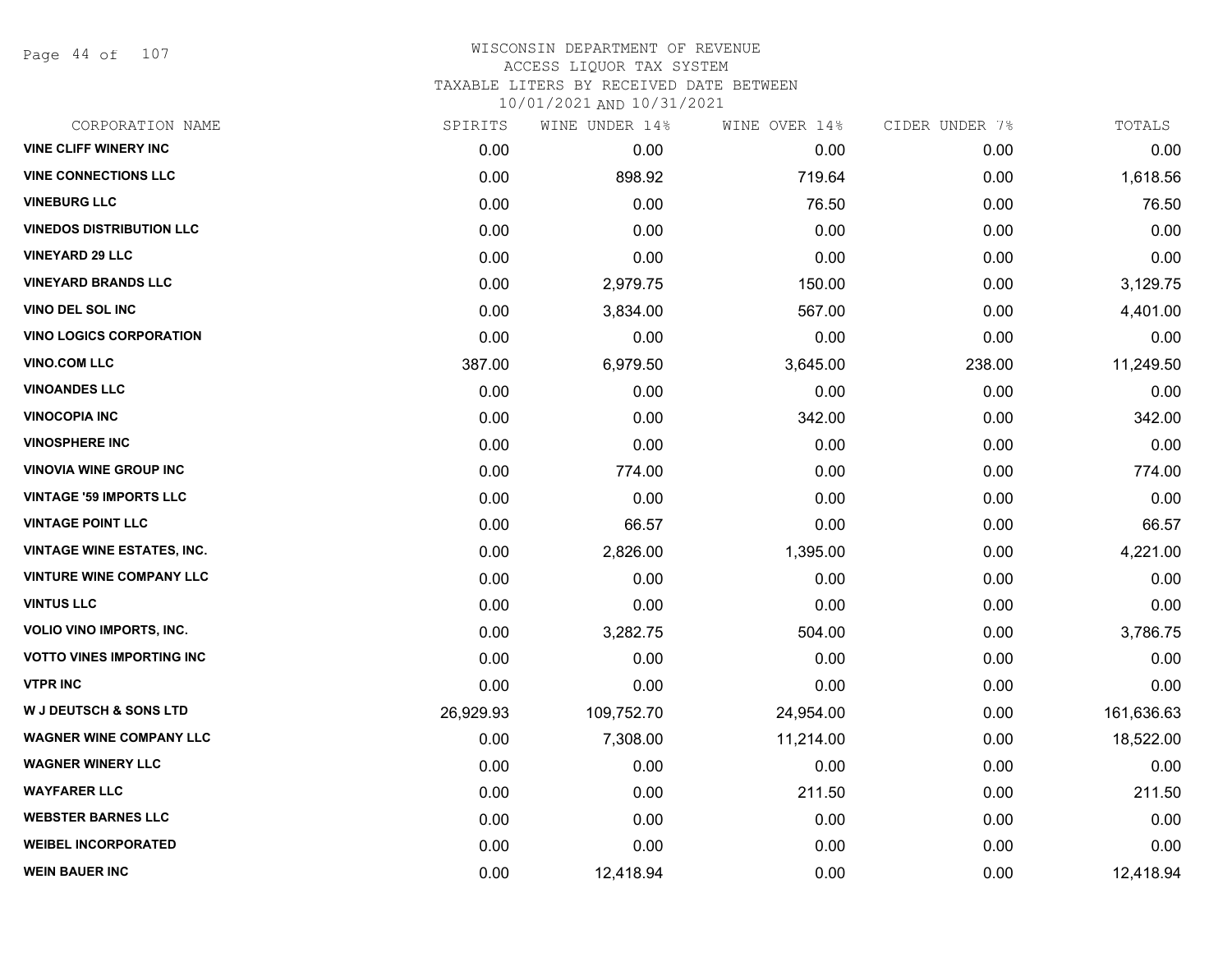Page 45 of 107

| CORPORATION NAME                               | SPIRITS   | WINE UNDER 14% | WINE OVER 14% | CIDER UNDER 7% | TOTALS    |
|------------------------------------------------|-----------|----------------|---------------|----------------|-----------|
| <b>WELL OILED WINE COMPANY LLC</b>             | 0.00      | 711.00         | 0.00          | 0.00           | 711.00    |
| <b>WEST COAST WINE PARTNERS LLC</b>            | 0.00      | 0.00           | 0.00          | 0.00           | 0.00      |
| WEST MICHIGAN RUM COMPANY, LLC                 | 0.00      | 0.00           | 0.00          | 0.00           | 0.00      |
| <b>WESTERN SPIRITS BEVERAGE CO LLC</b>         | 9,657.00  | 0.00           | 0.00          | 0.00           | 9,657.00  |
| <b>WEYGANDT-METZLER IMPORTING LTD</b>          | 0.00      | 0.00           | 0.00          | 0.00           | 0.00      |
| <b>WHISKEY ACRES DISTILLING CO</b>             | 0.00      | 0.00           | 0.00          | 0.00           | 0.00      |
| <b>WI INC</b>                                  | 0.00      | 126.00         | 0.00          | 0.00           | 126.00    |
| <b>WILD AGAVE IMPORTS LLC</b>                  | 0.00      | 0.00           | 0.00          | 0.00           | 0.00      |
| <b>WILDERNESS TRACE DISTILLERY, LLC</b>        | 0.00      | 0.00           | 0.00          | 0.00           | 0.00      |
| <b>WILLAMETTE VALLEY VINEYARDS INC</b>         | 0.00      | 441.00         | 63.00         | 0.00           | 504.00    |
| <b>WILLIAM COLE VINEYARDS LLC</b>              | 0.00      | 0.00           | 0.00          | 0.00           | 0.00      |
| <b>WILLIAM GRANT &amp; SONS INC</b>            | 67,217.40 | 0.00           | 0.00          | 0.00           | 67,217.40 |
| <b>WILLIAM P KNUTTEL</b>                       | 0.00      | 0.00           | 0.00          | 0.00           | 0.00      |
| <b>WILLIAM T HOLLORAN</b>                      | 0.00      | 0.00           | 0.00          | 0.00           | 0.00      |
| <b>WILLIAM WOLF BRAND LLC</b>                  | 594.00    | 0.00           | 0.00          | 0.00           | 594.00    |
| <b>WILLIAM WOODRUFF</b>                        | 0.00      | 0.00           | 0.00          | 0.00           | 0.00      |
| <b>WILLIAMS &amp; SELYEM LLC</b>               | 0.00      | 0.00           | 0.00          | 0.00           | 0.00      |
| <b>WILSON CREEK WINERY &amp; VINEYARDS INC</b> | 0.00      | 0.00           | 0.00          | 0.00           | 0.00      |
| <b>WILSON DANIELS LLC</b>                      | 0.00      | 2,130.75       | 540.00        | 0.00           | 2,670.75  |
| <b>WINE ATTITUDE INC</b>                       | 0.00      | 0.00           | 0.00          | 0.00           | 0.00      |
| <b>WINE BRIDGE IMPORTS INC</b>                 | 0.00      | 657.00         | 117.00        | 0.00           | 774.00    |
| WINE COUNTRY INTERNATIONAL INC                 | 0.00      | 0.00           | 0.00          | 0.00           | 0.00      |
| <b>WINE CREEK LLC</b>                          | 0.00      | 0.00           | 0.00          | 0.00           | 0.00      |
| <b>WINE HOOLIGANS LLC</b>                      | 0.00      | 1,764.00       | 3,028.50      | 0.00           | 4,792.50  |
| <b>WINE SPOTS CELLARS, INC.</b>                | 0.00      | 0.00           | 18.00         | 0.00           | 18.00     |
| <b>WINE WINE SITUATION LLC</b>                 | 0.00      | 0.00           | 0.00          | 0.00           | 0.00      |
| <b>WINEHAVEN INC</b>                           | 0.00      | 0.00           | 0.00          | 0.00           | 0.00      |
| <b>WINEPLAYGROUND.COM INC</b>                  | 0.00      | 0.00           | 0.00          | 0.00           | 0.00      |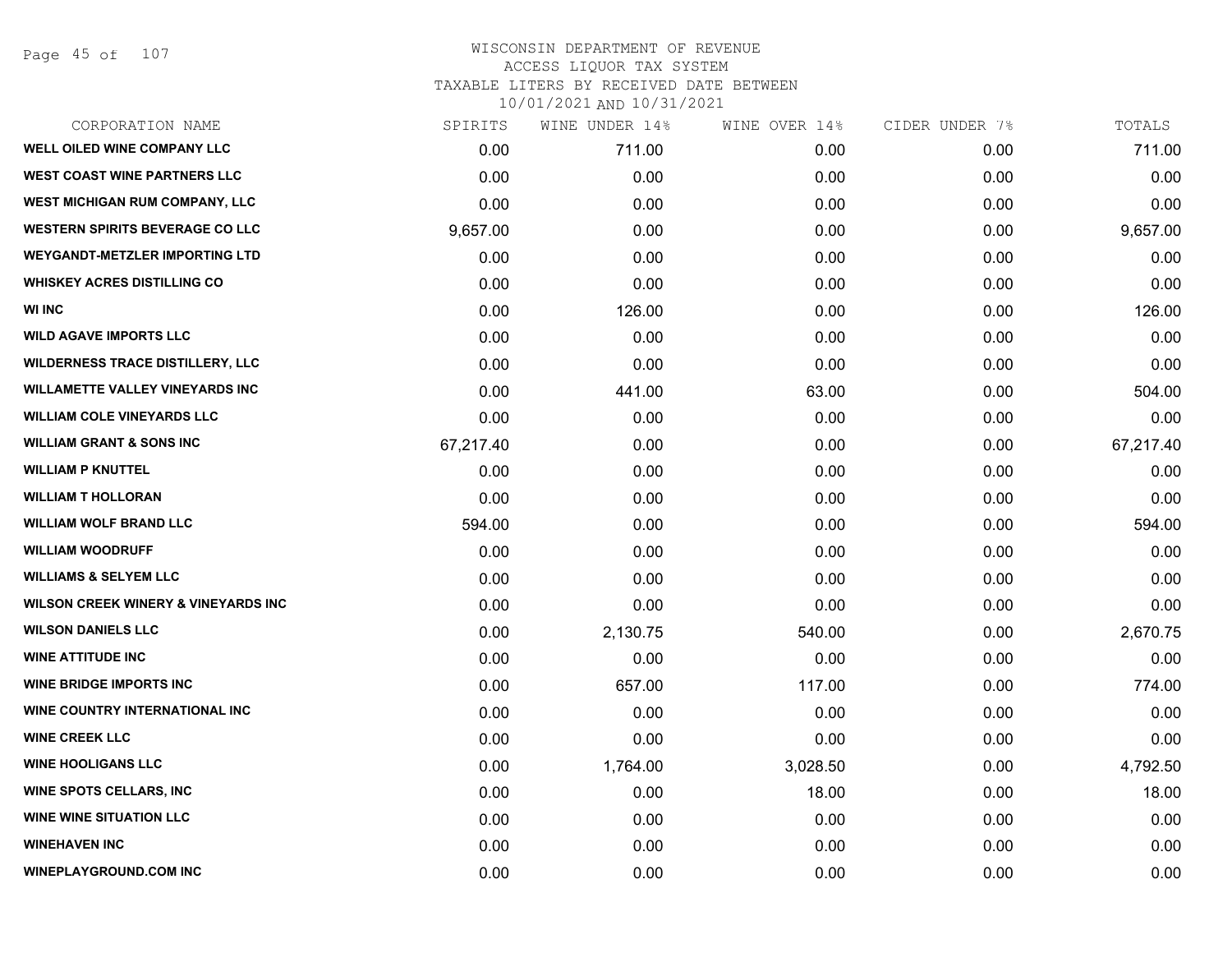Page 46 of 107

| CORPORATION NAME                          | SPIRITS      | WINE UNDER 14% | WINE OVER 14% | CIDER UNDER 7% | TOTALS        |
|-------------------------------------------|--------------|----------------|---------------|----------------|---------------|
| <b>WINERIES &amp; SELECT PRODUCTS LLC</b> | 0.00         | 0.00           | 0.00          | 0.00           | 0.00          |
| <b>WINERY EXCHANGE, INC.</b>              | 0.00         | 30,717.00      | 2,313.00      | 0.00           | 33,030.00     |
| <b>WINES OF FRANCE INC</b>                | 0.00         | 270.00         | 237.00        | 0.00           | 507.00        |
| <b>WINES UNLIMITED INC</b>                | 0.00         | 1,678.50       | 0.00          | 0.00           | 1,678.50      |
| <b>WINESELLERS LTD</b>                    | 0.00         | 7,036.49       | 432.00        | 27.00          | 7,495.49      |
| <b>WISD LLC</b>                           | 0.00         | 126.00         | 2,088.00      | 0.00           | 2,214.00      |
| <b>WOODSON WINES LLC</b>                  | 0.00         | 0.00           | 0.00          | 0.00           | 0.00          |
| <b>WOOLER BRANDS INC</b>                  | 2,224.50     | 0.00           | 0.00          | 0.00           | 2,224.50      |
| <b>WORLD TRAVELER IMPORTS LLC</b>         | 0.00         | 0.00           | 0.00          | 0.00           | 0.00          |
| <b>WORLDWIDE CELLARS INC</b>              | 0.00         | 297.75         | 91.50         | 0.00           | 389.25        |
| <b>WRS CO. LLC</b>                        | 0.00         | 0.00           | 0.00          | 0.00           | 0.00          |
| <b>WTC IMPORT &amp; EXPORT LLC</b>        | 0.00         | 0.00           | 0.00          | 0.00           | 0.00          |
| XXX DISTILLERY, LLC                       | 0.00         | 0.00           | 0.00          | 0.00           | 0.00          |
| YAEGAKI CORPORATION OF USA                | 0.00         | 990.00         | 176.40        | 0.00           | 1,166.40      |
| YOUNTVILLE WINE IMPORTS LLC               | 0.00         | 0.00           | 0.00          | 0.00           | 0.00          |
| <b>ZACH HOLLINGSWORTH</b>                 | 0.00         | 0.00           | 0.00          | 0.00           | 0.00          |
| <b>ZD WINES LLC</b>                       | 0.00         | 0.00           | 0.00          | 0.00           | 0.00          |
| <b>ZEILER SPIRITS LLC</b>                 | 0.00         | 0.00           | 0.00          | 0.00           | 0.00          |
| ZING ZANG, LLC                            | 35,431.46    | 0.00           | 0.00          | 0.00           | 35,431.46     |
| <b>ZONIN USA INC</b>                      | 1,772.16     | 8,786.27       | 1,512.00      | 0.00           | 12,070.43     |
| <b>ZRS WINES LLC</b>                      | 0.00         | 0.00           | 0.00          | 0.00           | 0.00          |
| TOTAL LITERS FOR 10/31/2021               | 5,559,877.71 | 3,997,379.32   | 556,242.06    | 191,857.22     | 10,305,356.31 |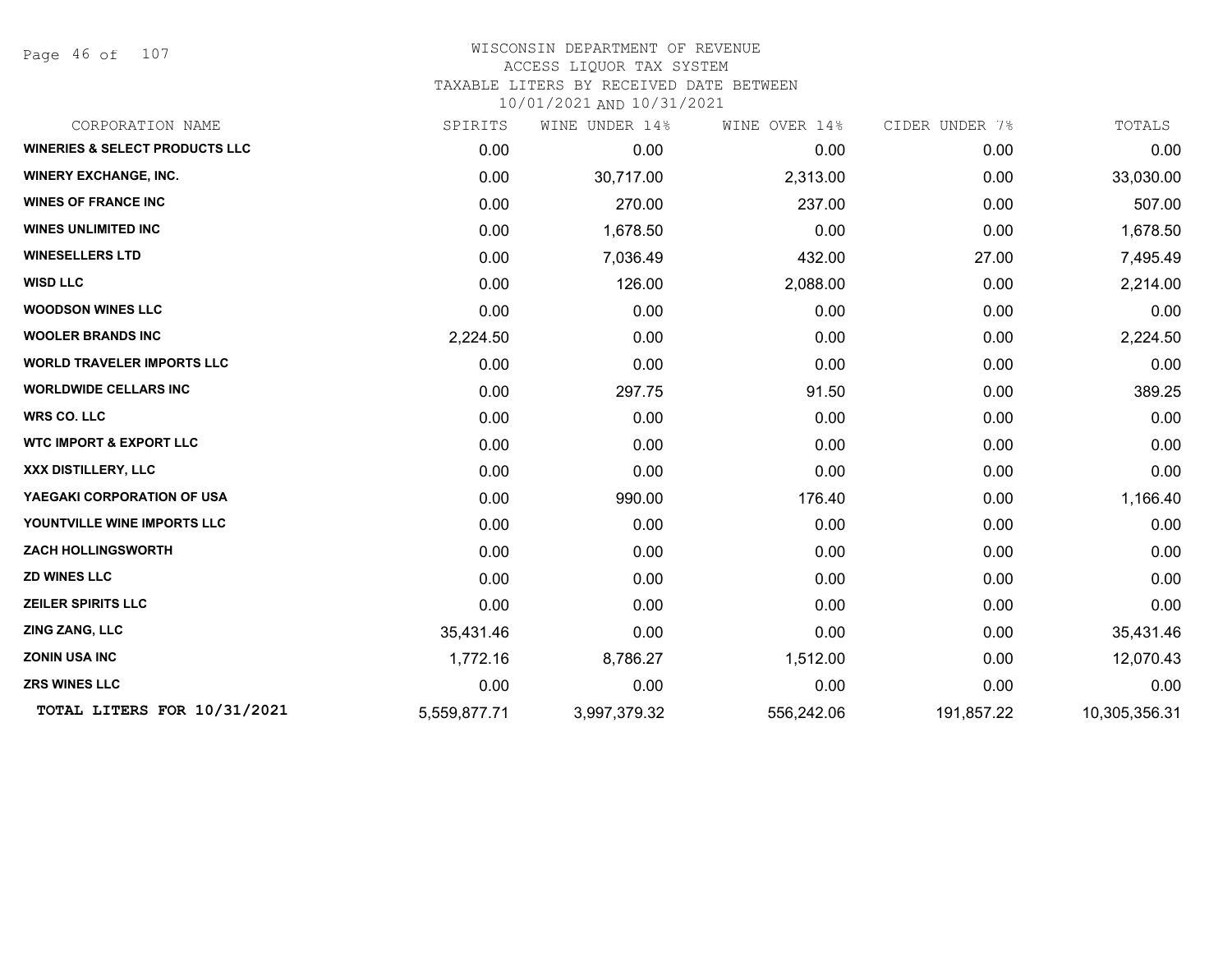Page 47 of 107

# WISCONSIN DEPARTMENT OF REVENUE ACCESS LIQUOR TAX SYSTEM TAXABLE LITERS BY RECEIVED DATE BETWEEN 10/01/2021 AND 10/31/2021

**IN STATE WHOLESALER (W) 1848 DISTRIBUTING COMPANY, LLC** 0.00 0.00 0.00 0.00 0.00 **ALLSTATE LIQUOR & WINE COMPANY, INC.** 0.00 0.00 0.00 0.00 0.00 **AMANDA MORDEN** 0.00 276.00 10.50 0.00 286.50 **ARCADIA BEVERAGE COMPANY**  $0.00$   $0.00$   $0.00$   $0.00$   $0.00$   $0.00$   $0.00$   $0.00$   $0.00$   $0.00$   $0.00$   $0.00$   $0.00$   $0.00$   $0.00$   $0.00$   $0.00$   $0.00$   $0.00$   $0.00$   $0.00$   $0.00$   $0.00$   $0.00$   $0.00$   $0.00$   $0.00$   $0.00$ **ARIS GLOBAL IMPORTS LLC** 0.00 0.00 0.00 0.00 0.00 **AVA WINE & SPIRITS LLC** 0.00 0.00 0.00 0.00 0.00 **BADGER DISTRIBUTING OF MILWAUKEE LLC** 0.00 0.00 0.00 0.00 0.00 **BADGER LIQUOR CO. INC.** 81,814.20 34,834.39 0.00 0.00 116,648.59 **BADGER STATE WINERY COOPERATIVE** 0.00 0.00 0.00 0.00 0.00 **BADGER WINE & SPIRITS LLC** 0.00 0.00 0.00 0.00 0.00 **BEECHWOOD DISTRIBUTORS, INC.** 0.00 0.00 0.00 0.00 0.00 **BEER CAPITOL DISTRIBUTING LLC** 0.00 0.00 0.00 0.00 0.00 **BILJANA KLATT** 0.00 0.00 0.00 0.00 0.00 **BILL'S DISTRIBUTING, LTD.** 0.00 0.00 0.00 0.00 0.00 **BRANT T NEHMER** 0.00 1,683.00 126.00 0.00 1,809.00 **BREAKTHRU BEVERAGE GROUP LLC** 0.00 0.00 0.00 0.00 0.00 **BREAKTHRU BEVERAGE GROUP LLC**  $44,572.50$   $9,720.00$   $0.00$   $0.00$   $0.00$   $54,292.50$ **C.J.W., INC.** 6.00 **0.00 0.00 0.00 0.00 0.00 0.00 0.00 0.00 0.00 0.00 0.00 0.00 0.00 CAPITOL-HUSTING COMPANY, INC.** 41,221.50 41,841.00 0.00 0.00 83,062.50 **CHAS. A. BERNICK, INCORPORATED** 0.00 0.00 0.00 0.00 0.00 8.267.34 8,267.34 8,267.34 **CHRISTY SMITH** 0.00 0.00 0.00 0.00 0.00 **CHROMATIC WINE COMPANY LLC** 0.00 0.00 0.00 0.00 0.00 **DE PERE LIQUOR CO LLC** 0.00 0.00 0.00 0.00 0.00 **DEAN DISTRIBUTING, INC.** 0.00 0.00 0.00 0.00 0.00 **DEAN DISTRIBUTING, INC.** 0.00 0.00 0.00 0.00 0.00 CORPORATION NAME SPIRITS WINE UNDER 14% WINE OVER 14% CIDER UNDER 7% TOTALS

**DEWITT CHURCH GOODS, INC.** 0.00 0.00 0.00 0.00 0.00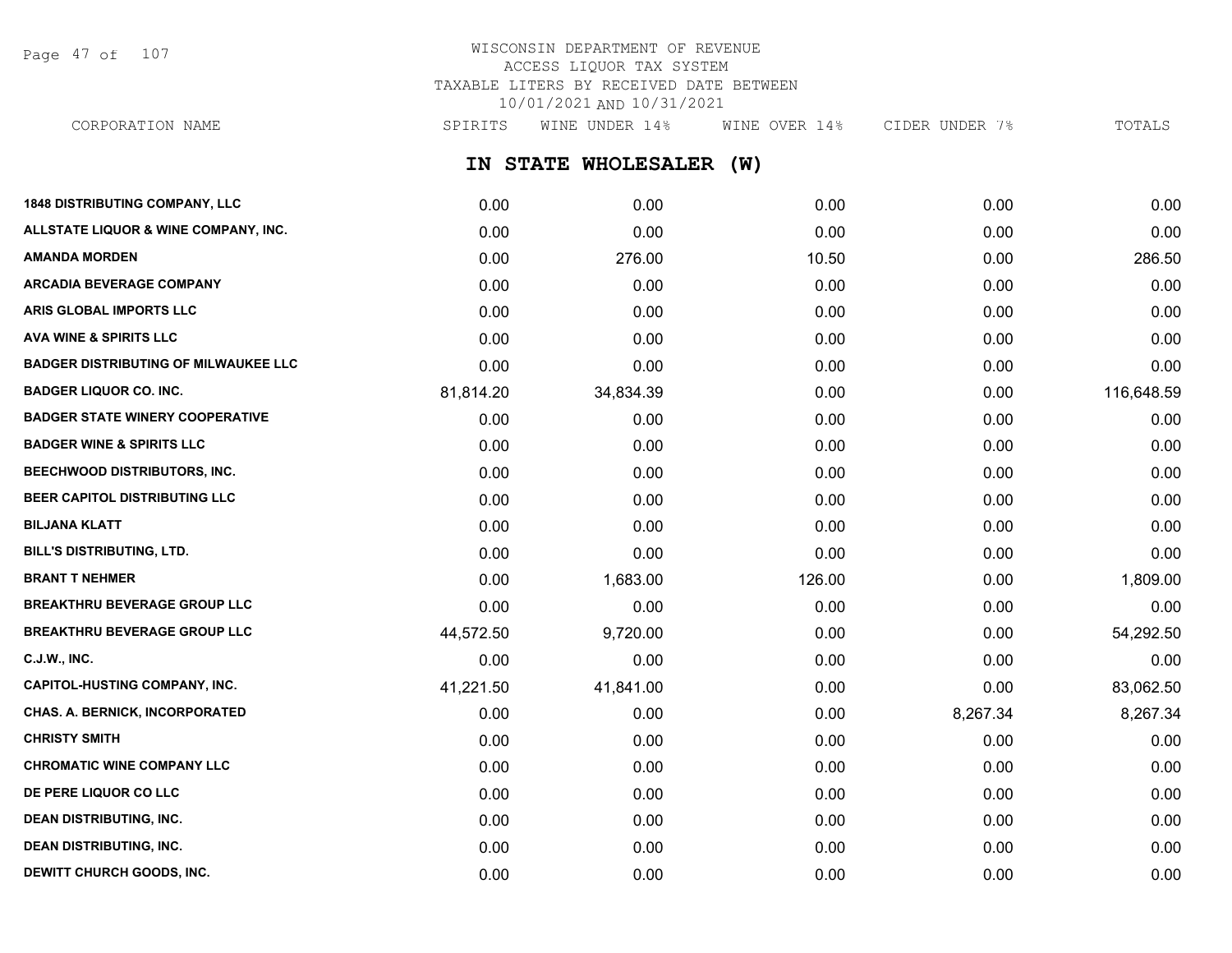Page 48 of 107

| SPIRITS   | WINE UNDER 14% | WINE OVER 14% | CIDER UNDER 7% | TOTALS    |
|-----------|----------------|---------------|----------------|-----------|
| 0.00      | 0.00           | 0.00          | 0.00           | 0.00      |
| 0.00      | 0.00           | 0.00          | 0.00           | 0.00      |
| 0.00      | 0.00           | 0.00          | 0.00           | 0.00      |
| 0.00      | 0.00           | 0.00          | 0.00           | 0.00      |
| 0.00      | 0.00           | 0.00          | 0.00           | 0.00      |
| 0.00      | 0.00           | 0.00          | 0.00           | 0.00      |
| 0.00      | 0.00           | 0.00          | 0.00           | 0.00      |
| 0.00      | 0.00           | 0.00          | 0.00           | 0.00      |
| 34,993.70 | 11,339.74      | 0.00          | 0.00           | 46,333.44 |
| 0.00      | 0.00           | 0.00          | 0.00           | 0.00      |
| 0.00      | 0.00           | 0.00          | $-0.22$        | $-0.22$   |
| 0.00      | 0.00           | 0.00          | 0.00           | 0.00      |
| 0.00      | 0.00           | 0.00          | 0.00           | 0.00      |
| 0.00      | 0.00           | 0.00          | 0.00           | 0.00      |
| 0.00      | 0.00           | 0.00          | 0.00           | 0.00      |
| 0.00      | 0.00           | 0.00          | 0.00           | 0.00      |
| 0.00      | 0.00           | 0.00          | 0.00           | 0.00      |
| 0.00      | 3,573.00       | 8,640.00      | 0.00           | 12,213.00 |
| 8,535.60  | 11,649.10      | 0.00          | 0.00           | 20,184.70 |
| 11,787.00 | 49,523.04      | 3,123.00      | 0.00           | 64,433.04 |
| 0.00      | 0.00           | 0.00          | 0.00           | 0.00      |
| 0.00      | 0.00           | 0.00          | 0.00           | 0.00      |
| 0.00      | 0.00           | 0.00          | 0.00           | 0.00      |
| 0.00      | 0.00           | 0.00          | 0.00           | 0.00      |
| 0.00      | 0.00           | 0.00          | 0.00           | 0.00      |
| 0.00      | $-360.00$      | 0.00          | 0.00           | $-360.00$ |
| 0.00      | 35,841.41      | 0.00          | 0.00           | 35,841.41 |
| 0.00      | 0.00           | 0.00          | 0.00           | 0.00      |
|           |                |               |                |           |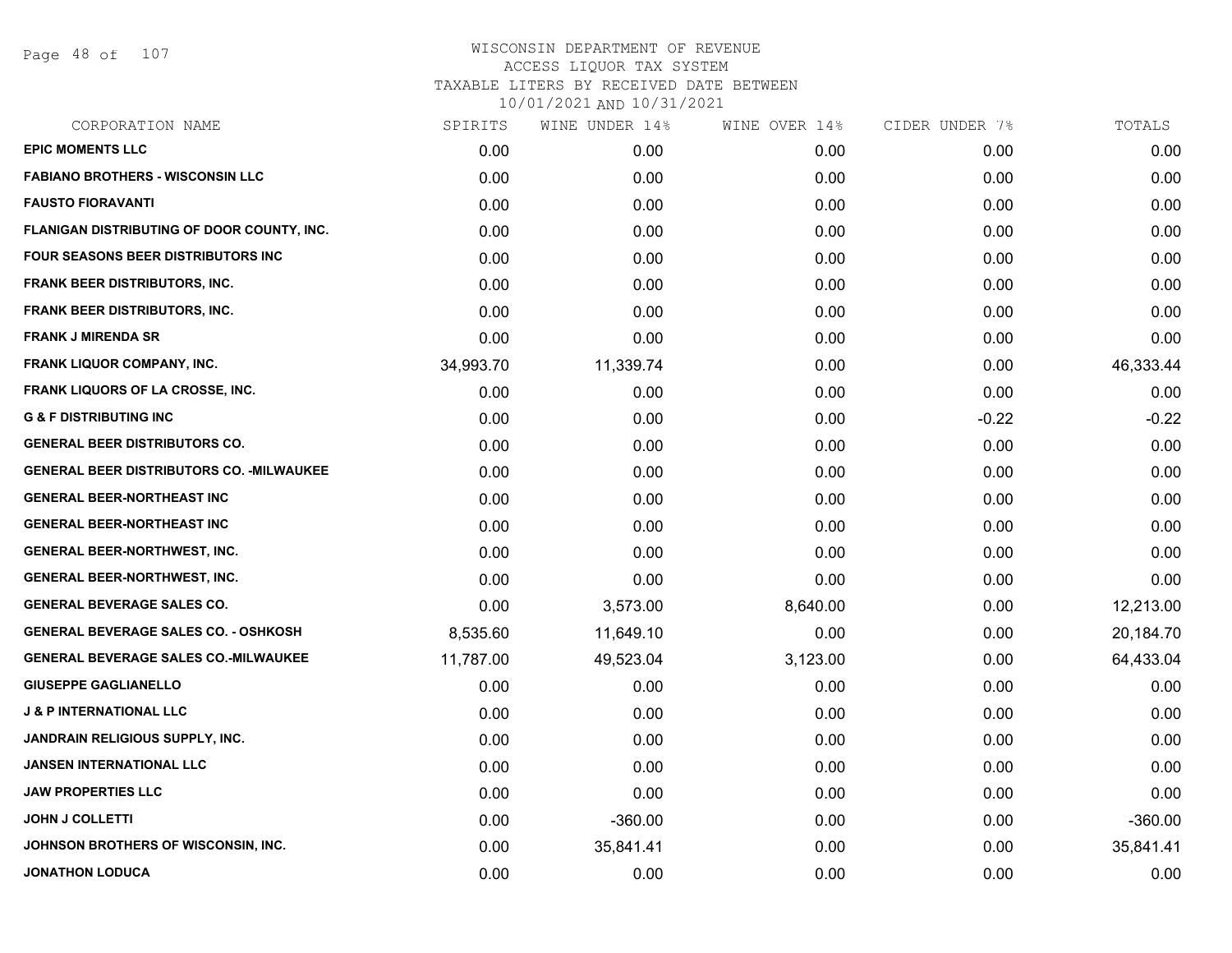Page 49 of 107

| CORPORATION NAME                         | SPIRITS   | WINE UNDER 14% | WINE OVER 14% | CIDER UNDER 7% | TOTALS      |
|------------------------------------------|-----------|----------------|---------------|----------------|-------------|
| <b>JOYVINE LLC</b>                       | 0.00      | 0.00           | 0.00          | 0.00           | 0.00        |
| KAY BEER DISTRIBUTING, INC.              | 0.00      | 0.00           | 0.00          | 0.00           | 0.00        |
| <b>KRH ENTERPRISES, LLC</b>              | 0.00      | 0.00           | 0.00          | 0.00           | 0.00        |
| <b>LA CROSSE BEVERAGE LLC</b>            | 0.00      | 0.00           | 0.00          | 0.00           | 0.00        |
| <b>LARRY'S DISTRIBUTING CO., INC.</b>    | 0.00      | 0.00           | 0.00          | 0.00           | 0.00        |
| LEE BEVERAGE OF WISCONSIN LLC            | 0.00      | 0.00           | 0.00          | 0.00           | 0.00        |
| <b>LEE BEVERAGE OF WISCONSIN LLC</b>     | 0.00      | 0.00           | 0.00          | 0.00           | 0.00        |
| LEE BEVERAGE-CIDERS WINES & SPIRITS LLC  | 0.00      | 0.00           | 0.00          | 0.00           | 0.00        |
| <b>L'EFT BANK WINE COMPANY LIMITED</b>   | 8,994.00  | 28,501.50      | 3,660.00      | 0.00           | 41,155.50   |
| LIB DIB, LLC                             | 0.00      | 0.00           | 0.00          | 0.00           | 0.00        |
| LO DUCA BROS., INC.                      | $-157.50$ | 8,676.00       | 0.00          | 0.00           | 8,518.50    |
| <b>LORI SCOTT</b>                        | 0.00      | 0.00           | 0.00          | 0.00           | 0.00        |
| LOS ALTOS AGAVE DISTRIBUTOR INC          | 12,873.00 | 0.00           | 600.00        | 0.00           | 13,473.00   |
| <b>M SHIRAZ LLC</b>                      | 0.00      | 0.00           | 0.00          | 0.00           | 0.00        |
| <b>MICCA HUTCHINS</b>                    | 0.00      | 0.00           | 0.00          | 0.00           | 0.00        |
| <b>MICHAEL G ANSAY</b>                   | 0.00      | 0.00           | 0.00          | 0.00           | 0.00        |
| <b>MICHAEL LENTINO</b>                   | 0.00      | $-1,073.93$    | $-398.25$     | 0.00           | $-1,472.18$ |
| <b>MIDWEST SALES &amp; SERVICE, INC.</b> | 0.00      | 0.00           | 0.00          | 0.00           | 0.00        |
| <b>NOELKE DISTRIBUTORS, INC.</b>         | 0.00      | 0.00           | 0.00          | 0.00           | 0.00        |
| <b>NOUVEAU VENTURES LLC</b>              | $-23.10$  | 0.00           | 0.00          | 0.00           | $-23.10$    |
| <b>ODIN WINE CO</b>                      | 0.00      | 0.00           | 0.00          | 0.00           | 0.00        |
| <b>PARK RIDGE DISTRIBUTING, INC.</b>     | 0.00      | 0.00           | 0.00          | 0.00           | 0.00        |
| PEHLER DISTRIBUTING, INC.                | 0.00      | 0.00           | 0.00          | 0.00           | 0.00        |
| PHILLIPS DISTRIBUTING CORPORATION        | 23,314.50 | 0.00           | 0.00          | 0.00           | 23,314.50   |
| PHILLIPS WINE COMPANY                    | 0.00      | 8,170.70       | 6,906.00      | 0.00           | 15,076.70   |
| <b>PURE WINE WISCONSIN INC</b>           | 0.00      | 0.00           | 0.00          | 0.00           | 0.00        |
| <b>PURE WINE WISCONSIN LLC</b>           | 0.00      | 0.00           | 0.00          | 0.00           | 0.00        |
| PURPLE FEET WINES, LLC                   | 0.00      | 0.00           | 0.00          | 0.00           | 0.00        |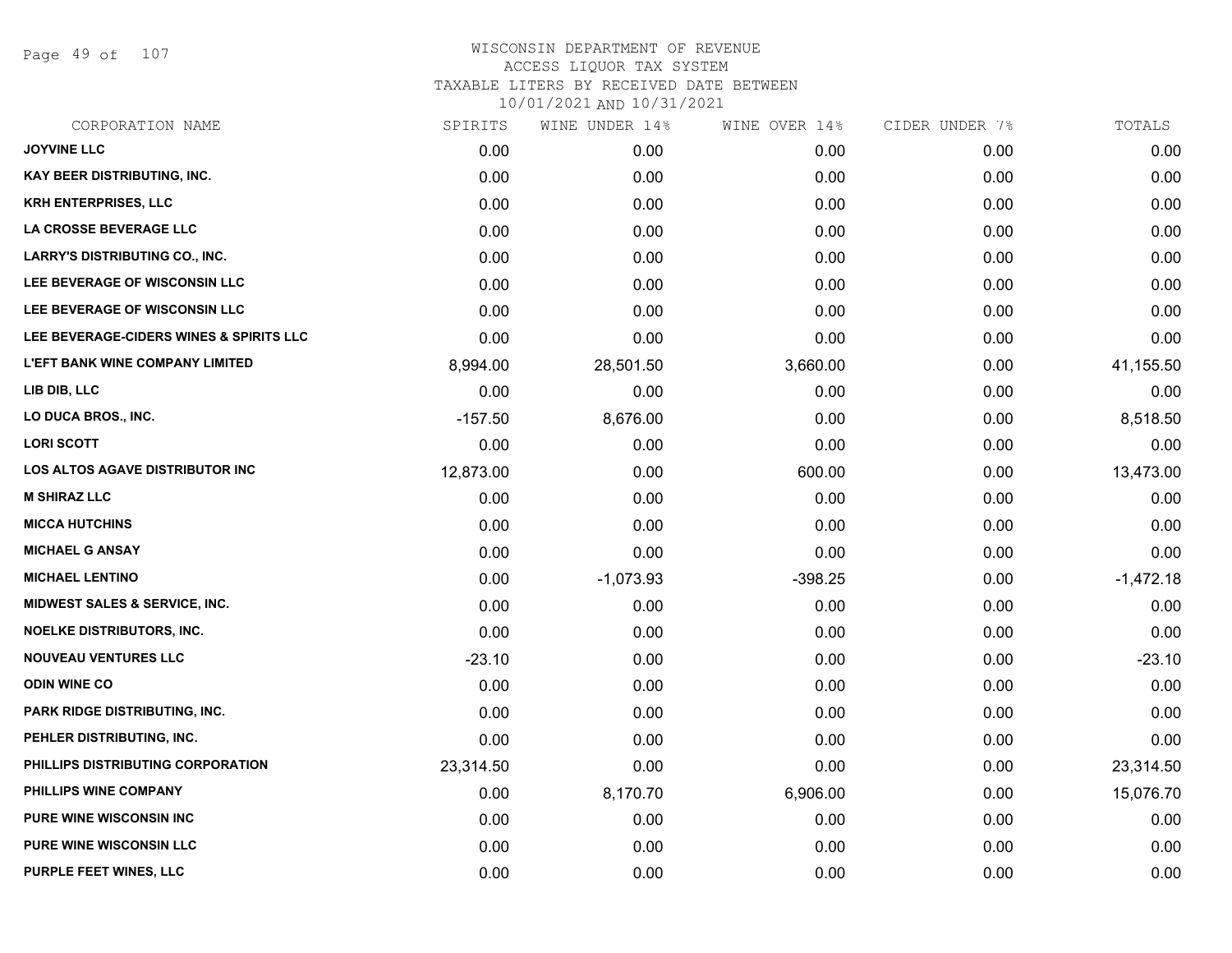Page 50 of 107

# WISCONSIN DEPARTMENT OF REVENUE ACCESS LIQUOR TAX SYSTEM TAXABLE LITERS BY RECEIVED DATE BETWEEN

| CORPORATION NAME                        | SPIRITS | WINE UNDER 14% | WINE OVER 14% | CIDER UNDER 7% | TOTALS    |
|-----------------------------------------|---------|----------------|---------------|----------------|-----------|
| <b>PVD ENTERPRISES LLC</b>              | 0.00    | 0.00           | 0.00          | 0.00           | 0.00      |
| <b>RATAS WHOLESALE LIQUOR COMPANY</b>   | 0.00    | 0.00           | 0.00          | 0.00           | 0.00      |
| S. & S. DISTRIBUTING, INC.              | 0.00    | 0.00           | 0.00          | 0.00           | 0.00      |
| S. & S. DISTRIBUTING, INC.              | 0.00    | 0.00           | 0.00          | 0.00           | 0.00      |
| SARATOGA LIQUOR CO., INC.               | 0.00    | 10,152.00      | 0.00          | 0.00           | 10,152.00 |
| <b>SP3 LLC</b>                          | 0.00    | 0.00           | 0.00          | 0.00           | 0.00      |
| <b>SUPERIOR BEVERAGES LLC</b>           | 0.00    | 0.00           | 0.00          | 0.00           | 0.00      |
| <b>SYRIANA INC</b>                      | 0.00    | 0.00           | 0.00          | 0.00           | 0.00      |
| T.H. STEMPER COMPANY, INC.              | 0.00    | 0.00           | 0.00          | 0.00           | 0.00      |
| <b>THOMAS A DORAIRAJ</b>                | 0.00    | 0.00           | 0.00          | 0.00           | 0.00      |
| TJ INTERNATIONAL LTD                    | 0.00    | 0.00           | 0.00          | 0.00           | 0.00      |
| <b>TORI-VERDI GROUP LLC</b>             | 0.00    | 0.00           | 0.00          | 0.00           | 0.00      |
| TRANSNATIONAL ENTERPRISES, INCORPORATED | 0.00    | 0.00           | 0.00          | 0.00           | 0.00      |
| TRIANGLE DISTRIBUTING COMPANY, INC.     | 0.00    | 0.00           | 0.00          | 0.00           | 0.00      |
| TRI-MART COMPANY LLC                    | 0.00    | 0.00           | 0.00          | 0.00           | 0.00      |
| VINO VERITAS, LTD.                      | 0.00    | 5,121.00       | 1,116.00      | 0.00           | 6,237.00  |
| <b>WDI LLC</b>                          | 0.00    | 0.00           | 0.00          | 0.00           | 0.00      |
| <b>WDI LLC</b>                          | 0.00    | 0.00           | 0.00          | 0.00           | 0.00      |
| <b>WEBB &amp; GERRITSEN, INC.</b>       | 0.00    | 0.00           | 0.00          | 0.00           | 0.00      |
| <b>WEBB &amp; GERRITSEN, INC.</b>       | 0.00    | 0.00           | 0.00          | 0.00           | 0.00      |
| <b>WILLIAM D HANSEN</b>                 | 0.00    | 0.00           | 0.00          | 0.00           | 0.00      |
| <b>WISCONSIN BEVERAGE TEAM, LLC</b>     | 0.00    | 0.00           | 0.00          | 0.00           | 0.00      |
| <b>WISCONSIN DISTRIBUTORS EAST LLC</b>  | 0.00    | 0.00           | 0.00          | 0.00           | 0.00      |
| <b>WISCONSIN DISTRIBUTORS NORTH LLC</b> | 0.00    | 0.00           | 0.00          | 0.00           | 0.00      |
| <b>WISCONSIN DISTRIBUTORS SOUTH LLC</b> | 0.00    | 0.00           | 0.00          | 0.00           | 0.00      |
| <b>WISCONSIN WINE AND SPIRITS INC</b>   | 0.00    | 0.00           | 0.00          | 0.00           | 0.00      |
| <b>WISCONSIN WINERY CO-OP</b>           | 0.00    | 0.00           | 0.00          | 0.00           | 0.00      |
| <b>WOODFIELD DISTRIBUTION LLC</b>       | 0.00    | 0.00           | 0.00          | 0.00           | 0.00      |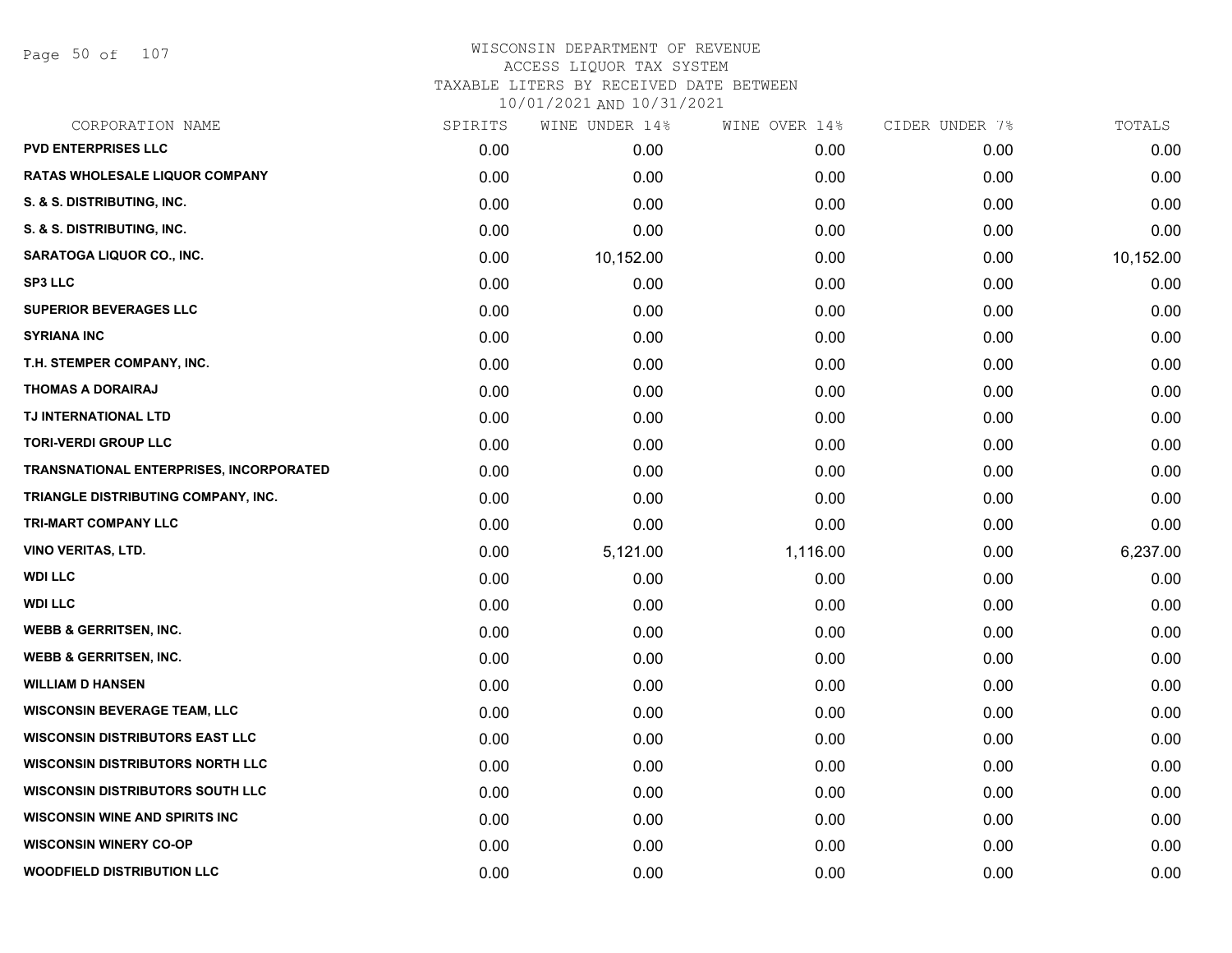| Page 51 of |  |  | 107 |
|------------|--|--|-----|
|------------|--|--|-----|

| TOTAL LITERS FOR 10/31/2021       | 267,925.40 | 259,467.95     | 23,783.25     | 8,267.12       | 559,443.72 |
|-----------------------------------|------------|----------------|---------------|----------------|------------|
| <b>ZASTROW THE BEER MAN. INC.</b> | 0.00       | 0.00           | 0.00          | 0.00           | 0.00       |
| CORPORATION NAME                  | SPIRITS    | WINE UNDER 14% | WINE OVER 14% | CIDER UNDER 7% | TOTALS     |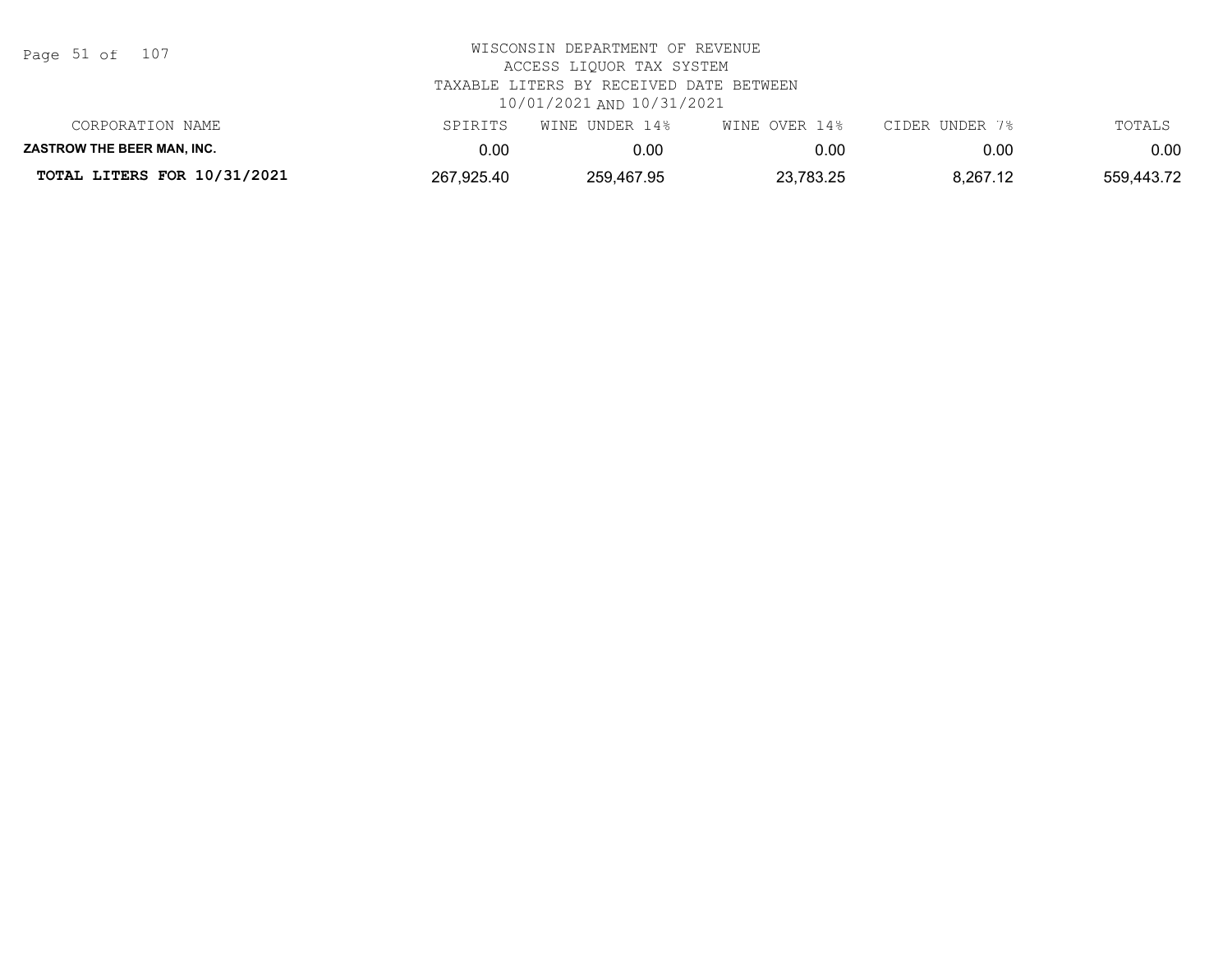Page 52 of 107

# WISCONSIN DEPARTMENT OF REVENUE ACCESS LIQUOR TAX SYSTEM TAXABLE LITERS BY RECEIVED DATE BETWEEN 10/01/2021 AND 10/31/2021

**IN STATE MANUFACTURER (WM)** CORPORATION NAME SPIRITS WINE UNDER 14% WINE OVER 14% CIDER UNDER 7% TOTALS

| <b>45TH PARALLEL SPIRITS, LLC</b>         | 0.00     | 0.00     | 0.00  | 0.00     | 0.00     |
|-------------------------------------------|----------|----------|-------|----------|----------|
| ACE ETHANOL, LLC                          | 0.00     | 0.00     | 0.00  | 0.00     | 0.00     |
| <b>AEPPELTREOW INC</b>                    | 247.15   | 729.83   | 45.89 | 1,994.91 | 3,017.78 |
| <b>ANCHOR STILLHOUSE HOLDINGS LLC</b>     | 216.49   | 0.00     | 0.00  | 0.00     | 216.49   |
| ANGRY SPIRITS DISTILLING LLC              | 0.00     | 0.00     | 0.00  | 0.00     | 0.00     |
| <b>B &amp; E DISTILLERY INC.</b>          | 33.77    | 0.00     | 0.00  | 0.00     | 33.77    |
| <b>BRIAN SAMMONS</b>                      | 714.23   | 0.00     | 0.00  | 0.00     | 714.23   |
| <b>C &amp; N CORPORATION</b>              | 3,599.99 | 0.00     | 0.00  | 0.00     | 3,599.99 |
| <b>CENTRAL STANDARD LLC</b>               | 287.77   | 0.00     | 0.00  | 0.00     | 287.77   |
| <b>CENTRAL STANDARD LLC</b>               | 0.00     | 0.00     | 0.00  | 0.00     | 0.00     |
| CENTRAL TIME DISTILLERY AND WINERY, INC.  | 0.00     | 0.00     | 0.00  | 0.00     | 0.00     |
| CHIPPEWA RIVER DISTILLERY AND BREWERY LLC | 2,439.27 | 0.00     | 0.00  | 0.00     | 2,439.27 |
| <b>CLOVER MEADOW LLC</b>                  | 0.00     | 0.00     | 0.00  | 0.00     | 0.00     |
| <b>COPPER CROW DISTILLERY LLC</b>         | 567.09   | 0.00     | 0.00  | 0.00     | 567.09   |
| <b>CULLEN AND HARRISON LLC</b>            | 4,197.18 | 5,203.43 | 0.00  | 0.00     | 9,400.61 |
| <b>CULLEN AND HARRISON LLC</b>            | 0.00     | 0.00     | 0.00  | 0.00     | 0.00     |
| <b>DANCING GOAT DISTILLERY, LLC</b>       | 0.00     | 0.00     | 0.00  | 0.00     | 0.00     |
| <b>DENNIS E ERB</b>                       | 0.00     | 0.00     | 0.00  | 0.00     | 0.00     |
| <b>DISTILLERY PARTNERS, LLC</b>           | 498.75   | 0.00     | 0.00  | 0.00     | 498.75   |
| DOG AND SHRUB DISTILLERY LLC              | 172.50   | 0.00     | 0.00  | 0.00     | 172.50   |
| <b>DOUNDRINS DISTILLING</b>               | 2,667.38 | 0.00     | 0.00  | 0.00     | 2,667.38 |
| DRIFTLESS GLEN DISTILLERY LLC             | 5,970.79 | 0.00     | 0.00  | 0.00     | 5,970.79 |
| <b>DRIFTLESS PURE LLC</b>                 | 4,103.98 | 0.00     | 0.00  | 0.00     | 4,103.98 |
| EAGLE TRACE BREWING COMPANY LLC           | 0.00     | 0.00     | 0.00  | 0.00     | 0.00     |
| <b>EMCO CHEMICAL DISTRIBUTORS, INC.</b>   | 0.00     | 0.00     | 0.00  | 0.00     | 0.00     |
| <b>FREDERICK QUANDT</b>                   | 0.00     | 2,422.66 | 0.00  | 0.00     | 2,422.66 |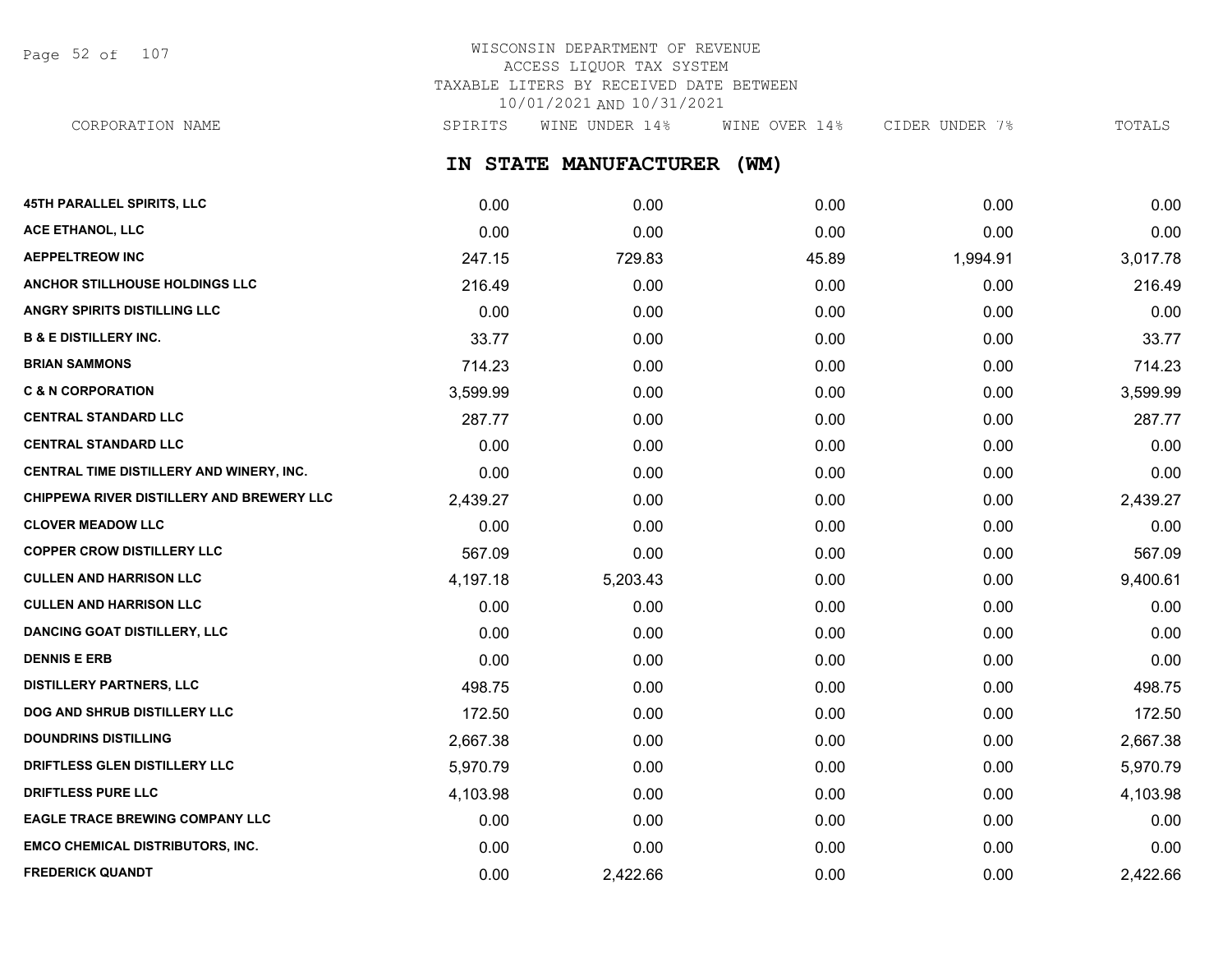Page 53 of 107

#### WISCONSIN DEPARTMENT OF REVENUE ACCESS LIQUOR TAX SYSTEM TAXABLE LITERS BY RECEIVED DATE BETWEEN

| CORPORATION NAME                             | SPIRITS  | WINE UNDER 14% | WINE OVER 14% | CIDER UNDER 7% | TOTALS    |
|----------------------------------------------|----------|----------------|---------------|----------------|-----------|
| <b>GLOBAL UNIVERSAL SRL</b>                  | 4,465.40 | 1,071.04       | 0.00          | 0.00           | 5,536.44  |
| <b>GRANT J VAN DRIEST</b>                    | 0.00     | 0.00           | 0.00          | 0.00           | 0.00      |
| <b>GREAT LAKES DISTILLERY LLC</b>            | 1,388.25 | 0.00           | 0.00          | 0.00           | 1,388.25  |
| <b>HENDRICKS FAMILY DISTILLERY LLC</b>       | 634.13   | 0.00           | 0.00          | 0.00           | 634.13    |
| <b>HICKORY VIEW DISTILLERY LLC</b>           | 2,434.50 | 0.00           | 0.00          | 0.00           | 2,434.50  |
| <b>IMAGINARY FACTORY LLC</b>                 | 0.00     | 0.00           | 0.00          | 0.00           | 0.00      |
| INCIDER, INC.                                | 0.00     | 0.00           | 0.00          | 206.91         | 206.91    |
| <b>ISAAC SHOWAKI</b>                         | 885.78   | 0.00           | 0.00          | 22,197.43      | 23,083.21 |
| <b>JACKSON WINE LLC</b>                      | 283.49   | 1,494.74       | $-115.53$     | 0.00           | 1,662.70  |
| <b>JAMES PLOETZ</b>                          | 115.57   | 0.00           | 0.00          | 0.00           | 115.57    |
| <b>JARIN K GELHAR</b>                        | 165.88   | 0.00           | 0.00          | 0.00           | 165.88    |
| <b>JEFFERY OLSON</b>                         | 0.00     | 0.00           | 0.00          | 0.00           | 0.00      |
| <b>JEREMY A KAUFMANN</b>                     | 0.00     | 0.00           | 0.00          | 0.00           | 0.00      |
| <b>JKLM DISTILLING PARTNERS LLC</b>          | 377.26   | 0.00           | 0.00          | 0.00           | 377.26    |
| <b>JOSEPH RETZER III</b>                     | 503.99   | 0.00           | 0.00          | 0.00           | 503.99    |
| <b>KATCHEVER &amp; CO LLC</b>                | 0.00     | 0.00           | 0.00          | 0.00           | 0.00      |
| <b>MATTHEW RICK</b>                          | 153.80   | 4,348.86       | 182.04        | 0.00           | 4,684.70  |
| <b>MEISENBURG BREWING AND DISTILLING LLC</b> | 0.00     | 0.00           | 0.00          | 0.00           | 0.00      |
| <b>MOLSON COORS BEVERAGE COMPANY USA LLC</b> | 0.00     | 0.00           | 0.00          | 0.00           | 0.00      |
| <b>NATHAN G GREENAWALT</b>                   | 232.12   | 0.00           | 0.00          | 0.00           | 232.12    |
| <b>NORTHERN WATERS DISTILLERY LLC</b>        | 2,238.72 | 0.00           | 0.00          | 0.00           | 2,238.72  |
| <b>PABST HOLDINGS LLC</b>                    | 0.00     | 0.00           | 0.00          | 0.00           | 0.00      |
| PARADISE NORTH DISTILLERY CO.                | 347.23   | 0.00           | 0.00          | 0.00           | 347.23    |
| PERLICK DISTILLERY, LLC                      | 0.00     | 0.00           | 0.00          | 0.00           | 0.00      |
| RIVER BEND VINEYARD & WINERY LLC             | 297.00   | 0.00           | 0.00          | 0.00           | 297.00    |
| <b>S&amp;S DISTILLING</b>                    | 0.00     | 0.00           | 0.00          | 0.00           | 0.00      |
| <b>SENSIENT FLAVORS LLC</b>                  | 0.00     | 0.00           | 0.00          | 0.00           | 0.00      |
| <b>ST CROIX SPIRITS LLC</b>                  | 0.00     | 0.00           | 0.00          | 0.00           | 0.00      |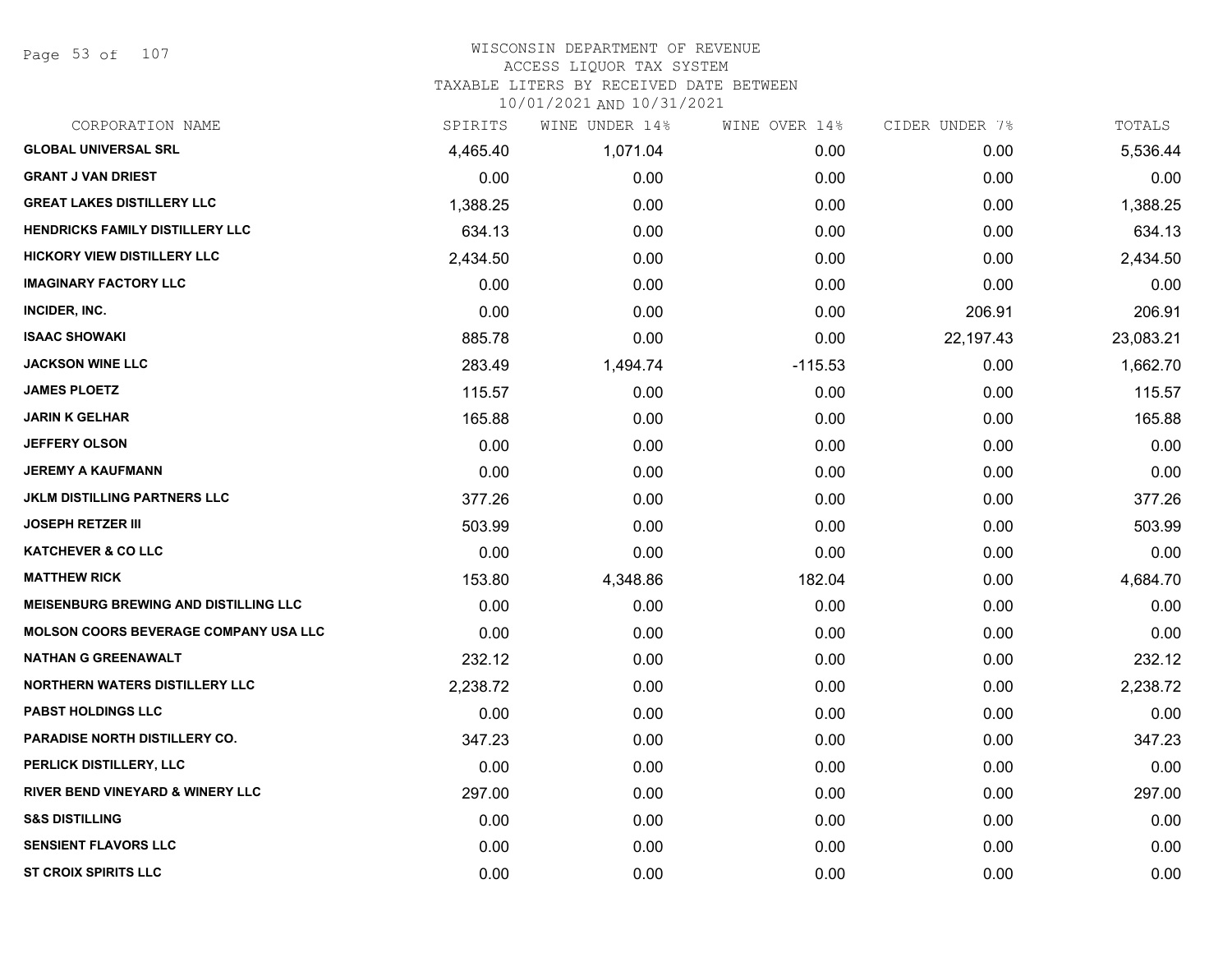Page 54 of 107

### WISCONSIN DEPARTMENT OF REVENUE ACCESS LIQUOR TAX SYSTEM TAXABLE LITERS BY RECEIVED DATE BETWEEN

| CORPORATION NAME                   | SPIRITS   | WINE UNDER 14% | WINE OVER 14% | CIDER UNDER 7% | TOTALS    |
|------------------------------------|-----------|----------------|---------------|----------------|-----------|
| <b>ST MARY'S DISTILLARY LLC</b>    | 0.00      | 0.00           | 0.00          | 0.00           | 0.00      |
| <b>STABLE ROCK WINERY LLC</b>      | 0.00      | 681.37         | 0.00          | 0.00           | 681.37    |
| <b>STATE LINE DISTILLERY, LLC</b>  | 1,811.01  | 0.00           | 0.00          | 0.00           | 1,811.01  |
| <b>SUGAR RIVER DISTILLERY INC</b>  | 0.00      | 0.00           | 0.00          | 0.00           | 0.00      |
| <b>TATTERSALL COMPANIES LLC</b>    | 0.00      | 0.00           | 0.00          | 0.00           | 0.00      |
| THE EAU CLAIRE BREWING PROJECT LLC | 0.00      | 0.00           | 0.00          | 0.00           | 0.00      |
| THE NORTH WOODS DISTILLERY LLC     | 371.23    | 0.00           | 0.00          | 0.00           | 371.23    |
| THE WINE VINEYARD LLC              | 0.00      | 681.37         | 0.00          | 0.00           | 681.37    |
| WHITE WINTER WINERY INC            | 0.00      | 0.00           | 0.00          | 0.00           | 0.00      |
| <b>WOLLERSHEIM WINERY, INC.</b>    | 2,567.64  | 18.02          | 45.01         | 0.00           | 2,630.67  |
| YAHARA BAY DISTILLERS, INC.        | 8,957.27  | 0.00           | 0.00          | 0.00           | 8,957.27  |
| TOTAL LITERS FOR 10/31/2021        | 53,946.61 | 16,651.32      | 157.41        | 24,399.25      | 95,154.59 |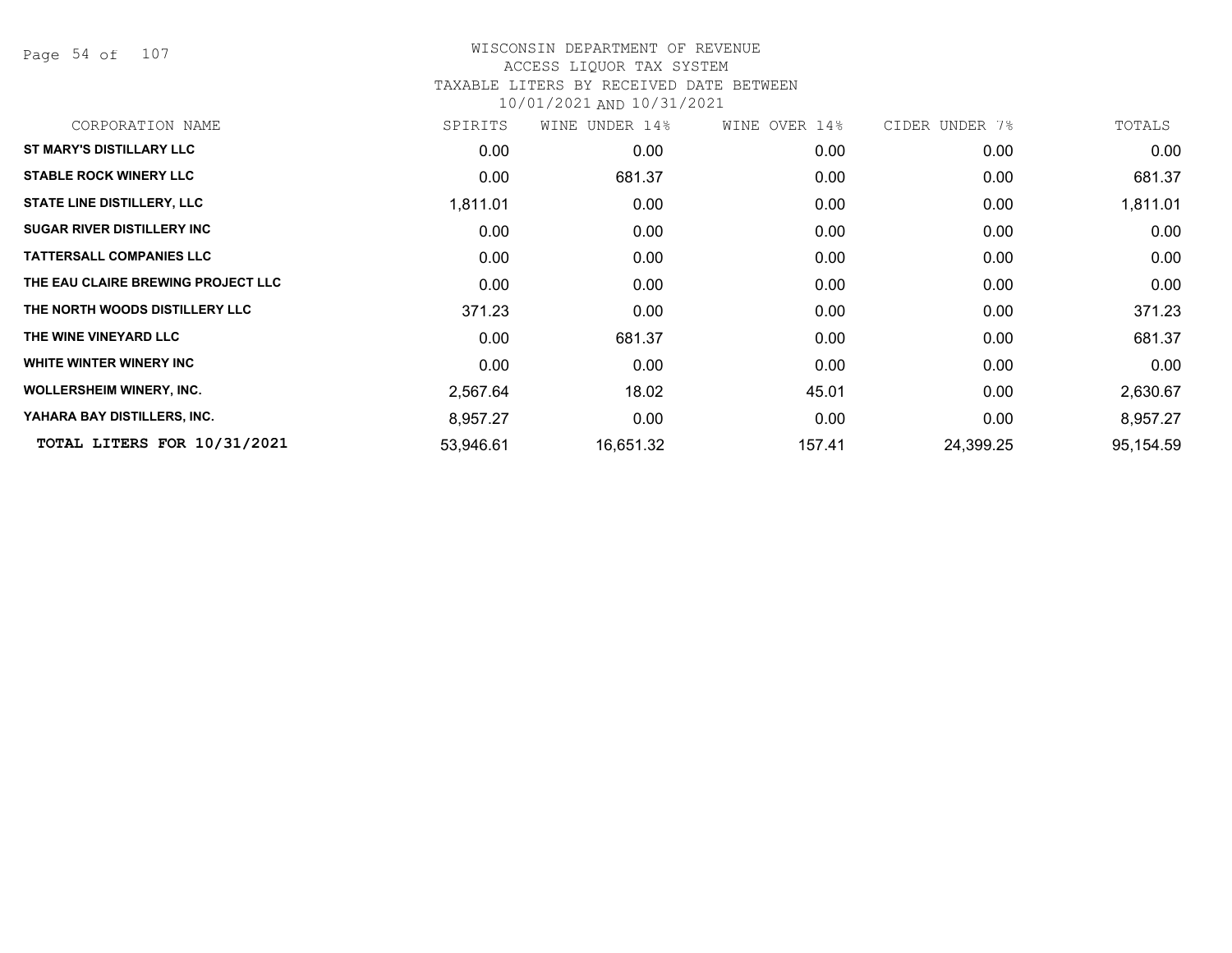Page 55 of 107

# WISCONSIN DEPARTMENT OF REVENUE ACCESS LIQUOR TAX SYSTEM TAXABLE LITERS BY RECEIVED DATE BETWEEN 10/01/2021 AND 10/31/2021

CORPORATION NAME SPIRITS WINE UNDER 14% WINE OVER 14% CIDER UNDER 7% TOTALS

# **IN STATE RECTIFIER (WR)**

| <b>45TH PARALLEL SPIRITS, LLC</b>    | 0.00        | 0.00     | 0.00 | 0.00 | 0.00        |
|--------------------------------------|-------------|----------|------|------|-------------|
| <b>ARTY'S PREMIUM BEVERAGES, INC</b> | 12,989.90   | 0.00     | 0.00 | 0.00 | 12,989.90   |
| <b>CAIMAN HOLDCO LLC</b>             | 6,202.56    | 0.00     | 0.00 | 0.00 | 6,202.56    |
| <b>CENTRAL STANDARD LLC</b>          | 15,623.67   | 0.00     | 0.00 | 0.00 | 15,623.67   |
| <b>CENTRAL STANDARD LLC</b>          | 0.00        | 0.00     | 0.00 | 0.00 | 0.00        |
| <b>DANCING GOAT DISTILLERY, LLC</b>  | 3,542.40    | 0.00     | 0.00 | 0.00 | 3,542.40    |
| <b>DISTILLERY PARTNERS, LLC</b>      | 0.00        | 0.00     | 0.00 | 0.00 | 0.00        |
| <b>DOUNDRINS DISTILLING</b>          | 0.00        | 0.00     | 0.00 | 0.00 | 0.00        |
| <b>FORTRESS NUTRITION, LLC</b>       | 0.00        | 0.00     | 0.00 | 0.00 | 0.00        |
| <b>FREDERICK QUANDT</b>              | 0.00        | 2,536.22 | 0.00 | 0.00 | 2,536.22    |
| <b>GALLOWAY COMPANY</b>              | 0.00        | 0.00     | 0.00 | 0.00 | 0.00        |
| <b>GLOBAL UNIVERSAL SRL</b>          | 0.00        | 0.00     | 0.00 | 0.00 | 0.00        |
| <b>GREAT LAKES DISTILLERY LLC</b>    | 5,337.75    | 0.00     | 0.00 | 0.00 | 5,337.75    |
| HENRY FARMS PRAIRIE SPIRITS LLC      | $-270.00$   | 0.00     | 0.00 | 0.00 | $-270.00$   |
| <b>JOHN BIONDI</b>                   | 0.00        | 0.00     | 0.00 | 0.00 | 0.00        |
| <b>KELLY M YOCOM</b>                 | 0.00        | 0.00     | 0.00 | 0.00 | 0.00        |
| <b>MIDWEST CUSTOM BOTTLING LLC</b>   | $-5,999.08$ | $-1.26$  | 0.00 | 0.00 | $-6,000.34$ |
| <b>NATHAN G GREENAWALT</b>           | 0.00        | 0.00     | 0.00 | 0.00 | 0.00        |
| <b>NATURAL SPIRITS LLC</b>           | 0.00        | 0.00     | 0.00 | 0.00 | 0.00        |
| THE EAU CLAIRE BREWING PROJECT LLC   | 0.00        | 0.00     | 0.00 | 0.00 | 0.00        |
| YAHARA BAY DISTILLERS, INC.          | 0.00        | 0.00     | 0.00 | 0.00 | 0.00        |
| YAHARA BAY DISTILLERS, INC.          | 0.00        | 0.00     | 0.00 | 0.00 | 0.00        |
| TOTAL LITERS FOR 10/31/2021          | 37,427.20   | 2,534.96 | 0.00 | 0.00 | 39,962.16   |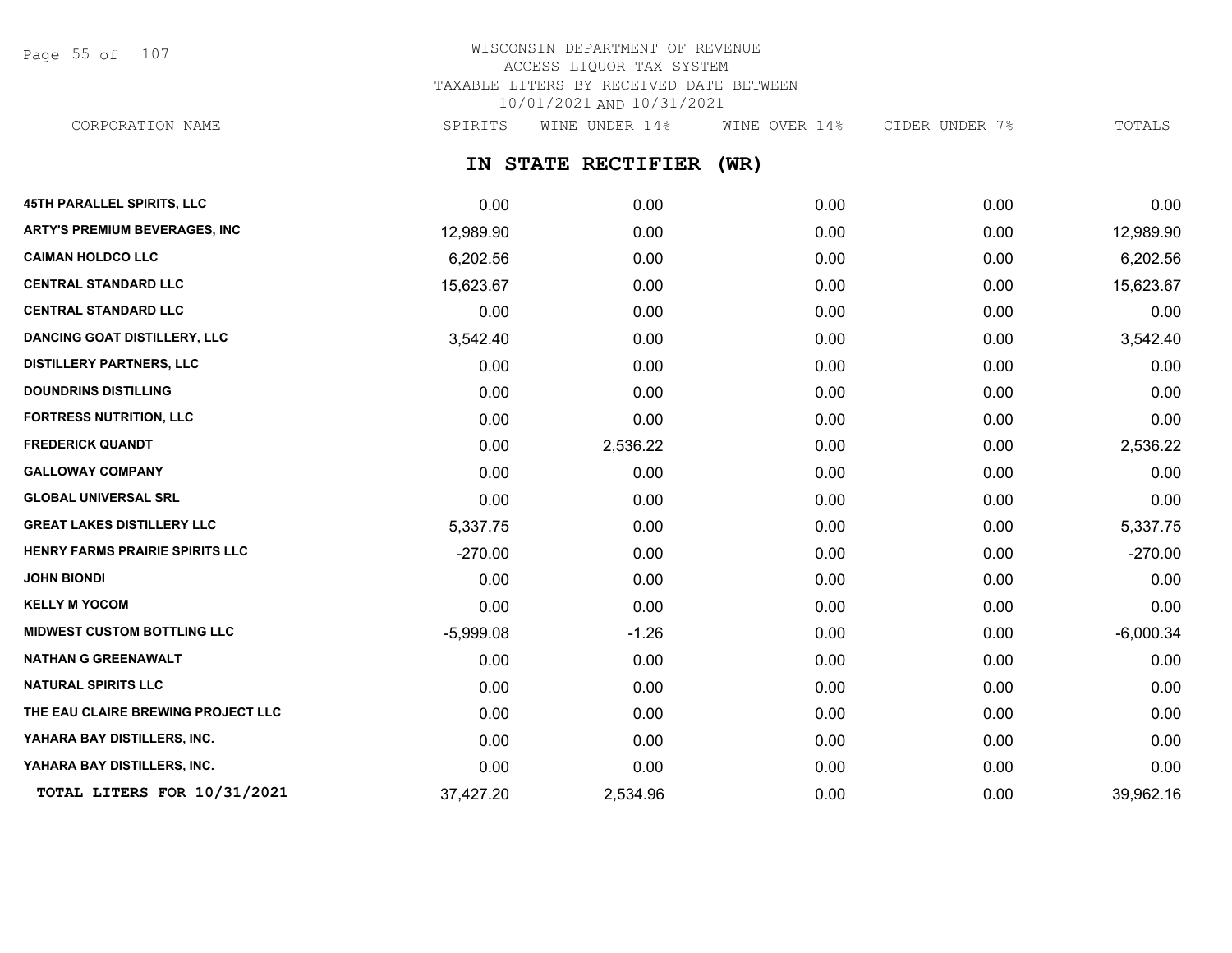Page 56 of 107

# WISCONSIN DEPARTMENT OF REVENUE ACCESS LIQUOR TAX SYSTEM TAXABLE LITERS BY RECEIVED DATE BETWEEN 10/01/2021 AND 10/31/2021

CORPORATION NAME SPIRITS WINE UNDER 14% WINE OVER 14% CIDER UNDER 7% TOTALS

**IN STATE WINERY (WWI)**

| <b>4 CHRISTI'S VINEYARD LLC</b>                   | 0.00 | 0.00      | 0.00   | 0.00     | 0.00      |
|---------------------------------------------------|------|-----------|--------|----------|-----------|
| <b>ALLEN L NAPARALLA</b>                          | 0.00 | 0.00      | 0.00   | 0.00     | 0.00      |
| <b>AMANDA STEFL</b>                               | 0.00 | 1,792.24  | 0.00   | 0.00     | 1,792.24  |
| <b>BADGER STATE BREWING COMPANY LLC</b>           | 0.00 | 0.00      | 0.00   | 136.92   | 136.92    |
| <b>BELLEVINEZ LLC</b>                             | 0.00 | 1,584.00  | 0.00   | 0.00     | 1,584.00  |
| <b>BEVERLY GAGE</b>                               | 0.00 | 189.27    | 0.00   | 0.00     | 189.27    |
| <b>BLIND HORSE WINERY LLC</b>                     | 0.00 | 0.00      | 0.00   | 0.00     | 0.00      |
| <b>BOTHAM BRANDS LLC</b>                          | 0.00 | 0.00      | 0.00   | 0.00     | 0.00      |
| <b>BRADLEY L ALLEN</b>                            | 0.00 | 219.74    | 0.00   | 0.00     | 219.74    |
| <b>BRANCHES WINERY LLC</b>                        | 0.00 | 7,570.80  | 0.00   | 0.00     | 7,570.80  |
| <b>BRIAN C LOKRANTZ</b>                           | 0.00 | 0.00      | 0.00   | 0.00     | 0.00      |
| <b>BRIGADOON FARM &amp; WINERY LLC</b>            | 0.00 | 908.23    | 227.99 | 0.00     | 1,136.22  |
| <b>BRIX CIDER LLC</b>                             | 0.00 | 0.00      | 0.00   | 3,499.89 | 3,499.89  |
| <b>C &amp; N CORPORATION</b>                      | 0.00 | 88,543.00 | 261.72 | 0.00     | 88,804.72 |
| <b>CAPITAL BREWERY COMPANY, INC.</b>              | 0.00 | 0.00      | 0.00   | 0.00     | 0.00      |
| <b>CHATEAU ST CROIX WINERY &amp; VINEYARD LLC</b> | 0.00 | 2,346.00  | 106.14 | 0.00     | 2,452.14  |
| <b>CHERYL JOHNSON</b>                             | 0.00 | 0.00      | 0.00   | 0.00     | 0.00      |
| <b>CHRISTOPHER JOPPE</b>                          | 0.00 | 0.00      | 0.00   | 0.00     | 0.00      |
| <b>CLOVER MEADOW LLC</b>                          | 0.00 | 189.27    | 0.00   | 0.00     | 189.27    |
| <b>COLLEEN M BOS</b>                              | 0.00 | 0.00      | 0.00   | 0.00     | 0.00      |
| <b>CRAIG FLETCHER</b>                             | 0.00 | 1,192.78  | 0.00   | 0.00     | 1,192.78  |
| <b>CREEKSIDE WINERY LLC</b>                       | 0.00 | 0.00      | 0.00   | 0.00     | 0.00      |
| <b>DANIEL J KOEPKE</b>                            | 0.00 | 0.00      | 0.00   | 0.00     | 0.00      |
| <b>DANIEL M OSBORN</b>                            | 0.00 | 0.00      | 0.00   | 0.00     | 0.00      |
| <b>DANZINGER VINEYARDS LLC</b>                    | 0.00 | 0.00      | 0.00   | 0.00     | 0.00      |
| <b>DAVID R RASMUSSEN</b>                          | 0.00 | 707.29    | 0.00   | 0.00     | 707.29    |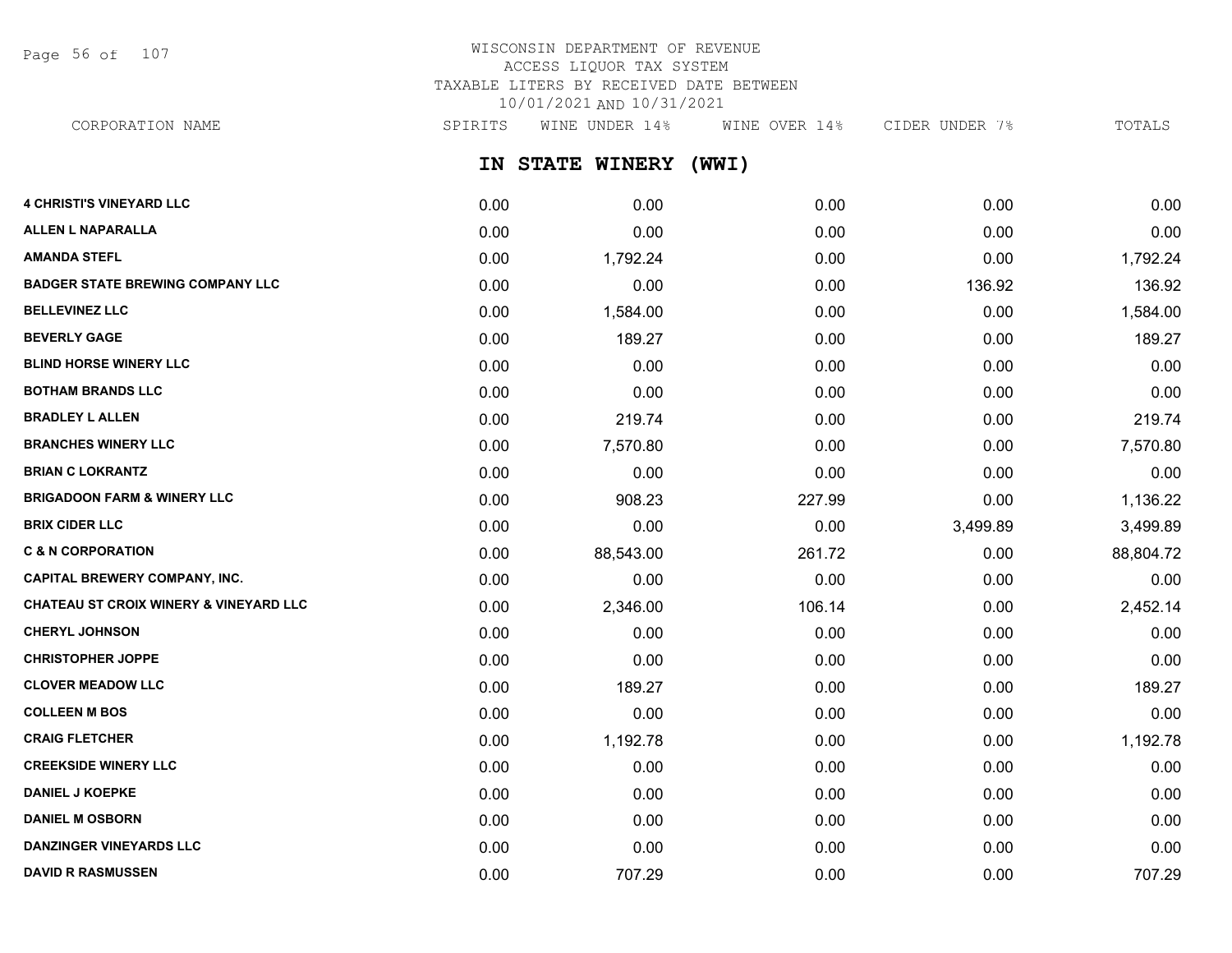#### WISCONSIN DEPARTMENT OF REVENUE ACCESS LIQUOR TAX SYSTEM TAXABLE LITERS BY RECEIVED DATE BETWEEN

| CORPORATION NAME                     | SPIRITS | WINE UNDER 14% | WINE OVER 14% | CIDER UNDER 7% | TOTALS    |
|--------------------------------------|---------|----------------|---------------|----------------|-----------|
| <b>DEAD BIRD BREWING COMPANY</b>     | 0.00    | 0.00           | 0.00          | 0.00           | 0.00      |
| <b>DEAN L BAUMGARTEN</b>             | 0.00    | 736.64         | 0.00          | 0.00           | 736.64    |
| <b>DIANA HOBSON</b>                  | 0.00    | 0.00           | 0.00          | 0.00           | 0.00      |
| DIXONS AUTUMN HARVEST WINERY, LLC    | 0.00    | 924.56         | 0.00          | 0.00           | 924.56    |
| <b>DON GRASSE</b>                    | 0.00    | 0.00           | 0.00          | 0.00           | 0.00      |
| DRUMLIN RIDGE WINERY LLC             | 0.00    | 0.00           | 0.00          | 0.00           | 0.00      |
| <b>EASTERN RIDGES VINEYARD, LLC</b>  | 0.00    | 2,061.00       | 0.00          | 0.00           | 2,061.00  |
| <b>ELISABETH W KLEIN</b>             | 0.00    | 194.00         | 0.00          | 0.00           | 194.00    |
| <b>ETHAN KELLER</b>                  | 0.00    | 0.00           | 0.00          | 175.30         | 175.30    |
| <b>FAWN CREEK WINERY LLC</b>         | 0.00    | 5,558.22       | 0.00          | 0.00           | 5,558.22  |
| <b>FERMENTING CELLARS LLC</b>        | 0.00    | 507.00         | 4.50          | 0.00           | 511.50    |
| FERMENTORIUM BEVERAGE COMPANY LLC    | 0.00    | 0.00           | 0.00          | 0.00           | 0.00      |
| FISHER KING WINERY, LLC              | 0.00    | 0.00           | 0.00          | 0.00           | 0.00      |
| <b>FRESAR INC</b>                    | 0.00    | 96.53          | 0.00          | 0.00           | 96.53     |
| FRUIT OF THE WOODS WINE CELLAR, INC. | 0.00    | 59,963.99      | 0.00          | 0.00           | 59,963.99 |
| <b>GREENVIEW BREWING LLC</b>         | 0.00    | 0.00           | 0.00          | 0.00           | 0.00      |
| <b>HALF KRAKT LLC</b>                | 0.00    | 0.00           | 0.00          | 0.00           | 0.00      |
| <b>HALF MOON HILL LLC</b>            | 0.00    | 70.48          | 0.00          | 51.63          | 122.11    |
| <b>HARBOR RIDGE WINERY INC.</b>      | 0.00    | 0.00           | 0.00          | 0.00           | 0.00      |
| HAYWARD LAKES WINERY, LLC            | 0.00    | 242.34         | 0.00          | 0.00           | 242.34    |
| <b>HERDIE BAISDEN</b>                | 0.00    | 0.00           | 0.00          | 0.00           | 0.00      |
| <b>HEX MEADERY LLC</b>               | 0.00    | 25.48          | 0.00          | 0.00           | 25.48     |
| <b>INDEED BREWING COMPANY LLC</b>    | 0.00    | 0.00           | 0.00          | 0.00           | 0.00      |
| <b>ISLAND ORCHARD CIDER LLC</b>      | 0.00    | 0.00           | 0.00          | 0.00           | 0.00      |
| <b>JAMES F HAUSER JR</b>             | 0.00    | 0.00           | 0.00          | 3,679.03       | 3,679.03  |
| <b>JAMES PLOETZ</b>                  | 0.00    | 656.99         | 10.49         | 0.00           | 667.48    |
| <b>JEFFERY BEMIS</b>                 | 0.00    | 2,441.58       | 0.00          | 0.00           | 2,441.58  |
| <b>JEFFREY L STOEGER</b>             | 0.00    | 5,945.35       | 0.00          | 0.00           | 5,945.35  |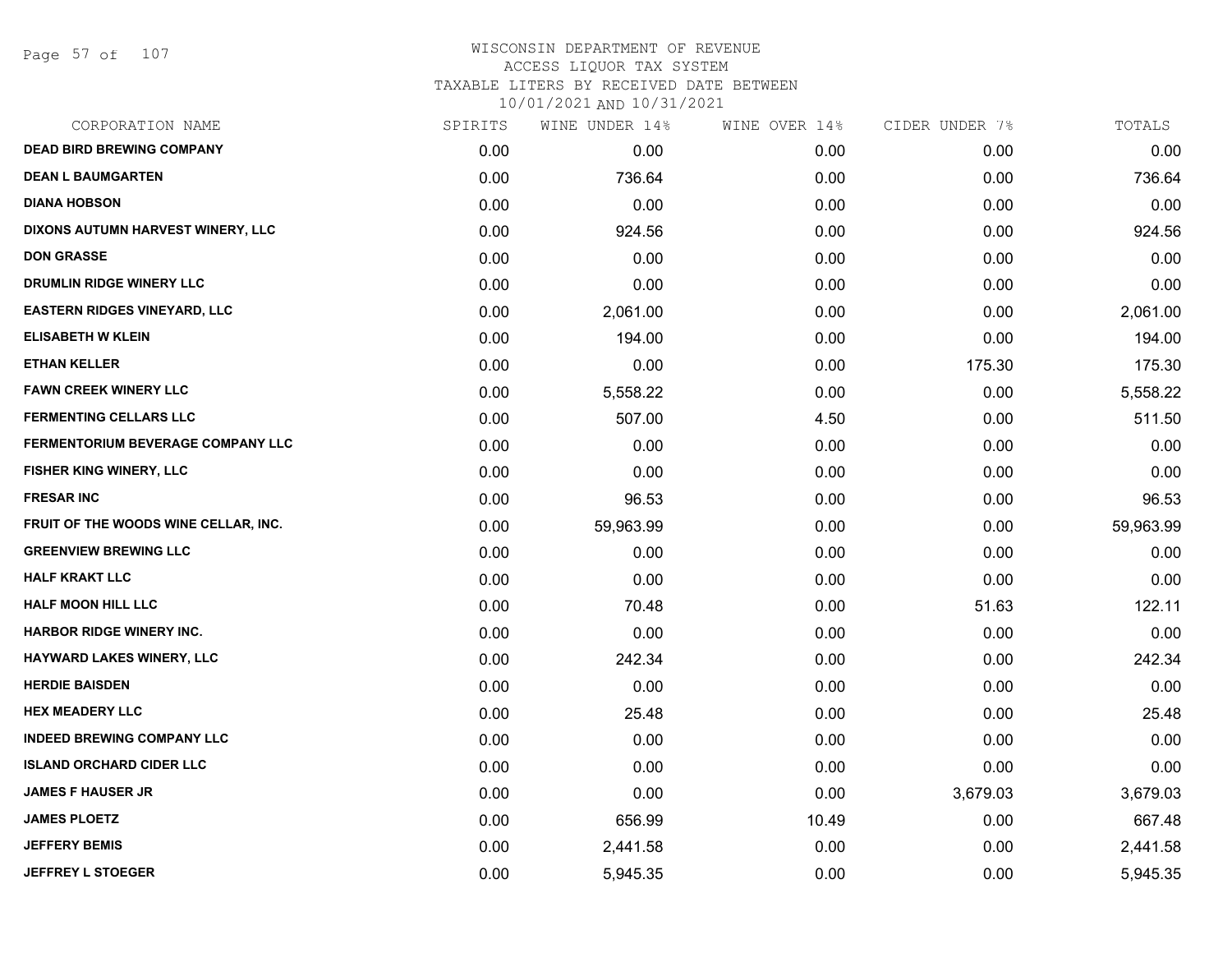Page 58 of 107

### WISCONSIN DEPARTMENT OF REVENUE ACCESS LIQUOR TAX SYSTEM

TAXABLE LITERS BY RECEIVED DATE BETWEEN

| CORPORATION NAME                             | SPIRITS | WINE UNDER 14% | WINE OVER 14% | CIDER UNDER 7% | TOTALS    |
|----------------------------------------------|---------|----------------|---------------|----------------|-----------|
| <b>JESSICA L ECKER</b>                       | 0.00    | 0.00           | 0.00          | 0.00           | 0.00      |
| <b>JOHN BIONDI</b>                           | 0.00    | 0.00           | 0.00          | 0.00           | 0.00      |
| <b>JONATHAN DALE</b>                         | 0.00    | 0.00           | 0.00          | 0.00           | 0.00      |
| <b>JORNY'S END LLC</b>                       | 0.00    | 0.00           | 0.00          | 0.00           | 0.00      |
| <b>JORNY'S END LLC</b>                       | 0.00    | 2,284.30       | 0.00          | 0.00           | 2,284.30  |
| <b>JOSEPH CALLOW</b>                         | 0.00    | 5,841.77       | 0.00          | 726.80         | 6,568.57  |
| <b>JOSEPH STALLER</b>                        | 0.00    | 0.00           | 0.00          | 0.00           | 0.00      |
| <b>JOSEPH WYNIMKO</b>                        | 0.00    | 423.25         | 106.94        | 0.00           | 530.19    |
| <b>KATCHEVER &amp; CO LLC</b>                | 0.00    | 0.00           | 0.00          | 0.00           | 0.00      |
| <b>KEVIN BEHNKE</b>                          | 0.00    | 0.00           | 0.00          | 0.00           | 0.00      |
| <b>KRISTIN HARRINGTON-BOEGNER</b>            | 0.00    | 1,059.91       | 1,892.70      | 0.00           | 2,952.61  |
| <b>KRISTINA M HOGE</b>                       | 0.00    | 246.05         | 0.00          | 0.00           | 246.05    |
| <b>LAKE NOKOMIS CRANBERRIES INC</b>          | 0.00    | 935.75         | 0.00          | 0.00           | 935.75    |
| <b>LANDTA WINES LLC</b>                      | 0.00    | 885.79         | 0.00          | 0.00           | 885.79    |
| LAUTENBACH'S ORCHARD COUNTRY INC             | 0.00    | 15,182.82      | 0.00          | 0.00           | 15,182.82 |
| <b>LEDGESTONE ESTATE LLC</b>                 | 0.00    | 0.00           | 0.00          | 0.00           | 0.00      |
| LIL' OLE WINEMAKER SHOPPE LLC                | 0.00    | 601.12         | 0.00          | 0.00           | 601.12    |
| <b>LOST ISLAND WINE LLC</b>                  | 0.00    | 842.25         | 0.00          | 130.94         | 973.19    |
| <b>LUNCH CREEK VINEYARDS LLC</b>             | 0.00    | 0.00           | 0.00          | 0.00           | 0.00      |
| <b>MARTIN E SELL</b>                         | 0.00    | 891.69         | 62.99         | 0.00           | 954.68    |
| <b>MARY BELLAZZINI</b>                       | 0.00    | 374.26         | 0.00          | 0.00           | 374.26    |
| <b>MATENAER CORPORATION</b>                  | 0.00    | 0.00           | 0.00          | 0.00           | 0.00      |
| <b>MATTHEW RICK</b>                          | 0.00    | 0.00           | 0.00          | 0.00           | 0.00      |
| MCFLESHMAN'S BREWING CO., LLC.               | 0.00    | 0.00           | 0.00          | 0.00           | 0.00      |
| <b>MERSHONIAN CIDERY LLC</b>                 | 0.00    | 609.45         | 0.00          | 2,081.97       | 2,691.42  |
| <b>MOBCRAFT BEER INC.</b>                    | 0.00    | 0.00           | 0.00          | 0.00           | 0.00      |
| <b>MOLSON COORS BEVERAGE COMPANY USA LLC</b> | 0.00    | 0.00           | 0.00          | 0.00           | 0.00      |
| <b>MOLSON COORS USA LLC</b>                  | 0.00    | 0.00           | 0.00          | 0.00           | 0.00      |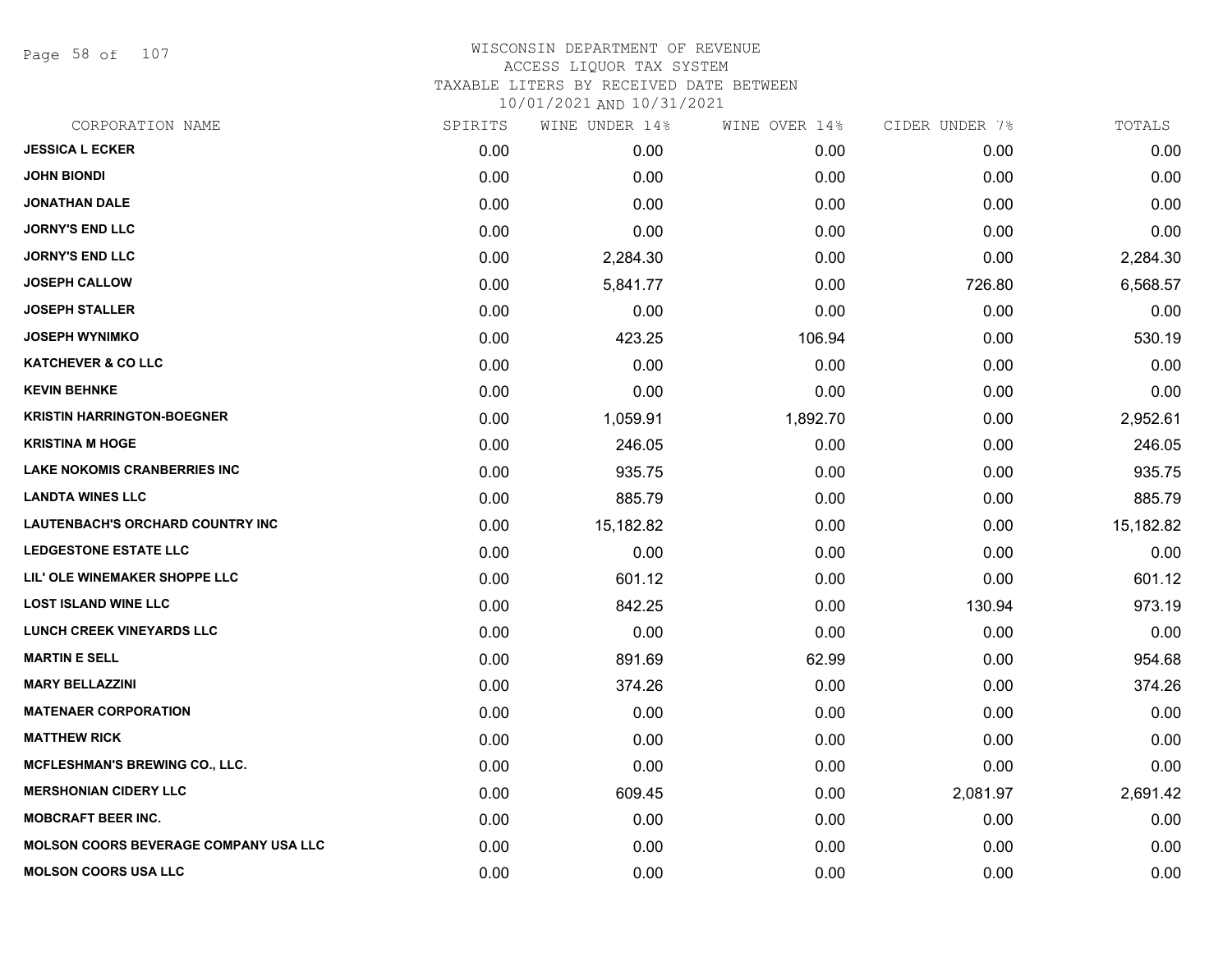Page 59 of 107

#### WISCONSIN DEPARTMENT OF REVENUE ACCESS LIQUOR TAX SYSTEM TAXABLE LITERS BY RECEIVED DATE BETWEEN

| CORPORATION NAME                               | SPIRITS | WINE UNDER 14% | WINE OVER 14% | CIDER UNDER 7% | TOTALS    |
|------------------------------------------------|---------|----------------|---------------|----------------|-----------|
| <b>MOONDANCER LLC</b>                          | 0.00    | 504.03         | 0.00          | 0.00           | 504.03    |
| <b>MUNSON BRIDGE WINERY INC</b>                | 0.00    | 0.00           | 0.00          | 0.00           | 0.00      |
| <b>MUSETTA WINERY, LLC</b>                     | 0.00    | 3,632.34       | $-9.75$       | 0.00           | 3,622.59  |
| <b>NOBLE ROOTS BREWING COMPANY, LLC</b>        | 0.00    | 0.00           | 0.00          | 117.35         | 117.35    |
| <b>NORTHLEAF WINERY, LLC</b>                   | 0.00    | 1,201.49       | 36.00         | 0.00           | 1,237.49  |
| <b>ODILON FORD WINERY INC</b>                  | 0.00    | 0.00           | 0.00          | 0.00           | 0.00      |
| PARALLEL 44 VINEYARD & WINERY, INC.            | 0.00    | 4,505.86       | 0.00          | 0.00           | 4,505.86  |
| <b>PARALLEL 44 VINEYARD &amp; WINERY, INC.</b> | 0.00    | 12,327.00      | 0.00          | 0.00           | 12,327.00 |
| <b>PATRICK ARNDT</b>                           | 0.00    | 1,646.65       | 0.00          | 0.00           | 1,646.65  |
| <b>PAUL D ASPER</b>                            | 0.00    | 0.00           | 0.00          | 0.00           | 0.00      |
| <b>PAUL HAMMEN</b>                             | 0.00    | 0.00           | 0.00          | 0.00           | 0.00      |
| <b>PAUL J FRANZEN</b>                          | 0.00    | 0.00           | 285.00        | 0.00           | 285.00    |
| PETER H GENTRY                                 | 0.00    | 0.00           | 0.00          | 0.00           | 0.00      |
| <b>PHILIP J BRATSCH</b>                        | 0.00    | 1,105.00       | 0.00          | 1,108.18       | 2,213.18  |
| <b>PIEPERTK LLC</b>                            | 0.00    | 2,500.48       | 2.99          | 0.00           | 2,503.47  |
| <b>PRAIRIE HAWK WINERY INC</b>                 | 0.00    | 0.00           | 0.00          | 0.00           | 0.00      |
| <b>RED OAK VINEYARD INC</b>                    | 0.00    | 2,045.25       | 0.00          | 0.00           | 2,045.25  |
| <b>RIO LOBO LLC</b>                            | 0.00    | 0.00           | 0.00          | 0.00           | 0.00      |
| <b>RIVER BEND VINEYARD &amp; WINERY LLC</b>    | 0.00    | 6,080.11       | 0.00          | 0.00           | 6,080.11  |
| <b>ROBERT J FOWLER</b>                         | 0.00    | $-9.00$        | 213.75        | 0.00           | 204.75    |
| <b>ROCK N WOOL WINERY LLC</b>                  | 0.00    | 0.00           | 0.00          | 0.00           | 0.00      |
| <b>RUSHFORD MEADERY AND WINERY LLC</b>         | 0.00    | 894.53         | 0.00          | 0.00           | 894.53    |
| <b>RYAN PRELLWITZ</b>                          | 0.00    | 0.00           | 0.00          | 0.00           | 0.00      |
| <b>SEVEN HAWKS VINEYARDS LLC</b>               | 0.00    | 0.00           | 0.00          | 0.00           | 0.00      |
| SEVEN HAWKS VINEYARDS LLC                      | 0.00    | 0.00           | 0.00          | 0.00           | 0.00      |
| <b>SHARON L PINGEL</b>                         | 0.00    | 0.00           | 0.00          | 0.00           | 0.00      |
| <b>SHERRY HARDIE</b>                           | 0.00    | 682.62         | 3.75          | 0.00           | 686.37    |
| SIMON CREEK VINEYARD LLC                       | 0.00    | 4,589.95       | 510.01        | 0.00           | 5,099.96  |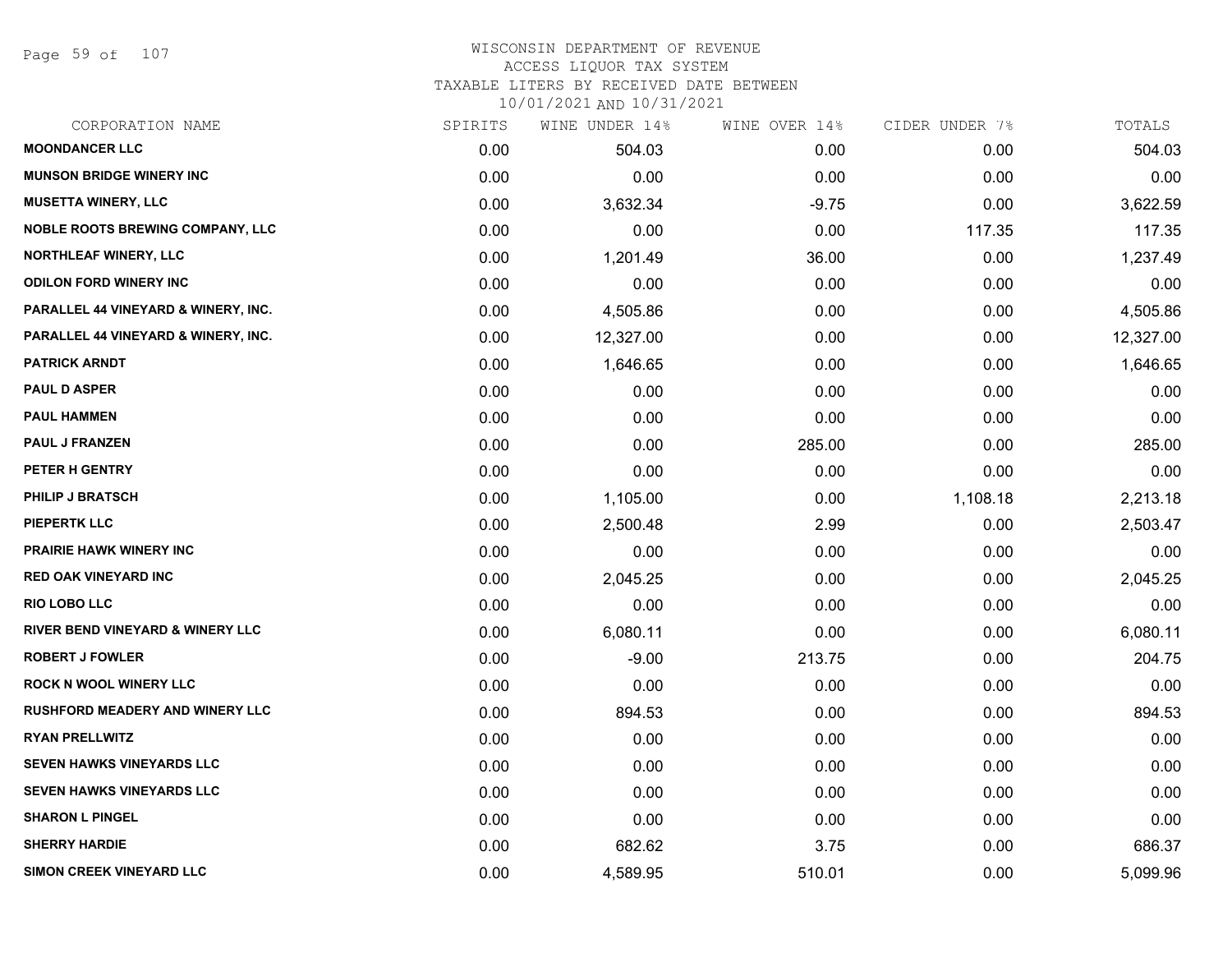# WISCONSIN DEPARTMENT OF REVENUE ACCESS LIQUOR TAX SYSTEM TAXABLE LITERS BY RECEIVED DATE BETWEEN

| CORPORATION NAME                           | SPIRITS | WINE UNDER 14% | WINE OVER 14% | CIDER UNDER 7% | TOTALS    |
|--------------------------------------------|---------|----------------|---------------|----------------|-----------|
| SINNIPEE VALLEY VINEYARD LLC               | 0.00    | 0.00           | 0.00          | 0.00           | 0.00      |
| <b>SPB LLC</b>                             | 0.00    | 0.00           | 0.00          | 81,964.03      | 81,964.03 |
| SPIRITS OF NORWAY VINEYARD LLC             | 0.00    | 851.98         | 0.00          | 0.00           | 851.98    |
| <b>SPRECHER BREWING COMPANY, LLC</b>       | 0.00    | 0.00           | 0.00          | 0.00           | 0.00      |
| <b>SPURGEON VINEYARDS &amp; WINERY LLC</b> | 0.00    | 4,504.50       | 26.88         | 0.00           | 4,531.38  |
| <b>STEPHEN M KENNEDY</b>                   | 0.00    | 299.80         | 0.00          | 0.00           | 299.80    |
| <b>STEVEN DEBAKER</b>                      | 0.00    | 0.00           | 0.00          | 0.00           | 0.00      |
| STEVEN M & JUDITH A JACOBSON LLC           | 0.00    | 0.00           | 0.00          | 0.00           | 0.00      |
| <b>STILLMANK BREWING COMPANY</b>           | 0.00    | 0.00           | 0.00          | 0.00           | 0.00      |
| <b>STONES THROW WINERY INC</b>             | 0.00    | 1,457.38       | 5,670.53      | 0.00           | 7,127.91  |
| <b>STRING THEORY CIDER INC</b>             | 0.00    | 0.00           | 0.00          | 0.00           | 0.00      |
| <b>SUNSET HOLLOW RANCH</b>                 | 0.00    | 0.00           | 0.00          | 0.00           | 0.00      |
| <b>SUNSET POINT WINERY LLC</b>             | 0.00    | 726.99         | 62.84         | 0.00           | 789.83    |
| <b>TENBA RIDGE WINERY LLC</b>              | 0.00    | 0.00           | 0.00          | 0.00           | 0.00      |
| THE RUM TREE, INC.                         | 0.00    | 0.00           | 0.00          | 0.00           | 0.00      |
| THE WINE VINEYARD LLC                      | 0.00    | 0.00           | 0.00          | 0.00           | 0.00      |
| THE WOODLAND TRAIL BEVERAGE COMPANY, INC.  | 0.00    | 1,808.59       | 0.00          | 0.00           | 1,808.59  |
| <b>TIMOTHY D GUILD</b>                     | 0.00    | 742.43         | 0.00          | 0.00           | 742.43    |
| <b>TIMOTHY P MCDONALD</b>                  | 0.00    | 112.12         | 0.00          | 0.00           | 112.12    |
| <b>TODD KUEHL</b>                          | 0.00    | 0.00           | 0.00          | 0.00           | 0.00      |
| <b>TOMMYS TOO HIGH WINES LLC</b>           | 0.00    | 1,866.21       | 0.00          | 0.00           | 1,866.21  |
| <b>TRACY A SOMERVILLE</b>                  | 0.00    | 0.00           | 0.00          | 0.00           | 0.00      |
| <b>TROY LANDWEHR</b>                       | 0.00    | 0.00           | 0.00          | 0.00           | 0.00      |
| <b>TWO BROTHERS WINES LLC</b>              | 0.00    | 0.00           | 0.00          | 0.00           | 0.00      |
| <b>UPSTREAM CIDER LLC</b>                  | 0.00    | 0.00           | 0.00          | 0.00           | 0.00      |
| VAN WYCHEN WINES INC.                      | 0.00    | 0.00           | 0.00          | 0.00           | 0.00      |
| <b>VERNON VINEYARDS LTD</b>                | 0.00    | 930.83         | 0.00          | 0.00           | 930.83    |
| <b>VINES TO CELLAR, INC.</b>               | 0.00    | 849.82         | 0.00          | 0.00           | 849.82    |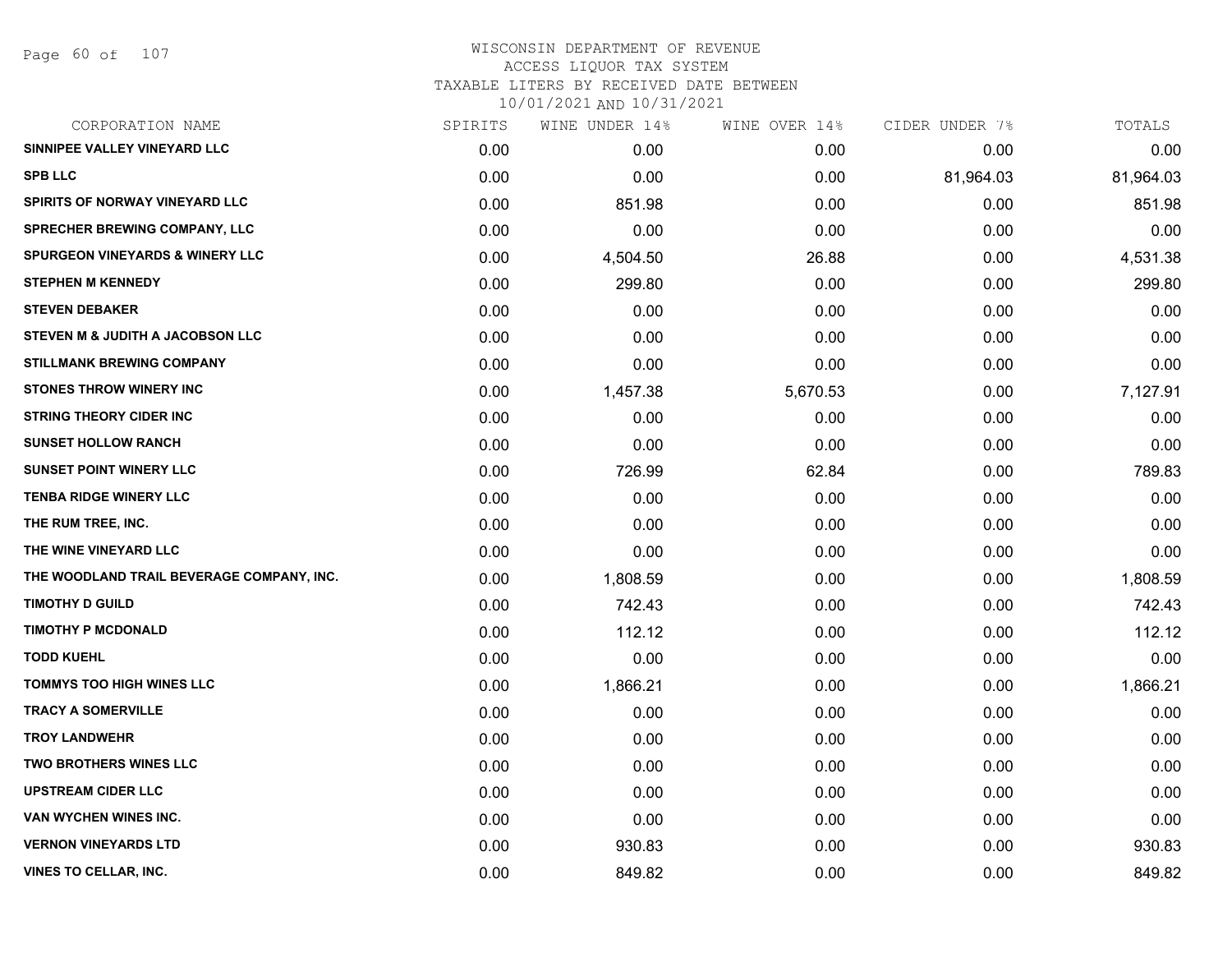Page 61 of 107

# WISCONSIN DEPARTMENT OF REVENUE

## ACCESS LIQUOR TAX SYSTEM

TAXABLE LITERS BY RECEIVED DATE BETWEEN

| CORPORATION NAME                                   | SPIRITS | WINE UNDER 14% | WINE OVER 14% | CIDER UNDER 7% | TOTALS     |
|----------------------------------------------------|---------|----------------|---------------|----------------|------------|
| <b>VON KLAUS WINERY LLC</b>                        | 0.00    | 997.42         | 0.00          | 0.00           | 997.42     |
| VON STIEHL WINERY LTD.                             | 0.00    | 0.00           | 0.00          | 0.00           | 0.00       |
| VON STIEHL WINERY LTD.                             | 0.00    | 24,848.69      | 0.00          | 837.42         | 25,686.11  |
| VON STIEHL WINERY LTD.                             | 0.00    | 0.00           | 0.00          | 0.00           | 0.00       |
| <b>WALKER K FANNING</b>                            | 0.00    | 0.00           | 0.00          | 1,000.29       | 1,000.29   |
| <b>WEST PRAIRIE WINERY LLC</b>                     | 0.00    | 16,827.01      | 0.00          | 0.00           | 16,827.01  |
| <b>WHISPERING BLUFFS VINEYARD &amp; WINERY LTD</b> | 0.00    | 72.00          | 0.00          | 0.00           | 72.00      |
| <b>WHITE BEAR SPIRITS LLC</b>                      | 0.00    | 156.86         | 0.01          | 0.00           | 156.87     |
| <b>WHITE WINTER WINERY INC</b>                     | 0.00    | $-990.00$      | 0.00          | 811.67         | $-178.33$  |
| <b>WILD EPITOME LLC</b>                            | 0.00    | 186.05         | 32.37         | 0.00           | 218.42     |
| <b>WILD HARE LLC</b>                               | 0.00    | 270.05         | 0.00          | 0.00           | 270.05     |
| <b>WILD HILLS WINERY LLC</b>                       | 0.00    | 0.00           | 0.00          | 0.00           | 0.00       |
| <b>WILLIAM F BLUHM</b>                             | 0.00    | 7,547.84       | 22.48         | 0.00           | 7,570.32   |
| <b>WILLIAM L SCHNEIDER</b>                         | 0.00    | 0.00           | 0.00          | 0.00           | 0.00       |
| <b>WINESITTER BREWHOUSE LLC</b>                    | 0.00    | 0.00           | 0.00          | 0.00           | 0.00       |
| <b>WOLLERSHEIM WINERY, INC.</b>                    | 0.00    | 8,369.90       | 944.80        | 0.00           | 9,314.70   |
| <b>WOLLERSHEIM WINERY, INC.</b>                    | 0.00    | 68,232.47      | 855.75        | 0.00           | 69,088.22  |
| TOTAL LITERS FOR 10/31/2021                        | 0.00    | 397,220.44     | 11,330.88     | 96,321.42      | 504,872.74 |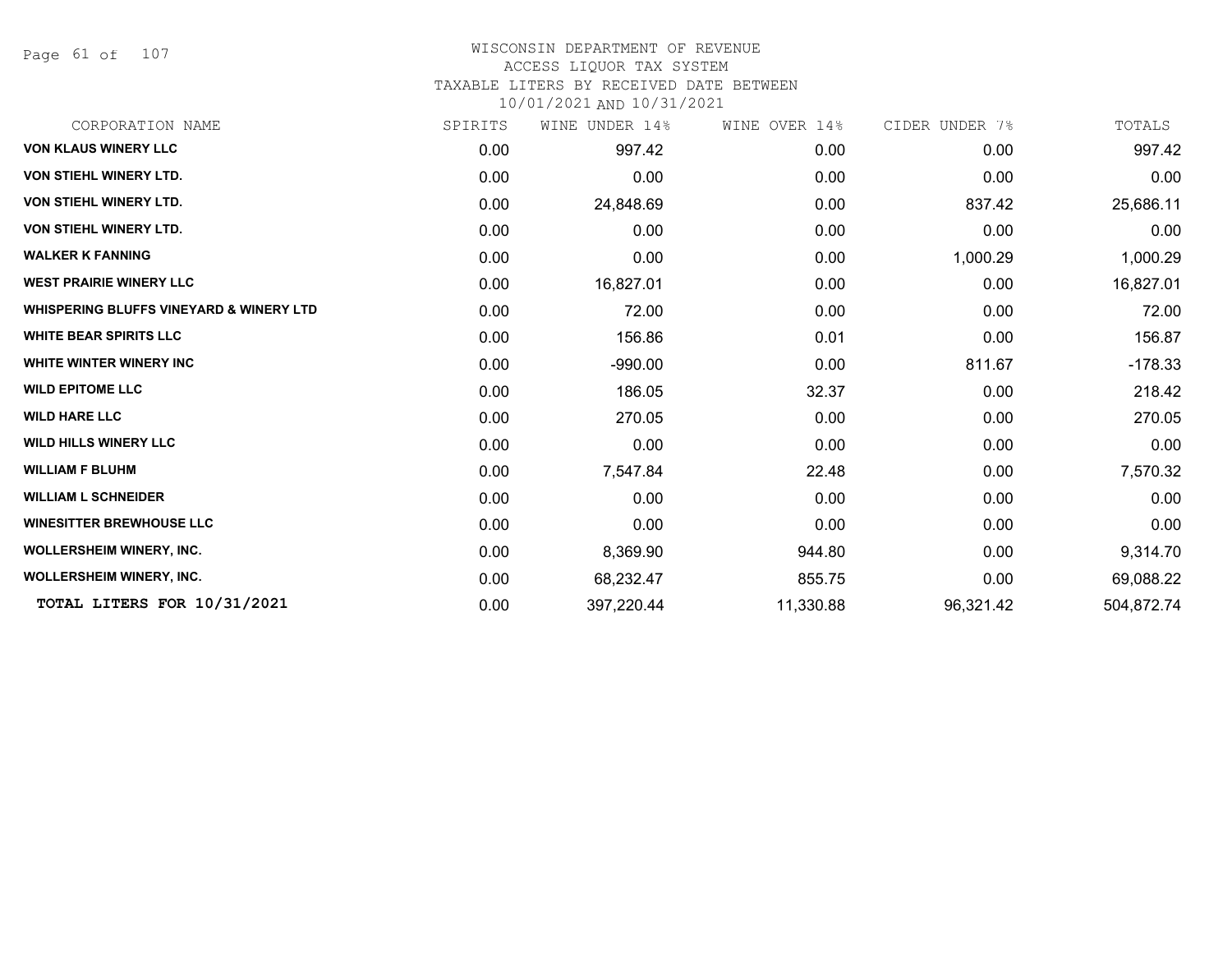Page 62 of 107

# WISCONSIN DEPARTMENT OF REVENUE ACCESS LIQUOR TAX SYSTEM TAXABLE LITERS BY RECEIVED DATE BETWEEN 10/01/2021 AND 10/31/2021

CORPORATION NAME SPIRITS WINE UNDER 14% WINE OVER 14% CIDER UNDER 7% TOTALS

**WINE DIRECT SHIPPER (WDS)**

| 1-800 WINESHOP.COM INC                    | 0.00 | 3,272.63 | 416.13 | 0.00 | 3,688.76 |
|-------------------------------------------|------|----------|--------|------|----------|
| <b>26 BRIX LLC</b>                        | 0.00 | 0.00     | 432.75 | 0.00 | 432.75   |
| 2HAWK, LLC                                | 0.00 | 0.00     | 0.00   | 0.00 | 0.00     |
| <b>3 BADGE BEVERAGE CORPORATION</b>       | 0.00 | 0.00     | 0.00   | 0.00 | 0.00     |
| <b>4 CHRISTI'S VINEYARD LLC</b>           | 0.00 | 0.00     | 0.00   | 0.00 | 0.00     |
| A DONKEY AND GOAT LLC                     | 0.00 | 0.00     | 0.00   | 0.00 | 0.00     |
| A TO Z WINEWORKS LLC                      | 0.00 | 52.50    | 24.00  | 0.00 | 76.50    |
| <b>ABACELA VINEYARDS &amp; WINERY INC</b> | 0.00 | 12.00    | 6.75   | 0.00 | 18.75    |
| ABREU VINEYARDS INC                       | 0.00 | 0.00     | 0.00   | 0.00 | 0.00     |
| <b>AC VIN CO LLC</b>                      | 0.00 | 12.00    | 90.75  | 0.00 | 102.75   |
| <b>ACA CELLARS LLC</b>                    | 0.00 | 0.00     | 0.00   | 0.00 | 0.00     |
| <b>ACKERMAN FAMILY VINEYARDS LLC</b>      | 0.00 | 0.00     | 13.50  | 0.00 | 13.50    |
| <b>ACKLEY BRANDS LTD</b>                  | 0.00 | 2.25     | 0.00   | 0.00 | 2.25     |
| <b>ACORN ALEGRIA WINERY</b>               | 0.00 | 12.75    | 9.75   | 0.00 | 22.50    |
| <b>ADAMS WINERY LLC</b>                   | 0.00 | 31.50    | 51.00  | 0.00 | 82.50    |
| <b>ADELAIDA CELLARS INC</b>               | 0.00 | 5.25     | 5.25   | 0.00 | 10.50    |
| <b>ADELSHEIM VINEYARD LLC</b>             | 0.00 | 142.13   | 0.00   | 0.00 | 142.13   |
| ADLER DEUTSCH VINEYARD LLC                | 0.00 | 0.00     | 0.00   | 0.00 | 0.00     |
| <b>AEPPELTREOW INC</b>                    | 0.00 | 0.00     | 0.00   | 0.00 | 0.00     |
| <b>AHA PARTNERS LLC</b>                   | 0.00 | 0.00     | 0.00   | 0.00 | 0.00     |
| <b>AIRPORT RANCH ESTATES LLC</b>          | 0.00 | 14.25    | 53.25  | 0.00 | 67.50    |
| <b>AKA WINES LLC</b>                      | 0.00 | 193.50   | 0.00   | 0.00 | 193.50   |
| ALEJANDRO BULGHERONI ESTATE LLC           | 0.00 | 0.00     | 0.00   | 0.00 | 0.00     |
| ALEXANDRIA NICOLE CELLARS LLC             | 0.00 | 1.50     | 24.75  | 0.00 | 26.25    |
| <b>ALLEN WINE CO LLC</b>                  | 0.00 | 0.00     | 0.00   | 0.00 | 0.00     |
| <b>ALOFT WINES LLC</b>                    | 0.00 | 0.00     | 0.00   | 0.00 | 0.00     |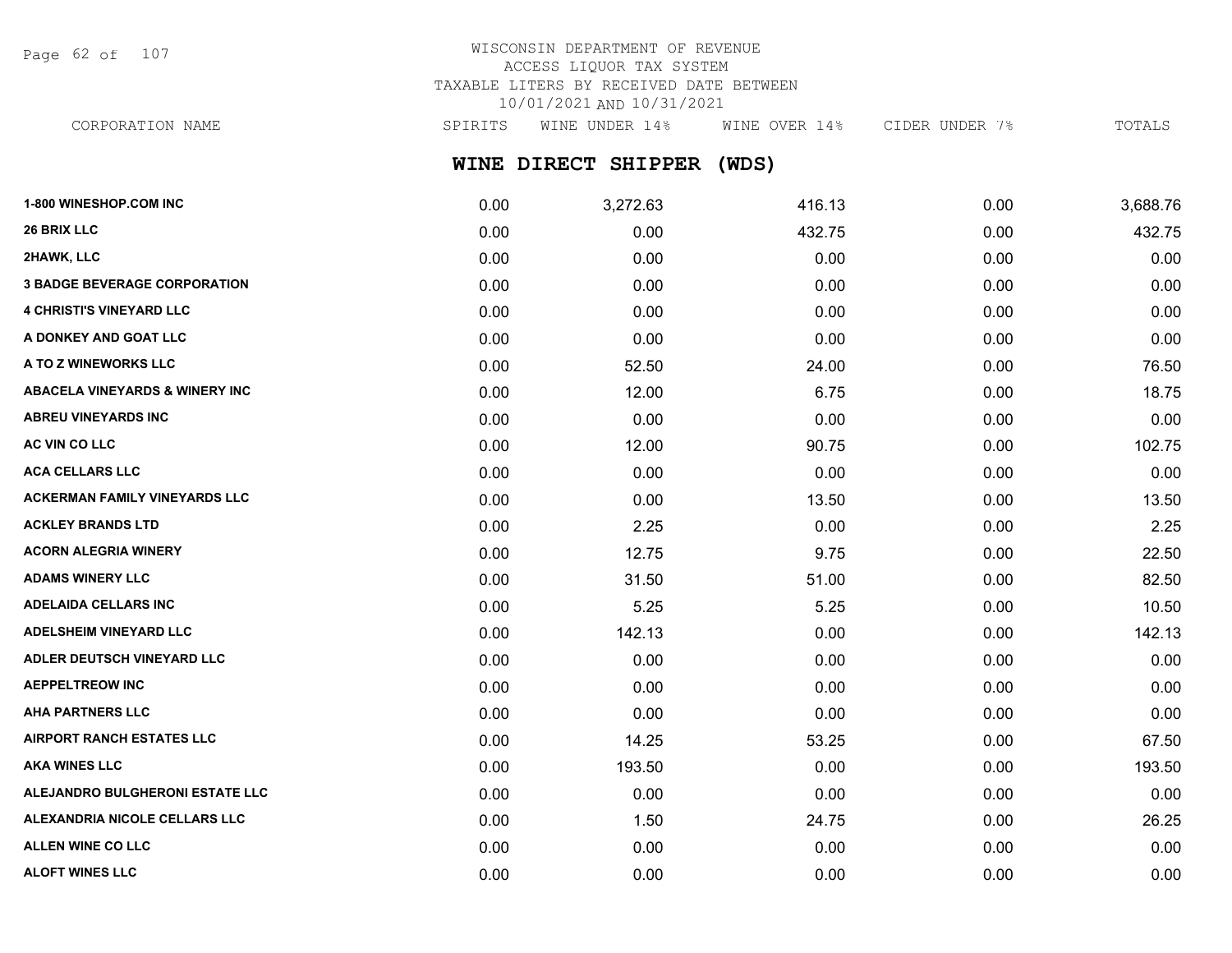Page 63 of 107

#### WISCONSIN DEPARTMENT OF REVENUE ACCESS LIQUOR TAX SYSTEM TAXABLE LITERS BY RECEIVED DATE BETWEEN

| CORPORATION NAME                           | SPIRITS | WINE UNDER 14% | WINE OVER 14% | CIDER UNDER 7% | TOTALS   |
|--------------------------------------------|---------|----------------|---------------|----------------|----------|
| <b>ALPHA &amp; OMEGA WINERY LLC</b>        | 0.00    | 0.00           | 225.00        | 0.00           | 225.00   |
| <b>ALTAMURA WINERY INC</b>                 | 0.00    | 0.00           | 13.50         | 0.00           | 13.50    |
| <b>ALTBIER OPERATIONS LLC</b>              | 0.00    | 2,178.75       | 291.00        | 0.00           | 2,469.75 |
| <b>ALVAREZ VINEYARDS LLC</b>               | 0.00    | 0.00           | 0.00          | 0.00           | 0.00     |
| <b>AMANDA STEFL</b>                        | 0.00    | 0.00           | 0.00          | 0.00           | 0.00     |
| <b>AMAVI CELLARS LLC</b>                   | 0.00    | 0.00           | 4.50          | 0.00           | 4.50     |
| <b>AMERICAN VINTNERS LLC</b>               | 0.00    | 0.00           | 0.00          | 0.00           | 0.00     |
| <b>AMERICAN WINE TRADE INC</b>             | 0.00    | 36.00          | 0.00          | 0.00           | 36.00    |
| <b>AMICI CELLARS INC</b>                   | 0.00    | 0.00           | 2.25          | 0.00           | 2.25     |
| <b>AMIZETTA VINEYARDS WINERY LLC</b>       | 0.00    | 1.50           | 36.00         | 0.00           | 37.50    |
| <b>AMPELOS CELLARS INC</b>                 | 0.00    | 12.00          | 0.00          | 0.00           | 12.00    |
| <b>AMUSE BOUCHE LLC</b>                    | 0.00    | 0.00           | 0.00          | 0.00           | 0.00     |
| <b>ANCIEN WINES INC</b>                    | 0.00    | 0.00           | 0.00          | 0.00           | 0.00     |
| <b>ANCIENT PEAK INC</b>                    | 0.00    | 2.25           | 18.00         | 0.00           | 20.25    |
| ANDERSONS CONN VALLEY WINERY INC           | 0.00    | 0.00           | 0.00          | 0.00           | 0.00     |
| <b>ANDIS WINES LLC</b>                     | 0.00    | 2.25           | 24.75         | 9.00           | 36.00    |
| <b>ANDREW MURRAY, LLC</b>                  | 0.00    | 0.00           | 23.25         | 0.00           | 23.25    |
| <b>ANDREW TOW</b>                          | 0.00    | 0.00           | 0.00          | 0.00           | 0.00     |
| <b>ANIMOLP</b>                             | 0.00    | 0.00           | 0.00          | 0.00           | 0.00     |
| <b>ANNADEL ESTATE WINERY &amp; FLOWERS</b> | 0.00    | 8.25           | 3.00          | 0.00           | 11.25    |
| <b>ANNADEL VINEYARD PARTNERS(DE) LLC</b>   | 0.00    | 5.25           | 11.25         | 0.00           | 16.50    |
| <b>ANOMALY VINEYARDS LLC</b>               | 0.00    | 0.00           | 0.00          | 0.00           | 0.00     |
| <b>ANTHILL FARMS LLC</b>                   | 0.00    | 83.25          | 0.00          | 0.00           | 83.25    |
| <b>ANTHONY M TRUCHARD</b>                  | 0.00    | 0.00           | 31.50         | 0.00           | 31.50    |
| <b>ANTHONY ROAD WINE CO INC</b>            | 0.00    | 31.50          | 0.00          | 0.00           | 31.50    |
| <b>APERTURE CELLARS, LLC</b>               | 0.00    | 4.50           | 3.75          | 0.00           | 8.25     |
| <b>APPELLATION TRADING COMPANY LLC</b>     | 0.00    | 259.50         | 526.50        | 0.00           | 786.00   |
| <b>AQUA PUMPKIN INC</b>                    | 0.00    | 0.00           | 0.00          | 0.00           | 0.00     |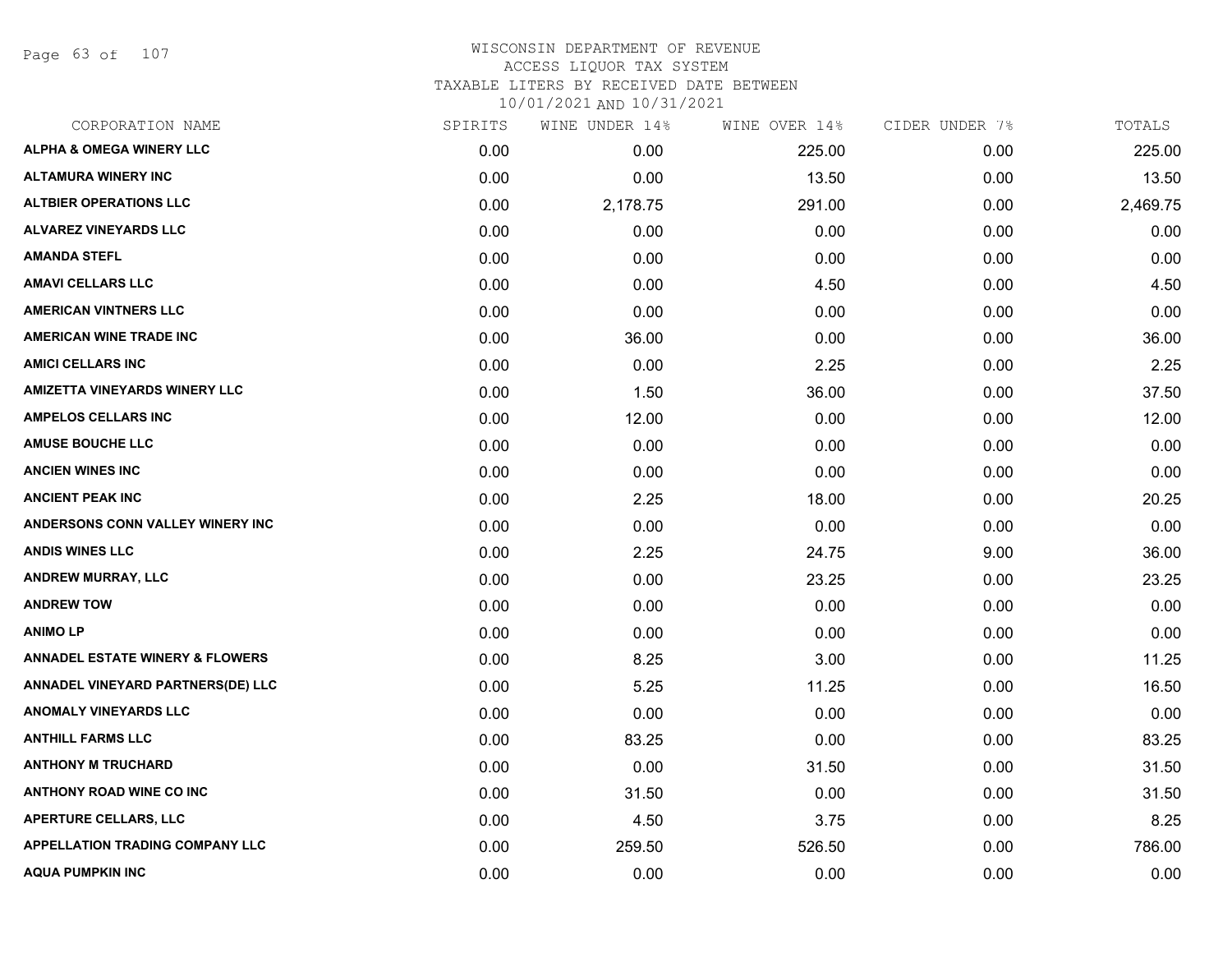Page 64 of 107

| CORPORATION NAME                        | SPIRITS | WINE UNDER 14% | WINE OVER 14% | CIDER UNDER 7% | TOTALS |
|-----------------------------------------|---------|----------------|---------------|----------------|--------|
| <b>ARC WINERY LLC</b>                   | 0.00    | 0.00           | 0.00          | 0.00           | 0.00   |
| <b>ARCHANGEL INVESTMENTS LLC</b>        | 0.00    | 3.00           | 6.75          | 0.00           | 9.75   |
| <b>ARETE WINES LLC</b>                  | 0.00    | 0.00           | 0.00          | 0.00           | 0.00   |
| <b>ARIETTA INC</b>                      | 0.00    | 0.00           | 0.00          | 0.00           | 0.00   |
| <b>ARISTA WINES LLC</b>                 | 0.00    | 0.00           | 0.00          | 0.00           | 0.00   |
| <b>ARKENSTONE VINEYARDS LLC</b>         | 0.00    | 0.00           | 22.50         | 0.00           | 22.50  |
| <b>ARMIDA WINERY INC</b>                | 0.00    | 69.75          | 53.25         | 0.00           | 123.00 |
| <b>ARMSTRONG FAMILY WINERY LLC</b>      | 0.00    | 4.50           | 13.50         | 0.00           | 18.00  |
| <b>ARMSTRONG VINEYARDS INC</b>          | 0.00    | 0.00           | 4.50          | 0.00           | 4.50   |
| <b>ARNOT-ROBERTS LLC</b>                | 0.00    | 17.25          | 0.00          | 0.00           | 17.25  |
| <b>ARRINGTON VINEYARDS LLC</b>          | 0.00    | 65.28          | 162.75        | 0.00           | 228.03 |
| <b>ARTISTE MANAGEMENT CO LLC</b>        | 0.00    | 0.00           | 0.00          | 0.00           | 0.00   |
| <b>ATWATER VINEYARDS, LLC</b>           | 0.00    | 22.50          | 0.00          | 0.00           | 22.50  |
| AU BON CLIMAT LLC                       | 0.00    | 4.50           | 0.00          | 0.00           | 4.50   |
| <b>AUBERT WINEGROWING INC</b>           | 0.00    | 0.00           | 0.00          | 0.00           | 0.00   |
| <b>AUGUST BRIGGS JR INC</b>             | 0.00    | 0.00           | 0.00          | 0.00           | 0.00   |
| <b>AURORA CELLARS 2015, LLC</b>         | 0.00    | 0.00           | 0.00          | 0.00           | 0.00   |
| <b>AUSTIN NICHOLS &amp; CO INC</b>      | 0.00    | 413.98         | 0.00          | 0.00           | 413.98 |
| <b>AVV WINERY CO LLC</b>                | 0.00    | 188.25         | 57.75         | 0.00           | 246.00 |
| <b>B WISE VINEYARDS LLC</b>             | 0.00    | 1.50           | 13.50         | 0.00           | 15.00  |
| <b>B. NEKTAR LLC</b>                    | 0.00    | 1.92           | 1.50          | 0.00           | 3.42   |
| <b>BABCOCK ENTERPRISES INC</b>          | 0.00    | 23.25          | 0.00          | 0.00           | 23.25  |
| <b>BADGER MOUNTAIN INC</b>              | 0.00    | 9.00           | 0.00          | 0.00           | 9.00   |
| <b>BADGER STATE BREWING COMPANY LLC</b> | 0.00    | 0.00           | 0.00          | 0.00           | 0.00   |
| <b>BALBOA WINERY LLC</b>                | 0.00    | 1.50           | 54.75         | 0.00           | 56.25  |
| <b>BALLENTINE VINEYARDS INC</b>         | 0.00    | 0.00           | 0.00          | 0.00           | 0.00   |
| <b>BALTIMORE BEND VINEYARD LLC</b>      | 0.00    | 0.00           | 0.00          | 0.00           | 0.00   |
| <b>BARGETTOS SANTA CRUZ WINERY INC</b>  | 0.00    | 17.00          | 6.25          | 0.00           | 23.25  |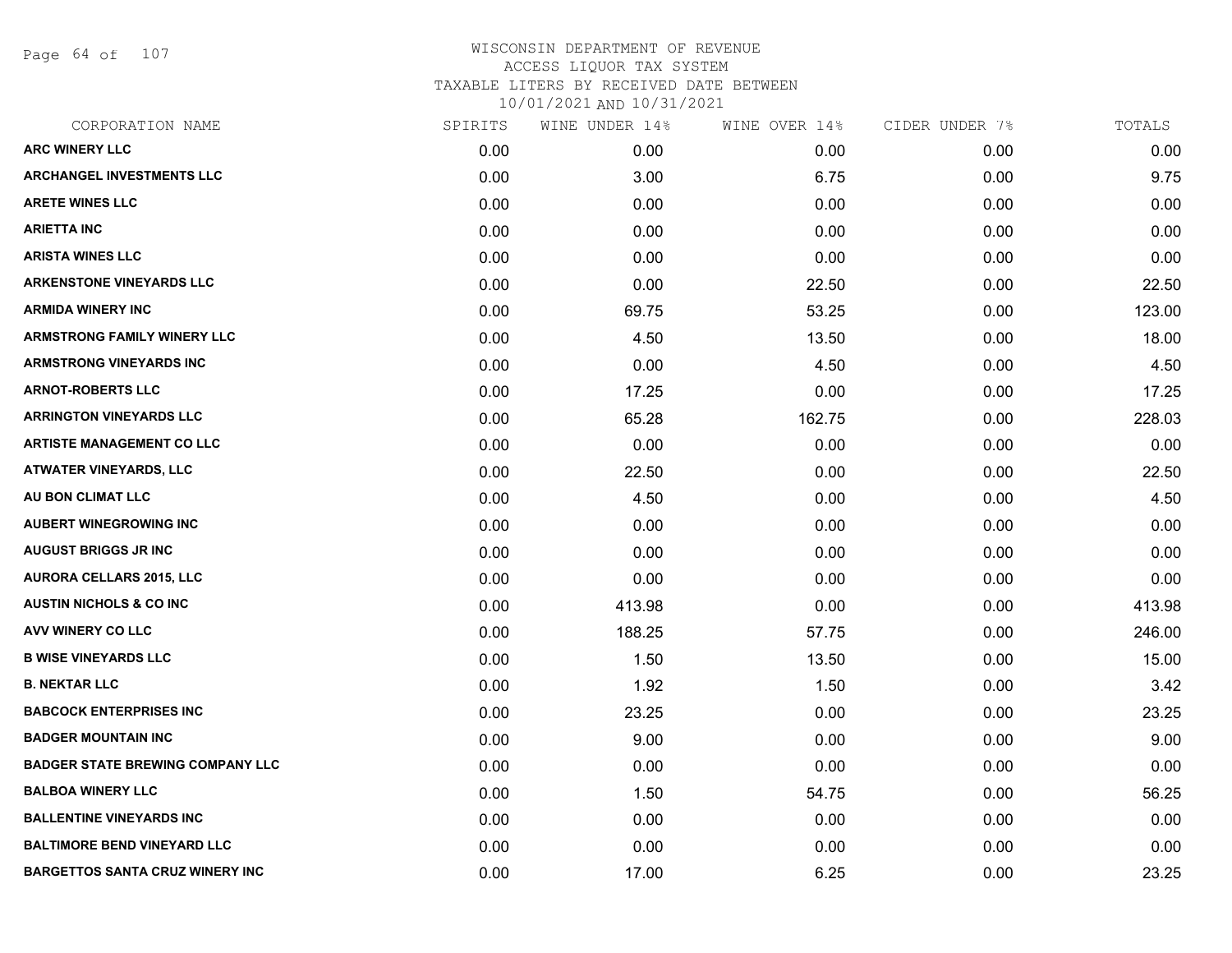Page 65 of 107

# WISCONSIN DEPARTMENT OF REVENUE ACCESS LIQUOR TAX SYSTEM TAXABLE LITERS BY RECEIVED DATE BETWEEN

| CORPORATION NAME                    | SPIRITS | WINE UNDER 14% | WINE OVER 14% | CIDER UNDER 7% | TOTALS |
|-------------------------------------|---------|----------------|---------------|----------------|--------|
| <b>BARLOW VINEYARDS LLC</b>         | 0.00    | 0.00           | 0.00          | 0.00           | 0.00   |
| <b>BARNARD GRIFFIN INC</b>          | 0.00    | 0.00           | 0.00          | 0.00           | 0.00   |
| <b>BARNETT VINEYARDS LP</b>         | 0.00    | 0.00           | 0.00          | 0.00           | 0.00   |
| <b>BARRA FAMILY WINES, LLC</b>      | 0.00    | 2.25           | 10.50         | 0.00           | 12.75  |
| <b>BAW INC</b>                      | 0.00    | 418.50         | 123.00        | 0.00           | 541.50 |
| <b>BEAUREGARD VINEYARDS LLC</b>     | 0.00    | 7.50           | 1.13          | 0.00           | 8.63   |
| <b>BEAUX FRERES LLC</b>             | 0.00    | 18.00          | 0.75          | 0.00           | 18.75  |
| <b>BECKER FARMS INC</b>             | 0.00    | 0.00           | 0.00          | 0.00           | 0.00   |
| <b>BEDELL NORTH FORK LLC</b>        | 0.00    | 6.00           | 0.00          | 0.00           | 6.00   |
| <b>BEDROCK WINE COMPANY LP</b>      | 0.00    | 1.50           | 6.75          | 0.00           | 8.25   |
| <b>BEHRENS AND DRINKWARD</b>        | 0.00    | 0.00           | 0.00          | 0.00           | 0.00   |
| <b>BEL VINO LLC</b>                 | 0.00    | 3.75           | 6.75          | 0.00           | 10.50  |
| <b>BELLAVINI WINERY</b>             | 0.00    | 83.25          | 0.00          | 0.00           | 83.25  |
| <b>BELLEVINEZ LLC</b>               | 0.00    | 0.00           | 0.00          | 0.00           | 0.00   |
| <b>BENESSERE VINEYARDS LTD</b>      | 0.00    | 18.00          | 30.00         | 0.00           | 48.00  |
| <b>BENNETT LANE WINERY LLC</b>      | 0.00    | 5.25           | 57.00         | 0.00           | 62.25  |
| <b>BENOVIA WINERY LLC</b>           | 0.00    | 0.00           | 3.75          | 0.00           | 3.75   |
| <b>BENT CREEK WINERY LLC</b>        | 0.00    | 0.00           | 2.25          | 0.00           | 2.25   |
| <b>BERGSTROM WINES LLC</b>          | 0.00    | 24.00          | 0.00          | 0.00           | 24.00  |
| <b>BERNARDUS LLC</b>                | 0.00    | 8.25           | 15.75         | 0.00           | 24.00  |
| <b>BETHEL HEIGHTS VINEYARD INC</b>  | 0.00    | 53.25          | 0.00          | 0.00           | 53.25  |
| BETTER BRANDS INTERNATIONAL         | 0.00    | 0.00           | 0.00          | 0.00           | 0.00   |
| <b>BETZ CELLARS LLC</b>             | 0.00    | 0.00           | 0.00          | 0.00           | 0.00   |
| <b>BEVAN CELLARS, LLC</b>           | 0.00    | 0.00           | 49.50         | 0.00           | 49.50  |
| <b>BEVERLY GAGE</b>                 | 0.00    | 0.00           | 0.00          | 0.00           | 0.00   |
| <b>BIG TABLE FARM, INC</b>          | 0.00    | 122.25         | 3.00          | 0.00           | 125.25 |
| <b>BILTMORE ESTATE WINE COMPANY</b> | 0.00    | 379.50         | 173.25        | 0.00           | 552.75 |
| <b>BLACK CAT VINEYARD LLC</b>       | 0.00    | 0.75           | 1.50          | 0.00           | 2.25   |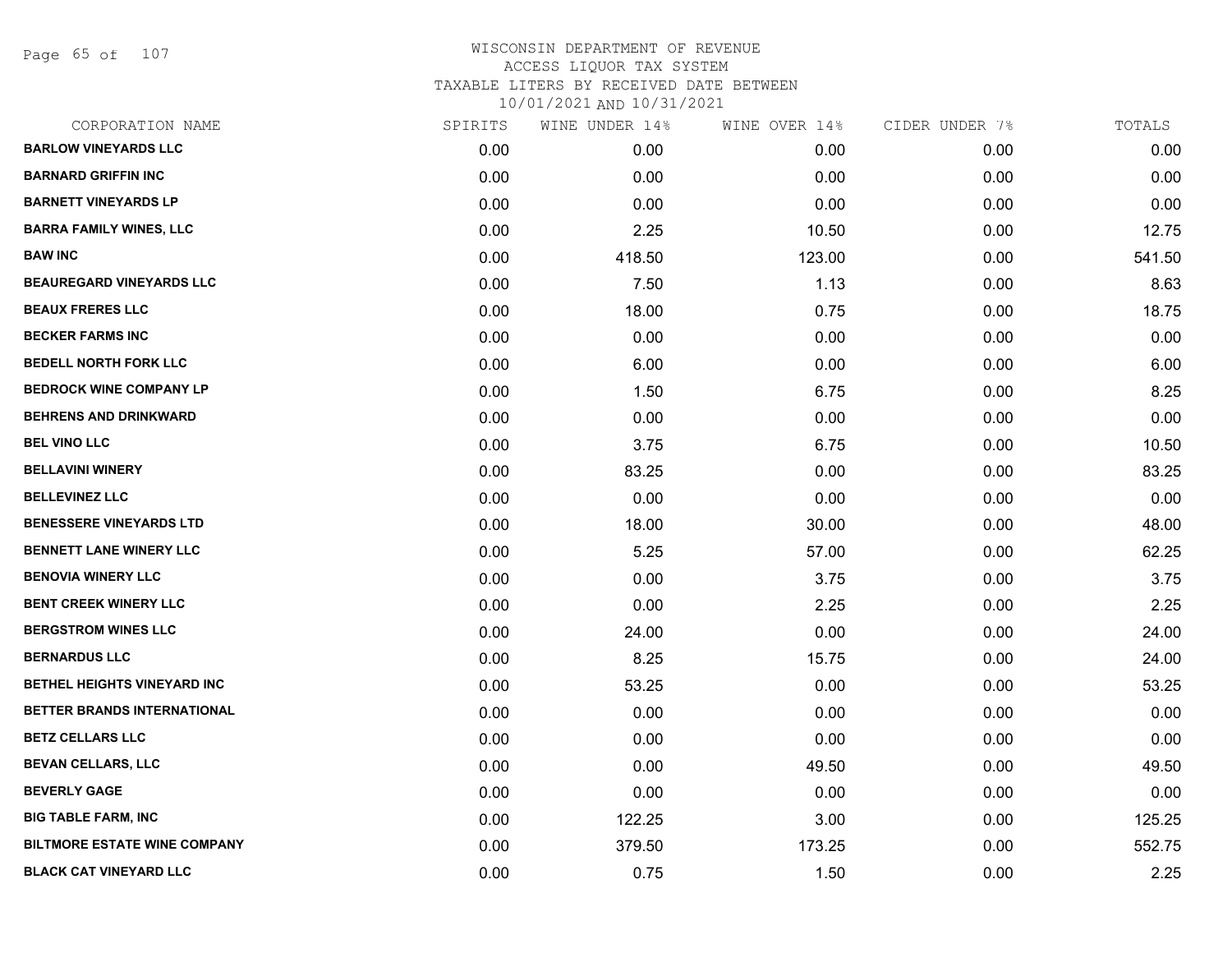Page 66 of 107

| CORPORATION NAME                              | SPIRITS | WINE UNDER 14% | WINE OVER 14% | CIDER UNDER 7% | TOTALS |
|-----------------------------------------------|---------|----------------|---------------|----------------|--------|
| <b>BLACK MESA WINERY LLC</b>                  | 0.00    | 0.00           | 0.00          | 0.00           | 0.00   |
| <b>BLACKBIRD VINEYARDS LLC</b>                | 0.00    | 0.00           | 0.00          | 0.00           | 0.00   |
| <b>BLAIR VINEYARDS LLC</b>                    | 0.00    | 0.00           | 0.00          | 0.00           | 0.00   |
| <b>BLANKIET ESTATE LLC</b>                    | 0.00    | 0.00           | 0.00          | 0.00           | 0.00   |
| <b>BLIND HORSE WINERY LLC</b>                 | 0.00    | 0.00           | 0.00          | 0.00           | 0.00   |
| <b>BLUE FARM, LLC</b>                         | 0.00    | 16.50          | 42.75         | 0.00           | 59.25  |
| <b>BLUE SKY VINTNERS LLC</b>                  | 0.00    | 1.50           | 0.00          | 0.00           | 1.50   |
| <b>BOARS VIEW LLC</b>                         | 0.00    | 0.00           | 0.00          | 0.00           | 0.00   |
| <b>BOATHOUSE VINEYARDS LLC</b>                | 0.00    | 0.00           | 0.00          | 0.00           | 0.00   |
| <b>BOEDECKER CELLARS, LLC</b>                 | 0.00    | 13.50          | 0.00          | 0.00           | 13.50  |
| <b>BOEGER WINERY INC</b>                      | 0.00    | 13.50          | 22.50         | 0.00           | 36.00  |
| <b>BOEKENOOGEN WINERY LLC</b>                 | 0.00    | 0.00           | 0.00          | 0.00           | 0.00   |
| <b>BOGLE VINEYARDS INC</b>                    | 0.00    | 60.75          | 69.75         | 0.00           | 130.50 |
| <b>BOOKWALTER WINERY LLC</b>                  | 0.00    | 0.00           | 56.25         | 0.00           | 56.25  |
| <b>BOTHAM BRANDS LLC</b>                      | 0.00    | 0.00           | 0.00          | 0.00           | 0.00   |
| <b>BOUCHAINE VINEYARDS INC</b>                | 0.00    | 13.50          | 42.00         | 0.00           | 55.50  |
| <b>BOUNDARY BREAKS LLC</b>                    | 0.00    | 0.00           | 0.00          | 0.00           | 0.00   |
| <b>BOWERS HARBOR VINEYARDS AND WINERY INC</b> | 0.00    | 19.50          | 0.00          | 0.00           | 19.50  |
| <b>BRADLEY GEARHART</b>                       | 0.00    | 18.00          | 9.00          | 0.00           | 27.00  |
| <b>BRADLEY L ALLEN</b>                        | 0.00    | 0.00           | 0.00          | 0.00           | 0.00   |
| <b>BRANCHES WINERY LLC</b>                    | 0.00    | 0.00           | 0.00          | 0.00           | 0.00   |
| <b>BRASSFIELD ESTATE WINERY LLC</b>           | 0.00    | 15.75          | 12.75         | 0.00           | 28.50  |
| <b>BREATHLESS, LLC</b>                        | 0.00    | 9.00           | 0.00          | 0.00           | 9.00   |
| <b>BRECON ESTATE INC</b>                      | 0.00    | 0.00           | 40.50         | 0.00           | 40.50  |
| <b>BRET LOPEZ</b>                             | 0.00    | 0.00           | 0.00          | 0.00           | 0.00   |
| <b>BRETON WINE COMPANY INC</b>                | 0.00    | 0.00           | 0.00          | 0.00           | 0.00   |
| <b>BREWDOG BREWING COMPANY LLC</b>            | 0.00    | 0.00           | 0.00          | 0.00           | 0.00   |
| <b>BRIAN C LOKRANTZ</b>                       | 0.00    | 0.00           | 0.00          | 0.00           | 0.00   |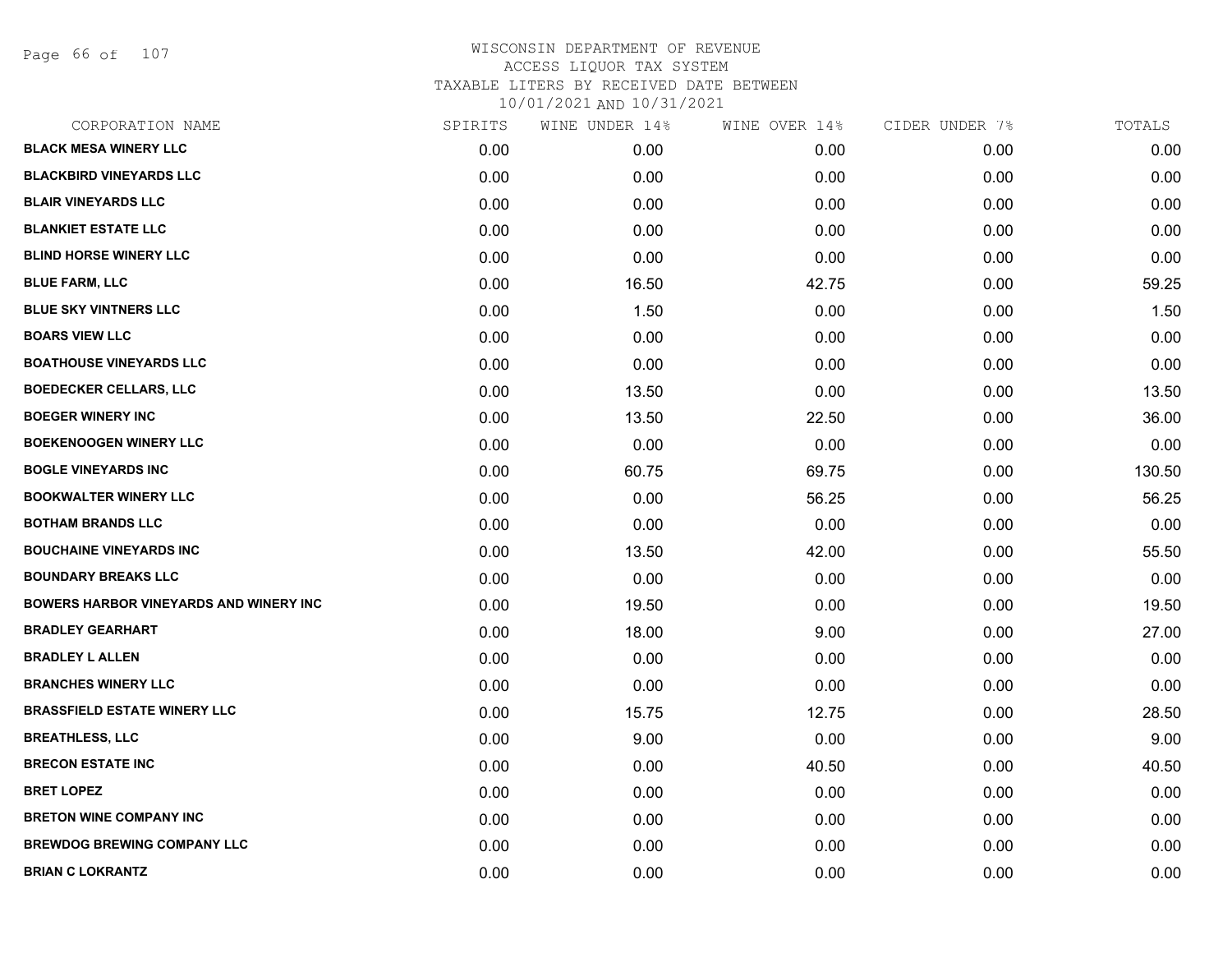Page 67 of 107

| CORPORATION NAME                             | SPIRITS | WINE UNDER 14% | WINE OVER 14% | CIDER UNDER 7% | TOTALS    |
|----------------------------------------------|---------|----------------|---------------|----------------|-----------|
| <b>BRIAN CARTER CELLARS LLC</b>              | 0.00    | 0.00           | 0.00          | 0.00           | 0.00      |
| <b>BRIAN M HEATH</b>                         | 0.00    | 0.00           | 0.00          | 0.00           | 0.00      |
| <b>BRICOLEUR VINEYARDS LLC</b>               | 0.00    | 13.50          | 18.00         | 0.00           | 31.50     |
| <b>BRIDGEVIEW VINEYARDS INC</b>              | 0.00    | 0.00           | 0.00          | 0.00           | 0.00      |
| <b>BRIGADOON FARM &amp; WINERY LLC</b>       | 0.00    | 0.00           | 0.00          | 0.00           | 0.00      |
| <b>BRIGHT CELLARS INC.</b>                   | 0.00    | 7,292.25       | 858.75        | 0.00           | 8,151.00  |
| <b>BRIX CIDER LLC</b>                        | 0.00    | 0.00           | 0.00          | 0.00           | 0.00      |
| <b>BRONCO WINE COMPANY</b>                   | 0.00    | 18.75          | 4.50          | 0.00           | 23.25     |
| <b>BROOKLYN WINERY LLC</b>                   | 0.00    | 0.00           | 0.00          | 0.00           | 0.00      |
| <b>BROWN ESTATE VINEYARDS LLC</b>            | 0.00    | 30.00          | 83.25         | 0.00           | 113.25    |
| <b>BROWNE FAMILY WINES LLC</b>               | 0.00    | 0.00           | 0.00          | 0.00           | 0.00      |
| <b>BRUTOCAO CELLARS LP</b>                   | 0.00    | 34.50          | 27.00         | 0.00           | 61.50     |
| <b>BRYANT VINEYARDS INC</b>                  | 0.00    | 0.00           | 0.00          | 0.00           | 0.00      |
| <b>BUCKLER FAMILY VINEYARDS LLC</b>          | 0.00    | 27.75          | 51.00         | 0.00           | 78.75     |
| <b>BUEHLER VINEYARDS INC</b>                 | 0.00    | 16.50          | 3.75          | 0.00           | 20.25     |
| <b>BULLY HILL VINEYARDS INC</b>              | 0.00    | 0.00           | 0.00          | 0.00           | 0.00      |
| <b>BURGESS CELLARS INC</b>                   | 0.00    | 0.00           | 33.00         | 0.00           | 33.00     |
| <b>BURRELL SCHOOL VINEYARDS INC</b>          | 0.00    | 0.00           | 0.00          | 0.00           | 0.00      |
| <b>BUTTONWOOD FARM WINERY INC</b>            | 0.00    | 20.25          | 0.00          | 0.00           | 20.25     |
| <b>BWSC LLC</b>                              | 0.00    | 6,718.98       | 4,086.00      | 0.00           | 10,804.98 |
| <b>C &amp; C WINE SERVICES INC</b>           | 0.00    | 3.75           | 140.25        | 0.00           | 144.00    |
| <b>C &amp; N CORPORATION</b>                 | 0.00    | 0.00           | 0.00          | 0.00           | 0.00      |
| <b>C G DI ARIE VINEYARD &amp; WINERY LLC</b> | 0.00    | 3.75           | 36.75         | 0.00           | 40.50     |
| <b>C MONDAVI &amp; FAMILY</b>                | 0.00    | 114.75         | 134.62        | 0.00           | 249.37    |
| <b>CADA LLC</b>                              | 0.00    | 4.50           | 0.00          | 0.00           | 4.50      |
| <b>CAIN CELLARS INC</b>                      | 0.00    | 37.50          | 0.00          | 0.00           | 37.50     |
| <b>CAKEBREAD CELLARS</b>                     | 0.00    | 234.75         | 244.50        | 0.00           | 479.25    |
| <b>CALCAREOUS VINEYARD LLC</b>               | 0.00    | 0.00           | 49.50         | 0.00           | 49.50     |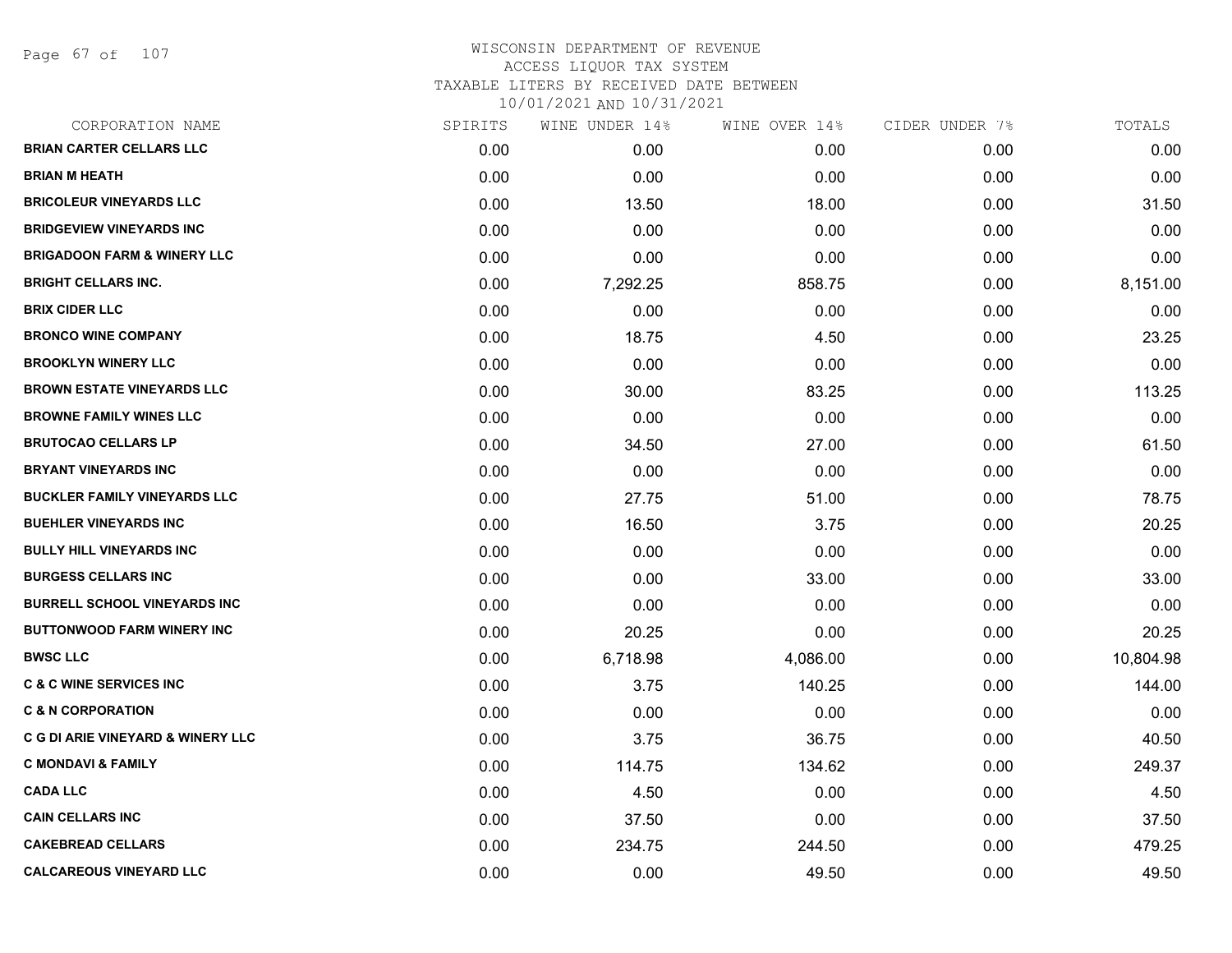Page 68 of 107

| CORPORATION NAME                           | SPIRITS | WINE UNDER 14% | WINE OVER 14% | CIDER UNDER 7% | TOTALS |
|--------------------------------------------|---------|----------------|---------------|----------------|--------|
| <b>CALDWELL WINERY LLC</b>                 | 0.00    | 3.00           | 73.50         | 0.00           | 76.50  |
| <b>CALLAWAY TEMECULA LP</b>                | 0.00    | 13.49          | 47.25         | 0.00           | 60.74  |
| CALWD, INC.                                | 0.00    | 0.00           | 9.75          | 0.00           | 9.75   |
| <b>CAMARDA CORP</b>                        | 0.00    | 0.00           | 2.20          | 0.00           | 2.20   |
| <b>CANVINIA INC</b>                        | 0.00    | 22.50          | 64.50         | 0.00           | 87.00  |
| <b>CARACCIOLI CELLARS INC</b>              | 0.00    | 0.00           | 0.00          | 0.00           | 0.00   |
| <b>CARHARTT VINEYARD, INC.</b>             | 0.00    | 4.50           | 10.50         | 0.00           | 15.00  |
| <b>CARL THOMA</b>                          | 0.00    | 22.50          | 0.00          | 0.00           | 22.50  |
| <b>CARLISLE WINERY &amp; VINEYARDS LLC</b> | 0.00    | 3.00           | 7.50          | 0.00           | 10.50  |
| <b>CARLSON VINEYARDS INC</b>               | 0.00    | 81.00          | 0.00          | 0.00           | 81.00  |
| <b>CARNEROS WINE COMPANY INC</b>           | 0.00    | 0.00           | 0.00          | 0.00           | 0.00   |
| <b>CARR WINERY INC</b>                     | 0.00    | 4.50           | 1.50          | 0.00           | 6.00   |
| <b>CASTORO CELLARS</b>                     | 0.75    | 217.25         | 148.12        | 0.00           | 366.12 |
| <b>CATHERINE ELIZABETH INC</b>             | 0.00    | 0.00           | 0.00          | 0.00           | 0.00   |
| <b>CAYMUS VINEYARDS INC</b>                | 0.00    | 0.00           | 222.00        | 0.00           | 222.00 |
| <b>CBGE LLC</b>                            | 0.00    | 40.50          | 57.00         | 0.00           | 97.50  |
| <b>CECIL A ZERBA</b>                       | 0.00    | 2.25           | 6.75          | 0.00           | 9.00   |
| <b>CEDAR KNOLL VINEYARDS INC</b>           | 0.00    | 32.75          | 244.25        | 0.00           | 277.00 |
| <b>CEJA VINEYARDS INC</b>                  | 0.00    | 0.00           | 0.00          | 0.00           | 0.00   |
| <b>CELIA WELCH WINES LLC</b>               | 0.00    | 0.00           | 0.00          | 0.00           | 0.00   |
| <b>CELLAR RAT CELLARS LLC</b>              | 0.00    | 0.00           | 0.00          | 0.00           | 0.00   |
| <b>CHAPPELLET WINERY INC</b>               | 0.00    | 2.25           | 207.00        | 0.00           | 209.25 |
| <b>CHARLES REININGER LLC</b>               | 0.00    | 6.00           | 12.00         | 0.00           | 18.00  |
| <b>CHATEAU BIANCA INC</b>                  | 0.00    | 0.00           | 0.00          | 0.00           | 0.00   |
| <b>CHATEAU DIANA LLC</b>                   | 0.00    | 6.75           | 2.25          | 0.00           | 9.00   |
| <b>CHATEAU GRAND TRAVERSE LTD</b>          | 0.00    | 171.50         | 0.00          | 0.00           | 171.50 |
| <b>CHATEAU MARGENE INC</b>                 | 0.00    | 0.00           | 0.00          | 0.00           | 0.00   |
| <b>CHATEAU MORRISETTE INC</b>              | 0.00    | 9.00           | 0.00          | 0.00           | 9.00   |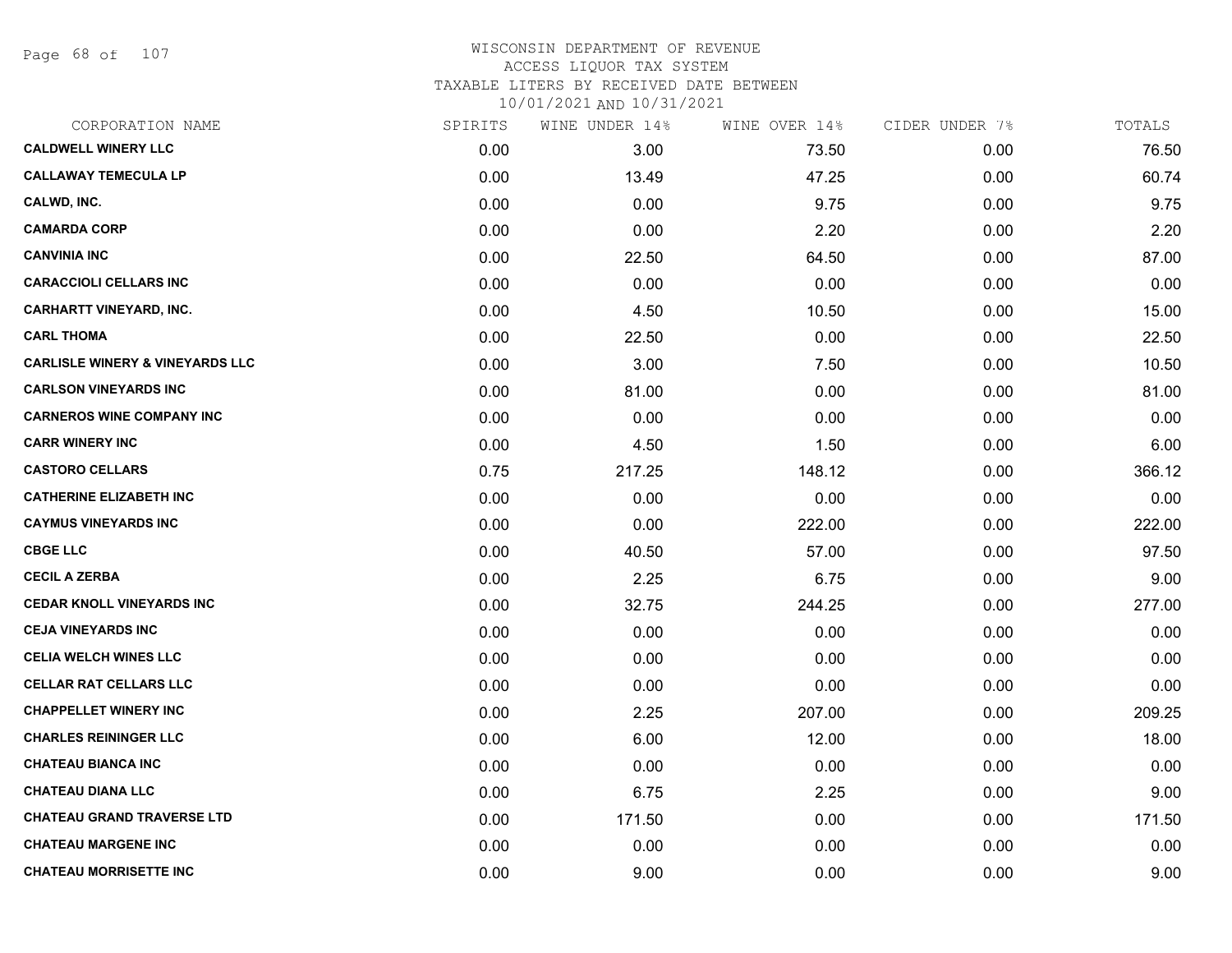| CORPORATION NAME                                  | SPIRITS | WINE UNDER 14% | WINE OVER 14% | CIDER UNDER 7% | TOTALS |
|---------------------------------------------------|---------|----------------|---------------|----------------|--------|
| <b>CHATEAU OPERATIONS, LTD.</b>                   | 0.00    | 81.00          | 10.50         | 0.00           | 91.50  |
| <b>CHATEAU POTELLE HOLDINGS LLC</b>               | 0.00    | 4.50           | 246.75        | 0.00           | 251.25 |
| <b>CHATEAU ST CROIX WINERY &amp; VINEYARD LLC</b> | 0.00    | 0.00           | 0.00          | 0.00           | 0.00   |
| <b>CHERRY HILL LLC</b>                            | 0.00    | 0.00           | 0.00          | 0.00           | 0.00   |
| <b>CHILDRESS WINERY, LLC</b>                      | 0.00    | 36.75          | 1.13          | 0.00           | 37.88  |
| <b>CHIMNEY ROCK WINERY LLC</b>                    | 0.00    | 30.75          | 55.50         | 0.00           | 86.25  |
| <b>CHRISTOPHE BARON</b>                           | 0.00    | 0.00           | 0.00          | 0.00           | 0.00   |
| <b>CHRISTOPHER FIGGINS</b>                        | 0.00    | 0.00           | 15.75         | 0.00           | 15.75  |
| <b>CHRISTOPHER J BROCKWAY</b>                     | 0.00    | 0.00           | 0.00          | 0.00           | 0.00   |
| <b>CHRISTOPHER JOPPE</b>                          | 0.00    | 0.00           | 0.00          | 0.00           | 0.00   |
| <b>CHRISTOPHER L SHOWN</b>                        | 0.00    | 1.50           | 0.00          | 0.00           | 1.50   |
| <b>CHRISTOPHER M JAMES</b>                        | 0.00    | 163.50         | 0.00          | 0.00           | 163.50 |
| <b>CHUKAR CHERRY COMPANY, INC</b>                 | 0.00    | 0.00           | 0.00          | 0.00           | 0.00   |
| <b>CINNABAR VINEYARDS &amp; WINERY LLC</b>        | 0.00    | 0.00           | 0.00          | 0.00           | 0.00   |
| CIPCO INC.                                        | 0.00    | 0.75           | 3.00          | 0.00           | 3.75   |
| <b>CLAYTON GARLAND</b>                            | 0.00    | 49.50          | 0.00          | 0.00           | 49.50  |
| <b>CLEARWATER CANYON CELLARS LLC</b>              | 0.00    | 1.50           | 4.50          | 0.00           | 6.00   |
| CLIF BAR FAMILY WINERY & FARM LLC                 | 0.00    | 38.25          | 57.00         | 0.00           | 95.25  |
| <b>CLINE CELLARS INC</b>                          | 0.00    | 27.38          | 66.00         | 0.00           | 93.38  |
| <b>CLOS DU VAL WINE CO LTD</b>                    | 0.00    | 60.00          | 134.25        | 0.00           | 194.25 |
| <b>CLOS LACHANCE WINES LLC</b>                    | 0.00    | 0.00           | 0.00          | 0.00           | 0.00   |
| <b>COCKERELL WINE CONSULTING LLC</b>              | 0.00    | 5.25           | 1.50          | 0.00           | 6.75   |
| <b>CODORNIU NAPA INC</b>                          | 0.00    | 70.50          | 286.50        | 0.00           | 357.00 |
| <b>COELHO WINERY INC</b>                          | 0.00    | 6.00           | 0.00          | 0.00           | 6.00   |
| <b>COL SOLARE, LLP</b>                            | 0.00    | 0.00           | 106.50        | 0.00           | 106.50 |
| <b>COLGIN PARTNERS LLC</b>                        | 0.00    | 0.00           | 0.00          | 0.00           | 0.00   |
| <b>COLLEEN M BOS</b>                              | 0.00    | 0.00           | 0.00          | 0.00           | 0.00   |
| <b>COLONIAL GREEN TRUST</b>                       | 0.00    | 17.25          | 10.50         | 0.00           | 27.75  |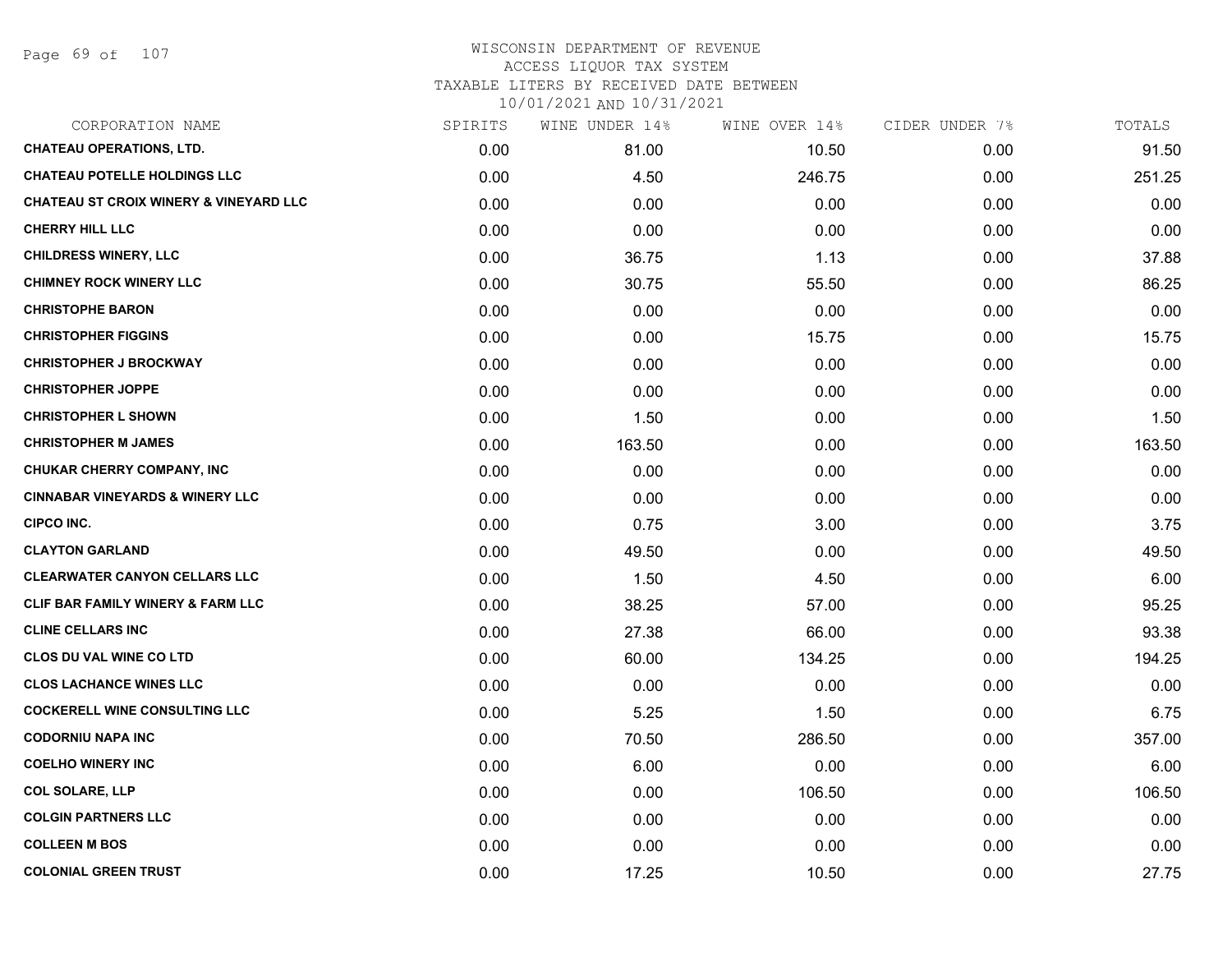#### WISCONSIN DEPARTMENT OF REVENUE ACCESS LIQUOR TAX SYSTEM TAXABLE LITERS BY RECEIVED DATE BETWEEN

| CORPORATION NAME                            | SPIRITS | WINE UNDER 14% | WINE OVER 14% | CIDER UNDER 7% | TOTALS |
|---------------------------------------------|---------|----------------|---------------|----------------|--------|
| <b>COLUMBIA RIVER WINERY INC</b>            | 0.00    | 20.25          | 32.25         | 0.00           | 52.50  |
| <b>COMSTOCK WINES LLC</b>                   | 0.00    | 1.50           | 9.00          | 0.00           | 10.50  |
| <b>CONSTELLATION BRANDS U.S. OPERATIONS</b> | 0.00    | 199.53         | 453.75        | 0.00           | 653.28 |
| <b>CONUNDRUM WINERY LLC</b>                 | 0.00    | 0.00           | 0.00          | 0.00           | 0.00   |
| <b>CONWAY VINEYARDS INC</b>                 | 0.00    | 0.00           | 0.00          | 0.00           | 0.00   |
| <b>COOL HAND VINEYARDS LLC</b>              | 0.00    | 3.00           | 2.25          | 0.00           | 5.25   |
| <b>COOPER VINEYARDS LLC</b>                 | 0.00    | 0.00           | 0.00          | 0.00           | 0.00   |
| <b>COPPER CANE LLC</b>                      | 0.00    | 15.00          | 69.00         | 0.00           | 84.00  |
| <b>COR WINE CELLARS, LLC</b>                | 0.00    | 9.00           | 3.00          | 0.00           | 12.00  |
| <b>CORISON WINERY INC</b>                   | 0.00    | 83.25          | 1.50          | 0.00           | 84.75  |
| <b>CORNERSTONE CELLARS LLC</b>              | 0.00    | 0.00           | 24.00         | 0.00           | 24.00  |
| <b>CORY J MICHAL</b>                        | 0.00    | 0.00           | 0.00          | 0.00           | 0.00   |
| <b>COURAGEOUS INC</b>                       | 0.00    | 0.00           | 0.00          | 0.00           | 0.00   |
| <b>CRAFT BEVERAGE CONCEPTS LLC</b>          | 0.00    | 0.00           | 0.00          | 0.00           | 0.00   |
| <b>CRAIG FLETCHER</b>                       | 0.00    | 0.00           | 0.00          | 0.00           | 0.00   |
| <b>CRAIG S HANDLY</b>                       | 0.00    | 2.25           | 18.00         | 0.00           | 20.25  |
| <b>CREATIVE WINE CONCEPTS INC</b>           | 0.00    | 11.25          | 35.75         | 0.00           | 47.00  |
| <b>CREW WINE COMPANY LLC</b>                | 0.00    | 3.00           | 1.50          | 0.00           | 4.50   |
| <b>CRIMSON WINE GROUP LTD</b>               | 0.00    | 54.75          | 21.75         | 0.00           | 76.50  |
| <b>CRISTIE KERR WINES LLC</b>               | 0.00    | 2.25           | 9.75          | 0.00           | 12.00  |
| <b>CRISTOM VINEYARDS INC</b>                | 0.00    | 57.00          | 0.00          | 0.00           | 57.00  |
| <b>CROCKER &amp; STARR WINE CO LLC</b>      | 0.00    | 0.00           | 9.00          | 0.00           | 9.00   |
| <b>CROFT LLC</b>                            | 0.00    | 9.75           | 0.00          | 0.00           | 9.75   |
| <b>CROWN POINT WINERY LLC</b>               | 0.00    | 0.00           | 0.00          | 0.00           | 0.00   |
| <b>CRUSE WINE COMPANY, LLC</b>              | 0.00    | 0.00           | 0.00          | 0.00           | 0.00   |
| <b>CULLEN AND HARRISON LLC</b>              | 0.00    | 0.00           | 0.00          | 0.00           | 0.00   |
| <b>CUNAT PREMIUM VINEYARDS LLC</b>          | 0.00    | 10.50          | 70.50         | 0.00           | 81.00  |
| <b>CUSHMAN WINERY CORPORATION</b>           | 0.00    | 0.00           | 59.25         | 0.00           | 59.25  |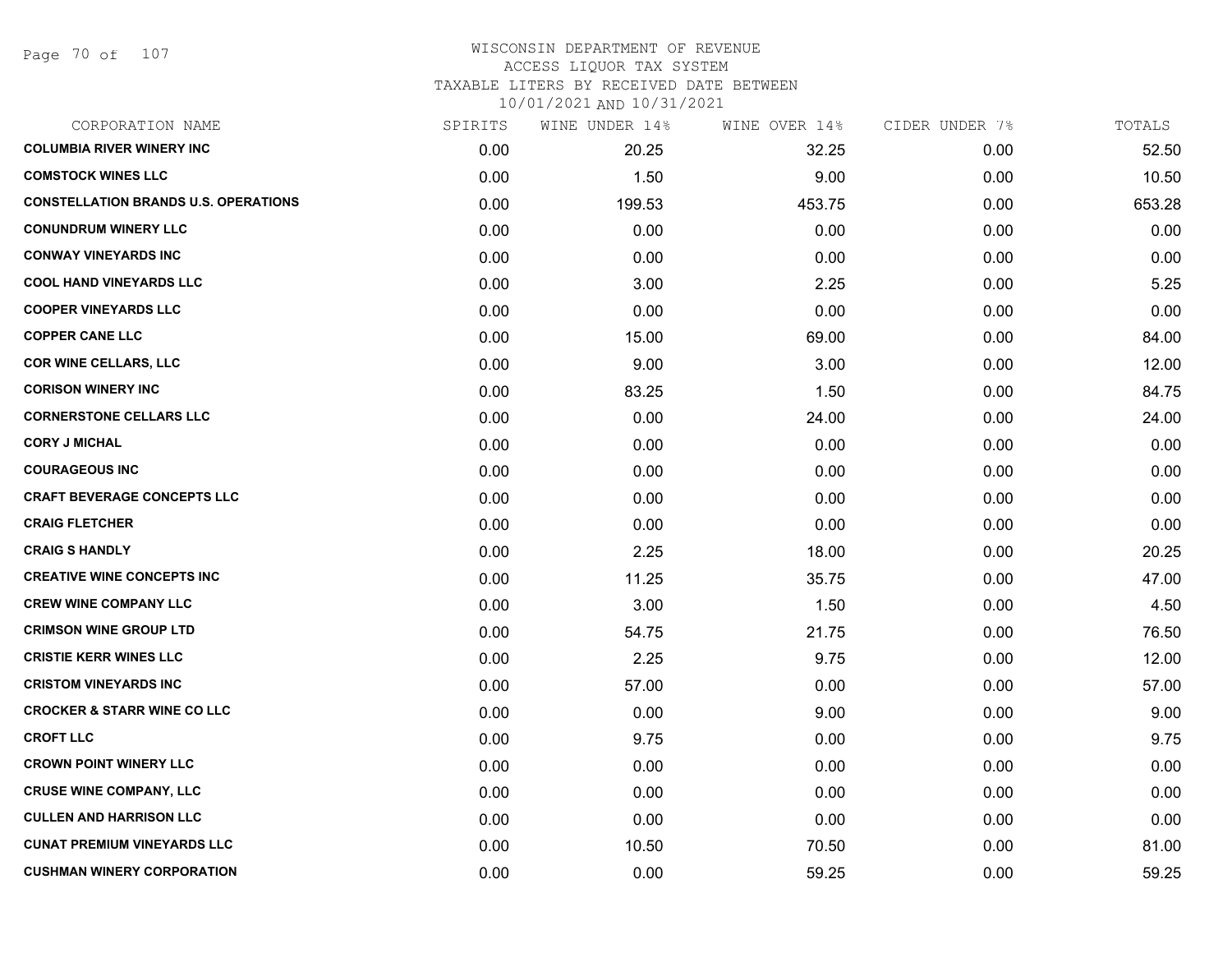Page 71 of 107

| CORPORATION NAME                      | SPIRITS | WINE UNDER 14% | WINE OVER 14% | CIDER UNDER 7% | TOTALS   |
|---------------------------------------|---------|----------------|---------------|----------------|----------|
| <b>CUVAISON INC</b>                   | 0.00    | 21.00          | 116.00        | 0.00           | 137.00   |
| <b>CWC WINERY LLC</b>                 | 0.00    | 0.00           | 0.00          | 0.00           | 0.00     |
| <b>D MYERS LLC</b>                    | 0.00    | 4.37           | 0.00          | 0.00           | 4.37     |
| <b>D R STEPHENS ESTATE WINES, LLC</b> | 0.00    | 0.00           | 18.75         | 0.00           | 18.75    |
| <b>DADY CAPITAL LLLP</b>              | 0.00    | 2.25           | 24.75         | 0.00           | 27.00    |
| <b>DAMIANI WINE CELLARS, LLC</b>      | 0.00    | 11.25          | 0.50          | 0.00           | 11.75    |
| <b>DANA ESTATES INC</b>               | 0.00    | 0.00           | 0.00          | 0.00           | 0.00     |
| DANA'S ORGANIC WINES, INC.            | 0.00    | 0.00           | 0.00          | 0.00           | 0.00     |
| <b>DANICA PATRICK</b>                 | 0.00    | 9.75           | 0.75          | 0.00           | 10.50    |
| <b>DANIEL J KOEPKE</b>                | 0.00    | 0.00           | 0.00          | 0.00           | 0.00     |
| DANZA DEL SOL WINERY INC              | 0.00    | 30.00          | 6.75          | 0.00           | 36.75    |
| <b>DANZINGER VINEYARDS LLC</b>        | 0.00    | 0.00           | 0.00          | 0.00           | 0.00     |
| <b>DAOU VINEYARDS LLC</b>             | 0.00    | 8.25           | 246.00        | 0.00           | 254.25   |
| <b>DARIOUSH KHALEDI WINERY LLC</b>    | 0.00    | 0.00           | 197.25        | 0.00           | 197.25   |
| <b>DAVERO SONOMA, INC</b>             | 0.00    | 7.50           | 20.25         | 0.00           | 27.75    |
| <b>DAVID BRUCE WINERY INC</b>         | 0.00    | 0.00           | 4.50          | 0.00           | 4.50     |
| <b>DAVID COFFARO</b>                  | 0.00    | 9.00           | 36.00         | 0.00           | 45.00    |
| <b>DAVID J ECKERT</b>                 | 0.00    | 38.75          | 29.50         | 0.00           | 68.25    |
| <b>DAVID J MATTHEWS</b>               | 0.00    | 3.75           | 0.00          | 0.00           | 3.75     |
| <b>DAVID JAMES LLC</b>                | 0.00    | 25.50          | 6.75          | 0.00           | 32.25    |
| <b>DAVID L MCGEE</b>                  | 0.00    | 0.00           | 0.00          | 0.00           | 0.00     |
| <b>DAVID R ARIZINI</b>                | 0.00    | 0.00           | 0.00          | 0.00           | 0.00     |
| <b>DAVID R RASMUSSEN</b>              | 0.00    | $-42.71$       | 0.00          | 0.00           | $-42.71$ |
| <b>DAVIS ESTATES LLC</b>              | 0.00    | 3.00           | 16.50         | 0.00           | 19.50    |
| <b>DAWN'S DREAM LLC</b>               | 0.00    | 0.00           | 0.00          | 0.00           | 0.00     |
| DE LA MONTANYA WINERY INC             | 0.00    | 0.00           | 36.00         | 0.00           | 36.00    |
| DE TIERRA VINEYARD LLC                | 0.00    | 0.75           | 0.00          | 0.00           | 0.75     |
| <b>DEAN VINCENT BORDIGIONI</b>        | 0.00    | 0.00           | 0.00          | 0.00           | 0.00     |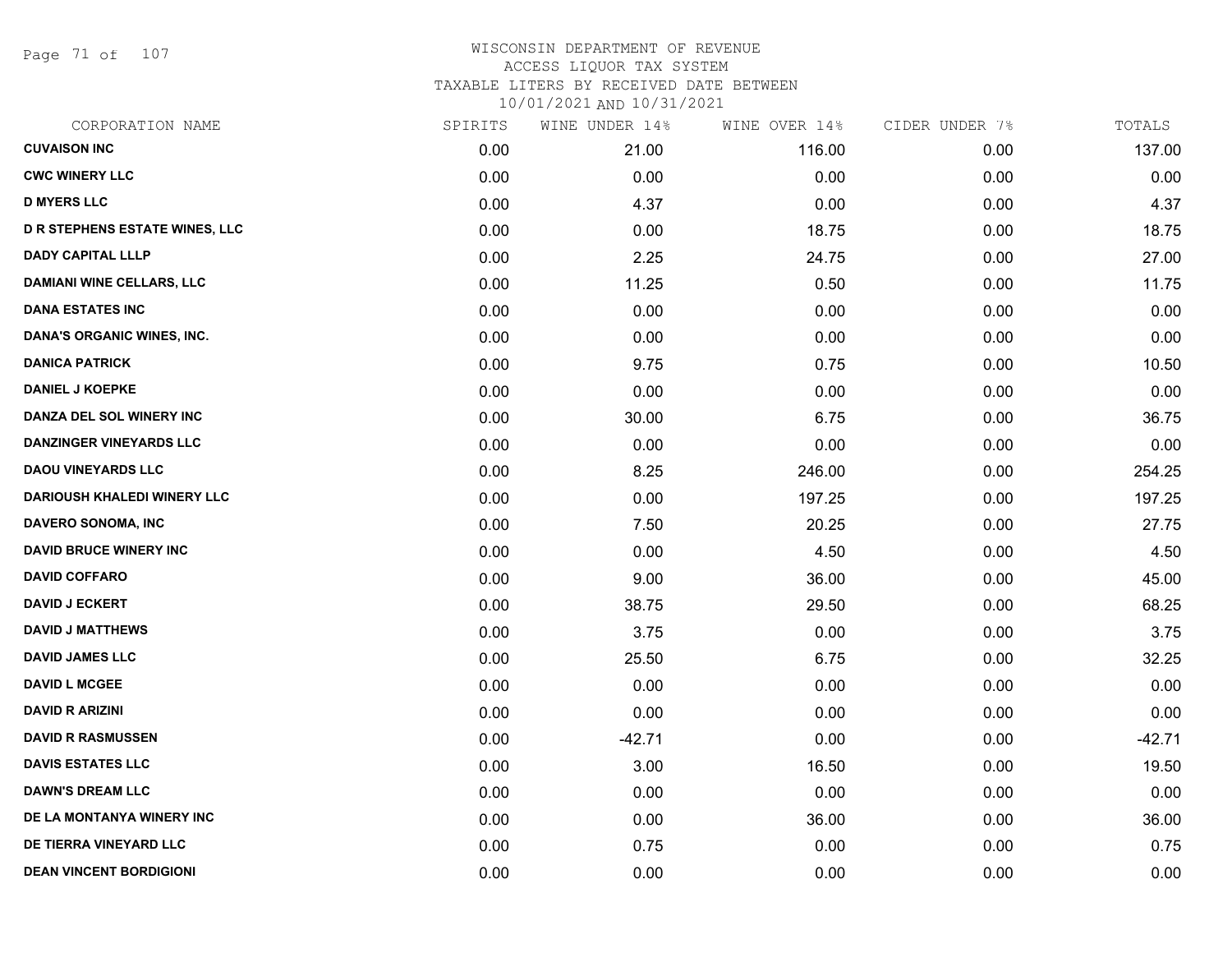Page 72 of 107

# WISCONSIN DEPARTMENT OF REVENUE ACCESS LIQUOR TAX SYSTEM TAXABLE LITERS BY RECEIVED DATE BETWEEN

| CORPORATION NAME                                              | SPIRITS | WINE UNDER 14% | WINE OVER 14% | CIDER UNDER 7% | TOTALS |
|---------------------------------------------------------------|---------|----------------|---------------|----------------|--------|
| DEERFIELD RANCH WINERY LLC                                    | 0.00    | 78.00          | 112.50        | 0.00           | 190.50 |
| <b>DEHLINGER WINERY, LLC</b>                                  | 0.00    | 0.00           | 0.00          | 0.00           | 0.00   |
| DEL DOTTO VINEYARDS INC                                       | 0.00    | 3.00           | 407.25        | 0.00           | 410.25 |
| <b>DELFINO FARMS LLC</b>                                      | 0.00    | 0.00           | 0.00          | 0.00           | 0.00   |
| <b>DELICATO VINEYARDS INC</b>                                 | 0.00    | 40.75          | 164.25        | 0.00           | 205.00 |
| <b>DELILLE CELLARS LLC</b>                                    | 0.00    | 18.75          | 57.00         | 0.00           | 75.75  |
| <b>DELLA TERRA LLC</b>                                        | 0.00    | 0.00           | 0.00          | 0.00           | 0.00   |
| <b>DENNIS R ONEIL</b>                                         | 0.00    | 0.00           | 0.00          | 0.00           | 0.00   |
| DIAMOND MOUNTAIN VINEYARD COMPANY INC                         | 0.00    | 0.00           | 0.00          | 0.00           | 0.00   |
| <b>DIANA HOBSON</b>                                           | 0.00    | 0.00           | 0.00          | 0.00           | 0.00   |
| <b>DINO DINA</b>                                              | 0.00    | 0.00           | 16.50         | 0.00           | 16.50  |
| DIXONS AUTUMN HARVEST WINERY, LLC                             | 0.00    | 0.00           | 0.00          | 0.00           | 0.00   |
| <b>DOMAINE CARNEROS LTD</b>                                   | 0.00    | 375.75         | 121.50        | 0.00           | 497.25 |
| <b>DOMAINE CHANDON INC</b>                                    | 0.00    | 248.23         | 0.00          | 0.00           | 248.23 |
| DOMAINE DE LA TERRE ROUGE LTD                                 | 0.00    | 0.00           | 0.00          | 0.00           | 0.00   |
| <b>DOMAINE DE MARIA SOTER LLC</b>                             | 0.00    | 18.00          | 0.00          | 0.00           | 18.00  |
| <b>DOMAINE DROUHIN OREGON LLC</b>                             | 0.00    | 16.50          | 95.25         | 0.00           | 111.75 |
| <b>DOMAINE SERENE VINEYARDS &amp; WINERY INC</b>              | 0.00    | 64.50          | 212.25        | 0.00           | 276.75 |
| <b>DOMINICK CHIRICHILLO</b>                                   | 0.00    | 0.00           | 4.50          | 0.00           | 4.50   |
| <b>DON GRASSE</b>                                             | 0.00    | 0.00           | 0.00          | 0.00           | 0.00   |
| DON SEBASTIANI & SONS INTERNATIONAL WINE<br><b>NEGOCIANTS</b> | 0.00    | 0.00           | 4.50          | 0.00           | 4.50   |
| <b>DONALD PHILLIPS HILL JR</b>                                | 0.00    | 0.00           | 0.00          | 0.00           | 0.00   |
| <b>DONATI FAMILY VINEYARD, INC</b>                            | 0.00    | 3.00           | 47.25         | 0.00           | 50.25  |
| DONELAN FAMILY WINE CELLARS LLC                               | 0.00    | 17.25          | 24.00         | 0.00           | 41.25  |
| <b>DONGYI INTERNATIONAL LLC</b>                               | 0.00    | 0.00           | 21.00         | 0.00           | 21.00  |
| <b>DOROTHY PANELLA</b>                                        | 0.00    | 9.75           | 33.75         | 0.00           | 43.50  |
| <b>DOSSEY VINEYARDS LLC</b>                                   | 0.00    | 0.00           | 0.00          | 0.00           | 0.00   |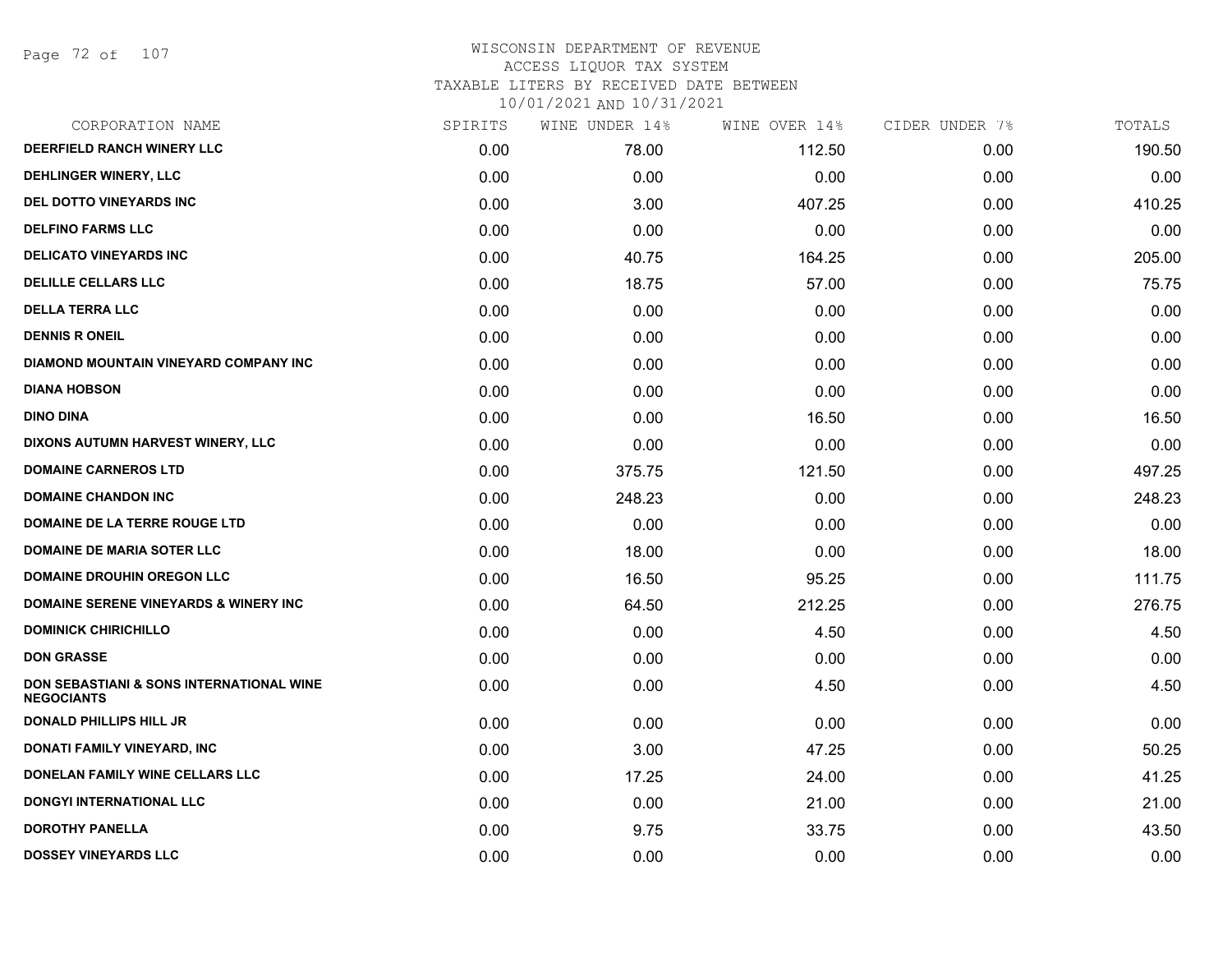Page 73 of 107

| CORPORATION NAME                    | SPIRITS | WINE UNDER 14% | WINE OVER 14% | CIDER UNDER 7% | TOTALS   |
|-------------------------------------|---------|----------------|---------------|----------------|----------|
| DOUBLE CANYON VINEYARDS LLC         | 0.00    | 21.00          | 2.25          | 0.00           | 23.25    |
| <b>DOUGLAS I STEWART</b>            | 0.00    | 0.00           | 0.00          | 0.00           | 0.00     |
| <b>DOUKENIE WINERY, INC.</b>        | 0.00    | 0.00           | 0.00          | 0.00           | 0.00     |
| DRAGONETTE CELLARS LLC              | 0.00    | 4.50           | 18.00         | 0.00           | 22.50    |
| <b>DRAKE MAKES WINE, INC.</b>       | 0.00    | 0.00           | 0.00          | 0.00           | 0.00     |
| DRUMLIN RIDGE WINERY LLC            | 0.00    | 0.00           | 0.00          | 0.00           | 0.00     |
| DRY CREEK VINEYARD INC              | 0.00    | 100.50         | 204.00        | 0.00           | 304.50   |
| <b>DSC INVESTORS INC</b>            | 0.00    | 0.00           | 13.50         | 0.00           | 13.50    |
| <b>DUCKHORN WINE COMPANY</b>        | 0.00    | 213.39         | 526.89        | 0.00           | 740.28   |
| <b>DUDLEY VINEYARD</b>              | 0.00    | 0.00           | 6.00          | 0.00           | 6.00     |
| <b>DUMOL WINERY LLC</b>             | 0.00    | 0.00           | 10.50         | 0.00           | 10.50    |
| <b>DUNHAM CELLARS LLC</b>           | 0.00    | 16.50          | 3.00          | 0.00           | 19.50    |
| <b>DUNN VINEYARDS LLC</b>           | 0.00    | 0.00           | 0.00          | 0.00           | 0.00     |
| <b>DUPLIN WINE CELLARS INC</b>      | 0.00    | 766.50         | 0.00          | 0.00           | 766.50   |
| <b>DURANT VINEYARDS LLC</b>         | 0.00    | 0.00           | 0.00          | 0.00           | 0.00     |
| DUTTON GOLDFIELD WINERY LLC         | 0.00    | 48.00          | 15.75         | 0.00           | 63.75    |
| <b>E &amp; J GALLO WINERY</b>       | 0.00    | 1,101.72       | 1,085.75      | 0.00           | 2,187.47 |
| <b>E STRING CELLARS LLC</b>         | 0.00    | 45.75          | 36.00         | 0.00           | 81.75    |
| <b>EAGLES LANDING WINERY LLC</b>    | 0.00    | 4.50           | 0.00          | 0.00           | 4.50     |
| <b>EAST BRANCH WINERY, INC.</b>     | 0.00    | 0.00           | 0.00          | 0.00           | 0.00     |
| <b>EASTERN RIDGES VINEYARD, LLC</b> | 0.00    | 0.00           | 0.00          | 0.00           | 0.00     |
| <b>EBERLE WINERY LP</b>             | 0.00    | 12.38          | 50.25         | 0.00           | 62.63    |
| EDEN ICE CIDER COMPANY INC.         | 0.00    | 4.62           | 0.00          | 0.00           | 4.62     |
| <b>EDWARDS WINES, LLC</b>           | 0.00    | 0.00           | 0.00          | 0.00           | 0.00     |
| EHREN JORDAN WINE CELLARS LLC       | 0.00    | 108.00         | 52.50         | 0.00           | 160.50   |
| <b>EILEEN BRYS</b>                  | 0.00    | 31.50          | 0.00          | 0.00           | 31.50    |
| <b>ELEGANCE PROPERTIES LLC</b>      | 0.00    | 5.25           | 3.75          | 0.00           | 9.00     |
| <b>ELEVEN WINERY INC</b>            | 0.00    | 0.00           | 0.00          | 0.00           | 0.00     |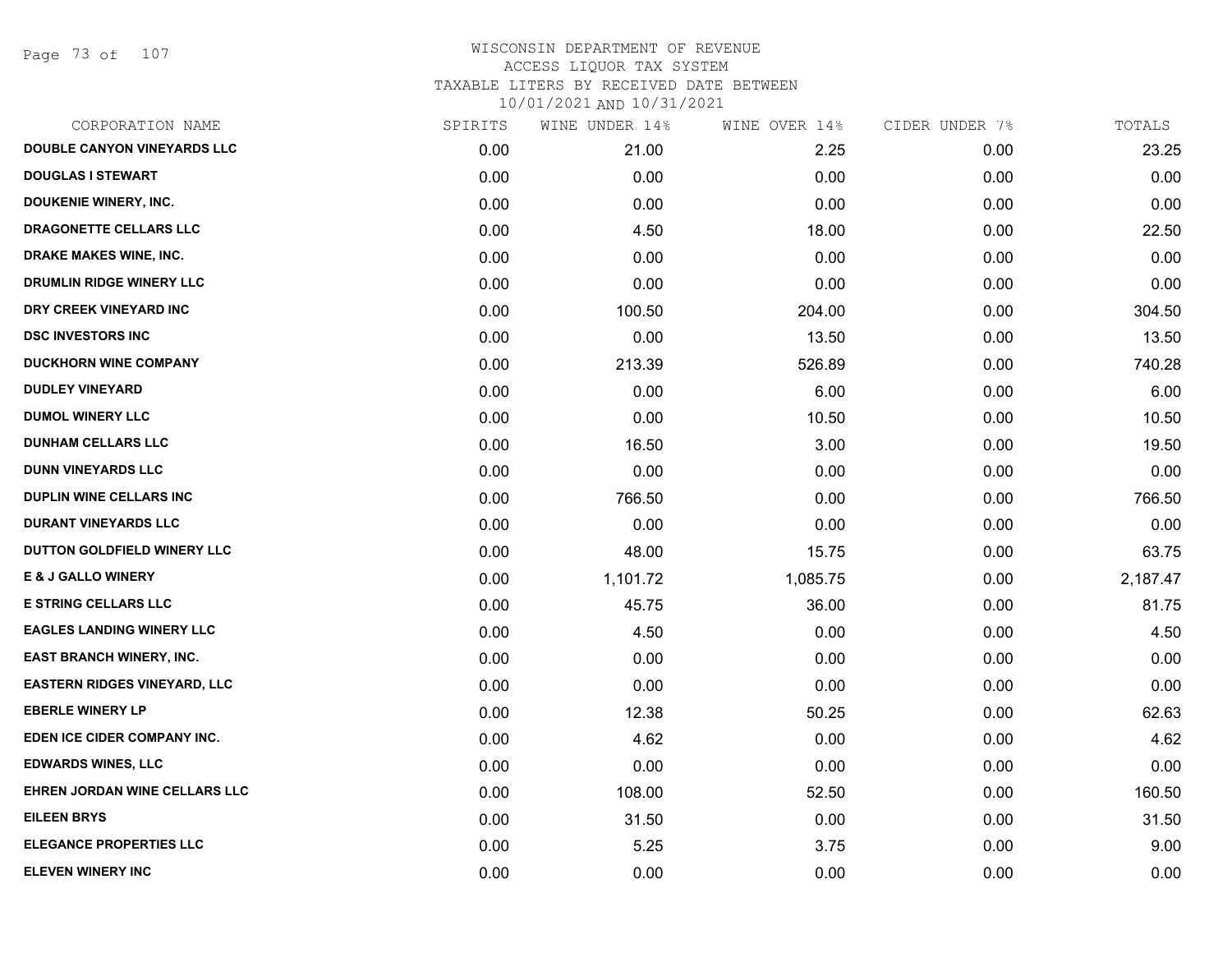Page 74 of 107

| CORPORATION NAME                   | SPIRITS | WINE UNDER 14% | WINE OVER 14% | CIDER UNDER 7% | TOTALS |
|------------------------------------|---------|----------------|---------------|----------------|--------|
| <b>ELISABETH W KLEIN</b>           | 0.00    | 0.00           | 0.00          | 0.00           | 0.00   |
| <b>ELK COVE VINEYARDS INC</b>      | 0.00    | 102.00         | 0.00          | 0.00           | 102.00 |
| <b>ELV-OREGON LLC</b>              | 0.00    | 0.00           | 0.00          | 0.00           | 0.00   |
| <b>EMILIO GUGLIELMO WINERY INC</b> | 0.00    | 0.00           | 0.00          | 0.00           | 0.00   |
| <b>EMMITT-SCORSONE WINES LLC</b>   | 0.00    | 57.00          | 6.00          | 0.00           | 63.00  |
| <b>EMMOLO RIVER RANCH LLC</b>      | 0.00    | 6.00           | 37.50         | 0.00           | 43.50  |
| <b>ENTENTE SPIRITS LLC</b>         | 0.00    | 264.60         | 0.00          | 0.00           | 264.60 |
| <b>EOLA HILLS WINE CELLARS INC</b> | 0.00    | 11.25          | 4.63          | 0.00           | 15.88  |
| <b>EPONA ESTATE VINEYARD LLC</b>   | 0.00    | 0.00           | 0.00          | 0.00           | 0.00   |
| <b>ERIC FLANAGAN</b>               | 0.00    | 0.00           | 0.00          | 0.00           | 0.00   |
| ERIC TRUMP WINE MANUFACTURING LLC  | 0.00    | 204.77         | 10.50         | 0.00           | 215.27 |
| ERIK MILLER WINES, INC.            | 0.00    | 24.75          | 0.75          | 0.00           | 25.50  |
| <b>ERNEST VINEYARDS LLC</b>        | 0.00    | 0.00           | 0.00          | 0.00           | 0.00   |
| <b>ETHAN KELLER</b>                | 0.00    | 0.00           | 0.00          | 0.00           | 0.00   |
| <b>ETHYL AMBROSIA LLC</b>          | 0.00    | 0.00           | 0.00          | 0.00           | 0.00   |
| <b>EUGENE PERATA</b>               | 0.00    | 0.00           | 0.00          | 0.00           | 0.00   |
| <b>F KORBEL &amp; BROS INC</b>     | 0.00    | 230.25         | 53.25         | 0.00           | 283.50 |
| <b>FAETHM INC</b>                  | 0.00    | 0.00           | 0.00          | 0.00           | 0.00   |
| <b>FAIRWINDS ESTATE, LLC</b>       | 0.00    | 21.00          | 60.00         | 0.00           | 81.00  |
| <b>FANTESCA LLC</b>                | 0.00    | 31.50          | 32.25         | 0.00           | 63.75  |
| <b>FAT BOYS INC</b>                | 0.00    | 0.00           | 0.00          | 0.00           | 0.00   |
| <b>FAWN CREEK WINERY LLC</b>       | 0.00    | 0.00           | 0.00          | 0.00           | 0.00   |
| <b>FAZELI VINEYARDS, LLC</b>       | 0.00    | 0.75           | 0.75          | 0.00           | 1.50   |
| <b>FENESTRA WINERY INC</b>         | 0.00    | 0.00           | 1.50          | 0.00           | 1.50   |
| FENN VALLEY VINEYARDS, INC.        | 0.00    | 47.25          | 0.00          | 0.00           | 47.25  |
| <b>FERMENTED SCIENCES II INC</b>   | 0.00    | 0.00           | 0.00          | 0.00           | 0.00   |
| <b>FERMENTING CELLARS LLC</b>      | 0.00    | 0.00           | 0.00          | 0.00           | 0.00   |
| FERMENTORIUM BEVERAGE COMPANY LLC  | 0.00    | 0.00           | 0.00          | 0.00           | 0.00   |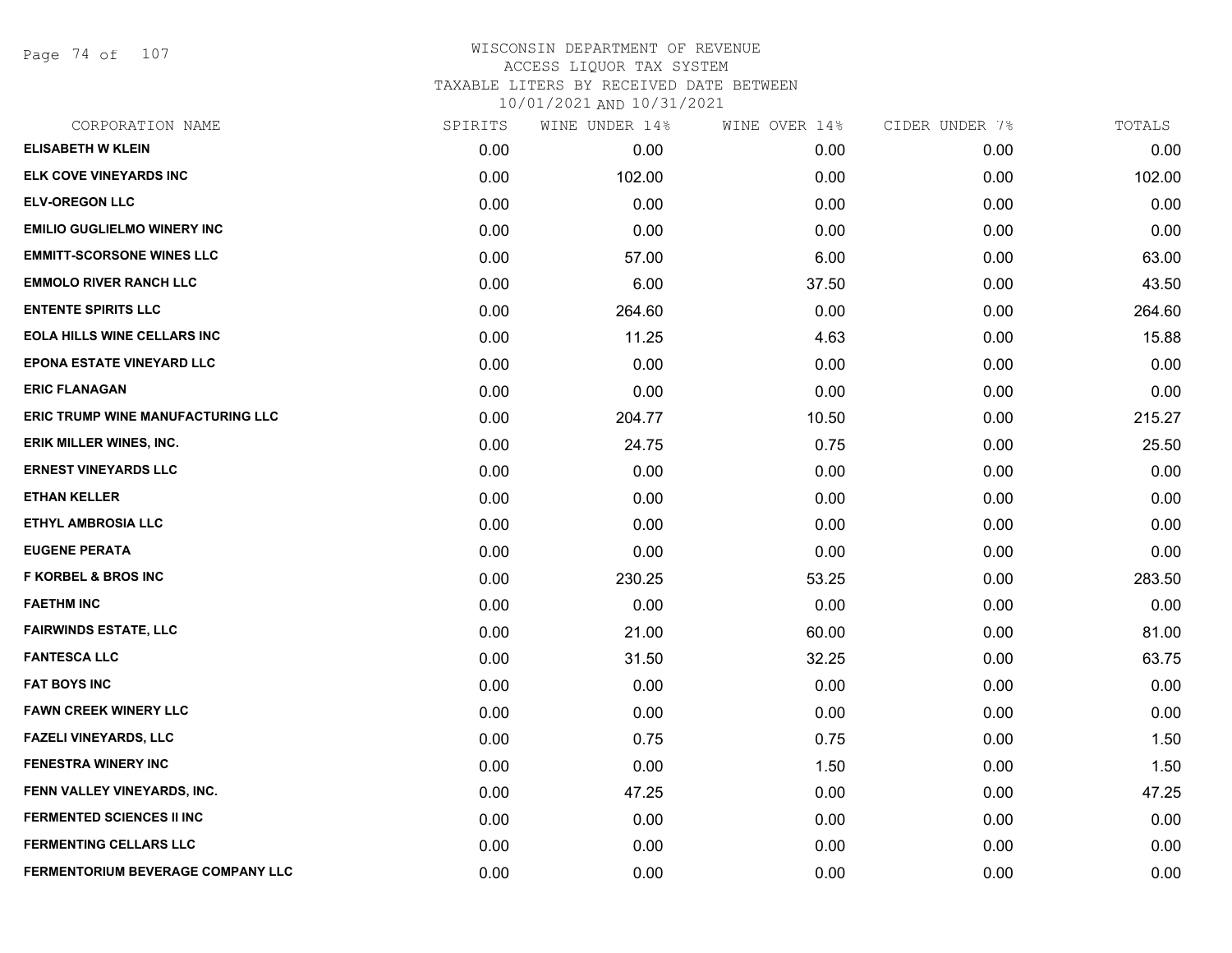Page 75 of 107

### WISCONSIN DEPARTMENT OF REVENUE ACCESS LIQUOR TAX SYSTEM TAXABLE LITERS BY RECEIVED DATE BETWEEN 10/01/2021 AND 10/31/2021

| CORPORATION NAME                               | SPIRITS | WINE UNDER 14% | WINE OVER 14% | CIDER UNDER 7% | TOTALS |
|------------------------------------------------|---------|----------------|---------------|----------------|--------|
| <b>FERNRAY LLC</b>                             | 0.00    | 0.00           | 0.00          | 0.00           | 0.00   |
| <b>FETZER VINEYARDS</b>                        | 0.00    | 57.25          | 122.25        | 0.00           | 179.50 |
| FICKLIN VINEYARDS INC                          | 0.00    | 0.00           | 0.00          | 0.00           | 0.00   |
| <b>FIDDLEHEAD CELLARS LP</b>                   | 0.00    | 184.50         | 30.00         | 0.00           | 214.50 |
| <b>FIDELITAS WINES LLC</b>                     | 0.00    | 2.25           | 23.25         | 0.00           | 25.50  |
| <b>FIESTA VINEYARD &amp; WINERY LLC</b>        | 0.00    | 27.00          | 0.00          | 0.00           | 27.00  |
| <b>FINKELSTEIN VINEYARDS INC</b>               | 0.00    | 8.25           | 9.75          | 0.00           | 18.00  |
| <b>FIRESTEED CORPORATION</b>                   | 0.00    | 0.00           | 0.00          | 0.00           | 0.00   |
| FISHER KING WINERY, LLC                        | 0.00    | 0.00           | 0.00          | 0.00           | 0.00   |
| <b>FISHER VINEYARDS</b>                        | 0.00    | 0.00           | 47.25         | 0.00           | 47.25  |
| <b>FITVINE LLC</b>                             | 0.00    | 201.75         | 0.00          | 0.00           | 201.75 |
| <b>FIVE VINES LLC</b>                          | 0.00    | 0.00           | 27.00         | 0.00           | 27.00  |
| <b>FLOOD RANCH COMPANY</b>                     | 0.00    | 3.00           | 1.50          | 0.00           | 4.50   |
| <b>FLORA SPRINGS WINE COMPANY</b>              | 0.00    | 0.00           | 180.00        | 0.00           | 180.00 |
| <b>FLORIDA ORANGE GROVES INC</b>               | 0.00    | 63.75          | 0.00          | 0.00           | 63.75  |
| <b>FLX GRAPES LLC</b>                          | 0.00    | 6.75           | 0.00          | 0.00           | 6.75   |
| FLYING B VINEYARD LP                           | 0.00    | 4.50           | 41.50         | 0.00           | 46.00  |
| FN CELLARS LLC                                 | 0.00    | 10.54          | 521.25        | 0.00           | 531.79 |
| <b>FOLEY ESTATES VINEYARD &amp; WINERY LLC</b> | 0.00    | 30.75          | 42.00         | 0.00           | 72.75  |
| <b>FOLEY FAMILY WINES INC</b>                  | 0.00    | 321.00         | 601.13        | 0.00           | 922.13 |
| <b>FOLIO WINE COMPANY LLC</b>                  | 0.00    | 13.50          | 0.00          | 0.00           | 13.50  |
| <b>FONTANELLA WINES LLC</b>                    | 0.00    | 0.00           | 89.25         | 0.00           | 89.25  |
| FORIS VINEYARDS WINERY LLC                     | 0.00    | 33.00          | 0.00          | 0.00           | 33.00  |
| FORKING PATHS VINEYARDS, INC                   | 0.00    | 0.00           | 0.00          | 0.00           | 0.00   |
| FORT ROSS VINEYARD & WINERY LLC                | 0.00    | 1.50           | 17.25         | 0.00           | 18.75  |
| <b>FOUR BEARS WINERY LLC</b>                   | 0.00    | 0.00           | 9.00          | 0.00           | 9.00   |
| FOUR DAUGHTERS VINEYARD AND WINERY LLC         | 0.00    | 21.75          | 12.75         | 0.00           | 34.50  |

**FOX RUN VINEYARDS INC** 0.00 37.50 1.14 0.00 38.64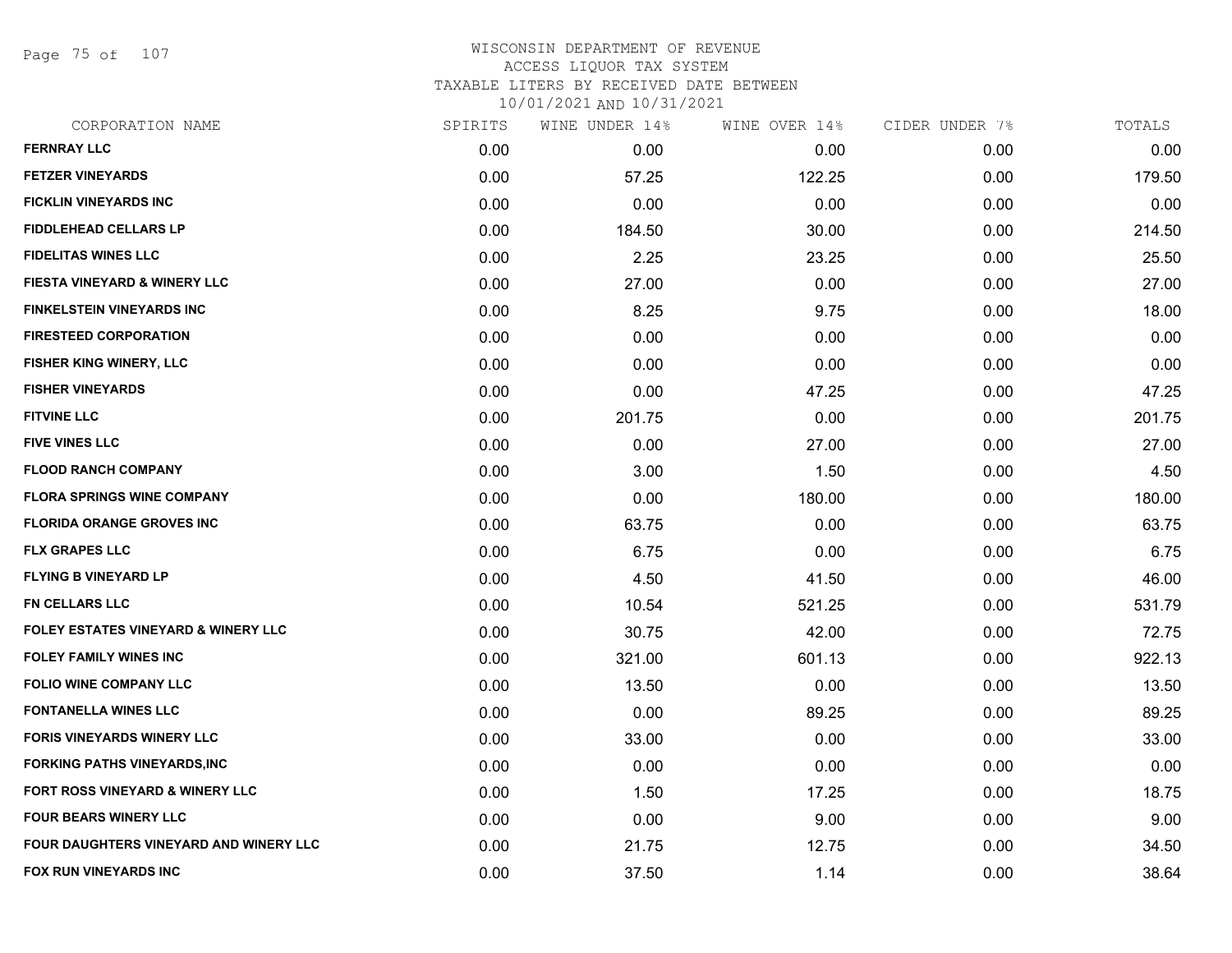Page 76 of 107

### WISCONSIN DEPARTMENT OF REVENUE ACCESS LIQUOR TAX SYSTEM TAXABLE LITERS BY RECEIVED DATE BETWEEN

| CORPORATION NAME                      | SPIRITS | WINE UNDER 14% | WINE OVER 14% | CIDER UNDER 7% | TOTALS |
|---------------------------------------|---------|----------------|---------------|----------------|--------|
| <b>FOXEN VINEYARD INC</b>             | 0.00    | 14.25          | 13.50         | 0.00           | 27.75  |
| <b>FRANCIS COPPOLA WINERY LLC</b>     | 0.00    | 490.10         | 311.25        | 0.00           | 801.35 |
| <b>FRANK FAMILY VINEYARDS LLC</b>     | 0.00    | 21.00          | 143.63        | 0.00           | 164.63 |
| <b>FRED C SCHERRER</b>                | 0.00    | 0.00           | 0.00          | 0.00           | 0.00   |
| <b>FREDERICK QUANDT</b>               | 0.00    | 0.00           | 0.00          | 0.00           | 0.00   |
| <b>FREEMAN FAMILY WINERY LLC</b>      | 0.00    | 37.50          | 0.00          | 0.00           | 37.50  |
| <b>FREIXENET SONOMA CAVES INC</b>     | 0.00    | 295.50         | 41.25         | 0.00           | 336.75 |
| <b>FRESH GRAPES LLC</b>               | 0.00    | 79.50          | 0.00          | 0.00           | 79.50  |
| FREY FAMILY WINERY LLC                | 0.00    | 62.25          | 0.00          | 0.00           | 62.25  |
| <b>FREY VINEYARDS LTD</b>             | 0.00    | 84.00          | 20.00         | 0.00           | 104.00 |
| <b>FROGS LEAP WINERY</b>              | 0.00    | 172.51         | 91.13         | 0.00           | 263.64 |
| <b>FROGTOWN CELLARS LLP</b>           | 0.00    | 0.00           | 0.00          | 0.00           | 0.00   |
| <b>FROST WINES LLC</b>                | 0.00    | 29.25          | 0.00          | 0.00           | 29.25  |
| FRUIT OF THE WOODS WINE CELLAR, INC.  | 0.00    | 0.00           | 0.00          | 0.00           | 0.00   |
| <b>FULCRUM WINES LLC</b>              | 0.00    | 0.00           | 0.00          | 0.00           | 0.00   |
| <b>FULKERSON WINE CELLARS LLC</b>     | 0.00    | 0.00           | 0.00          | 0.00           | 0.00   |
| <b>FULLERTON WINES, INC</b>           | 0.00    | 4.50           | 0.00          | 0.00           | 4.50   |
| <b>FURTHERMORE LLC</b>                | 0.00    | 0.00           | 0.00          | 0.00           | 0.00   |
| <b>G GRAHAM WINES INC</b>             | 0.00    | 0.00           | 0.00          | 0.00           | 0.00   |
| <b>GALANTE FAMILY WINERY INC</b>      | 0.00    | 0.75           | 0.00          | 0.00           | 0.75   |
| <b>GALENA CELLARS INC</b>             | 0.00    | 367.53         | 3.77          | 0.00           | 371.30 |
| <b>GALLICA WINES LLC</b>              | 0.00    | 9.00           | 2.25          | 0.00           | 11.25  |
| <b>GAMBA VINEYARDS AND WINERY LLC</b> | 0.00    | 0.00           | 0.00          | 0.00           | 0.00   |
| <b>GAMBLE FAMILY VINEYARDS LLC</b>    | 0.00    | 6.00           | 18.75         | 0.00           | 24.75  |
| <b>GANDONA INC</b>                    | 0.00    | 0.00           | 0.00          | 0.00           | 0.00   |
| <b>GARDEN CREEK VINEYARDS, LLC</b>    | 0.00    | 0.00           | 0.00          | 0.00           | 0.00   |
| <b>GARGIULO VINEYARD LLC</b>          | 0.00    | 0.00           | 59.25         | 0.00           | 59.25  |
| <b>GARROD TRUST</b>                   | 0.00    | 12.00          | 3.75          | 0.00           | 15.75  |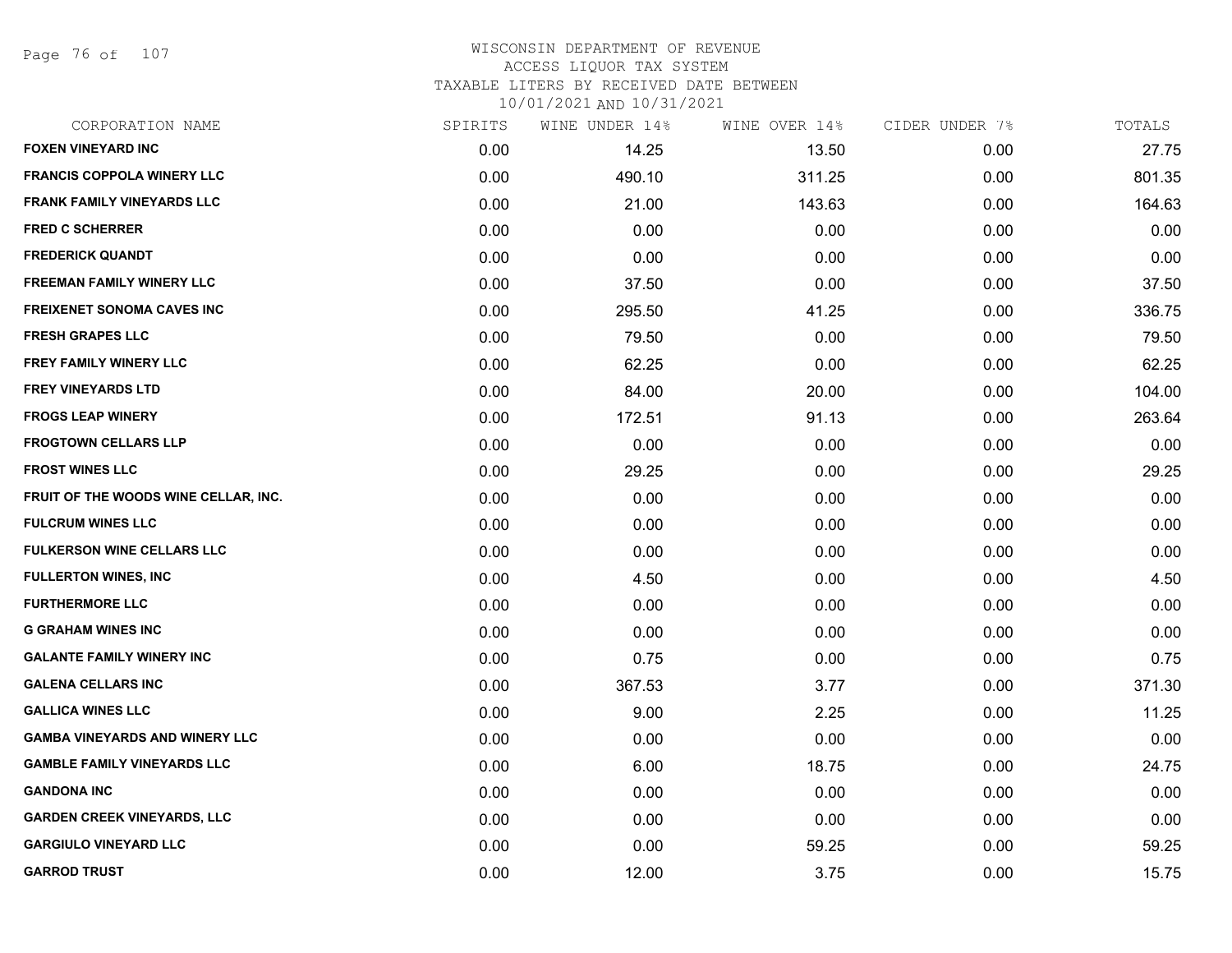Page 77 of 107

| CORPORATION NAME                           | SPIRITS | WINE UNDER 14% | WINE OVER 14% | CIDER UNDER 7% | TOTALS |
|--------------------------------------------|---------|----------------|---------------|----------------|--------|
| <b>GARY FRANSCIONI, INC.</b>               | 0.00    | 0.00           | 0.00          | 0.00           | 0.00   |
| <b>GEARY MARKET INVESTMENT COMPANY LTD</b> | 0.00    | 0.00           | 0.00          | 0.00           | 0.00   |
| <b>GEMSTONE VINEYARDS LLC</b>              | 0.00    | 0.00           | 0.00          | 0.00           | 0.00   |
| <b>GENERATIONS OF SONOMA LLC</b>           | 0.00    | 66.75          | 12.75         | 0.00           | 79.50  |
| <b>GENESEO PARTNERS LP</b>                 | 0.00    | 0.00           | 0.00          | 0.00           | 0.00   |
| <b>GEORGE O HENDRY</b>                     | 0.00    | 0.00           | 62.25         | 0.00           | 62.25  |
| <b>GEORGE RONALD DENNER</b>                | 0.00    | 6.00           | 7.50          | 0.00           | 13.50  |
| <b>GEORGIA WINES, INC</b>                  | 0.00    | 54.75          | 0.00          | 0.00           | 54.75  |
| <b>GERALD E FORTH</b>                      | 0.00    | 6.00           | 3.00          | 0.00           | 9.00   |
| <b>GF VINEYARDS LLC</b>                    | 0.00    | 0.00           | 0.00          | 0.00           | 0.00   |
| <b>GF WINES LLC</b>                        | 0.00    | 216.00         | 25.50         | 0.00           | 241.50 |
| <b>GIFT SERVICES INC</b>                   | 0.00    | 0.00           | 0.00          | 0.00           | 0.00   |
| <b>GLEASON FAMILY VINEYARDS LP</b>         | 0.00    | 0.00           | 35.25         | 0.00           | 35.25  |
| <b>GLOBAL UNIVERSAL SRL</b>                | 0.00    | 0.00           | 0.00          | 0.00           | 0.00   |
| <b>GOLDIN INVESTMENT II INC</b>            | 0.00    | 0.00           | 0.00          | 0.00           | 0.00   |
| <b>GOLDRIDGEPINOT.COM LLC</b>              | 0.00    | 35.25          | 8.25          | 0.00           | 43.50  |
| <b>GOLDSCHMIDT VINEYARDS LLC</b>           | 0.00    | 0.00           | 2.38          | 0.00           | 2.38   |
| <b>GOOD FOUNDATIONS INC</b>                | 0.00    | 22.25          | 0.00          | 0.00           | 22.25  |
| <b>GOOSE RIDGE LLC</b>                     | 0.00    | 4.50           | 15.00         | 1.00           | 20.50  |
| <b>GRAPE VISIONS LLC</b>                   | 0.00    | 9.00           | 27.00         | 0.00           | 36.00  |
| <b>GRAPES &amp; GRAIN L.L.C.</b>           | 0.00    | 25.50          | 0.00          | 0.00           | 25.50  |
| <b>GRASSINI FAMILY VINEYARDS LLC</b>       | 0.00    | 0.00           | 15.00         | 0.00           | 15.00  |
| <b>GREEN FAMILY WINERY LLC</b>             | 0.00    | 0.00           | 0.00          | 0.00           | 0.00   |
| <b>GREG MICHAEL CELLARS, LLC</b>           | 0.00    | 0.00           | 22.50         | 0.00           | 22.50  |
| <b>GREG SANDERS</b>                        | 0.00    | 0.00           | 0.00          | 0.00           | 0.00   |
| <b>GREGORY EDWARD GRAZIANO</b>             | 0.00    | 38.25          | 35.25         | 0.00           | 73.50  |
| <b>GRGICH HILLS CELLAR</b>                 | 0.00    | 67.53          | 250.54        | 0.00           | 318.07 |
| <b>GRIEB OPTIMAL WINECRAFTING LLC</b>      | 0.00    | 4.50           | 0.00          | 0.00           | 4.50   |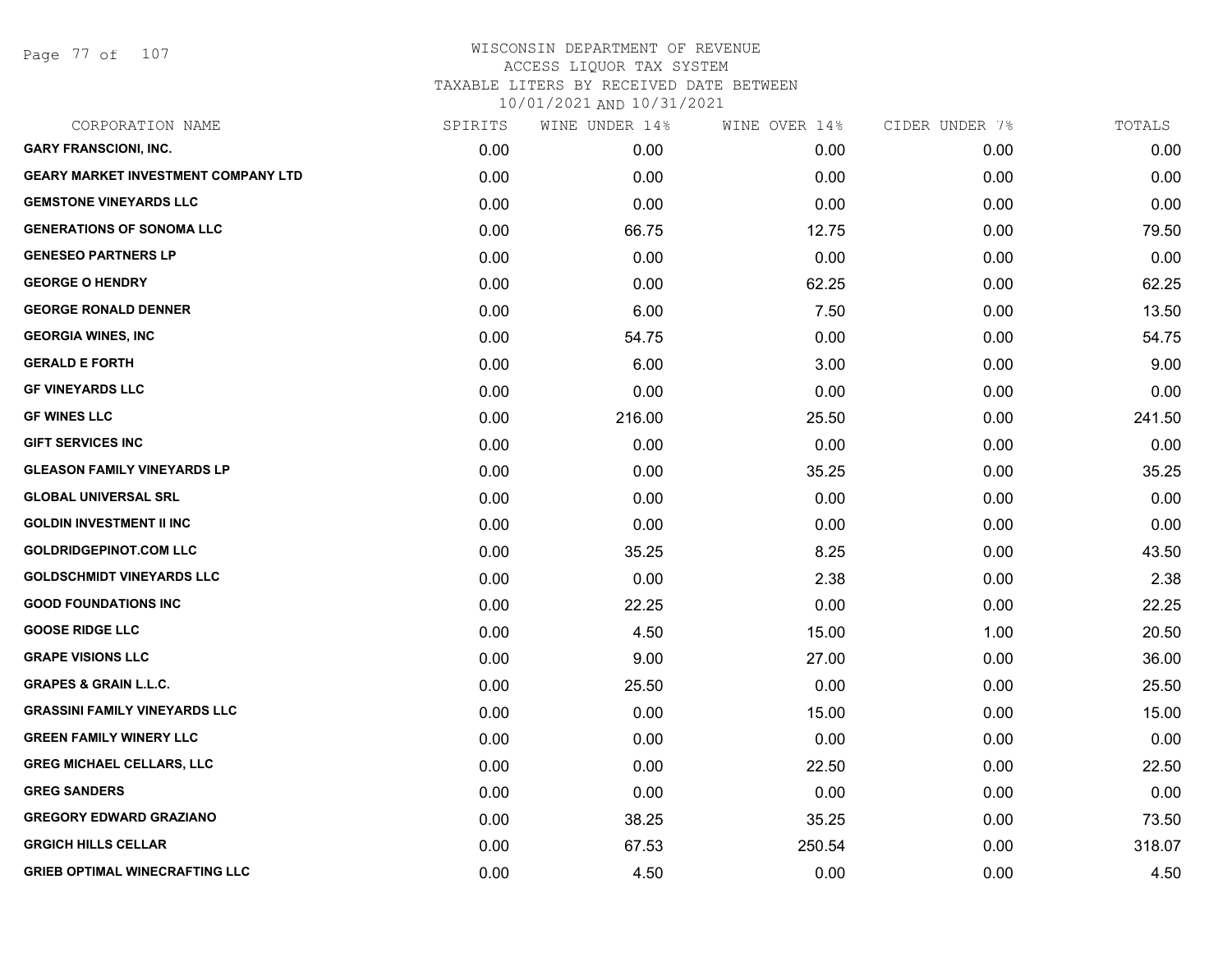Page 78 of 107

| CORPORATION NAME                        | SPIRITS | WINE UNDER 14% | WINE OVER 14% | CIDER UNDER 7% | TOTALS   |
|-----------------------------------------|---------|----------------|---------------|----------------|----------|
| <b>GROENNFELL MEADERY LLC</b>           | 0.00    | 0.00           | 0.00          | 0.00           | 0.00     |
| <b>GROTH VINEYARDS &amp; WINERY LLC</b> | 0.00    | 2.25           | 27.00         | 0.00           | 29.25    |
| <b>GROUNDED WINE PROJECT LLC</b>        | 0.00    | 0.00           | 0.00          | 0.00           | 0.00     |
| <b>GROVE ACQUISITION LLC</b>            | 0.00    | 2,899.50       | 639.00        | 0.00           | 3,538.50 |
| <b>GULLETT &amp; GULLETT</b>            | 0.00    | 133.50         | 16.50         | 0.00           | 150.00   |
| <b>H DE V LLC</b>                       | 0.00    | 0.00           | 0.00          | 0.00           | 0.00     |
| <b>HAFNER VINEYARD LLC</b>              | 0.00    | 261.75         | 0.00          | 0.00           | 261.75   |
| <b>HAGAFEN CELLARS INC</b>              | 0.00    | 0.00           | 18.00         | 0.00           | 18.00    |
| <b>HAHN ESTATE</b>                      | 0.00    | 4.50           | 106.50        | 0.00           | 111.00   |
| <b>HALF KRAKT LLC</b>                   | 0.00    | 0.00           | 0.00          | 0.00           | 0.00     |
| <b>HALF MOON HILL LLC</b>               | 0.00    | 0.00           | 0.00          | 0.00           | 0.00     |
| <b>HALL WINES LLC</b>                   | 0.00    | 0.00           | 591.00        | 0.00           | 591.00   |
| <b>HAMEL FAMILY WINES LLC</b>           | 0.00    | 84.00          | 141.75        | 0.00           | 225.75   |
| <b>HAMMLER WINE CORP</b>                | 0.00    | 0.00           | 0.00          | 0.00           | 0.00     |
| HANDAL-DENIER VINEYARDS, LLC            | 0.00    | 0.00           | 2.25          | 0.00           | 2.25     |
| HANDLEY CELLARS LIMITED PARTNERSHIP     | 0.00    | 27.77          | 11.25         | 0.00           | 39.02    |
| <b>HANNA WINERY INC</b>                 | 0.00    | 10.50          | 120.00        | 0.00           | 130.50   |
| <b>HANSJOERG WYSS</b>                   | 0.00    | 1.50           | 10.50         | 0.00           | 12.00    |
| <b>HARBOR HILL FRUIT FARMS INC</b>      | 0.00    | 0.00           | 0.00          | 0.00           | 0.00     |
| <b>HARBOR RIDGE WINERY INC.</b>         | 0.00    | 0.00           | 0.00          | 0.00           | 0.00     |
| <b>HARLAN ESTATE WINERY INC</b>         | 0.00    | 0.00           | 0.00          | 0.00           | 0.00     |
| <b>HARMELL CELLARS LLC</b>              | 0.00    | 311.25         | 0.00          | 0.00           | 311.25   |
| <b>HARRIS &amp; HARRIS</b>              | 0.00    | 7.50           | 33.75         | 0.00           | 41.25    |
| <b>HARROW CELLARS</b>                   | 0.00    | 0.00           | 0.00          | 0.00           | 0.00     |
| <b>HARRY &amp; DAVID HOLDINGS INC</b>   | 0.00    | 475.50         | 29.25         | 0.00           | 504.75   |
| <b>HAT RACK WINES</b>                   | 0.00    | 0.00           | 0.00          | 0.00           | 0.00     |
| <b>HAWK AND HORSE VINEYARDS LLC</b>     | 0.00    | 0.00           | 0.00          | 0.00           | 0.00     |
| <b>HAWKES LLC</b>                       | 0.00    | 0.00           | 0.00          | 0.00           | 0.00     |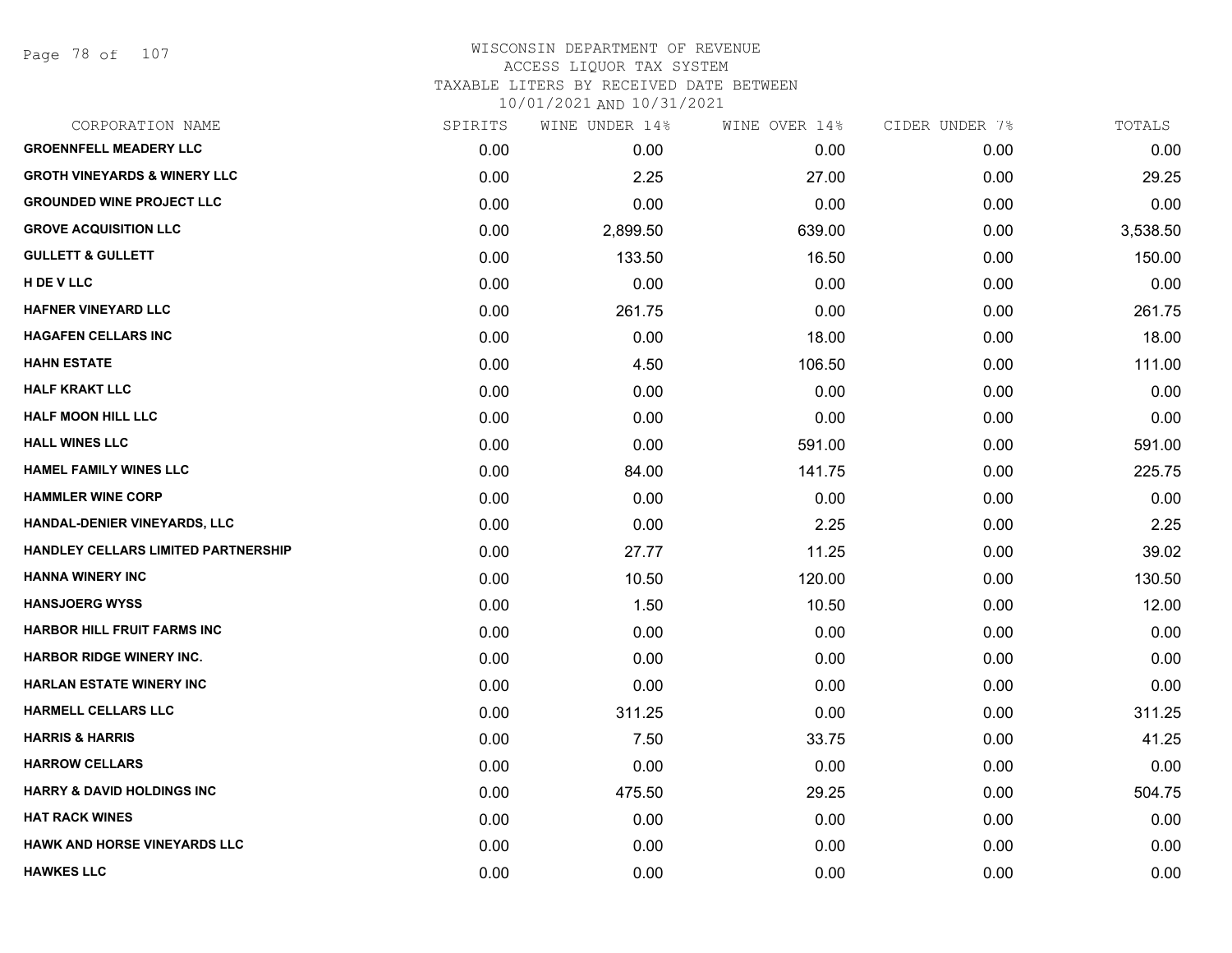Page 79 of 107

### WISCONSIN DEPARTMENT OF REVENUE ACCESS LIQUOR TAX SYSTEM TAXABLE LITERS BY RECEIVED DATE BETWEEN

| CORPORATION NAME                  | SPIRITS | WINE UNDER 14% | WINE OVER 14% | CIDER UNDER 7% | TOTALS    |
|-----------------------------------|---------|----------------|---------------|----------------|-----------|
| <b>HAZLITT 1852 VINEYARDS INC</b> | 0.00    | 6.00           | 0.00          | 0.00           | 6.00      |
| <b>HDD LLC</b>                    | 0.00    | 83.25          | 369.75        | 0.00           | 453.00    |
| HEATH SPARKLING WINES, LLC        | 0.00    | 0.00           | 0.00          | 0.00           | 0.00      |
| <b>HEIDRUN MEADERY</b>            | 0.00    | 14.25          | 0.00          | 0.00           | 14.25     |
| <b>HEITZ WINE CELLARS</b>         | 0.00    | 27.75          | 99.75         | 0.00           | 127.50    |
| HEMISPHERE WINE COMPANY INC       | 0.00    | 25.50          | 73.50         | 0.00           | 99.00     |
| <b>HEMISPHERES LLC</b>            | 0.00    | 14,360.25      | 2,761.50      | 0.00           | 17,121.75 |
| <b>HERDIE BAISDEN</b>             | 0.00    | 0.00           | 0.00          | 0.00           | 0.00      |
| <b>HERMAN STORY WINES INC</b>     | 0.00    | 50.00          | 95.25         | 0.00           | 145.25    |
| <b>HERON HILL VINEYARDS INC</b>   | 0.00    | 42.00          | 0.00          | 0.00           | 42.00     |
| <b>HESTAN VINEYARDS LLC</b>       | 0.00    | 0.00           | 10.50         | 0.00           | 10.50     |
| <b>HICKORY FARMS LLC</b>          | 0.00    | 21.00          | 0.00          | 0.00           | 21.00     |
| <b>HIDDEN RIDGE VINEYARD LLC</b>  | 0.00    | 0.00           | 0.00          | 0.00           | 0.00      |
| <b>HILL ESTATES INC</b>           | 0.00    | 31.50          | 125.25        | 0.00           | 156.75    |
| <b>HILLSIDE WINERY</b>            | 0.00    | 72.00          | 0.00          | 0.00           | 72.00     |
| <b>HIRSCH WINERY LLC</b>          | 0.00    | 42.00          | 0.00          | 0.00           | 42.00     |
| <b>HOLLYS HILL VINEYARDS LLC</b>  | 0.00    | 0.00           | 0.00          | 0.00           | 0.00      |
| HONIG VINEYARD AND WINERY LLC     | 0.00    | 0.00           | 10.13         | 0.00           | 10.13     |
| <b>HOPE WINE LLC</b>              | 0.00    | 1,645.83       | 111.00        | 0.00           | 1,756.83  |
| <b>HORSE &amp; PLOW INC,</b>      | 0.00    | 0.00           | 0.00          | 0.00           | 0.00      |
| <b>HOUDINI INC</b>                | 0.00    | 765.00         | 96.75         | 0.00           | 861.75    |
| <b>HOURGLASS WINE COMPANY INC</b> | 0.00    | 0.00           | 24.00         | 0.00           | 24.00     |
| <b>HQ WINERY LLC</b>              | 0.00    | 0.00           | 58.50         | 0.00           | 58.50     |
| <b>HUA YUAN</b>                   | 0.00    | 0.00           | 0.00          | 0.00           | 0.00      |
| HUNEEUS WINES HOLDCO LLC          | 0.00    | 108.75         | 166.88        | 0.00           | 275.63    |
| HUNT COUNTRY VINEYARDS LLC        | 0.00    | 12.00          | 0.00          | 0.00           | 12.00     |
| <b>HUSCH VINEYARDS INC</b>        | 0.00    | 180.38         | 69.00         | 0.00           | 249.38    |
| <b>HUSIC VINEYARDS LLC</b>        | 0.00    | 0.00           | 1.50          | 0.00           | 1.50      |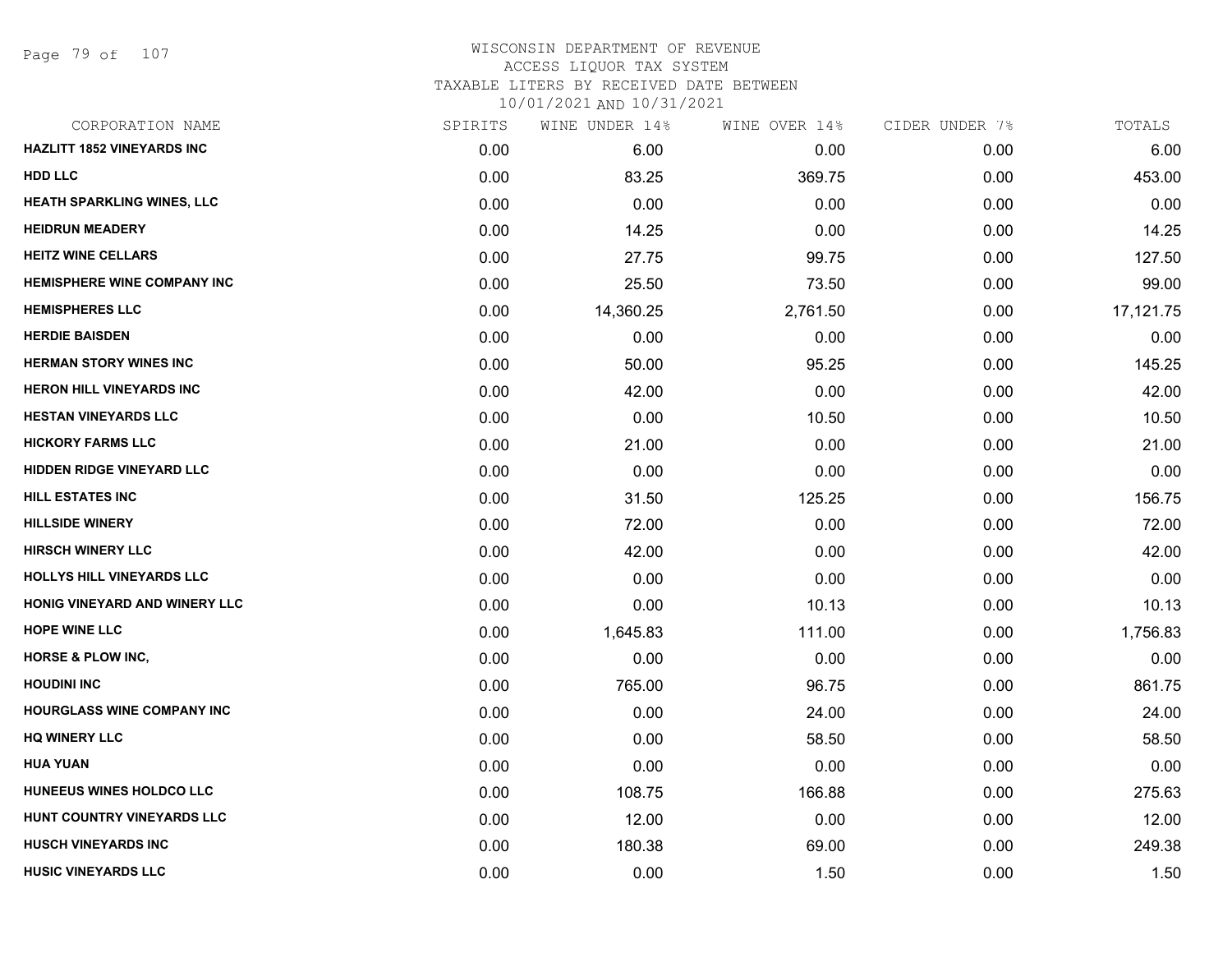Page 80 of 107

| CORPORATION NAME                             | SPIRITS | WINE UNDER 14% | WINE OVER 14% | CIDER UNDER 7% | TOTALS |
|----------------------------------------------|---------|----------------|---------------|----------------|--------|
| <b>IMAGINARY FACTORY LLC</b>                 | 0.00    | 0.00           | 0.00          | 0.00           | 0.00   |
| <b>INCEPTION WINES LLC</b>                   | 0.00    | 0.00           | 0.00          | 0.00           | 0.00   |
| INCIDER, INC.                                | 0.00    | 0.00           | 0.00          | 0.00           | 0.00   |
| <b>INMAN FAMILY WINES LLC</b>                | 0.00    | 9.00           | 0.00          | 0.00           | 9.00   |
| <b>INVESTOR'S OF AMERICA LP</b>              | 0.00    | 0.00           | 0.00          | 0.00           | 0.00   |
| <b>IRON HORSE VINEYARDS LP</b>               | 0.00    | 313.50         | 0.00          | 0.00           | 313.50 |
| <b>ISENHOWER CELLARS LLC</b>                 | 0.00    | 0.00           | 0.00          | 0.00           | 0.00   |
| <b>ISLAND ORCHARD CIDER LLC</b>              | 0.00    | 0.00           | 0.00          | 0.00           | 0.00   |
| J BLAIR PENCE, TRUSTEE OF PENCE FAMILY TRUST | 0.00    | 0.00           | 0.00          | 0.00           | 0.00   |
| <b>J CELLARS INVESTMENTS LLC</b>             | 0.00    | 14.25          | 81.75         | 0.00           | 96.00  |
| <b>J LOHR WINERY CORP</b>                    | 0.00    | 0.75           | 3.75          | 0.00           | 4.50   |
| <b>J PEDRONCELLI WINERY</b>                  | 0.00    | 18.00          | 139.50        | 0.00           | 157.50 |
| <b>J RICKARDS WINERY LLC</b>                 | 0.00    | 0.00           | 0.00          | 0.00           | 0.00   |
| <b>J WILLETT COMPANIES</b>                   | 0.00    | 0.00           | 0.00          | 0.00           | 0.00   |
| J. DUSI, INC.                                | 0.00    | 0.00           | 0.00          | 0.00           | 0.00   |
| <b>J.W. THOMAS LLC</b>                       | 0.00    | 0.00           | 58.50         | 0.00           | 58.50  |
| <b>J3 WINE PARTNERS LLC</b>                  | 0.00    | 122.25         | 143.25        | 0.00           | 265.50 |
| JACK JOHN INVESTMENTS INC                    | 0.00    | 0.00           | 0.00          | 0.00           | 0.00   |
| <b>JACKSON FAMILY WINES INC</b>              | 0.00    | 628.14         | 139.50        | 0.00           | 767.64 |
| <b>JACKSON WINE LLC</b>                      | 0.00    | 0.00           | 0.00          | 0.00           | 0.00   |
| <b>JACKSON WINERY &amp; VINEYARDS</b>        | 0.00    | 49.50          | 0.00          | 0.00           | 49.50  |
| <b>JACUZZI FAMILY VINEYARDS LLC</b>          | 0.00    | 33.75          | 109.50        | 0.00           | 143.25 |
| <b>JAIME GONZALEZ</b>                        | 0.00    | 0.00           | 0.00          | 0.00           | 0.00   |
| <b>JAM CELLARS INC</b>                       | 0.00    | 1.50           | 19.50         | 0.00           | 21.00  |
| <b>JAMES CZACHOROWSKI</b>                    | 0.00    | 0.00           | 0.00          | 0.00           | 0.00   |
| <b>JAMES L LAMBERT</b>                       | 0.00    | 27.00          | 36.00         | 0.00           | 63.00  |
| <b>JAMES P PROSSER</b>                       | 0.00    | 12.75          | 0.00          | 0.00           | 12.75  |
| <b>JARVIS</b>                                | 0.00    | 0.00           | 4.13          | 0.00           | 4.13   |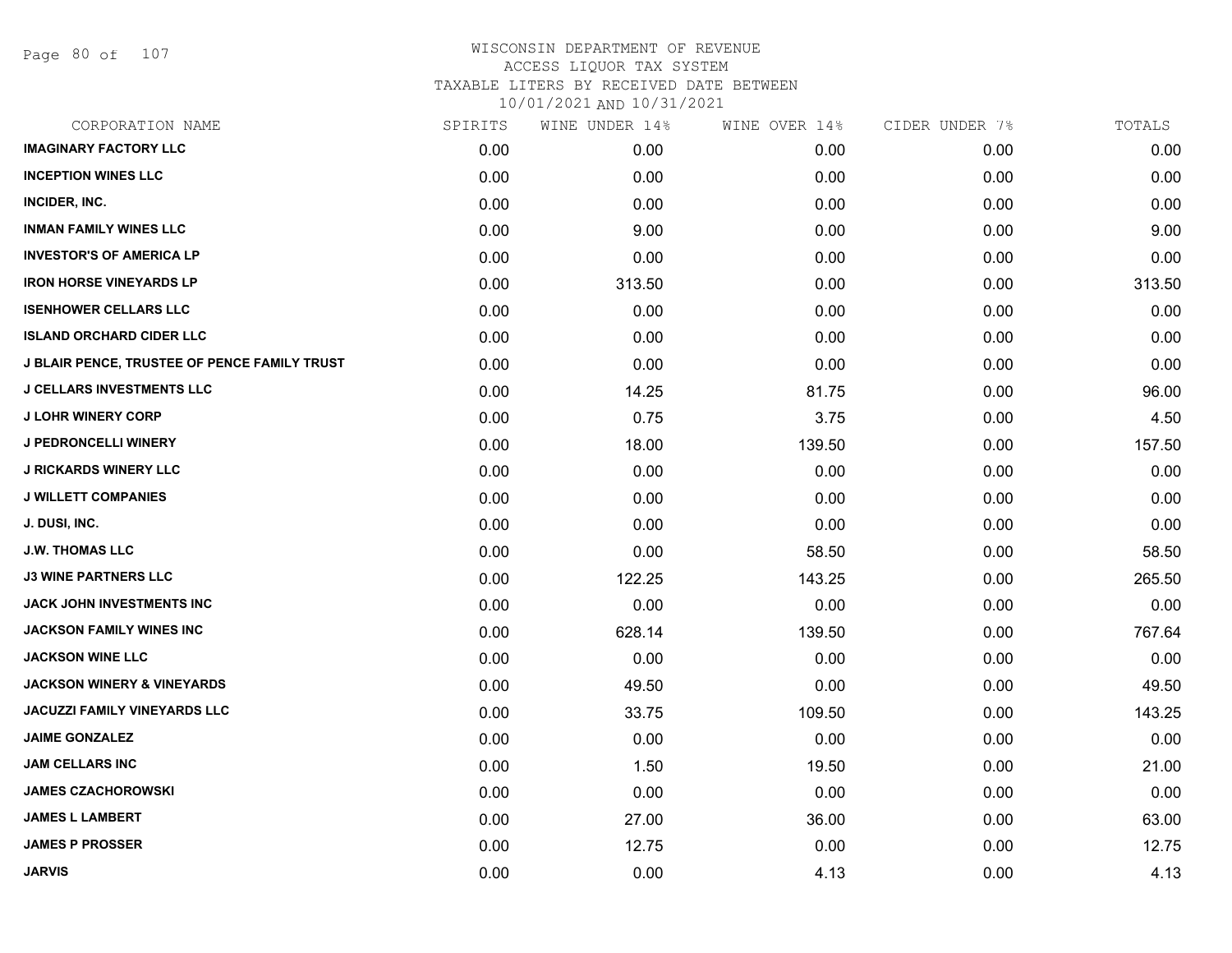Page 81 of 107

| 0.00<br>0.00 | 0.00   | 0.00 | 0.00     |
|--------------|--------|------|----------|
|              |        |      |          |
|              | 0.00   | 0.00 | 0.00     |
| 20.25        | 63.38  | 0.00 | 83.63    |
| 0.00         | 0.00   | 0.00 | 0.00     |
| 0.00         | 0.00   | 0.00 | 0.00     |
| 0.00         | 0.00   | 0.00 | 0.00     |
| 55.13        | 9.00   | 0.00 | 64.13    |
| 2.25         | 8.38   | 0.00 | 10.63    |
| 0.00         | 270.51 | 0.00 | 270.51   |
| 6.00         | 22.50  | 0.00 | 28.50    |
| 9.00         | 4.50   | 0.00 | 13.50    |
| 0.00         | 36.00  | 0.00 | 36.00    |
| 0.00         | 0.00   | 0.00 | 0.00     |
| 0.00         | 0.00   | 0.00 | 0.00     |
| 12.75        | 0.38   | 0.00 | 13.13    |
| 0.00         | 0.00   | 0.00 | 0.00     |
| 0.00         | 0.00   | 0.00 | 0.00     |
| 0.00         | 0.00   | 0.00 | 0.00     |
| 0.00         | 6.75   | 0.00 | 6.75     |
| 0.00         | 0.00   | 0.00 | 0.00     |
| 1.88         | 39.75  | 0.00 | 41.63    |
| 0.00         | 0.00   | 0.00 | 0.00     |
| 0.00         | 0.00   | 0.00 | 0.00     |
| 0.00         | 0.00   | 0.00 | 0.00     |
| 1,951.14     | 0.00   | 0.00 | 1,951.14 |
| 26.25        | 0.00   | 0.00 | 26.25    |
| 72.75        | 422.25 | 0.00 | 495.00   |
| 91.50        | 0.00   | 0.00 | 91.50    |
|              |        |      |          |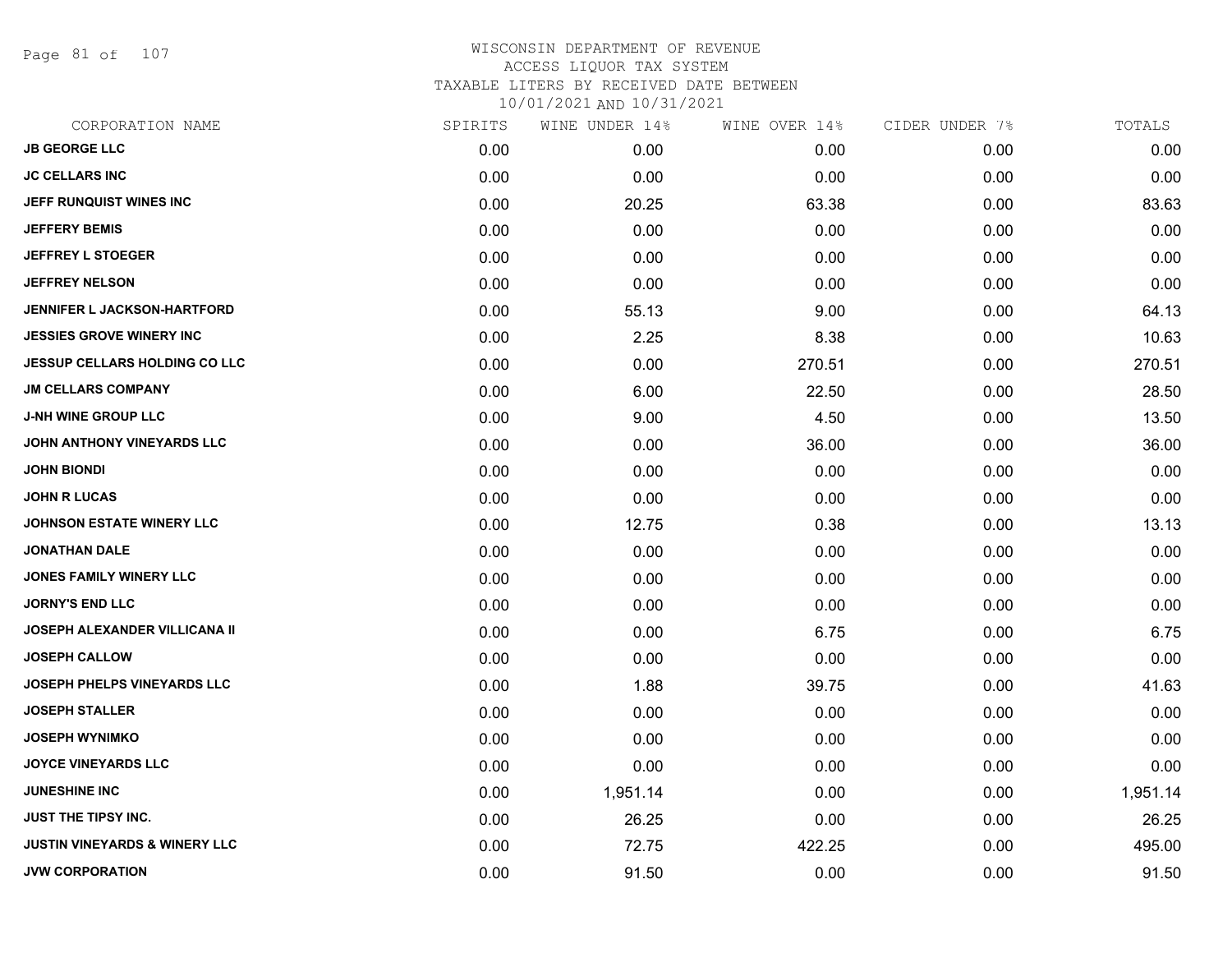Page 82 of 107

### WISCONSIN DEPARTMENT OF REVENUE ACCESS LIQUOR TAX SYSTEM

TAXABLE LITERS BY RECEIVED DATE BETWEEN

| CORPORATION NAME                   | SPIRITS | WINE UNDER 14% | WINE OVER 14% | CIDER UNDER 7% | TOTALS   |
|------------------------------------|---------|----------------|---------------|----------------|----------|
| <b>K VINTNERS LLC</b>              | 0.00    | 24.75          | 27.75         | 0.00           | 52.50    |
| <b>KACHINA CELLARS LLC</b>         | 0.00    | 1,795.12       | 2,286.00      | 0.00           | 4,081.12 |
| <b>KALYRA WINERY LLC</b>           | 0.00    | 3.75           | 0.00          | 0.00           | 3.75     |
| <b>KAMEN WINES LLC</b>             | 0.00    | 0.00           | 38.25         | 0.00           | 38.25    |
| KANGARU ENTERPRISES LLC            | 0.00    | 43.50          | 27.00         | 0.00           | 70.50    |
| <b>KAPCSANDY FAMILY LLC</b>        | 0.00    | 0.00           | 0.00          | 0.00           | 0.00     |
| <b>KATCHEVER &amp; CO LLC</b>      | 0.00    | 0.00           | 0.00          | 0.00           | 0.00     |
| <b>KDM GLOBAL PARTNERS, LLC</b>    | 0.00    | 0.00           | 0.00          | 0.00           | 0.00     |
| <b>KDS LLC</b>                     | 0.00    | 25.86          | 5.29          | 0.00           | 31.15    |
| <b>KEEVER VINEYARDS LLC</b>        | 0.00    | 0.00           | 0.00          | 0.00           | 0.00     |
| <b>KEN BROWN WINES LLC</b>         | 0.00    | 0.00           | 9.00          | 0.00           | 9.00     |
| <b>KEN WRIGHT CELLARS CO</b>       | 0.00    | 61.50          | 0.00          | 0.00           | 61.50    |
| <b>KENEFICK RANCHES WINERY LLC</b> | 0.00    | 0.00           | 11.25         | 0.00           | 11.25    |
| <b>KENT HUMPHREY</b>               | 0.00    | 9.00           | 10.50         | 0.00           | 19.50    |
| KENWARD FAMILY VINEYARDS, LLC      | 0.00    | 0.00           | 2.25          | 0.00           | 2.25     |
| <b>KENZO ESTATE INC</b>            | 0.00    | 0.00           | 28.88         | 0.00           | 28.88    |
| <b>KERWIN ESTATE LLC</b>           | 0.00    | 0.00           | 0.00          | 0.00           | 0.00     |
| <b>KESTREL PROPERTIES LLC</b>      | 0.00    | 2.25           | 2.25          | 0.00           | 4.50     |
| <b>KEUKA SPRING VINEYARDS LLC</b>  | 0.00    | 9.00           | 0.00          | 0.00           | 9.00     |
| <b>KEVIN BEHNKE</b>                | 0.00    | 0.00           | 0.00          | 0.00           | 0.00     |
| <b>KEVIN C LUTHER</b>              | 0.00    | 5.70           | 3.80          | 0.00           | 9.50     |
| <b>KING ESTATE WINERY LP</b>       | 0.00    | 0.00           | 0.00          | 0.00           | 0.00     |
| KISMET WINE, INC.                  | 0.00    | 0.00           | 0.00          | 0.00           | 0.00     |
| KISTLER VINEYARDS, LLC             | 0.00    | 36.00          | 0.00          | 0.00           | 36.00    |
| <b>KITFOX VINEYARDS LLC</b>        | 0.00    | 0.00           | 0.00          | 0.00           | 0.00     |
| <b>KLEIN FOODS INC</b>             | 0.00    | 6.00           | 126.00        | 0.00           | 132.00   |
| <b>KNIGHTS BRIDGE WINERY LLC</b>   | 0.00    | 0.00           | 10.50         | 0.00           | 10.50    |
| <b>KOEHLER WINERY LLC</b>          | 0.00    | 3.75           | 14.25         | 0.00           | 18.00    |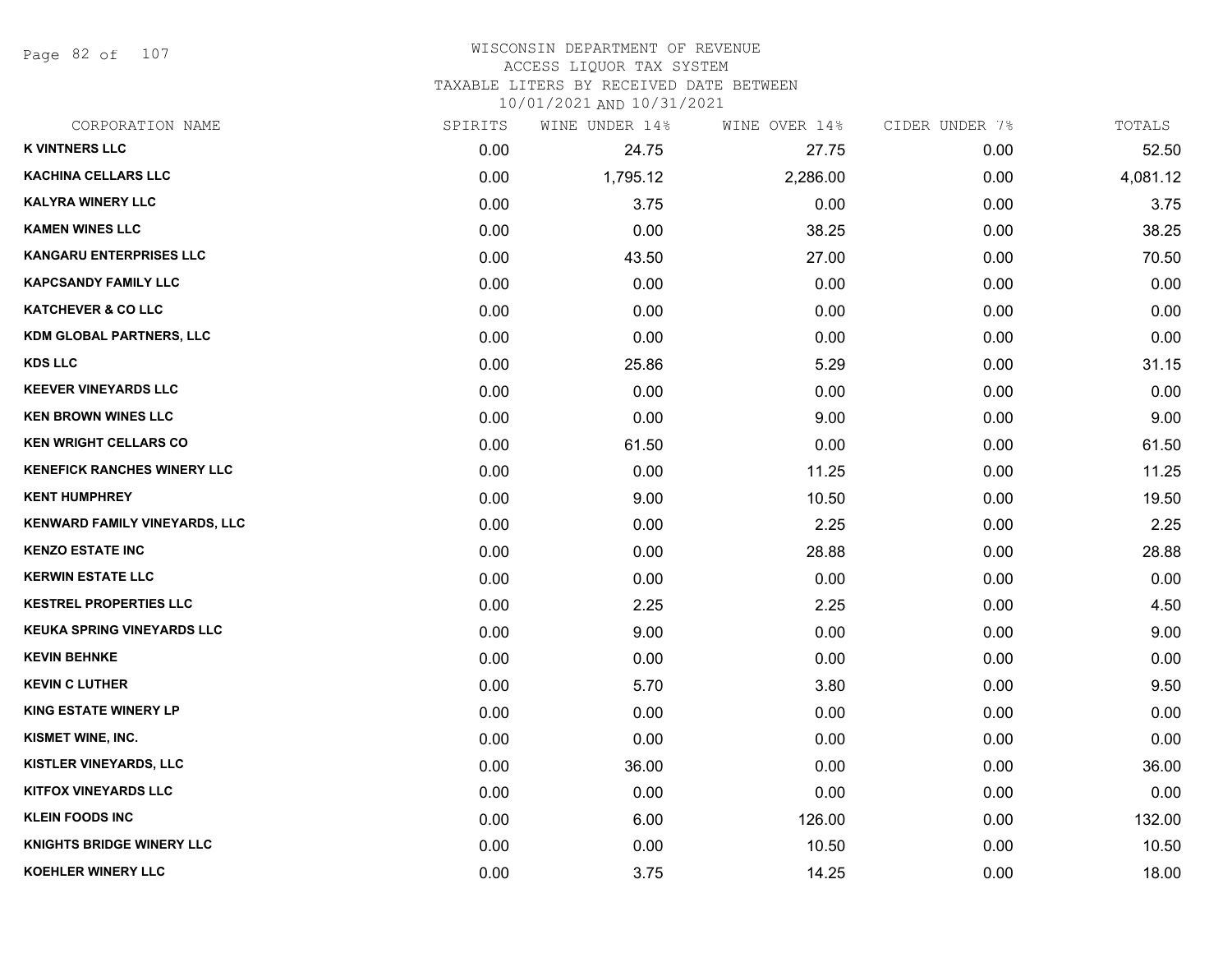Page 83 of 107

### WISCONSIN DEPARTMENT OF REVENUE ACCESS LIQUOR TAX SYSTEM TAXABLE LITERS BY RECEIVED DATE BETWEEN

| CORPORATION NAME                                  | SPIRITS | WINE UNDER 14% | WINE OVER 14% | CIDER UNDER 7% | TOTALS |
|---------------------------------------------------|---------|----------------|---------------|----------------|--------|
| <b>KONSTANTIN D FRANK &amp; SONS</b>              | 0.00    | 122.25         | 0.00          | 0.00           | 122.25 |
| <b>KOPRI INC</b>                                  | 0.00    | 0.00           | 0.00          | 0.00           | 0.00   |
| <b>KPC MT. PALOMAR WINERY LLC</b>                 | 0.00    | 8.25           | 0.75          | 0.00           | 9.00   |
| <b>KRAUSE FAMILY CELLARS LLC</b>                  | 0.00    | 15.75          | 2.25          | 0.00           | 18.00  |
| <b>KRISTIN HARRINGTON-BOEGNER</b>                 | 0.00    | 0.00           | 0.00          | 0.00           | 0.00   |
| <b>KRUPP BROTHERS LLC</b>                         | 0.00    | 0.00           | 5.63          | 0.00           | 5.63   |
| <b>KSSM LLC</b>                                   | 0.00    | 66.00          | 181.50        | 0.00           | 247.50 |
| <b>KT WINECO LLC</b>                              | 0.00    | 0.00           | 0.00          | 0.00           | 0.00   |
| <b>KULETO VILLA LLC</b>                           | 0.00    | 2.25           | 27.00         | 0.00           | 29.25  |
| <b>KUNDE ENTERPRISES INC</b>                      | 0.00    | 149.25         | 444.01        | 0.00           | 593.26 |
| <b>KV WINES LLC</b>                               | 0.00    | 3.75           | 1.50          | 0.00           | 5.25   |
| <b>LC WINE</b>                                    | 0.00    | 0.00           | 0.00          | 0.00           | 0.00   |
| L FOPPIANO WINE CO INC                            | 0.00    | 2.25           | 24.75         | 0.00           | 27.00  |
| L. MAWBY, LLC                                     | 0.00    | 192.51         | 0.00          | 0.00           | 192.51 |
| <b>L18 HOLDINGS, INC.</b>                         | 0.00    | 0.00           | 0.00          | 0.00           | 0.00   |
| <b>LADERA WINERY LLC</b>                          | 0.00    | 18.00          | 36.75         | 0.00           | 54.75  |
| <b>LAGUNA OAKS VINEYARD &amp; WINERY INC</b>      | 0.00    | 0.00           | 0.00          | 0.00           | 0.00   |
| <b>LAIL VINEYARDS LLC</b>                         | 0.00    | 0.00           | 15.00         | 0.00           | 15.00  |
| <b>LAIRD FAMILY ESTATE LLC</b>                    | 0.00    | 9.75           | 29.25         | 0.00           | 39.00  |
| <b>LAKE NOKOMIS CRANBERRIES INC</b>               | 0.00    | 0.00           | 0.00          | 0.00           | 0.00   |
| <b>LAMBERT BRIDGE WINERY INC</b>                  | 0.00    | 0.00           | 143.25        | 0.00           | 143.25 |
| <b>LAMBORN FAMILY WINE COMPANY LP</b>             | 0.00    | 0.00           | 23.25         | 0.00           | 23.25  |
| <b>LAMOREAUX LANDING WINE CELLARS LLC</b>         | 0.00    | 24.75          | 0.00          | 0.00           | 24.75  |
| <b>LANCASTER ESTATE VINEYARD &amp; WINERY LLC</b> | 0.00    | 1.50           | 14.25         | 0.00           | 15.75  |
| <b>LANGE WINERY LLC</b>                           | 0.00    | 8.25           | 4.50          | 0.00           | 12.75  |
| <b>LANGETWINS WINE CO INC</b>                     | 0.00    | 21.00          | 2.25          | 0.00           | 23.25  |
| <b>LARKMEAD VINEYARDS INC</b>                     | 0.00    | 3.00           | 8.25          | 0.00           | 11.25  |
| <b>LARSON FAMILY WINERY INC</b>                   | 0.00    | 7.50           | 26.25         | 0.00           | 33.75  |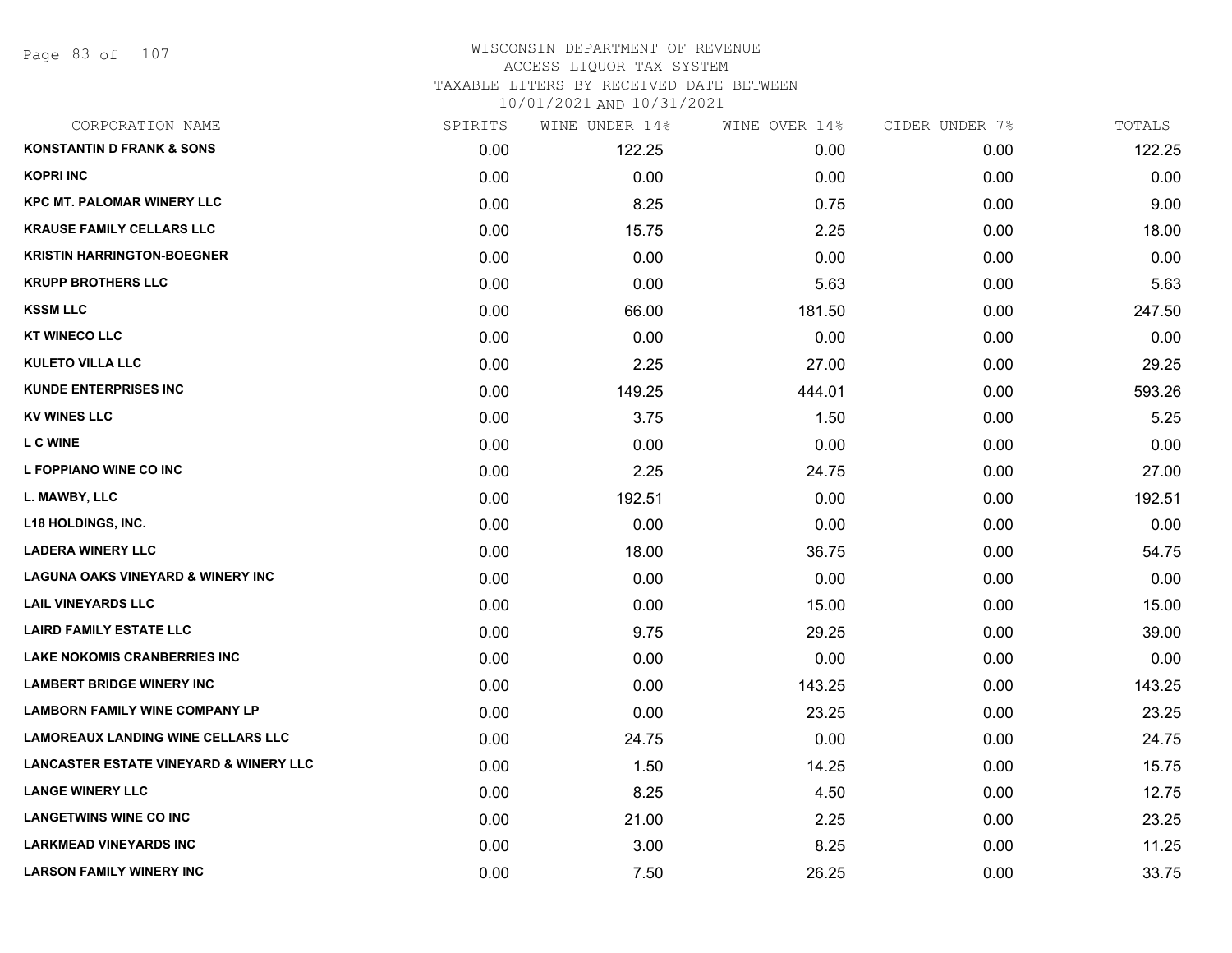# WISCONSIN DEPARTMENT OF REVENUE ACCESS LIQUOR TAX SYSTEM TAXABLE LITERS BY RECEIVED DATE BETWEEN

| CORPORATION NAME                         | SPIRITS | WINE UNDER 14% | WINE OVER 14% | CIDER UNDER 7% | TOTALS |
|------------------------------------------|---------|----------------|---------------|----------------|--------|
| <b>LASSETER FAMILY WINERY LLC</b>        | 0.00    | 10.50          | 28.50         | 0.00           | 39.00  |
| <b>LATAH CREEK WINE CELLARS LTD</b>      | 0.00    | 33.75          | 0.00          | 0.00           | 33.75  |
| <b>LAURO GUERRA</b>                      | 0.00    | 0.75           | 0.00          | 0.00           | 0.75   |
| LAUTENBACH'S ORCHARD COUNTRY INC         | 0.00    | 0.00           | 0.00          | 0.00           | 0.00   |
| <b>LAVA SPRINGS INC</b>                  | 0.00    | 11.25          | 47.50         | 0.00           | 58.75  |
| <b>LAW ESTATE WINES</b>                  | 0.00    | 0.00           | 0.00          | 0.00           | 0.00   |
| <b>LAWER FAMILY WINERY INC</b>           | 0.00    | 0.00           | 0.00          | 0.00           | 0.00   |
| <b>LAWRENCE CELLARS LLC</b>              | 0.00    | 3.00           | 3.00          | 0.00           | 6.00   |
| LE CEP II INC                            | 0.00    | 0.00           | 0.00          | 0.00           | 0.00   |
| <b>LEAL VINEYARDS INC</b>                | 0.00    | 0.00           | 13.50         | 0.00           | 13.50  |
| LEDGESTONE ESTATE LLC                    | 0.00    | 0.00           | 0.00          | 0.00           | 0.00   |
| LEELANAU WINE CELLARS, LTD.              | 0.00    | 0.00           | 0.00          | 0.00           | 0.00   |
| LEFT COAST CELLARS LLC                   | 0.00    | 16.50          | 3.00          | 0.00           | 19.50  |
| <b>LEMELSON WINERY LLC</b>               | 0.00    | 0.00           | 0.75          | 0.00           | 0.75   |
| LEMON CREEK WINERY LTD.                  | 0.00    | 0.00           | 0.00          | 0.00           | 0.00   |
| <b>LEONARDINI FAMILY WINERY LLC</b>      | 0.00    | 4.50           | 35.00         | 0.00           | 39.50  |
| <b>LEONESSE CELLARS LLC</b>              | 0.00    | 25.13          | 53.00         | 0.00           | 78.13  |
| <b>LEONETTI CELLAR LLC</b>               | 0.00    | 0.00           | 0.00          | 0.00           | 0.00   |
| LIFE IS SHORT! LLC                       | 0.00    | 0.00           | 0.00          | 0.00           | 0.00   |
| LIL' OLE WINEMAKER SHOPPE LLC            | 0.00    | 0.00           | 0.00          | 0.00           | 0.00   |
| <b>LIMERICK LANE CELLARS INC</b>         | 0.00    | 8.25           | 83.25         | 0.00           | 91.50  |
| LINGUA FRANCA-LS VINEYARDS HOLDINGS, LLC | 0.00    | 0.00           | 0.00          | 0.00           | 0.00   |
| <b>LINNE CALODO INC</b>                  | 0.00    | 1.50           | 1.50          | 0.00           | 3.00   |
| <b>LINSFIELD WINE CO., LLC</b>           | 0.00    | 0.00           | 0.00          | 0.00           | 0.00   |
| <b>LION NATHAN USA INC</b>               | 0.00    | 282.38         | 157.50        | 0.00           | 439.88 |
| <b>LIONS PEAK</b>                        | 0.00    | 178.75         | 237.25        | 0.00           | 416.00 |
| <b>LISA REDMON</b>                       | 0.00    | 8.25           | 12.75         | 0.00           | 21.00  |
| <b>LLOYD CELLARS INC</b>                 | 0.00    | 0.00           | 27.00         | 0.00           | 27.00  |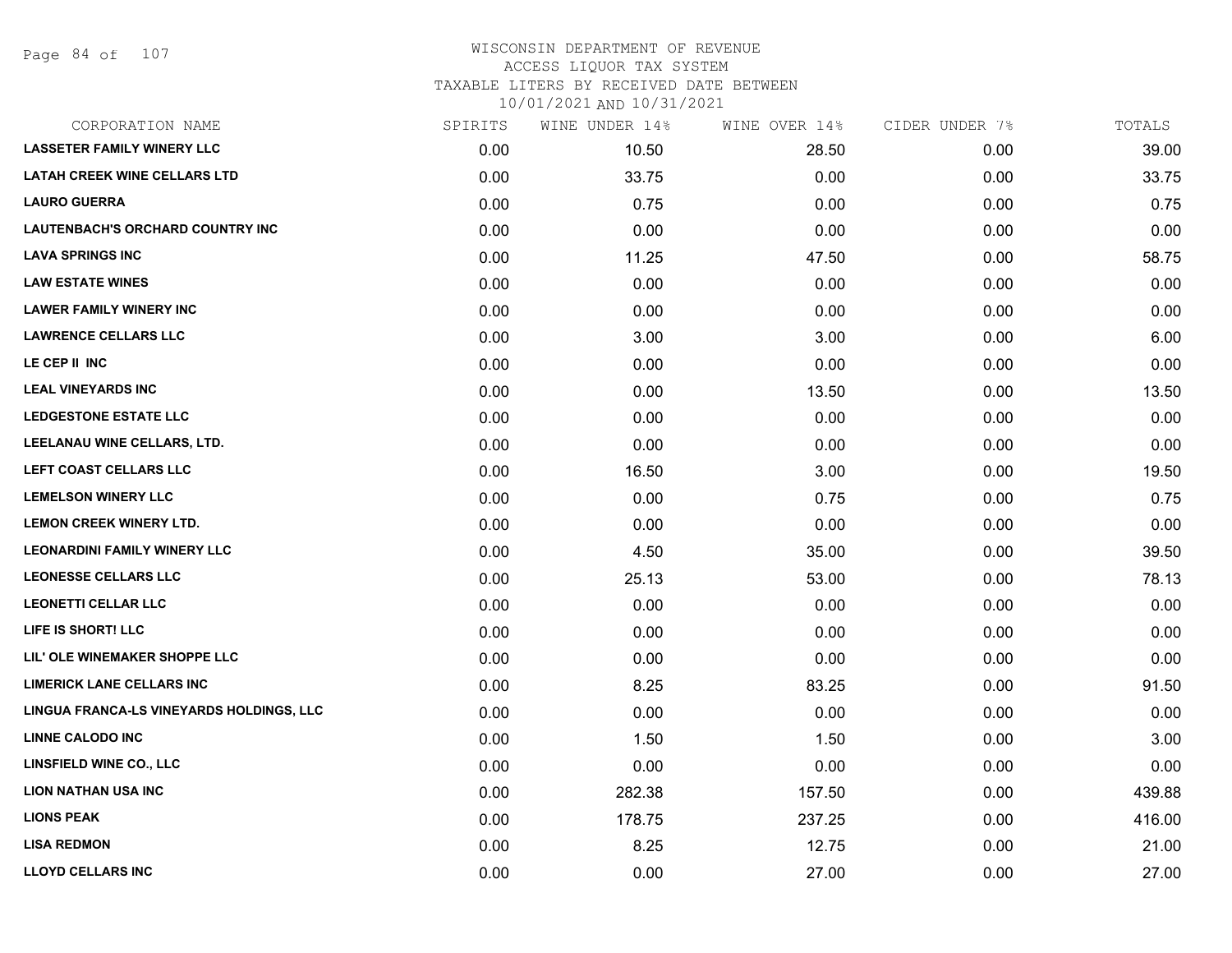Page 85 of 107

### WISCONSIN DEPARTMENT OF REVENUE ACCESS LIQUOR TAX SYSTEM TAXABLE LITERS BY RECEIVED DATE BETWEEN

| CORPORATION NAME                          | SPIRITS | WINE UNDER 14% | WINE OVER 14% | CIDER UNDER 7% | TOTALS |
|-------------------------------------------|---------|----------------|---------------|----------------|--------|
| <b>LLOYD W DAVIS</b>                      | 0.00    | 18.75          | 21.00         | 0.00           | 39.75  |
| <b>LMR WINE ESTATES LLC</b>               | 0.00    | 202.50         | 0.00          | 0.00           | 202.50 |
| <b>LOBO WINES LLC</b>                     | 0.00    | 0.00           | 0.00          | 0.00           | 0.00   |
| <b>LONG SHADOWS VINTNERS LLC</b>          | 0.00    | 12.75          | 65.25         | 0.00           | 78.00  |
| <b>LONGBOARD VINEYARDS LLC</b>            | 0.00    | 0.00           | 0.00          | 0.00           | 0.00   |
| <b>LONGORIA &amp; LONGORIA</b>            | 0.00    | 7.50           | 1.50          | 0.00           | 9.00   |
| <b>LORENZI ESTATE WINES, INC</b>          | 0.00    | 0.00           | 18.75         | 0.00           | 18.75  |
| <b>LORIMAR WINERY INC</b>                 | 0.00    | 12.00          | 9.00          | 0.00           | 21.00  |
| <b>LOST ISLAND WINE LLC</b>               | 0.00    | 0.00           | 0.00          | 0.00           | 0.00   |
| <b>LOWDEN SCHOOLHOUSE CORPORATION</b>     | 0.00    | 6.00           | 67.50         | 0.00           | 73.50  |
| <b>LUCAS &amp; LEWELLEN VINEYARDS INC</b> | 0.00    | 16.50          | 22.00         | 0.00           | 38.50  |
| <b>LYNFRED WINERY INC</b>                 | 0.00    | 9.75           | 0.00          | 0.00           | 9.75   |
| <b>LYNMAR WINERY LLC</b>                  | 0.00    | 3.75           | 147.75        | 0.00           | 151.50 |
| <b>M.A.C. WINES, LLC</b>                  | 0.00    | 0.00           | 10.50         | 0.00           | 10.50  |
| <b>MACCHIA, INC</b>                       | 0.00    | 0.00           | 30.75         | 0.00           | 30.75  |
| <b>MADRIGAL FAMILY WINERY LLC</b>         | 0.00    | 0.00           | 21.75         | 0.00           | 21.75  |
| <b>MADRONA VINEYARDS LP</b>               | 0.00    | 16.50          | 9.75          | 0.00           | 26.25  |
| <b>MAHAN WINES LLC</b>                    | 0.00    | 0.00           | 0.00          | 0.00           | 0.00   |
| <b>MAKER WINE COMPANY</b>                 | 0.00    | 0.00           | 0.00          | 0.00           | 0.00   |
| <b>MAKK WINE LLC</b>                      | 0.00    | 0.00           | 0.00          | 0.00           | 0.00   |
| <b>MALULANI INVESTMENTS LIMITED</b>       | 0.00    | 0.00           | 4.50          | 0.00           | 4.50   |
| <b>MANCAN WINE LLC</b>                    | 0.00    | 57.00          | 0.00          | 0.00           | 57.00  |
| <b>MANO'S INC</b>                         | 0.00    | 150.00         | 0.00          | 0.00           | 150.00 |
| <b>MARCASSIN WINE COMPANY, LLC</b>        | 0.00    | 0.00           | 0.00          | 0.00           | 0.00   |
| <b>MARGERUM WINE COMPANY INC</b>          | 0.00    | 12.75          | 6.75          | 0.00           | 19.50  |
| <b>MARIETTA CELLARS INC</b>               | 0.00    | 9.00           | 4.50          | 0.00           | 13.50  |
| <b>MARIPOSA WINE COMPANY LLC</b>          | 0.00    | 0.00           | 0.00          | 0.00           | 0.00   |
| <b>MARK HEROLD</b>                        | 0.00    | 0.00           | 0.00          | 0.00           | 0.00   |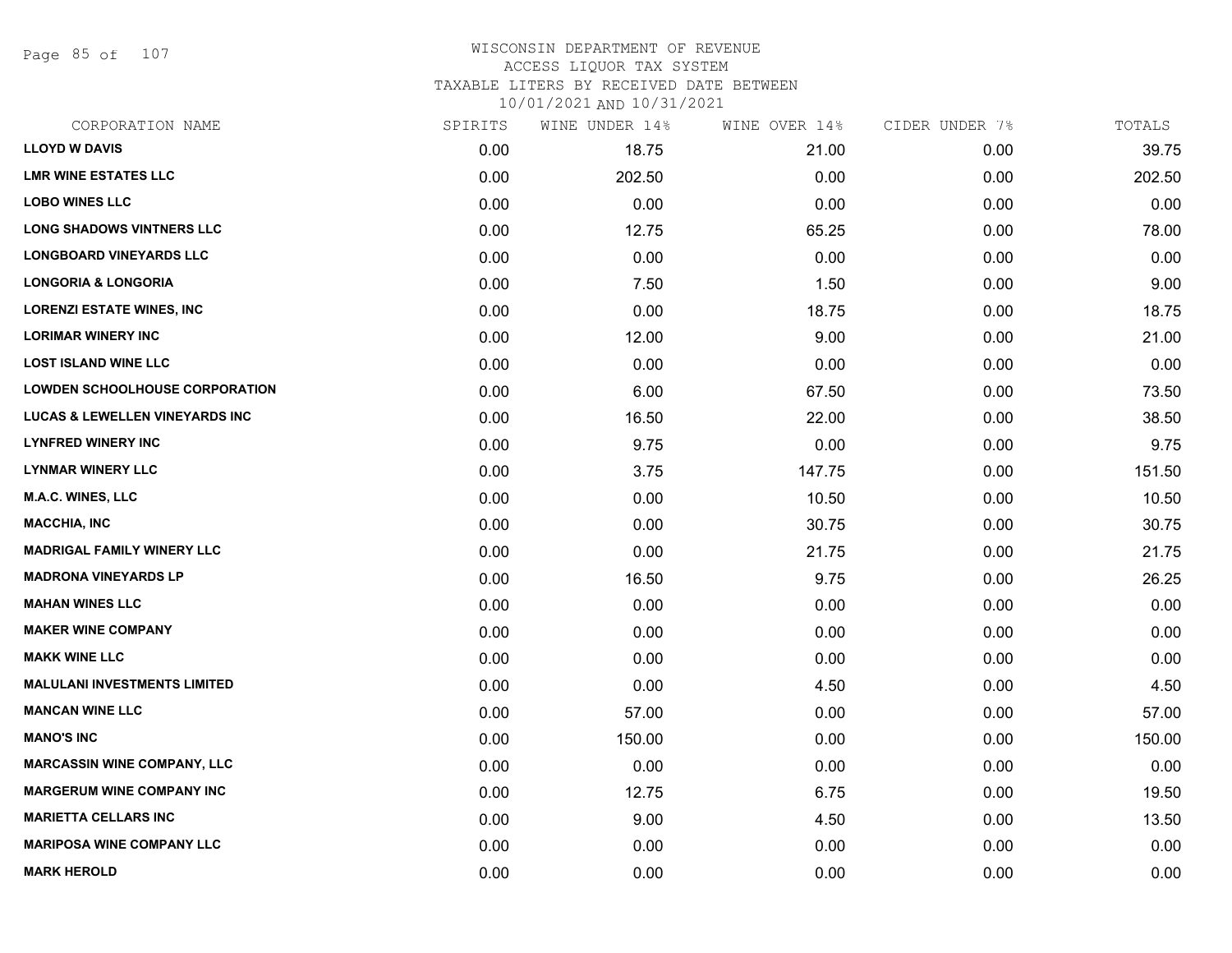Page 86 of 107

| CORPORATION NAME                              | SPIRITS | WINE UNDER 14% | WINE OVER 14% | CIDER UNDER 7% | TOTALS |
|-----------------------------------------------|---------|----------------|---------------|----------------|--------|
| <b>MARK J NEAL</b>                            | 0.00    | 0.00           | 9.00          | 0.00           | 9.00   |
| <b>MARK MCNEILLY</b>                          | 0.00    | 14.25          | 21.75         | 0.00           | 36.00  |
| <b>MARKHAM VINEYARDS</b>                      | 0.00    | 18.75          | 36.00         | 0.00           | 54.75  |
| <b>MARTIN E SELL</b>                          | 0.00    | 0.00           | 0.00          | 0.00           | 0.00   |
| <b>MARTIN RANCH WINERY, INC.</b>              | 0.00    | 7.50           | 6.00          | 0.00           | 13.50  |
| <b>MARTIN RAY WINERY INC</b>                  | 0.00    | 6.00           | 4.50          | 0.00           | 10.50  |
| <b>MARTINELLI WINERY INC</b>                  | 0.00    | 0.00           | 54.75         | 0.00           | 54.75  |
| <b>MARYANN MCNALLY</b>                        | 0.00    | 18.00          | 13.50         | 0.00           | 31.50  |
| <b>MATHY WINERY LLC</b>                       | 0.00    | 393.00         | 200.63        | 0.00           | 593.63 |
| <b>MATRICK HOLDINGS CORPORATION</b>           | 0.00    | 0.00           | 0.00          | 0.00           | 0.00   |
| <b>MATT PREIS</b>                             | 0.00    | 0.00           | 0.00          | 0.00           | 0.00   |
| <b>MATTHEW RICK</b>                           | 0.00    | 0.00           | 0.00          | 0.00           | 0.00   |
| <b>MATTHIAS A PIPPIG &amp; JAMIE M KINSER</b> | 0.00    | 0.00           | 0.00          | 0.00           | 0.00   |
| <b>MAUI WINE LTD</b>                          | 0.00    | 29.25          | 0.00          | 0.00           | 29.25  |
| <b>MAURITSON FAMILY WINERY</b>                | 0.00    | 7.50           | 42.00         | 0.00           | 49.50  |
| <b>MAYACAMA FARMS LLC</b>                     | 0.00    | 0.00           | 0.00          | 0.00           | 0.00   |
| <b>MAYACAMAS VINEYARDS INC</b>                | 0.00    | 1.50           | 0.75          | 0.00           | 2.25   |
| <b>MAYNARD JAMES KEENAN</b>                   | 0.00    | 69.75          | 0.00          | 0.00           | 69.75  |
| <b>MCBRIDE SISTERS COLLECTIONS INC</b>        | 0.00    | 142.50         | 0.00          | 0.00           | 142.50 |
| <b>MCFLESHMAN'S BREWING CO., LLC.</b>         | 0.00    | 0.00           | 0.00          | 0.00           | 0.00   |
| <b>MCKAHN FAMILY CELLARS, LLC</b>             | 0.00    | 0.00           | 12.00         | 0.00           | 12.00  |
| <b>MCMENAMINS INC</b>                         | 0.00    | 15.75          | 5.25          | 0.00           | 21.00  |
| <b>MCNAB RIDGE WINERY LLC</b>                 | 0.00    | 0.00           | 0.00          | 0.00           | 0.00   |
| <b>MELROSE CELLARS LLC</b>                    | 0.00    | 0.00           | 0.00          | 0.00           | 0.00   |
| <b>MELVILLE VINEYARDS SOUTH LLC</b>           | 0.00    | 6.75           | 0.00          | 0.00           | 6.75   |
| <b>MENDOCINO WINE GROUP LLC</b>               | 0.00    | 4.50           | 24.00         | 0.00           | 28.50  |
| <b>MER ET SOLEIL LLC</b>                      | 0.00    | 0.00           | 19.50         | 0.00           | 19.50  |
| <b>MERCER WINE ESTATES LLC</b>                | 0.00    | 0.00           | 1.50          | 0.00           | 1.50   |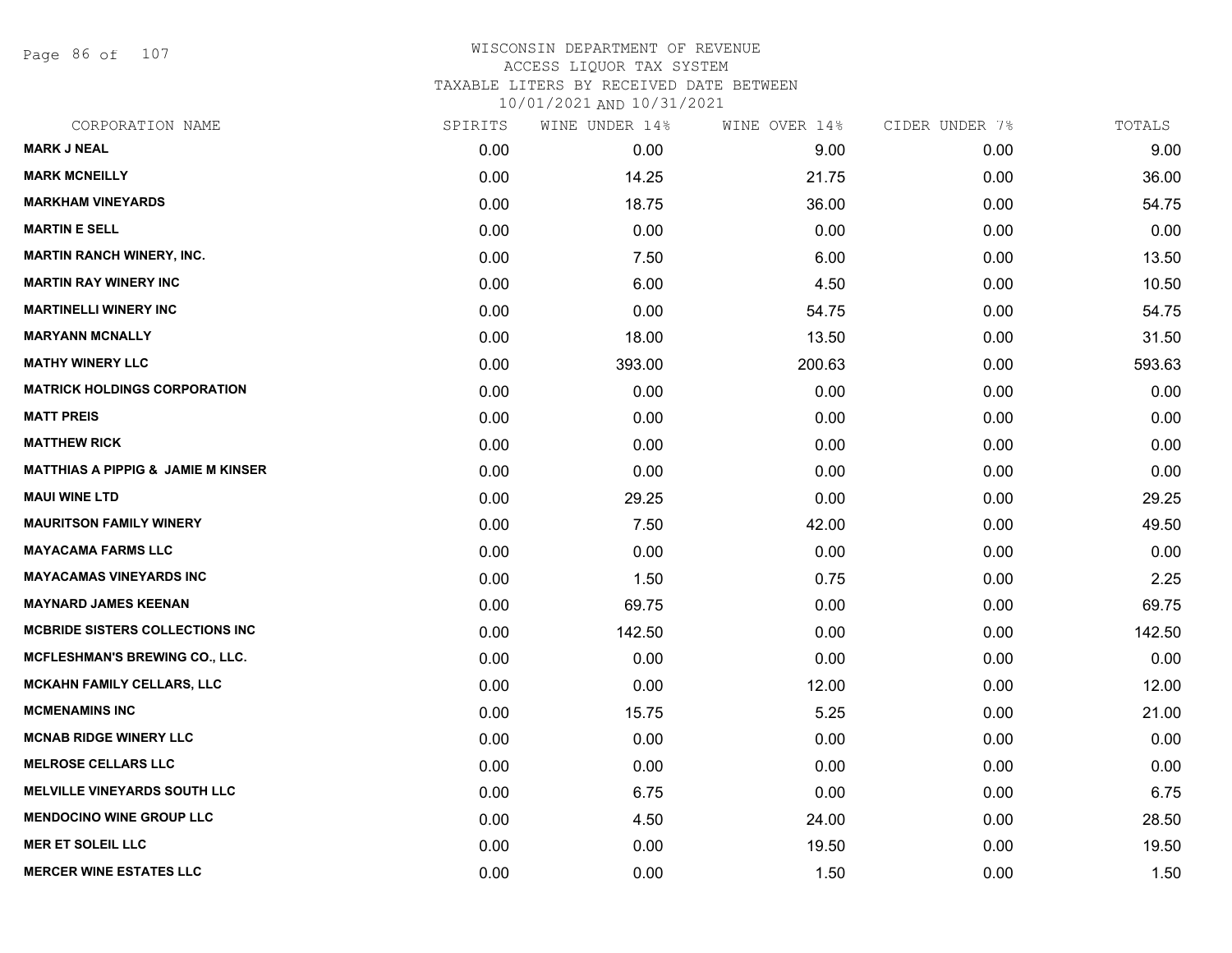Page 87 of 107

## WISCONSIN DEPARTMENT OF REVENUE ACCESS LIQUOR TAX SYSTEM TAXABLE LITERS BY RECEIVED DATE BETWEEN

| CORPORATION NAME                                  | SPIRITS | WINE UNDER 14% | WINE OVER 14% | CIDER UNDER 7% | TOTALS   |
|---------------------------------------------------|---------|----------------|---------------|----------------|----------|
| <b>MERRYVALE VINEYARDS LLC</b>                    | 0.00    | 28.50          | 185.25        | 0.00           | 213.75   |
| <b>MERSHONIAN CIDERY LLC</b>                      | 0.00    | 0.00           | 0.00          | 0.00           | 0.00     |
| <b>MESSINA HOF WINE CELLARS INC</b>               | 0.00    | 27.00          | 0.00          | 0.00           | 27.00    |
| <b>METAMORPHOSIS WINES LLC</b>                    | 0.00    | 0.00           | 84.00         | 0.00           | 84.00    |
| <b>METEOR VINEYARD LLC</b>                        | 0.00    | 0.00           | 0.00          | 0.00           | 0.00     |
| <b>METROPOLITAN WINES LLC</b>                     | 0.00    | 18.75          | 13.50         | 0.00           | 32.25    |
| <b>METTLER WINES LLC</b>                          | 0.00    | 0.00           | 9.00          | 0.00           | 9.00     |
| <b>MEV CORPORATION</b>                            | 0.00    | 0.00           | 0.00          | 0.00           | 0.00     |
| <b>MEYER CELLARS LLC</b>                          | 0.00    | 9.00           | 0.00          | 0.00           | 9.00     |
| <b>MHM GLASS ETCHING, INC</b>                     | 0.00    | 223.65         | 0.00          | 0.00           | 223.65   |
| <b>MI SUENO WINERY</b>                            | 0.00    | 0.00           | 35.25         | 0.00           | 35.25    |
| <b>MICHAEL C YATES</b>                            | 0.00    | 0.00           | 0.00          | 0.00           | 0.00     |
| <b>MICHAEL HIRBY</b>                              | 0.00    | 0.00           | 0.00          | 0.00           | 0.00     |
| <b>MICHEAL DASHE</b>                              | 0.00    | 0.00           | 0.00          | 0.00           | 0.00     |
| <b>MIDNIGHT CELLARS INC</b>                       | 0.00    | 0.00           | 0.00          | 0.00           | 0.00     |
| <b>MID-OAK DISTILLERY INC</b>                     | 0.00    | 0.00           | 0.00          | 0.00           | 0.00     |
| <b>MILBRANDT FAMILY WINES LLC</b>                 | 0.00    | 9.00           | 13.50         | 0.00           | 22.50    |
| <b>MILDARA BLASS INC</b>                          | 0.00    | 620.27         | 446.25        | 0.00           | 1,066.52 |
| <b>MILL CREEK VINEYARDS</b>                       | 0.00    | 0.00           | 0.00          | 0.00           | 0.00     |
| <b>MILLBROOK WINERY INC</b>                       | 0.00    | 0.00           | 0.00          | 0.00           | 0.00     |
| <b>MILLER FAMILY WINE COMPANY LLC</b>             | 0.00    | 9.75           | 7.50          | 0.00           | 17.25    |
| <b>MINER FAMILY WINERY LLC</b>                    | 0.00    | 0.00           | 0.00          | 0.00           | 0.00     |
| <b>MINNESOTAS FINEST FERMENTED PRODUCTS</b>       | 0.00    | 0.00           | 0.00          | 0.00           | 0.00     |
| <b>MIRA WINERY LLC</b>                            | 0.00    | 3.00           | 12.00         | 0.00           | 15.00    |
| <b>MIRAMONT ESTATE VINEYARDS &amp; WINERY INC</b> | 0.00    | 0.00           | 0.00          | 0.00           | 0.00     |
| <b>MIRASOL WINE LLC</b>                           | 0.00    | 4.50           | 18.00         | 0.00           | 22.50    |
| <b>MOBCRAFT BEER INC.</b>                         | 0.00    | 0.00           | 0.00          | 0.00           | 0.00     |
| <b>MODERN DEVELOPMENT COMPANY</b>                 | 0.00    | 0.00           | 0.00          | 0.00           | 0.00     |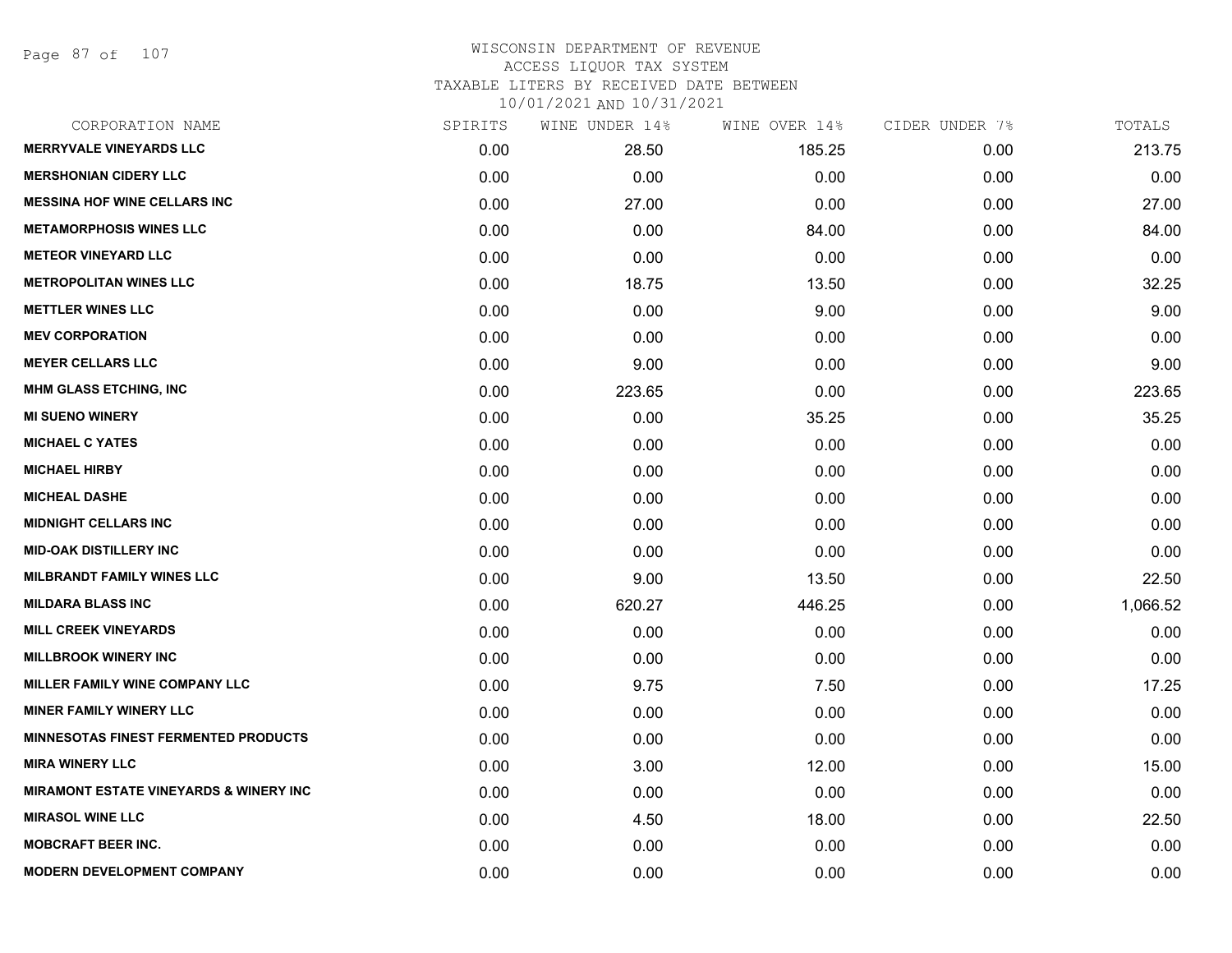Page 88 of 107

| CORPORATION NAME                     | SPIRITS | WINE UNDER 14% | WINE OVER 14% | CIDER UNDER 7% | TOTALS    |
|--------------------------------------|---------|----------------|---------------|----------------|-----------|
| <b>MOLLY AIDA INC</b>                | 0.00    | 0.00           | 0.00          | 0.00           | 0.00      |
| <b>MOLLYDOOKER INTERNATIONAL LLC</b> | 0.00    | 0.00           | 37.50         | 0.00           | 37.50     |
| MONTEREY WINE AND PRODUCE CORP       | 0.00    | 35.25          | 0.00          | 0.00           | 35.25     |
| <b>MONTICELLO CELLARS INC</b>        | 0.00    | 0.00           | 30.00         | 0.00           | 30.00     |
| <b>MOONDANCER LLC</b>                | 0.00    | 0.00           | 0.00          | 0.00           | 0.00      |
| <b>MORCHELLA WINE CELLARS LLC</b>    | 0.00    | 15.00          | 0.00          | 0.00           | 15.00     |
| <b>MORGAN WINERY INC</b>             | 0.00    | 30.75          | 4.50          | 0.00           | 35.25     |
| <b>MOSHIN VINEYARDS INC</b>          | 0.00    | 1.50           | 0.75          | 0.00           | 2.25      |
| <b>MOSIER, LLC</b>                   | 0.00    | 0.00           | 0.00          | 0.00           | 0.00      |
| <b>MOUNT VEEDER SPRINGS LLC</b>      | 0.00    | 0.00           | 0.00          | 0.00           | 0.00      |
| <b>MS WINES, LLC</b>                 | 0.00    | 0.75           | 0.00          | 0.00           | 0.75      |
| <b>MULLIGAN &amp; MULLIGAN</b>       | 0.00    | 17.25          | 3.00          | 0.00           | 20.25     |
| <b>MUNCH &amp; FOX</b>               | 0.00    | 0.00           | 27.00         | 0.00           | 27.00     |
| <b>MUNSON BRIDGE WINERY INC</b>      | 0.00    | 0.00           | 0.00          | 0.00           | 0.00      |
| MURIELLE WINERY INC.                 | 0.00    | 9.00           | 0.00          | 0.00           | 9.00      |
| MUSCARDINI CELLARS, LLC              | 0.00    | 6.00           | 62.25         | 0.00           | 68.25     |
| <b>MUSETTA WINERY, LLC</b>           | 0.00    | 0.00           | 0.00          | 0.00           | 0.00      |
| <b>MY FAVORITE NEIGHBOR LLC</b>      | 0.00    | 0.75           | 24.75         | 0.00           | 25.50     |
| <b>MYKA CELLARS INC</b>              | 0.00    | 0.00           | 0.00          | 0.00           | 0.00      |
| <b>NCWGINC</b>                       | 0.00    | 0.00           | 0.00          | 0.00           | 0.00      |
| <b>NABOR WINES LLC</b>               | 0.00    | 0.00           | 0.00          | 0.00           | 0.00      |
| <b>NAKED WINES LLC</b>               | 0.00    | 57.75          | 9.00          | 0.00           | 66.75     |
| <b>NAKEDWINES.COM INC</b>            | 0.00    | 43,948.45      | 28,261.17     | 0.00           | 72,209.62 |
| <b>NALLE WINERY, INC.</b>            | 0.00    | 18.00          | 0.00          | 0.00           | 18.00     |
| <b>NAPA WINE CELLAR, INC.</b>        | 0.00    | 1,490.00       | 244.50        | 0.00           | 1,734.50  |
| <b>NAPA WINE COMPANY LLC</b>         | 0.00    | 0.00           | 18.00         | 0.00           | 18.00     |
| <b>NAPA WINERY GROUP, LLC</b>        | 0.00    | 6.00           | 3.00          | 0.00           | 9.00      |
| <b>NATURAL SELECTIONS 357 LLC</b>    | 0.00    | 0.00           | 22.50         | 0.00           | 22.50     |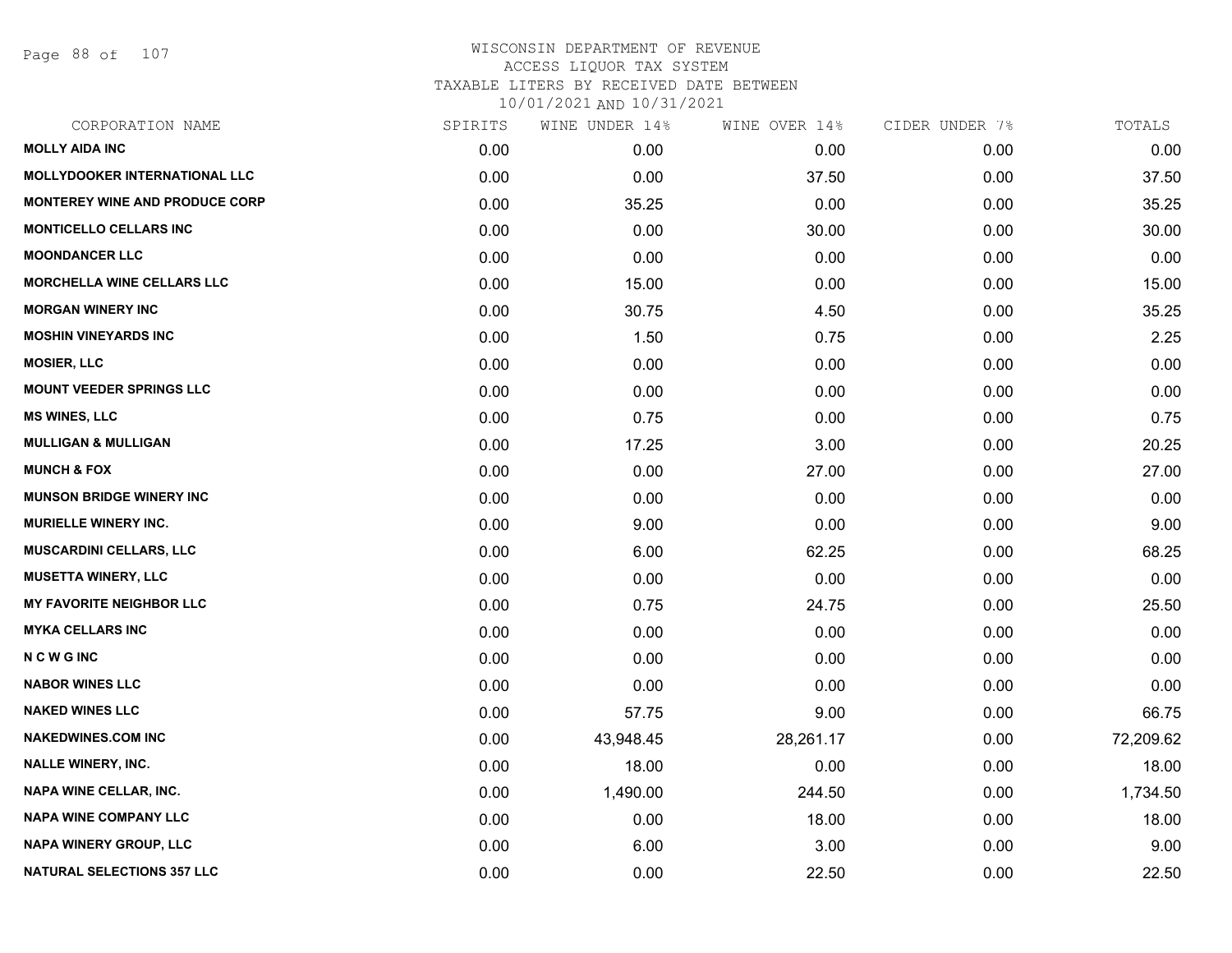Page 89 of 107

### WISCONSIN DEPARTMENT OF REVENUE ACCESS LIQUOR TAX SYSTEM

TAXABLE LITERS BY RECEIVED DATE BETWEEN

| CORPORATION NAME                         | SPIRITS | WINE UNDER 14% | WINE OVER 14% | CIDER UNDER 7% | TOTALS   |
|------------------------------------------|---------|----------------|---------------|----------------|----------|
| <b>NAVARRE CELLARS LTD</b>               | 0.00    | 0.75           | 1.50          | 0.00           | 2.25     |
| <b>NAVARRO VINEYARDS, LLC</b>            | 0.00    | 258.75         | 43.50         | 0.00           | 302.25   |
| <b>NEFF CELLARS LLC</b>                  | 0.00    | 0.00           | 0.00          | 0.00           | 0.00     |
| <b>NEVADA WINE CELLARS INC</b>           | 0.00    | 0.20           | 0.40          | 0.00           | 0.60     |
| <b>NEW VAVIN INC</b>                     | 0.00    | 0.00           | 30.00         | 0.00           | 30.00    |
| <b>NEW VINELAND LLC</b>                  | 0.00    | 0.00           | 0.00          | 0.00           | 0.00     |
| <b>NEWBERG MAIL ROOM INC</b>             | 0.00    | 139.50         | 77.25         | 0.00           | 216.75   |
| <b>NEWTON VINEYARD LLC</b>               | 0.00    | 10.50          | 0.00          | 0.00           | 10.50    |
| <b>NICALI, LLC</b>                       | 0.00    | 2,460.00       | 0.00          | 0.00           | 2,460.00 |
| <b>NICHOLSON RANCH LLC</b>               | 0.00    | 0.00           | 78.00         | 0.00           | 78.00    |
| NIEBAUM-COPPOLA ESTATE WINERY LP         | 0.00    | 56.25          | 206.63        | 0.00           | 262.88   |
| <b>NINER WINE ESTATES LLC</b>            | 0.00    | 0.00           | 0.00          | 0.00           | 0.00     |
| <b>NOAH DORRANCE</b>                     | 0.00    | 12.00          | 0.00          | 0.00           | 12.00    |
| <b>NORMAN LEE WILLIAMS</b>               | 0.00    | 0.00           | 0.00          | 0.00           | 0.00     |
| <b>NORTH SHORE WINERY LLC</b>            | 0.00    | 0.00           | 0.00          | 0.00           | 0.00     |
| <b>NORTHLEAF WINERY, LLC</b>             | 0.00    | 0.00           | 0.00          | 0.00           | 0.00     |
| <b>NOTRE VUE ESTATE WINE GROUP, INC.</b> | 0.00    | 0.00           | 3.75          | 0.00           | 3.75     |
| <b>NOVA WINES, INC.</b>                  | 0.00    | 2.63           | 0.75          | 0.00           | 3.38     |
| <b>NV AWG LTD</b>                        | 0.00    | 0.00           | 0.00          | 0.00           | 0.00     |
| <b>NW WINE COMPANY LLC</b>               | 0.00    | 76.50          | 0.00          | 0.00           | 76.50    |
| OAK RIDGE WINERY LLC                     | 0.00    | 0.00           | 0.00          | 0.00           | 0.00     |
| OAKVILLE HILLS CELLARS INC               | 0.00    | 0.00           | 0.00          | 0.00           | 0.00     |
| <b>OAKVILLE RANCH WINERY INC</b>         | 0.00    | 0.00           | 0.00          | 0.00           | 0.00     |
| <b>OAT HILL CORPORATION</b>              | 0.00    | 0.00           | 30.75         | 0.00           | 30.75    |
| OBLOQUY, INC.                            | 0.00    | 0.00           | 0.00          | 0.00           | 0.00     |
| <b>OBRIEN FAMILY VINEYARDS, LLC</b>      | 0.00    | 12.75          | 207.76        | 0.00           | 220.51   |
| <b>ODILON FORD WINERY INC</b>            | 0.00    | 0.00           | 0.00          | 0.00           | 0.00     |
| <b>OGB PARTNERS LLC</b>                  | 0.00    | 27.00          | 54.00         | 0.00           | 81.00    |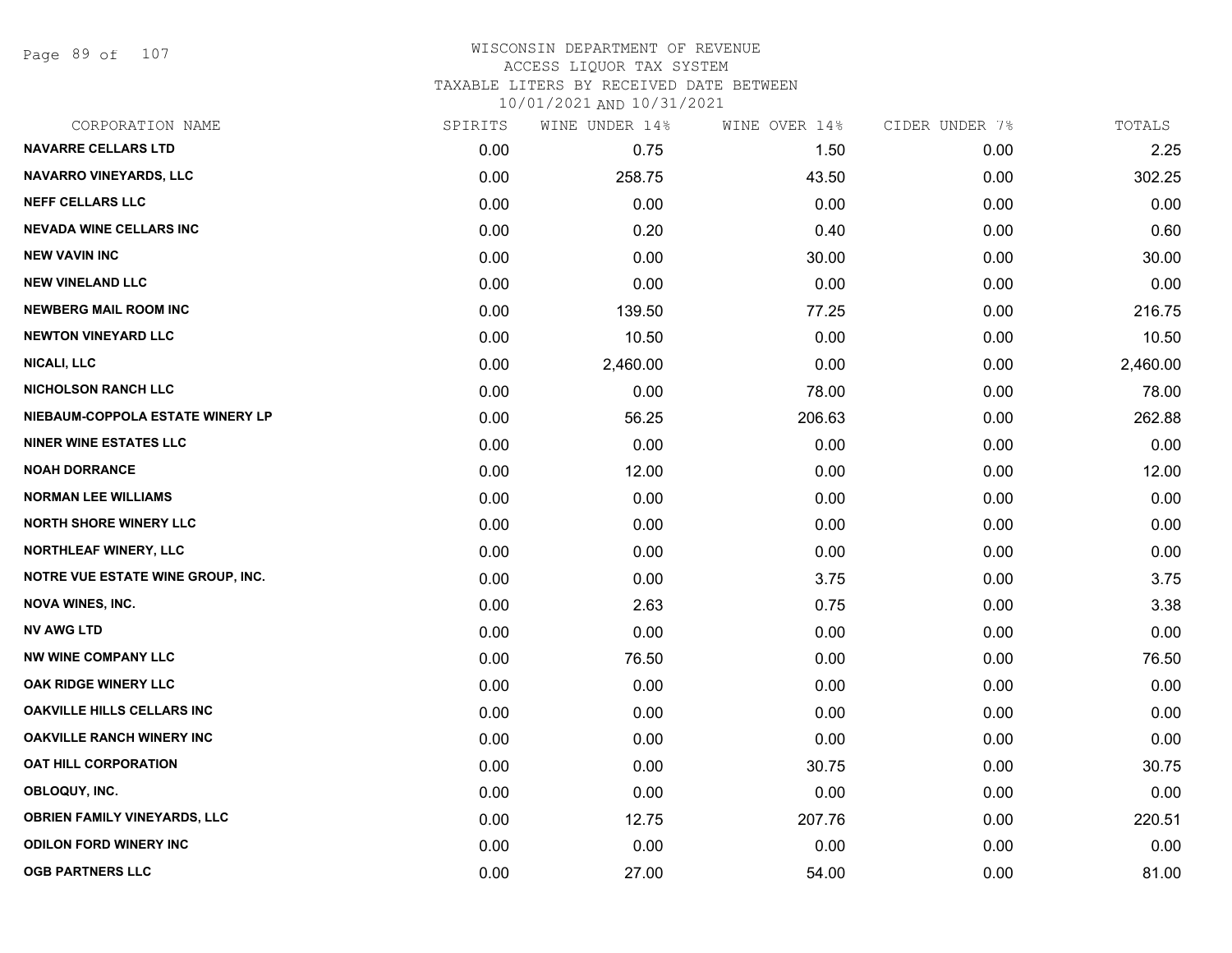Page 90 of 107

| CORPORATION NAME                    | SPIRITS | WINE UNDER 14% | WINE OVER 14% | CIDER UNDER 7% | TOTALS |
|-------------------------------------|---------|----------------|---------------|----------------|--------|
| <b>OGILVIE MERWIN VENTURES, LLC</b> | 0.00    | 0.00           | 0.00          | 0.00           | 0.00   |
| OLD VINE WINE PARTNERS LLC          | 0.00    | 48.00          | 154.50        | 0.00           | 202.50 |
| <b>OLIVER WINE COMPANY INC</b>      | 0.00    | 202.14         | 4.13          | 0.00           | 206.27 |
| ONE TRUE VINE LLC                   | 0.00    | 0.00           | 0.00          | 0.00           | 0.00   |
| <b>O'NEILL BEVERAGES CO LLC</b>     | 0.00    | 37.25          | 108.75        | 0.00           | 146.00 |
| <b>ONX WINERY INC</b>               | 0.00    | 0.00           | 0.00          | 0.00           | 0.00   |
| <b>OPAL WEST WINES, LLC</b>         | 0.00    | 0.00           | 10.50         | 0.00           | 10.50  |
| <b>OPOLO WINES LP</b>               | 0.00    | 81.75          | 244.50        | 0.00           | 326.25 |
| OPUS ONE WINERY LLC                 | 0.00    | 21.00          | 25.50         | 0.00           | 46.50  |
| ORCA PROPERTIES LLC                 | 0.00    | 7.50           | 3.75          | 0.00           | 11.25  |
| <b>ORFILA VINEYARDS INC</b>         | 0.00    | 16.50          | 31.50         | 0.00           | 48.00  |
| O'SHAUGHNESSY DEL OSO LLC           | 0.00    | 0.00           | 53.25         | 0.00           | 53.25  |
| OUT FROM LAND INVESTOR GROUP LLC    | 0.00    | 0.00           | 0.00          | 0.00           | 0.00   |
| <b>PAIX SUR TERRE, LLC</b>          | 0.00    | 0.00           | 4.50          | 0.00           | 4.50   |
| PALI WINE COMPANY LP                | 0.00    | 1.50           | 9.75          | 0.00           | 11.25  |
| PALM BAY HOLDINGS LLC               | 0.00    | 3.00           | 6.00          | 0.00           | 9.00   |
| PALOMA VINEYARD LLC                 | 0.00    | 0.00           | 0.00          | 0.00           | 0.00   |
| PAOLETTI ESTATES WINERY, INC        | 0.00    | 4.50           | 45.00         | 0.00           | 49.50  |
| <b>PARADISE RIDGE WINERY</b>        | 0.00    | 37.50          | 0.00          | 0.00           | 37.50  |
| PARALLEL 44 VINEYARD & WINERY, INC. | 0.00    | 0.00           | 0.00          | 0.00           | 0.00   |
| <b>PARKER STATION INC</b>           | 0.00    | 59.25          | 116.75        | 0.00           | 176.00 |
| <b>PARMESON FAMILY LLC</b>          | 0.00    | 0.00           | 0.00          | 0.00           | 0.00   |
| <b>PARSONAGE CELLARS INC</b>        | 0.00    | 0.00           | 0.00          | 0.00           | 0.00   |
| <b>PATRICIA A HOOVER</b>            | 0.00    | 0.75           | 3.00          | 0.00           | 3.75   |
| <b>PATRICIA GREEN CELLARS LLC</b>   | 0.00    | 111.75         | 15.00         | 0.00           | 126.75 |
| <b>PATRICK ARNDT</b>                | 0.00    | 0.00           | 0.00          | 0.00           | 0.00   |
| <b>PATRICK M RUE</b>                | 0.00    | 0.00           | 0.00          | 0.00           | 0.00   |
| <b>PAUL D ASPER</b>                 | 0.00    | 0.00           | 0.00          | 0.00           | 0.00   |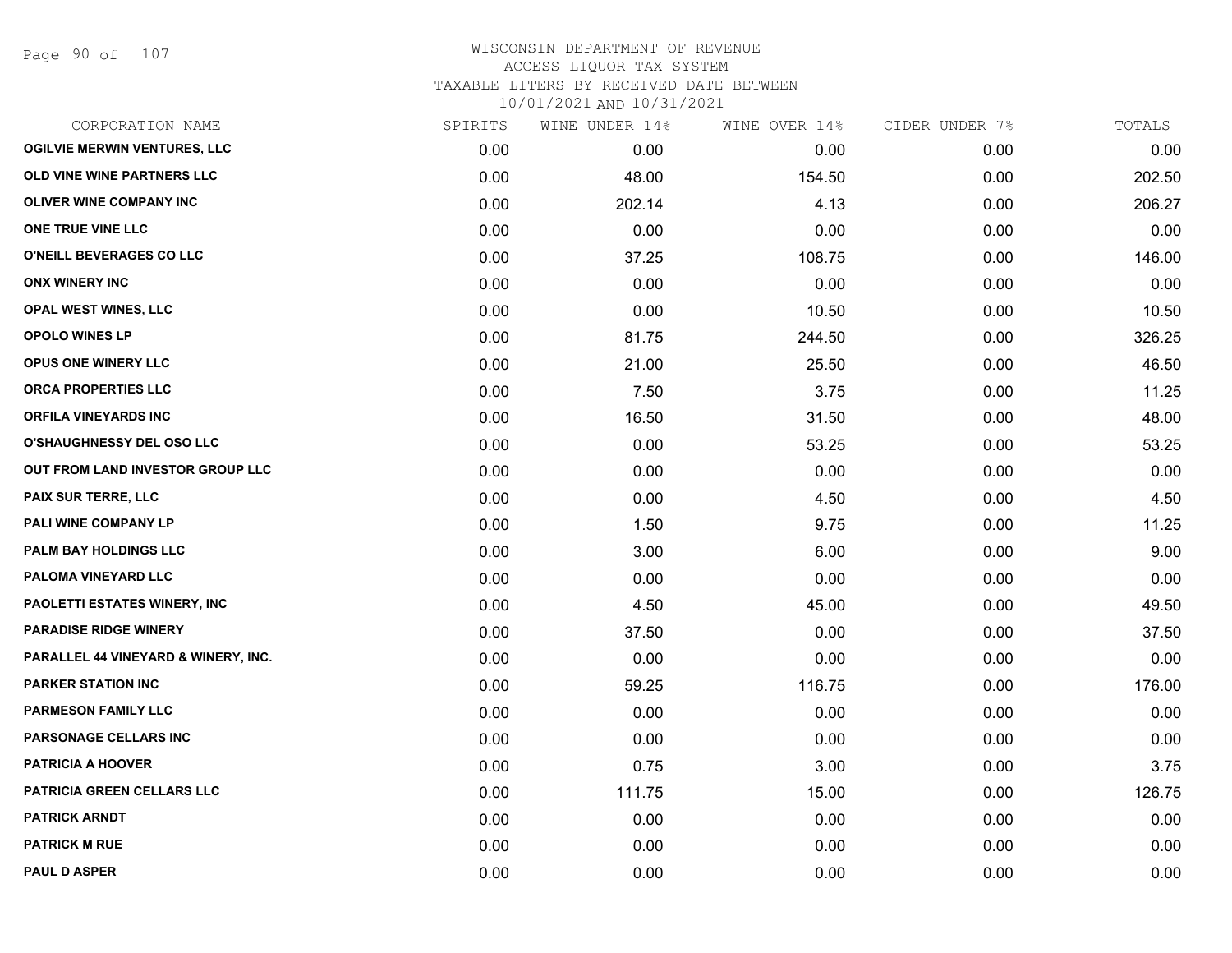Page 91 of 107

# WISCONSIN DEPARTMENT OF REVENUE ACCESS LIQUOR TAX SYSTEM TAXABLE LITERS BY RECEIVED DATE BETWEEN

| CORPORATION NAME                     | SPIRITS | WINE UNDER 14% | WINE OVER 14% | CIDER UNDER 7% | TOTALS    |
|--------------------------------------|---------|----------------|---------------|----------------|-----------|
| PAUL HOBBS WINERY LP                 | 0.00    | 0.00           | 48.75         | 0.00           | 48.75     |
| <b>PAUL J FRANZEN</b>                | 0.00    | 0.00           | 0.00          | 0.00           | 0.00      |
| <b>PAVI WINES LLC</b>                | 0.00    | 0.00           | 0.00          | 0.00           | 0.00      |
| <b>PAWEL LATO</b>                    | 0.00    | 0.00           | 0.00          | 0.00           | 0.00      |
| PCJ, INC.                            | 0.00    | 0.00           | 0.00          | 0.00           | 0.00      |
| PEACHY CANYON WINERY                 | 0.00    | 0.75           | 4.50          | 0.00           | 5.25      |
| PEAR VALLEY VINEYARD, INC.           | 0.00    | 0.00           | 3.75          | 0.00           | 3.75      |
| <b>PEAY VINEYARDS LLC</b>            | 0.00    | 0.00           | 0.00          | 0.00           | 0.00      |
| PEIRANO ESTATE WINERY INC.           | 0.00    | 18.00          | 0.00          | 0.00           | 18.00     |
| PEJU FAMILY OPERATING PARTNERSHIP LP | 0.00    | 180.00         | 480.75        | 0.00           | 660.75    |
| PELLEGRINI RANCHES INC               | 0.00    | 10.50          | 1.50          | 0.00           | 12.00     |
| PENROSE HILL, LIMITED                | 0.00    | 19,480.50      | 3,750.00      | 0.00           | 23,230.50 |
| PEPPER BRIDGE WINERY LLC             | 0.00    | 0.75           | 17.25         | 0.00           | 18.00     |
| PERCHANCE ESTATES LLC                | 0.00    | 0.00           | 0.00          | 0.00           | 0.00      |
| PERNOD RICARD KENWOOD HOLDING LLC    | 0.00    | 78.75          | 78.00         | 0.00           | 156.75    |
| <b>PERVINO INC</b>                   | 0.00    | 28.31          | 0.00          | 0.00           | 28.31     |
| PETER FRANUS WINE COMPANY INC        | 0.00    | 0.00           | 0.00          | 0.00           | 0.00      |
| PETER MICHAEL WINERY                 | 0.00    | 0.00           | 0.00          | 0.00           | 0.00      |
| PETERSON WINERY LLC                  | 0.00    | 14.25          | 60.75         | 0.00           | 75.00     |
| PETROGLYPH WINERY LLC                | 0.00    | 28.50          | 12.00         | 0.00           | 40.50     |
| PETRONI VINEYARDS LLC                | 0.00    | 0.00           | 48.75         | 0.00           | 48.75     |
| PHASE 2 CELLARS LLC                  | 0.00    | 9.00           | 3.75          | 0.00           | 12.75     |
| PHILIP TOGNI VINEYARD LP             | 0.00    | 0.00           | 0.00          | 0.00           | 0.00      |
| <b>PHILLIPS FARMS LLC</b>            | 0.00    | 95.25          | 208.50        | 0.00           | 303.75    |
| PHOENIX WINE COMPANY LLC             | 0.00    | 45.75          | 417.75        | 0.00           | 463.50    |
| <b>PIEPERTK LLC</b>                  | 0.00    | 0.00           | 0.00          | 0.00           | 0.00      |
| PINA CELLARS LP                      | 0.00    | 0.00           | 0.00          | 0.00           | 0.00      |
| PINE RIDGE WINERY LLC                | 0.00    | 151.50         | 1,138.19      | 0.00           | 1,289.69  |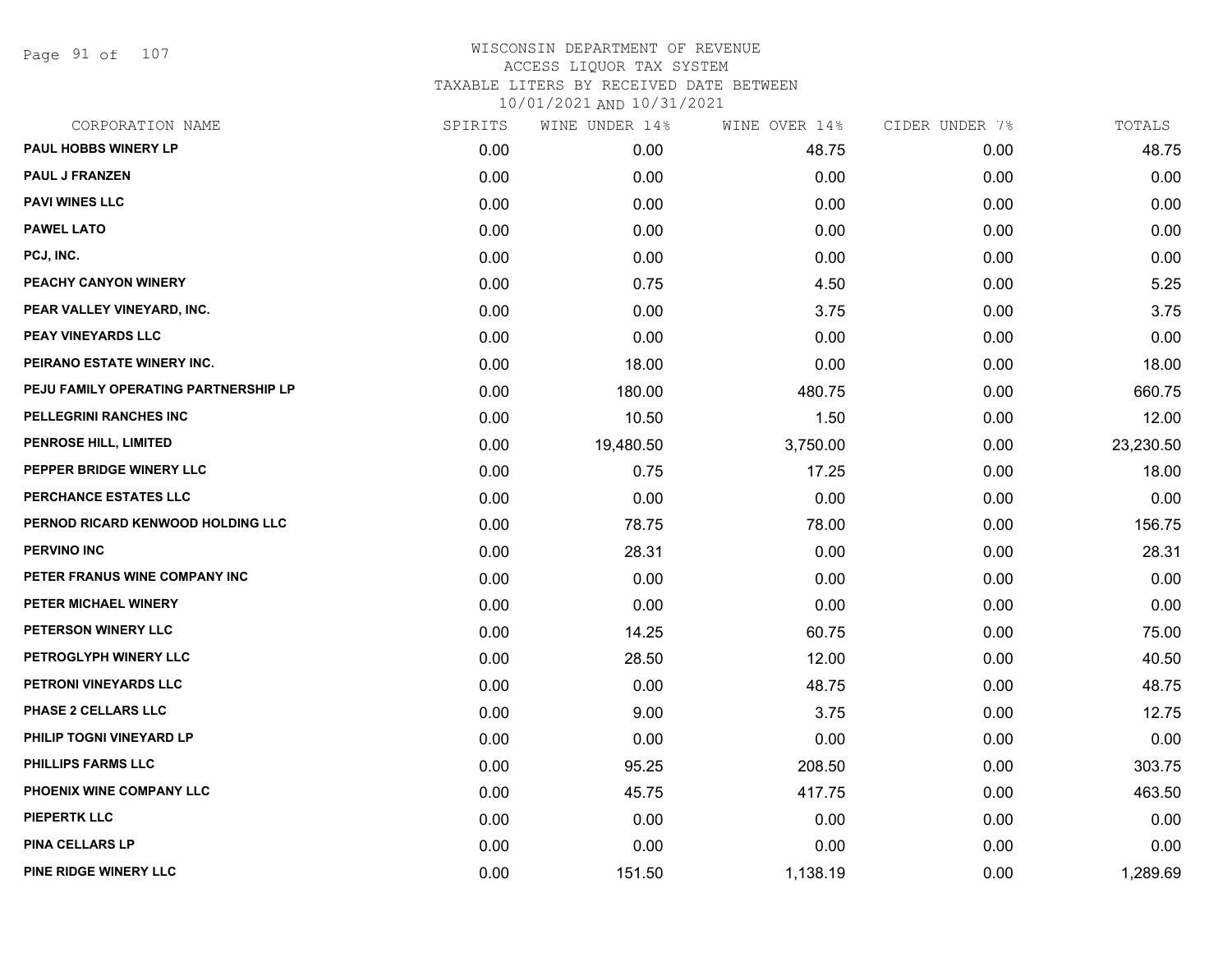Page 92 of 107

### WISCONSIN DEPARTMENT OF REVENUE ACCESS LIQUOR TAX SYSTEM TAXABLE LITERS BY RECEIVED DATE BETWEEN

| CORPORATION NAME                 | SPIRITS | WINE UNDER 14% | WINE OVER 14% | CIDER UNDER 7% | TOTALS |
|----------------------------------|---------|----------------|---------------|----------------|--------|
| PINK SANDS, INC.                 | 0.00    | 0.00           | 4.50          | 0.00           | 4.50   |
| <b>PJK WINERY LLC</b>            | 0.00    | 88.50          | 33.75         | 0.00           | 122.25 |
| PLATA WINE PARTNERS LLC          | 0.00    | 0.00           | 0.00          | 0.00           | 0.00   |
| PLYMOUTH ROCKS WINE, LLC         | 0.00    | 0.00           | 0.00          | 0.00           | 0.00   |
| <b>PONZI VINEYARDS, LLC</b>      | 0.00    | 25.51          | 5.25          | 0.00           | 30.76  |
| POPE VALLEY WINERY LLC           | 0.00    | 0.00           | 0.00          | 0.00           | 0.00   |
| PORTER FAMILY VINEYARDS LLC      | 0.00    | 2.25           | 9.75          | 0.00           | 12.00  |
| <b>POTT WINE</b>                 | 0.00    | 0.00           | 4.50          | 0.00           | 4.50   |
| PRAGER WINERY & PORT WORKS, INC. | 0.00    | 0.38           | 13.50         | 0.00           | 13.88  |
| <b>PRAIRIE BERRY LLC</b>         | 0.00    | 717.75         | 2.25          | 0.00           | 720.00 |
| PRAIRIE HAWK WINERY INC          | 0.00    | 0.00           | 0.00          | 0.00           | 0.00   |
| PRECEPT BRANDS LLC               | 0.00    | 358.88         | 2.25          | 0.00           | 361.13 |
| <b>PREMIUM VINTNERS LLC</b>      | 0.00    | 0.00           | 0.00          | 0.00           | 0.00   |
| <b>PRESQU'ILE WINERY</b>         | 0.00    | 25.50          | 0.00          | 0.00           | 25.50  |
| PRESTON VINEYARDS INC            | 0.00    | 0.00           | 0.00          | 0.00           | 0.00   |
| PRIDE MOUNTAIN VINEYARDS LLC     | 0.00    | 4.13           | 488.25        | 0.00           | 492.38 |
| PRINCE MICHEL LLC                | 0.00    | 0.00           | 0.00          | 0.00           | 0.00   |
| <b>PROMONTORY LLC</b>            | 0.00    | 0.00           | 0.00          | 0.00           | 0.00   |
| <b>PWG LLC</b>                   | 0.00    | 0.00           | 29.25         | 0.00           | 29.25  |
| <b>QUADY SOUTH WINERY LLC</b>    | 0.00    | 0.75           | 1.88          | 0.00           | 2.63   |
| QUILCEDA CREEK VINTNERS INC      | 0.00    | 0.00           | 120.00        | 0.00           | 120.00 |
| <b>QUIXOTE WINERY, LLC</b>       | 0.00    | 0.00           | 0.00          | 0.00           | 0.00   |
| <b>RH KEENAN CO</b>              | 0.00    | 0.00           | 15.00         | 0.00           | 15.00  |
| RADIO-COTEAU WINE CELLARS LLC    | 0.00    | 3.00           | 0.00          | 0.00           | 3.00   |
| <b>RAMAZZOTTI WINES LLC</b>      | 0.00    | 0.00           | 18.79         | 0.00           | 18.79  |
| <b>RAMEY WINE CELLARS INC</b>    | 0.00    | 5.25           | 80.25         | 0.00           | 85.50  |
| <b>RAPTOR RIDGE WINERY LLC</b>   | 0.00    | 7.50           | 3.75          | 0.00           | 11.25  |
| RASA VINEYARDS, LLC              | 0.00    | 0.00           | 9.00          | 0.00           | 9.00   |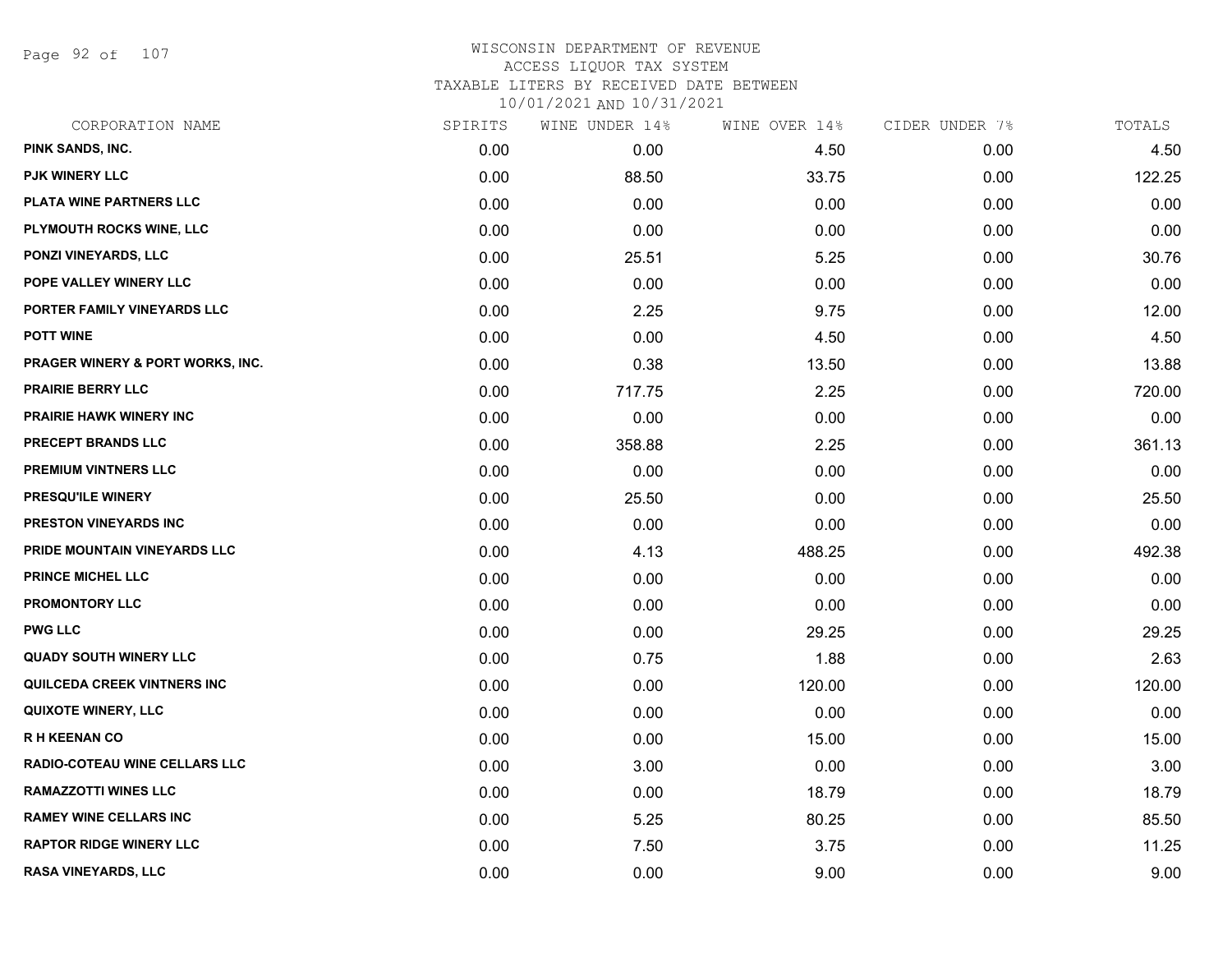Page 93 of 107

### WISCONSIN DEPARTMENT OF REVENUE ACCESS LIQUOR TAX SYSTEM TAXABLE LITERS BY RECEIVED DATE BETWEEN

| CORPORATION NAME                            | SPIRITS | WINE UNDER 14% | WINE OVER 14% | CIDER UNDER 7% | TOTALS   |
|---------------------------------------------|---------|----------------|---------------|----------------|----------|
| RASMUSSEN FAMILY WINES, LLC                 | 0.00    | 20.25          | 0.00          | 0.00           | 20.25    |
| <b>RAYMOND SIGNORELLO</b>                   | 0.00    | 0.00           | 27.75         | 0.00           | 27.75    |
| <b>RAYMOND VINEYARD &amp; CELLAR INC</b>    | 0.00    | 56.25          | 80.25         | 0.00           | 136.50   |
| <b>RB WINE ASSOCIATES LLC</b>               | 0.00    | 2.25           | 0.00          | 0.00           | 2.25     |
| <b>RBZ VINEYARDS LLC</b>                    | 0.00    | 1.50           | 18.00         | 0.00           | 19.50    |
| <b>RED CAR WINE COMPANY LLC</b>             | 0.00    | 40.50          | 0.00          | 0.00           | 40.50    |
| <b>RED HILLS CELLARS, LLC</b>               | 0.00    | 98.24          | 29.25         | 0.00           | 127.49   |
| <b>RED MARE WINES LLC</b>                   | 0.00    | 0.00           | 0.00          | 0.00           | 0.00     |
| <b>RED NEWT CELLARS INC</b>                 | 0.00    | 0.00           | 0.00          | 0.00           | 0.00     |
| <b>RED OAK VINEYARD INC</b>                 | 0.00    | 0.00           | 0.00          | 0.00           | 0.00     |
| <b>REGENERATIVE GIFT, LLC</b>               | 0.00    | 0.75           | 2.25          | 0.00           | 3.00     |
| <b>REGUSCI WINERY INC</b>                   | 0.00    | 0.00           | 139.50        | 0.00           | 139.50   |
| <b>RESONANCE WINES LLC</b>                  | 0.00    | 0.00           | 0.00          | 0.00           | 0.00     |
| <b>REVANA FAMILY PARTNERS LP</b>            | 0.00    | 0.00           | 0.00          | 0.00           | 0.00     |
| REVANA FAMILY PARTNERS LP                   | 0.00    | 0.00           | 2.25          | 0.00           | 2.25     |
| <b>REVELRY VINTNERS LLC</b>                 | 0.00    | 11.25          | 15.75         | 0.00           | 27.00    |
| <b>REYNOLDS CREATIVE PRODUCTS INC</b>       | 0.00    | 15.00          | 71.25         | 0.00           | 86.25    |
| <b>RH WINERY LLC</b>                        | 0.00    | 0.00           | 56.25         | 0.00           | 56.25    |
| <b>RHYS VINEYARDS LLC</b>                   | 0.00    | 0.00           | 0.00          | 0.00           | 0.00     |
| <b>RICHARD E LIBBY</b>                      | 0.00    | 4,441.25       | 91.50         | 0.00           | 4,532.75 |
| <b>RICHARD FORTUNE</b>                      | 0.00    | 0.00           | 0.00          | 0.00           | 0.00     |
| <b>RIDGE VINEYARDS INC</b>                  | 0.00    | 210.75         | 224.25        | 0.00           | 435.00   |
| <b>RIGHT SIDE LLC</b>                       | 0.00    | 42.00          | 120.75        | 0.00           | 162.75   |
| <b>RIO LOBO LLC</b>                         | 0.00    | 0.00           | 0.00          | 0.00           | 0.00     |
| <b>RIVER BEND VINEYARD &amp; WINERY LLC</b> | 0.00    | 0.00           | 0.00          | 0.00           | 0.00     |
| RIVER VALLEY VINEYARD INC                   | 0.00    | 89.25          | 0.00          | 0.00           | 89.25    |
| <b>RIVERBENCH LLC</b>                       | 0.00    | 0.75           | 0.00          | 0.00           | 0.75     |
| <b>ROBERT CRAIG WINERY LP</b>               | 0.00    | 27.00          | 60.75         | 0.00           | 87.75    |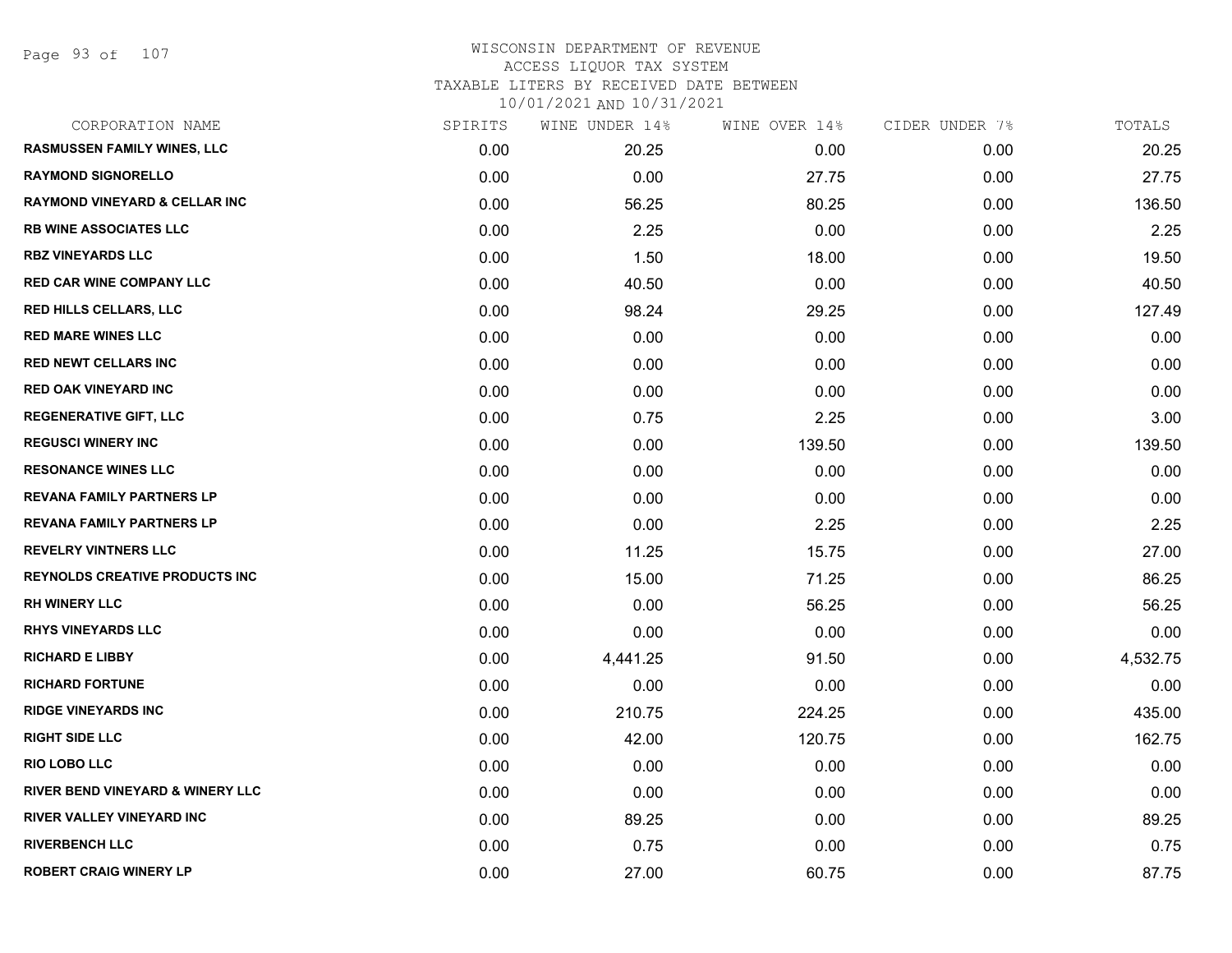Page 94 of 107

| CORPORATION NAME                          | SPIRITS | WINE UNDER 14% | WINE OVER 14% | CIDER UNDER 7% | TOTALS   |
|-------------------------------------------|---------|----------------|---------------|----------------|----------|
| <b>ROBERT DUNNING</b>                     | 0.00    | 0.00           | 0.00          | 0.00           | 0.00     |
| <b>ROBERT FOLEY LLC</b>                   | 0.00    | 0.00           | 4.50          | 0.00           | 4.50     |
| <b>ROBERT J BRAKESMAN</b>                 | 0.00    | 0.00           | 0.00          | 0.00           | 0.00     |
| <b>ROBERT J FOWLER</b>                    | 0.00    | $-53.25$       | $-6.75$       | 0.00           | $-60.00$ |
| <b>ROBERT L HUDSON</b>                    | 0.00    | 0.00           | 12.00         | 0.00           | 12.00    |
| <b>ROBERT MUELLER CELLARS</b>             | 0.00    | 0.00           | 0.00          | 0.00           | 0.00     |
| ROBERT YOUNG ESTATE WINERY LLC            | 0.00    | 6.00           | 22.50         | 0.00           | 28.50    |
| <b>ROBIN PFEIFFER</b>                     | 0.00    | 0.00           | 0.00          | 0.00           | 0.00     |
| ROBINSON FAMILY VINEYARDS LLC             | 0.00    | 0.00           | 16.50         | 0.00           | 16.50    |
| <b>ROCCA FAMILY VINEYARDS INC</b>         | 0.00    | 0.00           | 0.00          | 0.00           | 0.00     |
| <b>ROCHE WINERY LLC</b>                   | 0.00    | 48.39          | 36.00         | 0.00           | 84.39    |
| <b>ROCHIOLI VINEYARD &amp; WINERY LLC</b> | 0.00    | 0.00           | 18.00         | 0.00           | 18.00    |
| <b>ROCK N WOOL WINERY LLC</b>             | 0.00    | 0.00           | 0.00          | 0.00           | 0.00     |
| ROCK WALL WINE COMPANY INC                | 0.00    | 2.25           | 11.25         | 0.00           | 13.50    |
| <b>ROEDERER ESTATE INC</b>                | 0.00    | 0.00           | 0.00          | 0.00           | 0.00     |
| <b>ROGER PENG</b>                         | 0.00    | 0.00           | 47.50         | 0.00           | 47.50    |
| <b>ROMBAUER VINEYARDS INC</b>             | 0.00    | 0.00           | 651.88        | 0.00           | 651.88   |
| <b>RONALD J BENZA</b>                     | 0.00    | 0.00           | 0.00          | 0.00           | 0.00     |
| <b>RONALD L FENOLIO</b>                   | 0.00    | 0.00           | 0.00          | 0.00           | 0.00     |
| <b>RONALD T RUBIN</b>                     | 0.00    | 0.00           | 0.00          | 0.00           | 0.00     |
| <b>ROOTS RUN DEEP LLC</b>                 | 0.00    | 0.00           | 0.00          | 0.00           | 0.00     |
| <b>ROUND HILL CELLARS</b>                 | 0.00    | 22.50          | 29.25         | 0.00           | 51.75    |
| <b>ROUND POND ESTATE LLC</b>              | 0.00    | 253.50         | 194.63        | 0.00           | 448.13   |
| <b>ROZA HILLS VINEYARDS LLC</b>           | 0.00    | 0.00           | 0.00          | 0.00           | 0.00     |
| RRJ REAL PROPERTIES LLC                   | 0.00    | 0.00           | 0.00          | 0.00           | 0.00     |
| <b>RTV WINERY LLC</b>                     | 0.00    | 1.50           | 0.00          | 0.00           | 1.50     |
| <b>RUDD WINES INC</b>                     | 0.00    | 0.00           | 22.50         | 0.00           | 22.50    |
| <b>RUDIUS WINES, LLC</b>                  | 0.00    | 0.00           | 0.00          | 0.00           | 0.00     |
|                                           |         |                |               |                |          |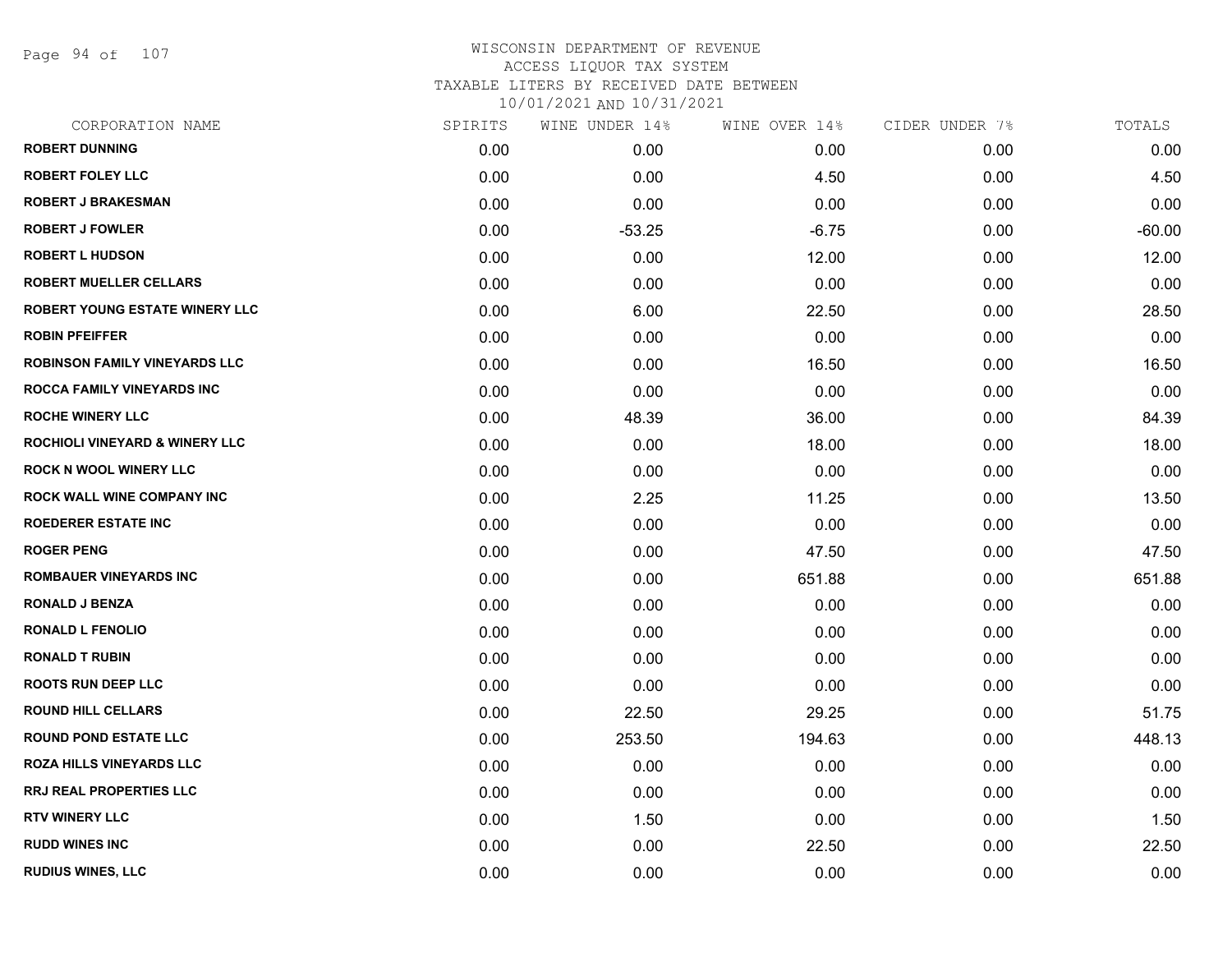Page 95 of 107

| CORPORATION NAME                       | SPIRITS | WINE UNDER 14% | WINE OVER 14% | CIDER UNDER 7% | TOTALS   |
|----------------------------------------|---------|----------------|---------------|----------------|----------|
| <b>RUED WINERY INC</b>                 | 0.00    | 0.00           | 0.00          | 0.00           | 0.00     |
| <b>RUSHFORD MEADERY AND WINERY LLC</b> | 0.00    | 0.00           | 0.00          | 0.00           | 0.00     |
| <b>RUSSIAN RIVER WINES, LLC</b>        | 0.00    | 0.00           | 0.00          | 0.00           | 0.00     |
| <b>RUTHERFORD HILL WINERY LLC</b>      | 0.00    | 159.00         | 228.38        | 0.00           | 387.38   |
| <b>RYAN PRELLWITZ</b>                  | 0.00    | 0.00           | 0.00          | 0.00           | 0.00     |
| <b>SLJ GROUP INC</b>                   | 0.00    | 0.00           | 0.00          | 0.00           | 0.00     |
| <b>SAARLOOS ESTATE VINEYARDS LLC</b>   | 0.00    | 0.00           | 13.50         | 0.00           | 13.50    |
| <b>SAINTSBURY LLC</b>                  | 0.00    | 22.50          | 25.50         | 0.00           | 48.00    |
| <b>SALVESTRIN WINE CO LLC</b>          | 0.00    | 0.00           | 32.25         | 0.00           | 32.25    |
| <b>SAMUEL P BAXTER</b>                 | 0.00    | 0.00           | 0.00          | 0.00           | 0.00     |
| <b>SAN ANTONIO WINERY INC</b>          | 0.00    | 0.00           | 0.00          | 0.00           | 0.00     |
| <b>SANDHI VINTNERS LLC</b>             | 0.00    | 0.00           | 0.00          | 0.00           | 0.00     |
| <b>SANDPOINT WINES</b>                 | 0.00    | 0.75           | 14.25         | 0.00           | 15.00    |
| <b>SANFORD WINERY COMPANY LP</b>       | 0.00    | 154.13         | 19.50         | 0.00           | 173.63   |
| <b>SANS LIEGE INC</b>                  | 0.00    | 0.00           | 0.00          | 0.00           | 0.00     |
| <b>SANTA YNEZ WINE CORP.</b>           | 0.00    | 2.25           | 9.00          | 0.00           | 11.25    |
| <b>SARAH J SHADONIX</b>                | 0.00    | 4,642.01       | 441.75        | 15.62          | 5,099.38 |
| <b>SAUCELITO CANYON LP</b>             | 0.00    | 0.00           | 16.50         | 0.00           | 16.50    |
| SAVANNAH CHANELLE VINEYARDS INC        | 0.00    | 0.00           | 0.00          | 0.00           | 0.00     |
| <b>SAVIAH ROSE WINERY LLC</b>          | 0.00    | 0.00           | 0.00          | 0.00           | 0.00     |
| <b>SAXUM VINEYARDS INC</b>             | 0.00    | 0.00           | 0.00          | 0.00           | 0.00     |
| <b>SBRAGIA FAMILY VINEYARDS LLC</b>    | 0.00    | 6.75           | 42.00         | 0.00           | 48.75    |
| <b>SCHEID VINEYARDS CALIFORNIA INC</b> | 0.00    | 72.00          | 38.25         | 0.00           | 110.25   |
| <b>SCHLOSSADLER INC</b>                | 0.00    | 129.75         | 36.75         | 0.00           | 166.50   |
| <b>SCHRADER CELLARS LLC</b>            | 0.00    | 0.00           | 41.25         | 0.00           | 41.25    |
| <b>SCHRAMSBERG VINEYARDS CO INC</b>    | 0.00    | 93.75          | 61.50         | 0.00           | 155.25   |
| <b>SCHUG WINERY LLC</b>                | 0.00    | 22.50          | 19.50         | 0.00           | 42.00    |
| <b>SCHWEIGER VINEYARDS INC</b>         | 0.00    | 16.50          | 12.75         | 0.00           | 29.25    |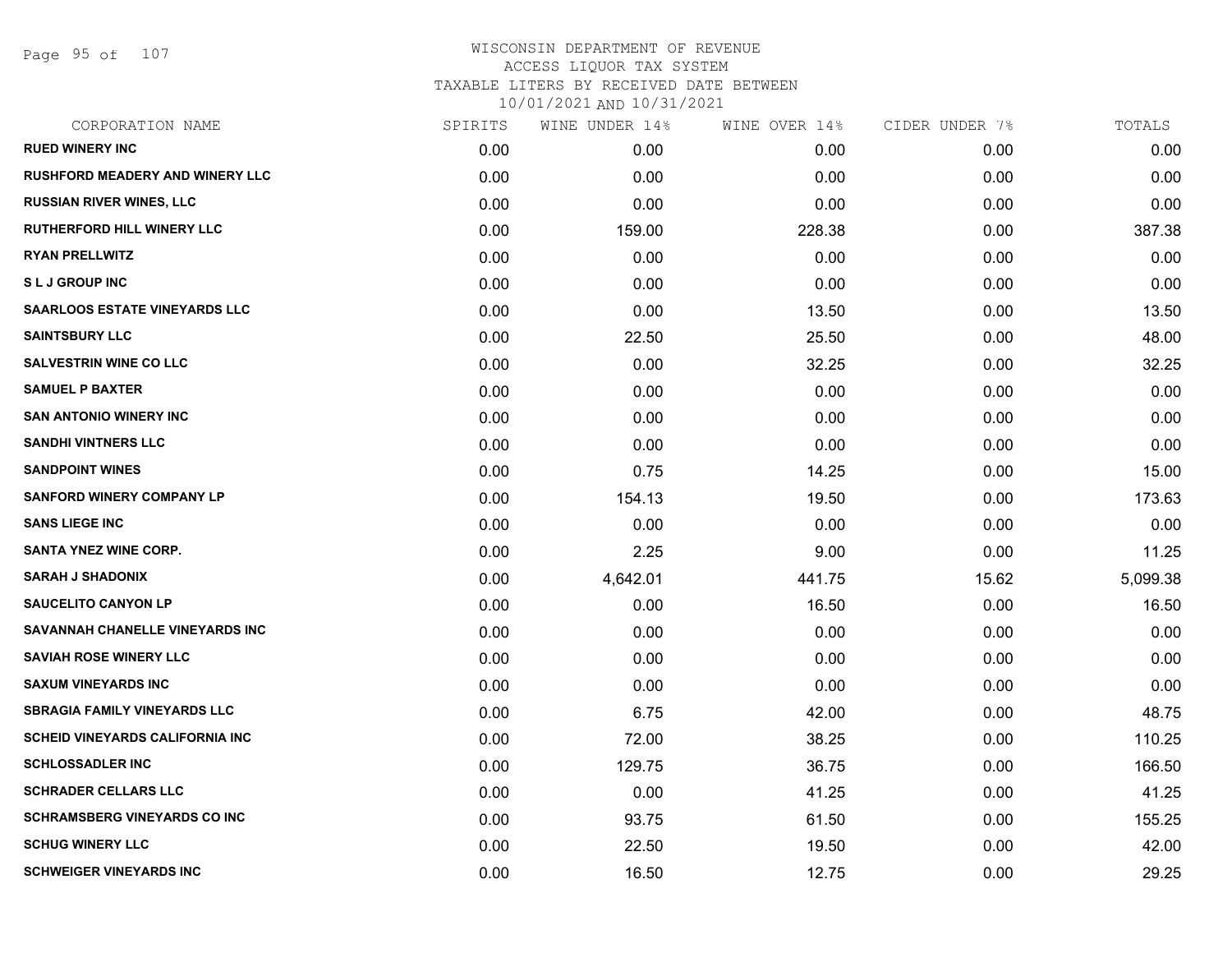# WISCONSIN DEPARTMENT OF REVENUE ACCESS LIQUOR TAX SYSTEM TAXABLE LITERS BY RECEIVED DATE BETWEEN

| CORPORATION NAME                              | SPIRITS | WINE UNDER 14% | WINE OVER 14% | CIDER UNDER 7% | TOTALS |
|-----------------------------------------------|---------|----------------|---------------|----------------|--------|
| <b>SCREAMING EAGLE LLC</b>                    | 0.00    | 0.00           | 0.00          | 0.00           | 0.00   |
| <b>SEA SMOKE INC</b>                          | 0.00    | 0.00           | 0.00          | 0.00           | 0.00   |
| <b>SEAVER VINEYARDS LLC</b>                   | 0.00    | 0.00           | 0.00          | 0.00           | 0.00   |
| <b>SEAVEY VINEYARD LP</b>                     | 0.00    | 2.25           | 67.50         | 0.00           | 69.75  |
| <b>SEBASTOPOL VINEYARDS &amp; WINERY CORP</b> | 0.00    | 0.00           | 0.00          | 0.00           | 0.00   |
| <b>SELBY ENTERPRISES INC</b>                  | 0.00    | 0.00           | 9.00          | 0.00           | 9.00   |
| <b>SEQUOIA GROVE VINEYARDS LP</b>             | 0.00    | 0.00           | 179.25        | 0.00           | 179.25 |
| SEVEN ANGELS CELLARS LLC                      | 0.00    | 9.00           | 0.00          | 0.00           | 9.00   |
| <b>SEVEN STONES WINERY LLC</b>                | 0.00    | 0.00           | 0.00          | 0.00           | 0.00   |
| SFW, LLC                                      | 0.00    | 0.00           | 0.00          | 0.00           | 0.00   |
| <b>SHADY LADIES LLC</b>                       | 0.00    | 0.75           | 0.00          | 0.00           | 0.75   |
| <b>SHADYBROOK ESTATE LLC</b>                  | 0.00    | 31.50          | 15.37         | 0.00           | 46.87  |
| <b>SHAFER VINEYARDS INC</b>                   | 0.00    | 0.00           | 24.00         | 0.00           | 24.00  |
| <b>SHANNON RIDGE INC</b>                      | 0.00    | 73.50          | 27.00         | 0.00           | 100.50 |
| <b>SHARON L PINGEL</b>                        | 0.00    | 0.00           | 0.00          | 0.00           | 0.00   |
| SHELDRAKE POINT VINEYARD LLC                  | 0.00    | 33.00          | 6.00          | 0.00           | 39.00  |
| SHELTON-MACKENZIE WINE COMPANY                | 0.00    | 0.00           | 0.00          | 0.00           | 0.00   |
| <b>SHERRY HARDIE</b>                          | 0.00    | 0.00           | 0.00          | 0.00           | 0.00   |
| SHERWIN FAMILY VINEYARDS LLC                  | 0.00    | 0.00           | 1.50          | 0.00           | 1.50   |
| <b>SHIFT WINE LLC</b>                         | 0.00    | 48.75          | 12.00         | 0.00           | 60.75  |
| SILVER OAK WINE CELLARS LLC                   | 0.00    | 55.50          | 323.25        | 0.00           | 378.75 |
| SILVER TRIDENT WINERY LLC                     | 0.00    | 0.00           | 60.75         | 0.00           | 60.75  |
| <b>SINE QUA NON INC</b>                       | 0.00    | 0.00           | 0.00          | 0.00           | 0.00   |
| <b>SINSKEY VINEYARDS INC</b>                  | 0.00    | 178.50         | 13.50         | 0.00           | 192.00 |
| <b>SIX SIGMA WINERY LLC</b>                   | 0.00    | 3.00           | 0.00          | 0.00           | 3.00   |
| <b>SKINNER VINEYARDS LLC</b>                  | 0.00    | 0.00           | 0.00          | 0.00           | 0.00   |
| <b>SKYWALKER VINEYARDS, LLC</b>               | 0.00    | 0.00           | 0.00          | 0.00           | 0.00   |
| SLEIGHT OF HAND CELLARS, LLC                  | 0.00    | 6.00           | 31.50         | 0.00           | 37.50  |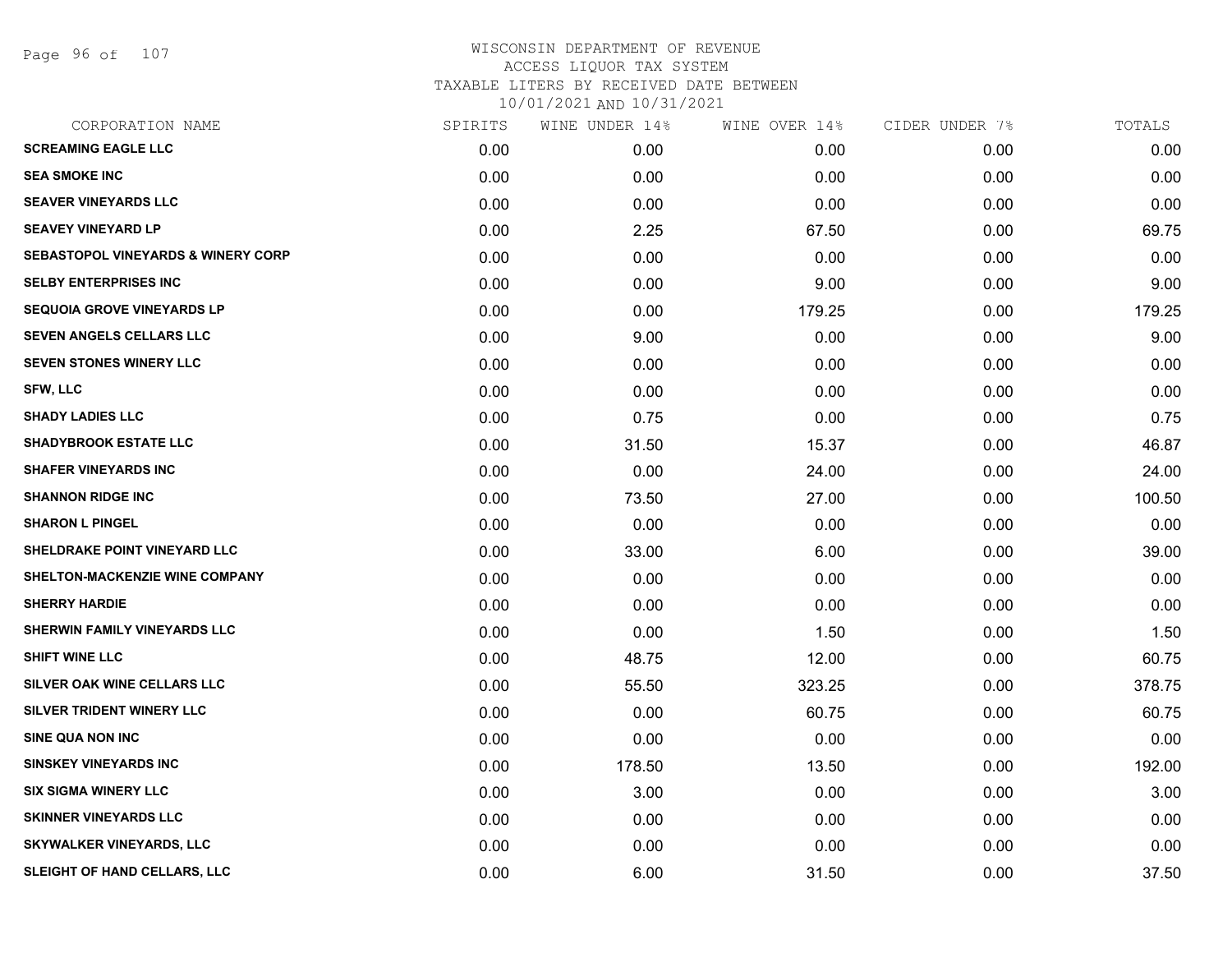Page 97 of 107

| SPIRITS | WINE UNDER 14% | WINE OVER 14% | CIDER UNDER 7% | TOTALS |
|---------|----------------|---------------|----------------|--------|
| 0.00    | 0.00           | 0.00          | 0.00           | 0.00   |
| 0.00    | 0.00           | 0.00          | 0.00           | 0.00   |
| 0.00    | 0.00           | 0.00          | 0.00           | 0.00   |
| 0.00    | 44.25          | 4.50          | 0.00           | 48.75  |
| 0.00    | 3.75           | 29.25         | 0.00           | 33.00  |
| 0.00    | 1.50           | 19.50         | 0.00           | 21.00  |
| 0.00    | 0.00           | 0.00          | 0.00           | 0.00   |
| 0.00    | 1.13           | 85.50         | 0.00           | 86.63  |
| 0.00    | 40.50          | 42.00         | 0.00           | 82.50  |
| 0.00    | 3.00           | 0.00          | 0.00           | 3.00   |
| 0.00    | 39.75          | 12.00         | 0.00           | 51.75  |
| 0.00    | 18.75          | 0.00          | 0.00           | 18.75  |
| 0.00    | 0.00           | 0.00          | 0.00           | 0.00   |
| 0.00    | 7.50           | 86.25         | 0.00           | 93.75  |
| 0.00    | 10.50          | 0.00          | 0.00           | 10.50  |
| 0.00    | 0.00           | 4.50          | 0.00           | 4.50   |
| 0.00    | 0.00           | 0.00          | 0.00           | 0.00   |
| 0.00    | 1.50           | 0.75          | 0.00           | 2.25   |
| 0.00    | 0.00           | 0.00          | 0.00           | 0.00   |
| 0.00    | 16.50          | 44.25         | 0.00           | 60.75  |
| 0.00    | 0.00           | 0.00          | 0.00           | 0.00   |
| 0.00    | 423.75         | 0.75          | 0.00           | 424.50 |
| 0.00    | 0.00           | 21.00         | 0.00           | 21.00  |
| 0.00    | 373.50         | 0.38          | 0.00           | 373.88 |
| 0.00    | 790.13         | 5.00          | 0.00           | 795.13 |
| 0.00    | 82.50          | 152.25        | 0.00           | 234.75 |
| 0.00    | 21.75          | 451.50        | 0.00           | 473.25 |
| 0.00    | 0.00           | 81.00         | 0.00           | 81.00  |
|         |                |               |                |        |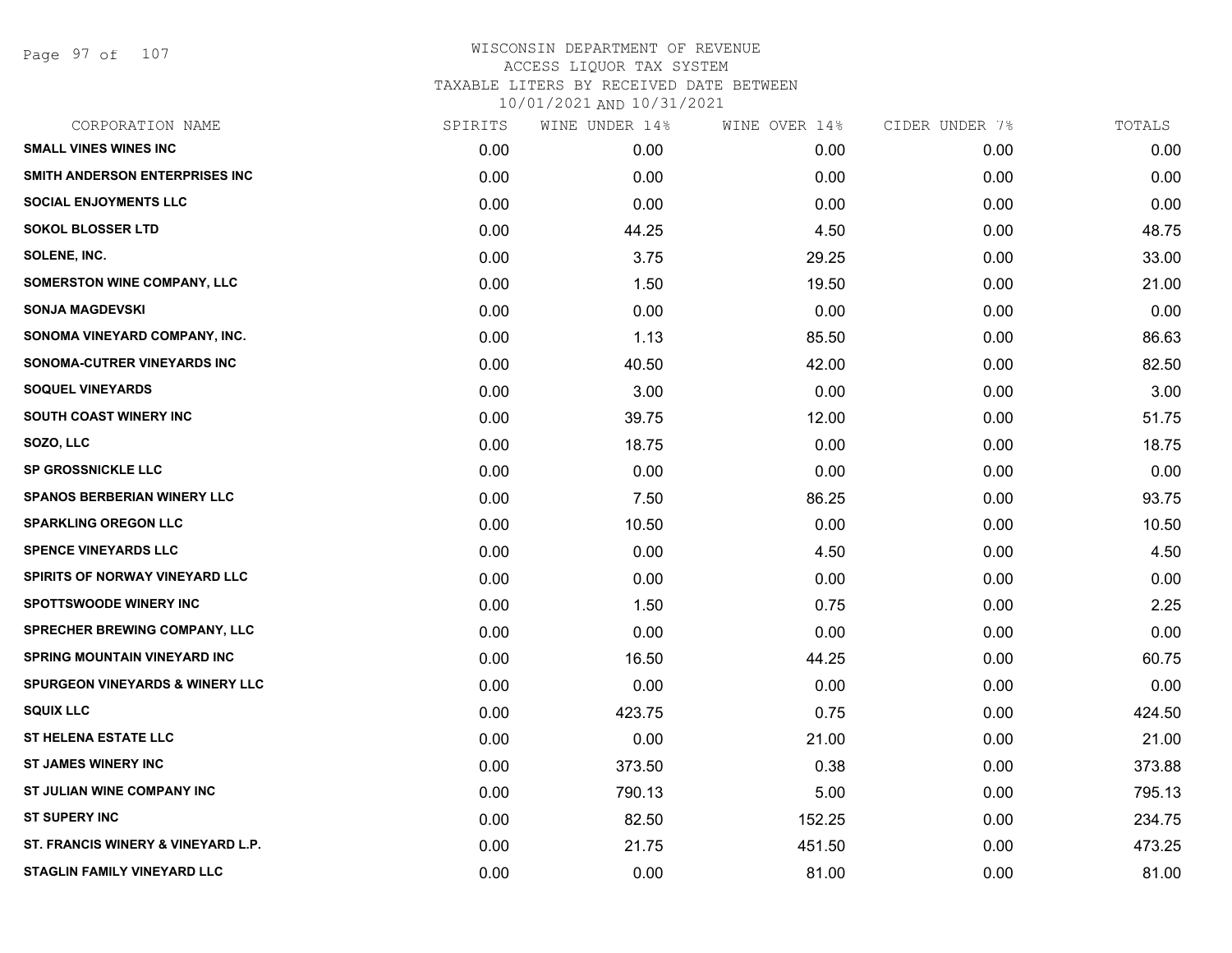Page 98 of 107

# WISCONSIN DEPARTMENT OF REVENUE ACCESS LIQUOR TAX SYSTEM

TAXABLE LITERS BY RECEIVED DATE BETWEEN

| CORPORATION NAME                    | SPIRITS | WINE UNDER 14% | WINE OVER 14% | CIDER UNDER 7% | TOTALS   |
|-------------------------------------|---------|----------------|---------------|----------------|----------|
| <b>STAG'S LEAP WINE CELLARS LLC</b> | 0.00    | 28.13          | 216.00        | 0.00           | 244.13   |
| <b>STANDING JOURNEY LLC</b>         | 0.00    | 67.88          | 42.75         | 0.00           | 110.63   |
| <b>STANDING SUN WINES INC</b>       | 0.00    | 4.50           | 0.00          | 0.00           | 4.50     |
| <b>STANLEY R BOYD</b>               | 0.00    | 3.75           | 135.75        | 0.00           | 139.50   |
| STE. MICHELLE WINE ESTATES LTD.     | 0.00    | 376.76         | 640.50        | 0.00           | 1,017.26 |
| <b>STEDUM PROPERTIES LLC</b>        | 0.00    | 0.00           | 9.00          | 0.00           | 9.00     |
| <b>STEFFENS FAMILY WINES LLC</b>    | 0.00    | 0.00           | 0.00          | 0.00           | 0.00     |
| <b>STEPHAN VINEYARD INC</b>         | 0.00    | 0.00           | 0.00          | 0.00           | 0.00     |
| <b>STEPHEN A MCPHERSON</b>          | 0.00    | 0.00           | 0.00          | 0.00           | 0.00     |
| <b>STEPHEN M KENNEDY</b>            | 0.00    | 0.00           | 0.00          | 0.00           | 0.00     |
| <b>STEPHEN M REUSTLE</b>            | 0.00    | 13.88          | 6.38          | 0.00           | 20.26    |
| <b>STEVE MANNEBACH</b>              | 0.00    | 0.00           | 0.00          | 0.00           | 0.00     |
| <b>STEVEN DEBAKER</b>               | 0.00    | 0.00           | 0.00          | 0.00           | 0.00     |
| STEVEN M & JUDITH A JACOBSON LLC    | 0.00    | 0.00           | 0.00          | 0.00           | 0.00     |
| <b>STEVEN N LEDSON</b>              | 0.00    | 40.50          | 94.50         | 0.00           | 135.00   |
| <b>STEVEN TONELLA</b>               | 0.00    | 0.00           | 0.00          | 0.00           | 0.00     |
| <b>STEWART CELLARS, LLC</b>         | 0.00    | 3.00           | 3.75          | 0.00           | 6.75     |
| <b>STOLLER VINEYARDS INC</b>        | 0.00    | 88.50          | 6.75          | 0.00           | 95.25    |
| <b>STOLPMAN VINEYARDS LLC</b>       | 0.00    | 21.00          | 77.25         | 0.00           | 98.25    |
| <b>STONE EDGE WINERY LLC</b>        | 0.00    | 0.00           | 19.50         | 0.00           | 19.50    |
| <b>STONE HILL WINE CO INC</b>       | 0.00    | 233.63         | 6.75          | 0.00           | 240.38   |
| STONE WOLF VINEYARDS, LLC           | 0.00    | 61.50          | 20.25         | 0.00           | 81.75    |
| <b>STONEBRAKER-SOLES INC</b>        | 0.00    | 12.00          | 0.75          | 0.00           | 12.75    |
| <b>STONECUSHION INC</b>             | 0.00    | 1.50           | 359.25        | 0.00           | 360.75   |
| STONEHAUS WINERY, INC.              | 0.00    | 28.50          | 0.00          | 0.00           | 28.50    |
| <b>STONES THROW WINERY INC</b>      | 0.00    | 0.00           | 0.00          | 0.00           | 0.00     |
| <b>STONY HILL VINEYARD INC</b>      | 0.00    | 120.75         | 0.38          | 0.00           | 121.13   |
| STORYBOOK MOUNTAIN WINERY INC       | 0.00    | 0.00           | 0.00          | 0.00           | 0.00     |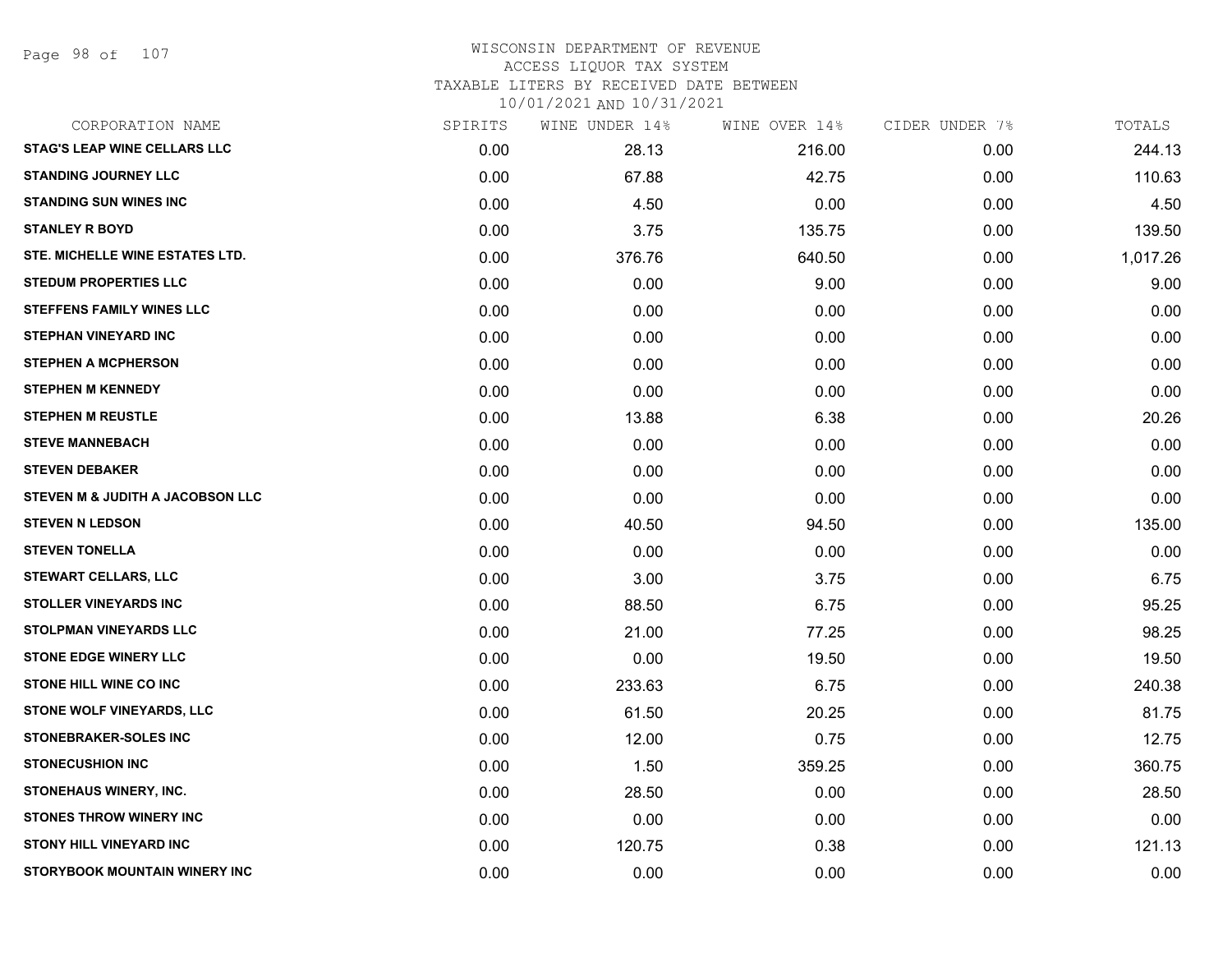Page 99 of 107

| CORPORATION NAME                       | SPIRITS | WINE UNDER 14% | WINE OVER 14% | CIDER UNDER 7% | TOTALS   |
|----------------------------------------|---------|----------------|---------------|----------------|----------|
| <b>STRALA VINEYARDS, LLC</b>           | 0.00    | 0.00           | 165.00        | 0.00           | 165.00   |
| <b>STRATEGY PARTNERS INTERNATIONAL</b> | 0.00    | 7.50           | 0.00          | 0.00           | 7.50     |
| <b>STRING THEORY CIDER INC</b>         | 0.00    | 0.00           | 0.00          | 0.00           | 0.00     |
| SULPHUR SPRINGS WINERY LLC             | 0.00    | 0.00           | 9.00          | 0.00           | 9.00     |
| <b>SUMMERWOOD WINERY &amp; INN INC</b> | 0.00    | 1.50           | 6.00          | 0.00           | 7.50     |
| <b>SUNSET HOLLOW RANCH</b>             | 0.00    | 0.00           | 0.00          | 0.00           | 0.00     |
| <b>SUNSET POINT WINERY LLC</b>         | 0.00    | 0.00           | 0.00          | 0.00           | 0.00     |
| <b>SUSAN M BOSWELL</b>                 | 0.00    | 0.00           | 0.00          | 0.00           | 0.00     |
| <b>SUTTER HOME WINERY INC</b>          | 0.00    | 361.86         | 249.38        | 0.00           | 611.24   |
| <b>SWEAZEY WINERY INVESTMENT LLC</b>   | 0.00    | 30.75          | 15.75         | 0.00           | 46.50    |
| <b>SWEDISH HILL VINEYARD INC</b>       | 0.00    | 5.25           | 0.00          | 0.00           | 5.25     |
| <b>SWEET CHEEKS VINEYARDS INC</b>      | 0.00    | 25.50          | 9.00          | 0.00           | 34.50    |
| <b>TABLAS CREEK VINEYARD LP</b>        | 0.00    | 37.50          | 22.00         | 0.00           | 59.50    |
| <b>TAFT STREET INC</b>                 | 0.00    | 0.00           | 12.00         | 0.00           | 12.00    |
| TAKARA SAKE USA INC                    | 0.00    | 8.20           | 0.64          | 0.00           | 8.84     |
| <b>TALLEY VINEYARDS INC</b>            | 0.00    | 7.50           | 2.25          | 0.00           | 9.75     |
| <b>TAMBER BEY VINEYARDS LLC</b>        | 0.00    | 54.00          | 26.25         | 0.00           | 80.25    |
| <b>TARA BELLA WINERY LLC</b>           | 0.00    | 2,362.00       | 0.00          | 0.00           | 2,362.00 |
| TASTE IT INC.                          | 0.00    | 0.00           | 0.00          | 0.00           | 0.00     |
| TC VINEYARDS INC                       | 0.00    | 0.00           | 0.00          | 0.00           | 0.00     |
| <b>TEALE CREEK ASSOCIATES</b>          | 0.00    | 0.00           | 3.00          | 0.00           | 3.00     |
| TELAYA, LLC                            | 0.00    | 2.25           | 2.25          | 0.00           | 4.50     |
| <b>TENBA RIDGE WINERY LLC</b>          | 0.00    | 0.00           | 0.00          | 0.00           | 0.00     |
| <b>TERMINAL VELOCITY INC</b>           | 0.00    | 0.00           | 0.00          | 0.00           | 0.00     |
| TERRA BLANCA VINTERS INC               | 0.00    | 9.00           | 0.00          | 0.00           | 9.00     |
| TERRAVANT WINE COMPANY LLC             | 0.00    | 65.25          | 0.75          | 0.00           | 66.00    |
| <b>TESTAROSSA VINEYARDS LLC</b>        | 0.00    | 0.00           | 41.25         | 0.00           | 41.25    |
| <b>TEXAS FULFILLMENT SERVICES</b>      | 0.00    | 327.53         | 26.25         | 0.00           | 353.78   |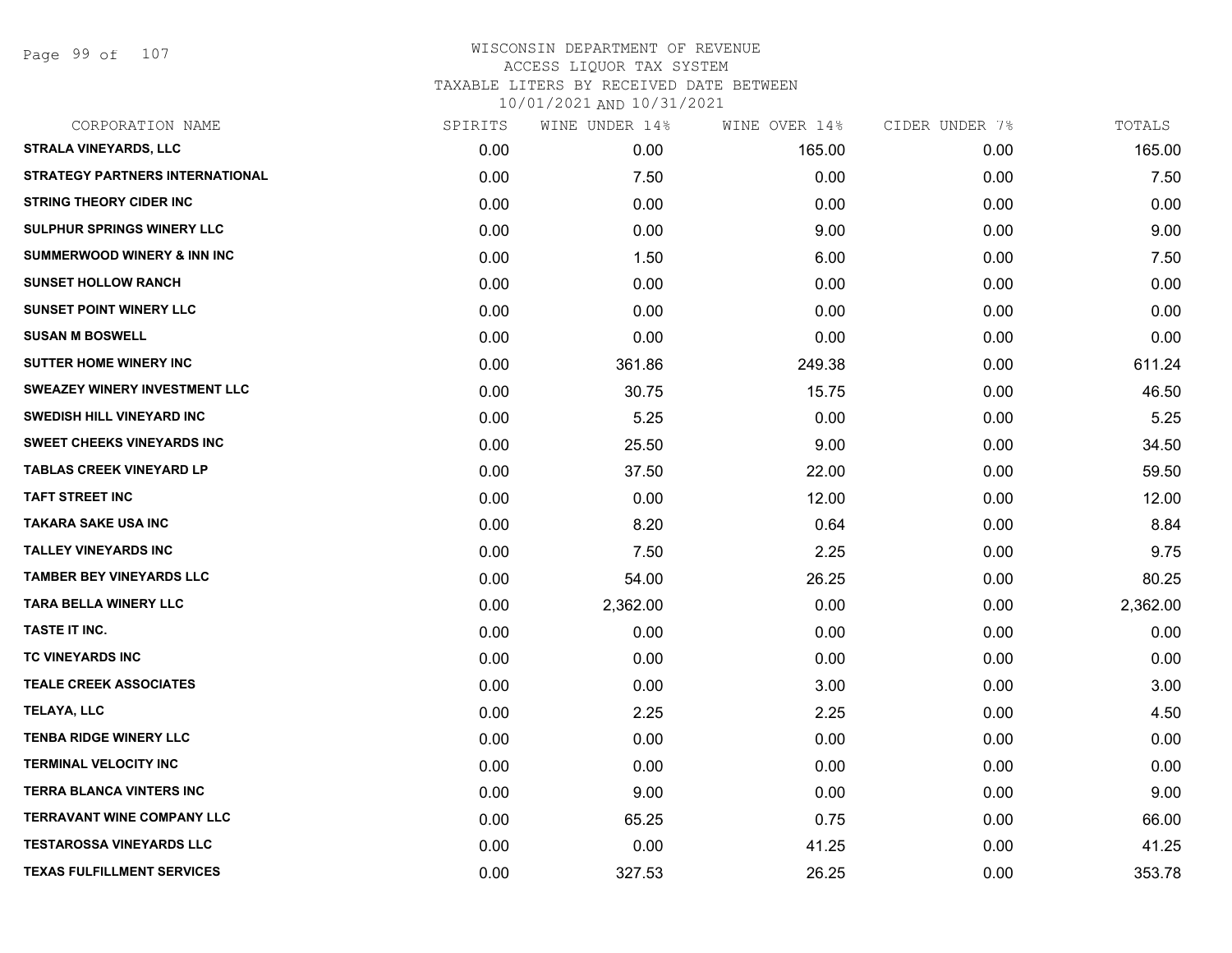Page 100of 107

### WISCONSIN DEPARTMENT OF REVENUE ACCESS LIQUOR TAX SYSTEM TAXABLE LITERS BY RECEIVED DATE BETWEEN

| CORPORATION NAME                          | SPIRITS | WINE UNDER 14% | WINE OVER 14% | CIDER UNDER 7% | TOTALS   |
|-------------------------------------------|---------|----------------|---------------|----------------|----------|
| THATCH WINERY, LLC                        | 0.00    | 0.00           | 0.00          | 0.00           | 0.00     |
| THE ALIXIR COMPANY                        | 0.00    | 2,548.25       | 0.00          | 0.00           | 2,548.25 |
| THE BIALE ESTATE                          | 0.00    | 0.00           | 204.00        | 0.00           | 204.00   |
| THE BLEECHER FAMILY TRUST                 | 0.00    | 0.00           | 0.00          | 0.00           | 0.00     |
| THE BRANDER VINEYARD                      | 0.00    | 0.00           | 0.00          | 0.00           | 0.00     |
| THE BREMER GROUP, LLC                     | 0.00    | 0.00           | 25.50         | 0.00           | 25.50    |
| THE CAPRA COMPANY LLC                     | 0.00    | 0.00           | 0.00          | 0.00           | 0.00     |
| THE GAINEY VINEYARD                       | 0.00    | 22.60          | 11.00         | 0.00           | 33.60    |
| THE HARDER GROUP INC                      | 0.00    | 9.00           | 66.00         | 0.00           | 75.00    |
| THE HESS COLLECTION WINERY                | 0.00    | 14.25          | 157.50        | 0.00           | 171.75   |
| THE LITTORAI WINES                        | 0.00    | 4.50           | 0.00          | 0.00           | 4.50     |
| THE LOCK AGRICULTURAL VENTURES LLC        | 0.00    | 0.00           | 0.00          | 0.00           | 0.00     |
| THE MASCOT WINE, LLC                      | 0.00    | 0.00           | 0.00          | 0.00           | 0.00     |
| THE MEEKER VINEYARD                       | 0.00    | 0.00           | 0.00          | 0.00           | 0.00     |
| THE MORLET SELECTION INC                  | 0.00    | 4.50           | 22.88         | 0.00           | 27.38    |
| THE MORNE WINE COMPANY                    | 0.00    | 16.50          | 0.00          | 0.00           | 16.50    |
| THE OJAI VINEYARD INC                     | 0.00    | 47.25          | 0.00          | 0.00           | 47.25    |
| THE RED STITCH WINE GROUP, LLC            | 0.00    | 0.00           | 0.00          | 0.00           | 0.00     |
| THE RENTON FAMILY VINEYARDS, LLC          | 0.00    | 0.00           | 0.00          | 0.00           | 0.00     |
| THE RUM TREE, INC.                        | 0.00    | 0.00           | 0.00          | 0.00           | 0.00     |
| THE SHORES OF FAIRHAVEN INC               | 0.00    | 18.00          | 5.25          | 0.00           | 23.25    |
| THE SILVERADO VINEYARDS                   | 0.00    | 19.50          | 37.50         | 0.00           | 57.00    |
| THE WILLIAMSBURG WINERY LTD               | 0.00    | 15.00          | 0.75          | 0.00           | 15.75    |
| THE WINE GROUP INC                        | 0.00    | 138.00         | 536.63        | 0.00           | 674.63   |
| THE WINE VINEYARD LLC                     | 0.00    | 0.00           | 0.00          | 0.00           | 0.00     |
| THE WOODLAND TRAIL BEVERAGE COMPANY, INC. | 0.00    | 0.00           | 0.00          | 0.00           | 0.00     |
| <b>THERESA HIGH</b>                       | 0.00    | 4.38           | 12.00         | 0.00           | 16.38    |
| THIRTY-ONE PRODUCTION LLC                 | 0.00    | 0.00           | 0.00          | 0.00           | 0.00     |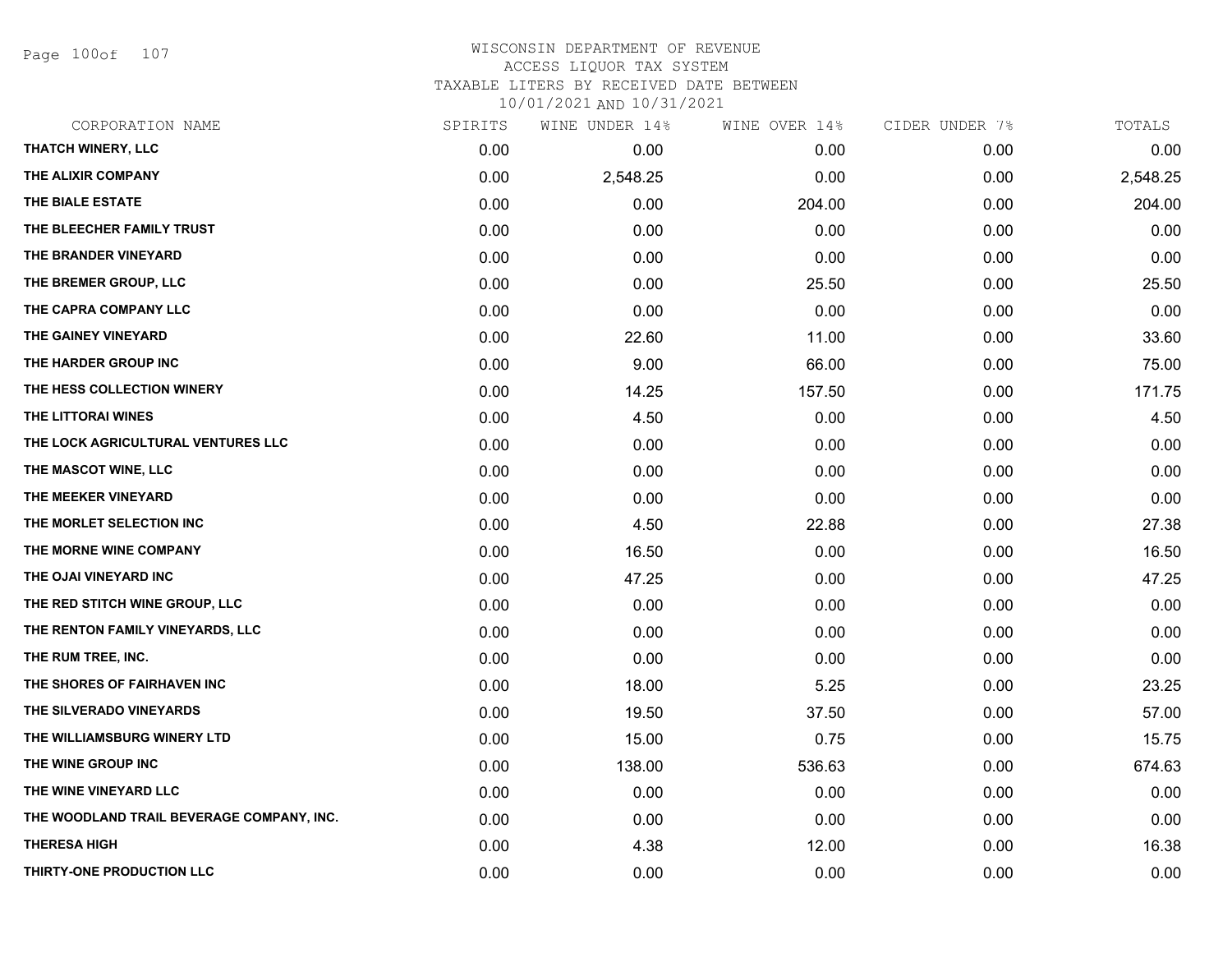Page 101of 107

| CORPORATION NAME                              | SPIRITS | WINE UNDER 14% | WINE OVER 14% | CIDER UNDER 7% | TOTALS   |
|-----------------------------------------------|---------|----------------|---------------|----------------|----------|
| THIS REALM LLC                                | 0.00    | 0.00           | 18.75         | 0.00           | 18.75    |
| <b>THOMAS C HOFFMAN</b>                       | 0.00    | 14.25          | 0.00          | 0.00           | 14.25    |
| THOMAS FOGARTY WINERY LLC                     | 0.00    | 2.25           | 15.75         | 0.00           | 18.00    |
| THOMAS L BECKMEN & JUDITH F BECKMEN           | 0.00    | 18.75          | 73.50         | 0.00           | 92.25    |
| THUMBPRINT WINE GROUP INC                     | 0.00    | 0.00           | 40.50         | 0.00           | 40.50    |
| <b>THURMAN J RODGERS</b>                      | 0.00    | 2.25           | 0.00          | 0.00           | 2.25     |
| <b>THVS CORP</b>                              | 0.00    | 3.00           | 21.75         | 0.00           | 24.75    |
| TIM BLUE WINES LLC                            | 0.00    | 0.00           | 0.00          | 0.00           | 0.00     |
| <b>TIM SLATER</b>                             | 0.00    | 0.00           | 9.00          | 0.00           | 9.00     |
| <b>TIMOTHY BACINO</b>                         | 0.00    | 0.00           | 0.00          | 0.00           | 0.00     |
| <b>TIMOTHY D GUILD</b>                        | 0.00    | 0.00           | 0.00          | 0.00           | 0.00     |
| <b>TIMOTHY P MCDONALD</b>                     | 0.00    | 0.00           | 0.00          | 0.00           | 0.00     |
| TMR WINE COMPANY LLC                          | 0.00    | 0.00           | 0.00          | 0.00           | 0.00     |
| <b>TOAD HOLLOW VINEYARDS INC</b>              | 0.00    | 0.00           | 0.00          | 0.00           | 0.00     |
| <b>TOBIN J HEMINWAY</b>                       | 0.00    | 0.00           | 47.25         | 0.00           | 47.25    |
| <b>TOBIN JAMES CELLARS</b>                    | 0.00    | 3.75           | 61.88         | 0.00           | 65.63    |
| <b>TODD KUEHL</b>                             | 0.00    | 0.00           | 0.00          | 0.00           | 0.00     |
| <b>TOLLIVER RANCH BRANDS LLC</b>              | 0.00    | 4.50           | 18.00         | 0.00           | 22.50    |
| TOM EDDY WINERY LLC                           | 0.00    | 0.00           | 0.00          | 0.00           | 0.00     |
| <b>TOM MEADOWCROFT</b>                        | 0.00    | 4.50           | 3.75          | 0.00           | 8.25     |
| <b>TOMMYS TOO HIGH WINES LLC</b>              | 0.00    | 0.00           | 0.00          | 0.00           | 0.00     |
| TOUCHSTONE CELLARS, LLC                       | 0.00    | 2.25           | 0.00          | 0.00           | 2.25     |
| TOUR DE FORCE WINE COMPANY LLC                | 0.00    | 0.00           | 4.50          | 0.00           | 4.50     |
| <b>TPWC INC.</b>                              | 0.00    | 149.63         | 541.51        | 0.00           | 691.14   |
| <b>TRACY A SOMERVILLE</b>                     | 0.00    | 0.00           | 0.00          | 0.00           | 0.00     |
| <b>TREANA WINERY LLC</b>                      | 0.00    | 0.00           | 300.75        | 0.00           | 300.75   |
| <b>TREASURY WINE ESTATES AMERICAS COMPANY</b> | 0.00    | 2,020.50       | 231.38        | 0.00           | 2,251.88 |
| TREFETHEN VINEYARDS WINERY INC                | 0.00    | 163.89         | 173.25        | 0.00           | 337.14   |
|                                               |         |                |               |                |          |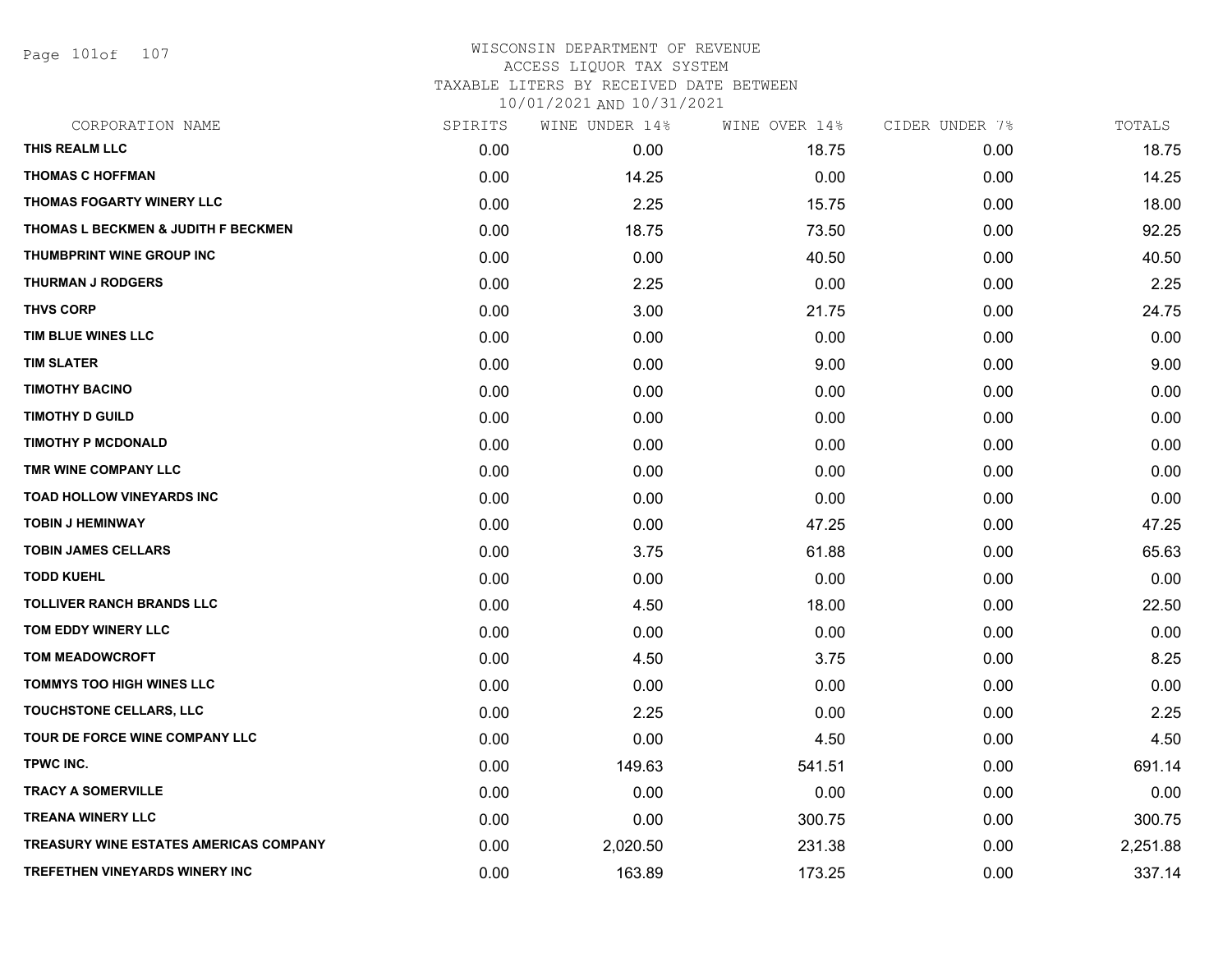Page 102of 107

### WISCONSIN DEPARTMENT OF REVENUE ACCESS LIQUOR TAX SYSTEM TAXABLE LITERS BY RECEIVED DATE BETWEEN

| CORPORATION NAME                  | SPIRITS | WINE UNDER 14% | WINE OVER 14% | CIDER UNDER 7% | TOTALS   |
|-----------------------------------|---------|----------------|---------------|----------------|----------|
| <b>TRENTADUE WINERY LLC</b>       | 0.00    | 156.38         | 4.88          | 0.00           | 161.26   |
| <b>TRESPASS VINEYARDS INC.</b>    | 0.00    | 0.00           | 0.00          | 0.00           | 0.00     |
| <b>TRINITAS CELLARS LLC</b>       | 0.00    | 2.25           | 35.25         | 0.00           | 37.50    |
| <b>TRIONE VINEYARDS LLC</b>       | 0.00    | 0.00           | 0.00          | 0.00           | 0.00     |
| <b>TROY LANDWEHR</b>              | 0.00    | 0.00           | 0.00          | 0.00           | 0.00     |
| <b>TSG LLC</b>                    | 0.00    | 0.00           | 0.00          | 0.00           | 0.00     |
| <b>TURKOVICH FAMILY WINES LLC</b> | 0.00    | 0.00           | 0.00          | 0.00           | 0.00     |
| <b>TURLEY WINE CELLARS INC</b>    | 0.00    | 0.00           | 21.00         | 0.00           | 21.00    |
| <b>TURNBULL WINE CELLARS</b>      | 0.00    | 6.00           | 15.75         | 0.00           | 21.75    |
| <b>TUSK ESTATES LLC</b>           | 0.00    | 0.00           | 0.00          | 0.00           | 0.00     |
| <b>TWIN PEAKS WINERY INC</b>      | 0.00    | 12.00          | 96.75         | 0.00           | 108.75   |
| TWIN RIDGE ESTATES LLC            | 0.00    | 18.20          | 18.75         | 0.00           | 36.95    |
| <b>TWISTED OAK WINERY LLC</b>     | 0.00    | 0.00           | 31.50         | 0.00           | 31.50    |
| <b>TWO ANGELS, LLC</b>            | 0.00    | 0.00           | 0.00          | 0.00           | 0.00     |
| <b>TWO BROTHERS WINES LLC</b>     | 0.00    | 0.00           | 0.00          | 0.00           | 0.00     |
| <b>TWO LADS LLC</b>               | 0.00    | 15.75          | 0.00          | 0.00           | 15.75    |
| <b>TY R CATON</b>                 | 0.00    | 78.75          | 98.25         | 0.00           | 177.00   |
| <b>UNICO INC</b>                  | 0.00    | 2.00           | 0.00          | 0.00           | 2.00     |
| <b>UNION WINE COMPANY</b>         | 0.00    | 0.00           | 0.00          | 0.00           | 0.00     |
| UNTI WINE CO LLC                  | 0.00    | 64.50          | 70.50         | 0.00           | 135.00   |
| <b>UPSTREAM CIDER LLC</b>         | 0.00    | 0.00           | 0.00          | 0.00           | 0.00     |
| V&CLLC                            | 0.00    | 30.00          | 66.75         | 0.00           | 96.75    |
| <b>V SATTUI WINERY INC</b>        | 0.00    | 390.01         | 797.25        | 0.00           | 1,187.26 |
| VAN RUITEN FAMILY WINERY LLC      | 0.00    | 0.00           | 0.00          | 0.00           | 0.00     |
| VAN WYCHEN WINES INC.             | 0.00    | 0.00           | 0.00          | 0.00           | 0.00     |
| <b>VARINDER SAHI</b>              | 0.00    | 0.00           | 0.00          | 0.00           | 0.00     |
| <b>VARSITY VENTURES GROUP LLC</b> | 0.00    | 0.00           | 0.00          | 0.00           | 0.00     |
| <b>VEN CAL RANCHES LLC</b>        | 0.00    | 5.25           | 47.25         | 0.00           | 52.50    |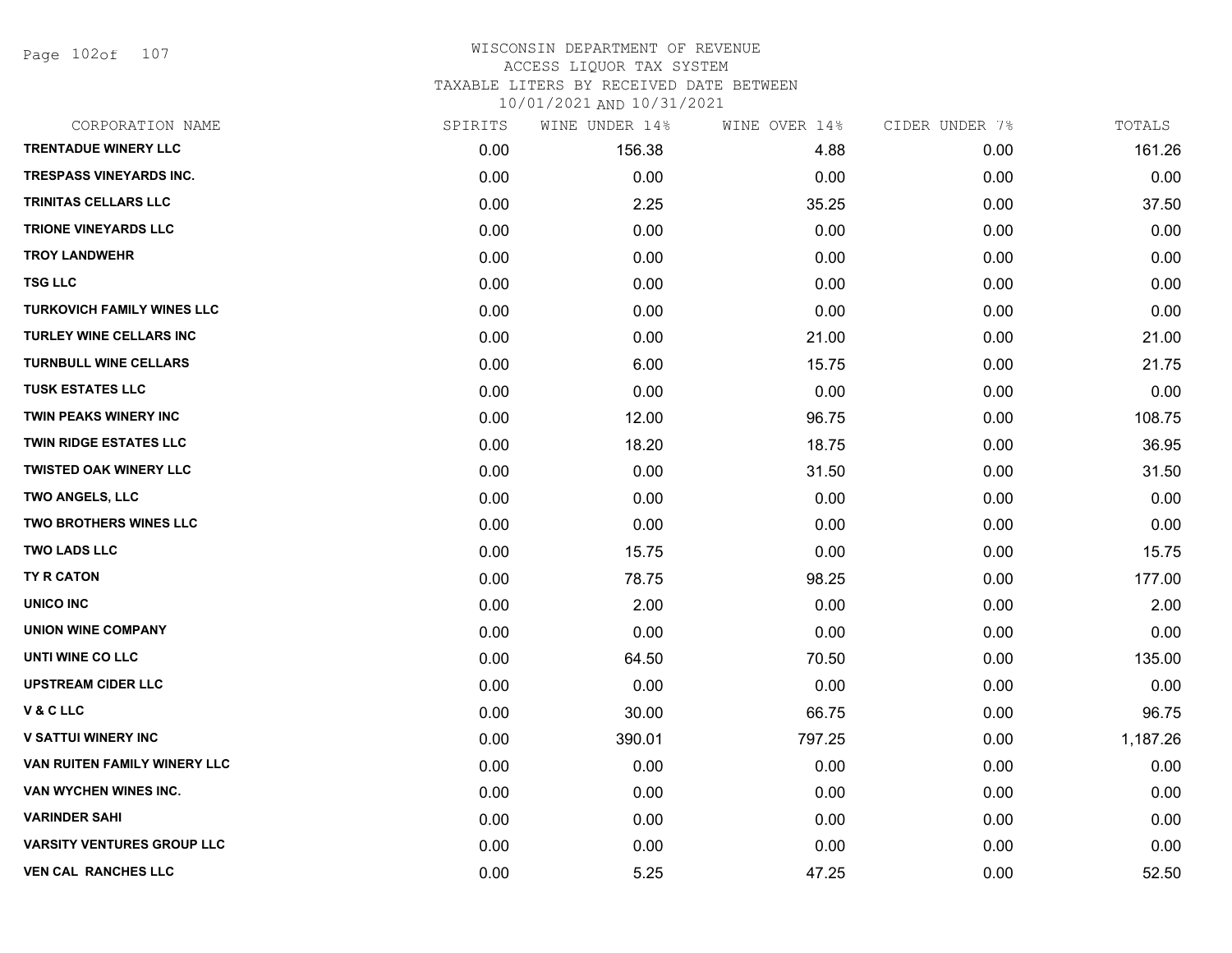Page 103of 107

| CORPORATION NAME                  | SPIRITS | WINE UNDER 14% | WINE OVER 14% | CIDER UNDER 7% | TOTALS    |
|-----------------------------------|---------|----------------|---------------|----------------|-----------|
| <b>VENGE VINEYARDS INC</b>        | 0.00    | 0.00           | 0.00          | 0.00           | 0.00      |
| <b>VERMEIL WINE GROUP LLC</b>     | 0.00    | 0.00           | 0.00          | 0.00           | 0.00      |
| <b>VERNON VINEYARDS LTD</b>       | 0.00    | 0.00           | 0.00          | 0.00           | 0.00      |
| <b>VICTOR ROBERTS</b>             | 0.00    | 0.00           | 0.00          | 0.00           | 0.00      |
| <b>VIDA VALIENTE WINERY, LLC</b>  | 0.00    | 0.00           | 0.00          | 0.00           | 0.00      |
| <b>VIGNETTE WINERY LLC</b>        | 0.00    | 51.00          | 72.00         | 0.00           | 123.00    |
| <b>VIKRE DISTILLERY LLC</b>       | 0.00    | 0.00           | 0.00          | 0.00           | 0.00      |
| <b>VILLA AMOROSA INC</b>          | 0.00    | 312.20         | 750.75        | 0.00           | 1,062.95  |
| <b>VILLA ENCINAL PARTNERS LP</b>  | 0.00    | 0.00           | 312.75        | 0.00           | 312.75    |
| <b>VILLA SAN JULIETTE INC</b>     | 0.00    | 3.00           | 24.00         | 0.00           | 27.00     |
| <b>VILLA TOSCANO INC</b>          | 0.00    | 0.00           | 0.00          | 0.00           | 0.00      |
| <b>VIN DE ZO LLC</b>              | 0.00    | 10.50          | 0.00          | 0.00           | 10.50     |
| <b>VINA ROBLES INC</b>            | 0.00    | 6.75           | 24.75         | 0.00           | 31.50     |
| <b>VINCENT ARROYO WINERY INC</b>  | 0.00    | 4.50           | 4.50          | 0.00           | 9.00      |
| <b>VINE &amp; SUN LLC</b>         | 0.00    | 0.00           | 0.00          | 0.00           | 0.00      |
| <b>VINE CLIFF WINERY INC</b>      | 0.00    | 0.00           | 0.00          | 0.00           | 0.00      |
| <b>VINEBOX INC.</b>               | 0.00    | 294.57         | 0.00          | 0.00           | 294.57    |
| <b>VINEBURG LLC</b>               | 0.00    | 136.50         | 894.00        | 0.00           | 1,030.50  |
| <b>VINES TO CELLAR, INC.</b>      | 0.00    | 0.00           | 0.00          | 0.00           | 0.00      |
| <b>VINESSE LLC</b>                | 0.00    | 0.00           | 0.00          | 0.00           | 0.00      |
| <b>VINEYARD 29 LLC</b>            | 0.00    | 0.00           | 9.00          | 0.00           | 9.00      |
| <b>VIN-GO, LLC</b>                | 0.00    | 14,478.53      | 0.00          | 0.00           | 14,478.53 |
| <b>VINTAGE WINE ESTATES, INC.</b> | 0.00    | 31.50          | 36.75         | 0.00           | 68.25     |
| <b>VINTAGE WINE ESTATES, INC.</b> | 0.00    | 7.50           | 36.00         | 0.00           | 43.50     |
| <b>VINTAGE WINE ESTATES, INC.</b> | 0.00    | 692.25         | 711.75        | 0.00           | 1,404.00  |
| <b>VINTAGE WINE ESTATES, INC.</b> | 0.00    | 82.50          | 114.00        | 0.00           | 196.50    |
| <b>VINTAGE WINE ESTATES, INC.</b> | 0.00    | 93.75          | 279.75        | 0.00           | 373.50    |
| <b>VINTAGE WINE ESTATES, INC.</b> | 0.00    | 100.50         | 95.25         | 0.00           | 195.75    |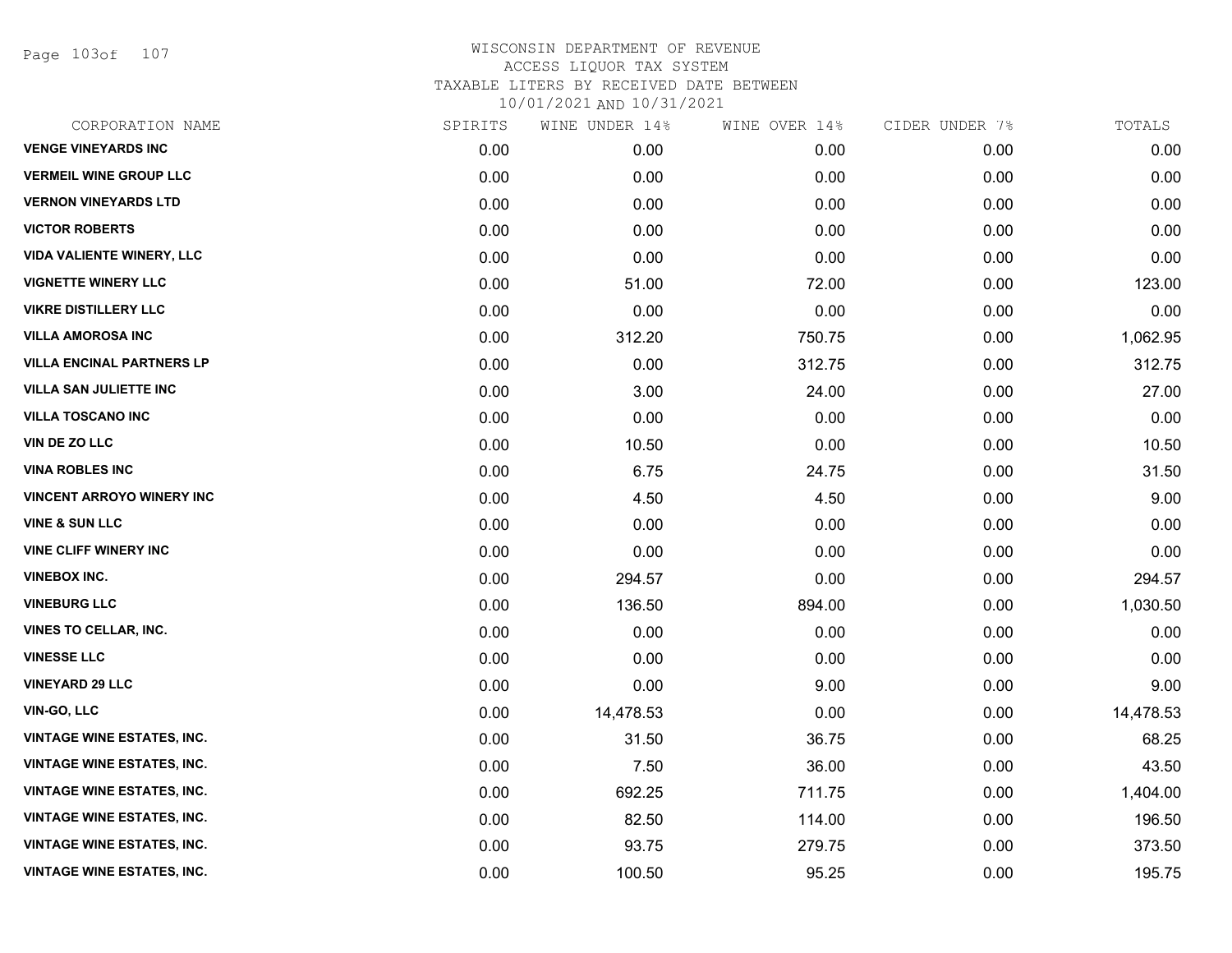Page 104of 107

### WISCONSIN DEPARTMENT OF REVENUE ACCESS LIQUOR TAX SYSTEM TAXABLE LITERS BY RECEIVED DATE BETWEEN

| CORPORATION NAME                                   | SPIRITS | WINE UNDER 14% | WINE OVER 14% | CIDER UNDER 7% | TOTALS |
|----------------------------------------------------|---------|----------------|---------------|----------------|--------|
| <b>VINTAGE WINE ESTATES, INC.</b>                  | 0.00    | 36.75          | 156.00        | 0.00           | 192.75 |
| <b>VINTAGE WINE ESTATES, INC.</b>                  | 0.00    | 10.50          | 4.50          | 0.00           | 15.00  |
| <b>VINTAGE WINE ESTATES, INC.</b>                  | 0.00    | 74.25          | 15.75         | 0.00           | 90.00  |
| <b>VINTAGE WINE ESTATES, INC.</b>                  | 0.00    | 39.38          | 62.25         | 0.00           | 101.63 |
| <b>VINTAGE WINE ESTATES, INC.</b>                  | 0.00    | 24.75          | 140.63        | 0.00           | 165.38 |
| <b>VINUM CELLARS INC</b>                           | 0.00    | 0.00           | 0.00          | 0.00           | 0.00   |
| <b>VITE GALLERON ASSETS CORP</b>                   | 0.00    | 0.00           | 3.00          | 0.00           | 3.00   |
| <b>VON KLAUS WINERY LLC</b>                        | 0.00    | 0.00           | 0.00          | 0.00           | 0.00   |
| VON STIEHL WINERY LTD.                             | 0.00    | 0.00           | 0.00          | 0.00           | 0.00   |
| W G BEST WEINKELLEREI INC                          | 0.00    | 96.75          | 156.00        | 0.00           | 252.75 |
| <b>W J DEUTSCH &amp; SONS LTD</b>                  | 0.00    | 28.50          | 60.75         | 0.00           | 89.25  |
| <b>W. HOGUE VINEYARDS</b>                          | 0.00    | 12.75          | 60.00         | 0.00           | 72.75  |
| <b>WAGNER WINERY LLC</b>                           | 0.00    | 36.00          | 0.00          | 0.00           | 36.00  |
| <b>WALTER HANSEL WINERY &amp; VINEYARD LLC</b>     | 0.00    | 0.00           | 0.00          | 0.00           | 0.00   |
| <b>WARROOM VENTURES LLC</b>                        | 0.00    | 22.50          | 141.75        | 0.00           | 164.25 |
| <b>WASHINGTON VINTNERS LLC</b>                     | 0.00    | 0.00           | 7.50          | 0.00           | 7.50   |
| <b>WAYFARER LLC</b>                                | 0.00    | 0.00           | 18.00         | 0.00           | 18.00  |
| <b>WEIBEL INCORPORATED</b>                         | 0.00    | 12.00          | 0.00          | 0.00           | 12.00  |
| <b>WENTE BROS</b>                                  | 0.00    | 19.50          | 45.38         | 0.00           | 64.88  |
| <b>WEST COAST WINE PARTNERS LLC</b>                | 0.00    | 0.00           | 0.00          | 0.00           | 0.00   |
| <b>WEST PRAIRIE WINERY LLC</b>                     | 0.00    | 0.00           | 0.00          | 0.00           | 0.00   |
| <b>WESTFALL WINERY LLC</b>                         | 0.00    | 2.25           | 0.00          | 0.00           | 2.25   |
| <b>WESTPORT WINERY LLC</b>                         | 0.00    | 1.50           | 0.00          | 0.00           | 1.50   |
| <b>WESTSIDE WINERY INC</b>                         | 0.00    | 48.00          | 1.50          | 0.00           | 49.50  |
| <b>WHEELER WINERY INC</b>                          | 0.00    | 311.51         | 527.50        | 0.00           | 839.01 |
| <b>WHETSTONE WINE CELLARS LLC</b>                  | 0.00    | 1.50           | 16.50         | 0.00           | 18.00  |
| <b>WHISPERING BLUFFS VINEYARD &amp; WINERY LTD</b> | 0.00    | 0.00           | 0.00          | 0.00           | 0.00   |
| <b>WHITE BEAR SPIRITS LLC</b>                      | 0.00    | 0.00           | 0.00          | 0.00           | 0.00   |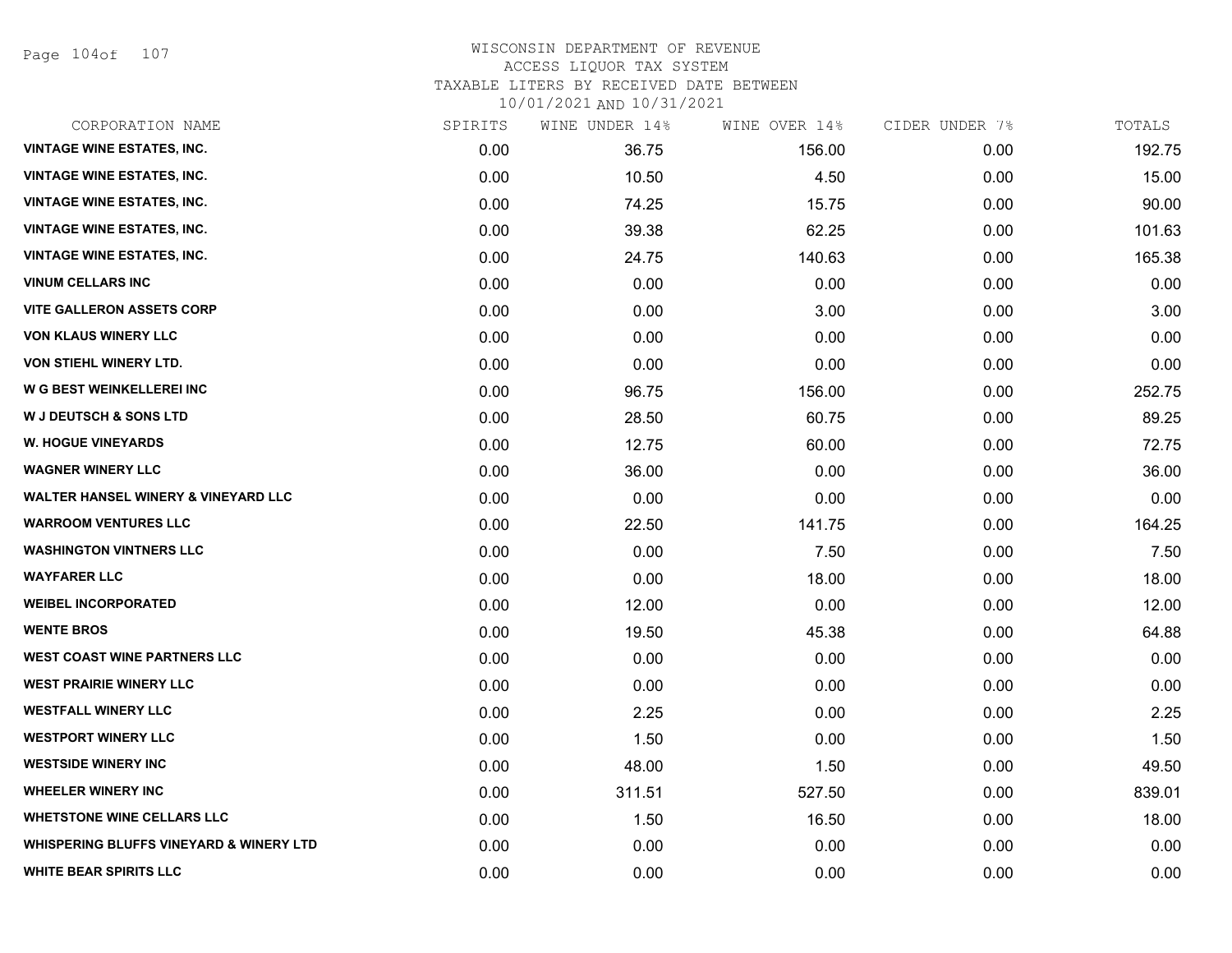Page 105of 107

## WISCONSIN DEPARTMENT OF REVENUE ACCESS LIQUOR TAX SYSTEM TAXABLE LITERS BY RECEIVED DATE BETWEEN

| CORPORATION NAME                               | SPIRITS | WINE UNDER 14% | WINE OVER 14% | CIDER UNDER 7% | TOTALS    |
|------------------------------------------------|---------|----------------|---------------|----------------|-----------|
| WHITE WINTER WINERY INC                        | 0.00    | 0.00           | 0.00          | 0.00           | 0.00      |
| <b>WIENS CELLARS LLC</b>                       | 0.00    | 81.75          | 11.25         | 0.00           | 93.00     |
| <b>WILD EPITOME LLC</b>                        | 0.00    | 0.00           | 0.00          | 0.00           | 0.00      |
| <b>WILD HARE LLC</b>                           | 0.00    | 0.00           | 0.00          | 0.00           | 0.00      |
| <b>WILD HILLS WINERY LLC</b>                   | 0.00    | 0.00           | 0.00          | 0.00           | 0.00      |
| <b>WILDEROTTER WINERY LLC</b>                  | 0.00    | 0.00           | 0.00          | 0.00           | 0.00      |
| <b>WILLAMETTE VALLEY VINEYARDS INC</b>         | 0.00    | 199.50         | 50.75         | 0.00           | 250.25    |
| <b>WILLIAM F BLUHM</b>                         | 0.00    | 0.00           | 0.00          | 0.00           | 0.00      |
| <b>WILLIAMS &amp; SELYEM LLC</b>               | 0.00    | 101.25         | 33.75         | 0.00           | 135.00    |
| <b>WILRONA LLC</b>                             | 0.00    | 0.00           | 0.00          | 0.00           | 0.00      |
| <b>WILSON CREEK WINERY &amp; VINEYARDS INC</b> | 0.00    | 255.19         | 91.52         | 0.00           | 346.71    |
| <b>WINDERLEA WINE COMPANY LLC</b>              | 0.00    | 6.00           | 0.00          | 0.00           | 6.00      |
| <b>WINDWARD VINEYARD LLC</b>                   | 0.00    | 6.00           | 13.50         | 0.00           | 19.50     |
| <b>WINE BY JOE LLC</b>                         | 0.00    | 13.70          | 12.20         | 0.00           | 25.90     |
| <b>WINE COUNTRY CONNECTION LLC</b>             | 0.00    | 95.25          | 0.00          | 0.00           | 95.25     |
| <b>WINE EXPEDITE</b>                           | 0.00    | 0.00           | 0.00          | 0.00           | 0.00      |
| <b>WINE HOOLIGANS LLC</b>                      | 0.00    | 4.50           | 0.00          | 0.00           | 4.50      |
| WINE OF THE MONTH CLUB, INC.                   | 0.00    | 738.75         | 384.00        | 0.00           | 1,122.75  |
| <b>WINE ROAD VINTNERS LLC</b>                  | 0.00    | 25.50          | 9.00          | 0.00           | 34.50     |
| <b>WINE.COM OF TEXAS LLC</b>                   | 0.00    | 13,356.98      | 0.00          | 0.00           | 13,356.98 |
| <b>WINERY AT BLACK STAR FARMS LLC</b>          | 0.00    | 87.75          | 2.25          | 0.00           | 90.00     |
| <b>WINERY EXCHANGE, INC.</b>                   | 0.00    | 118.50         | 201.00        | 0.00           | 319.50    |
| <b>WINERY FULFILLMENT SERVICES LLC</b>         | 0.00    | 74.25          | 191.25        | 0.00           | 265.50    |
| <b>WINESELLERS DIRECT LLC</b>                  | 0.00    | 31.50          | 0.00          | 0.00           | 31.50     |
| <b>WINESITTER BREWHOUSE LLC</b>                | 0.00    | 0.00           | 0.00          | 0.00           | 0.00      |
| <b>WINSIDE USA INC</b>                         | 0.00    | 5.25           | 53.25         | 0.00           | 58.50     |
| <b>WOLF INVESTMENTS, LLC</b>                   | 0.00    | 0.00           | 0.00          | 0.00           | 0.00      |
| <b>WOLFF VINEYARD LLC</b>                      | 0.00    | 0.75           | 5.25          | 0.00           | 6.00      |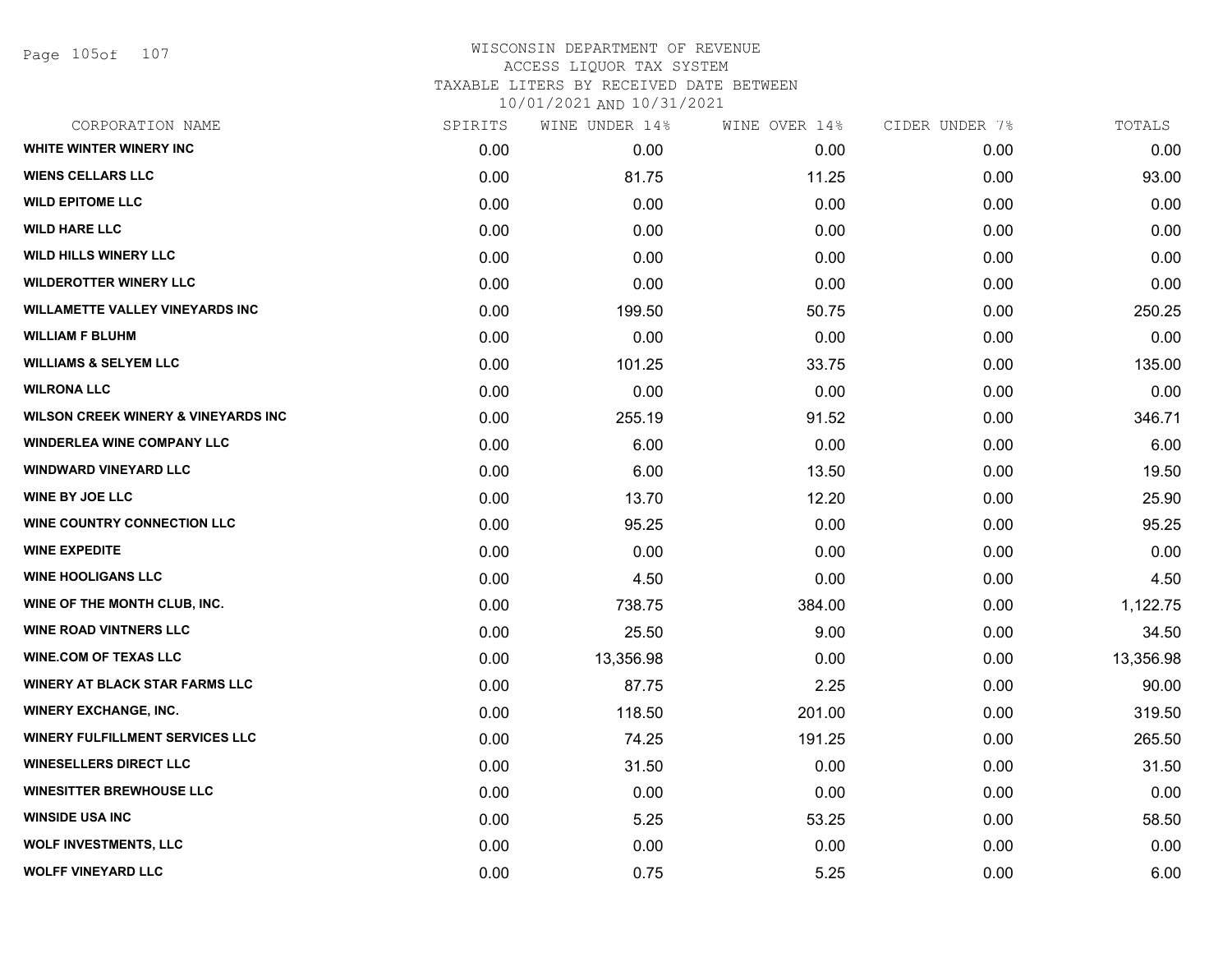Page 106of 107

| CORPORATION NAME                    | SPIRITS | WINE UNDER 14% | WINE OVER 14% | CIDER UNDER 7% | TOTALS     |
|-------------------------------------|---------|----------------|---------------|----------------|------------|
| <b>WOLFFER ESTATE VINEYARDS INC</b> | 0.00    | 0.00           | 0.00          | 0.00           | 0.00       |
| <b>WOLLERSHEIM WINERY, INC.</b>     | 0.00    | 0.00           | 0.00          | 0.00           | 0.00       |
| <b>WOLLERSHEIM WINERY, INC.</b>     | 0.00    | 0.00           | 0.00          | 0.00           | 0.00       |
| <b>WOODWARD CANYON WINERY INC.</b>  | 0.00    | 0.00           | 0.00          | 0.00           | 0.00       |
| <b>WORLD OF WINE, LTD</b>           | 0.00    | 244.50         | 612.75        | 0.00           | 857.25     |
| <b>WYLIE-YOUNG, LLC</b>             | 0.00    | 0.00           | 0.00          | 0.00           | 0.00       |
| <b>YIANNIS CHOUTRIS</b>             | 0.00    | 1,677.00       | 165.00        | 0.00           | 1,842.00   |
| YORKVILLE CELLARS INC               | 0.00    | 0.00           | 0.00          | 0.00           | 0.00       |
| <b>ZD WINES LLC</b>                 | 0.00    | 0.00           | 0.00          | 0.00           | 0.00       |
| <b>ZERO LINK MARKETS INC</b>        | 0.00    | 2,977.98       | 839.21        | 598.50         | 4,415.69   |
| TOTAL LITERS FOR 10/31/2021         | 0.75    | 194,620.70     | 88,933.07     | 624.12         | 284,178.64 |